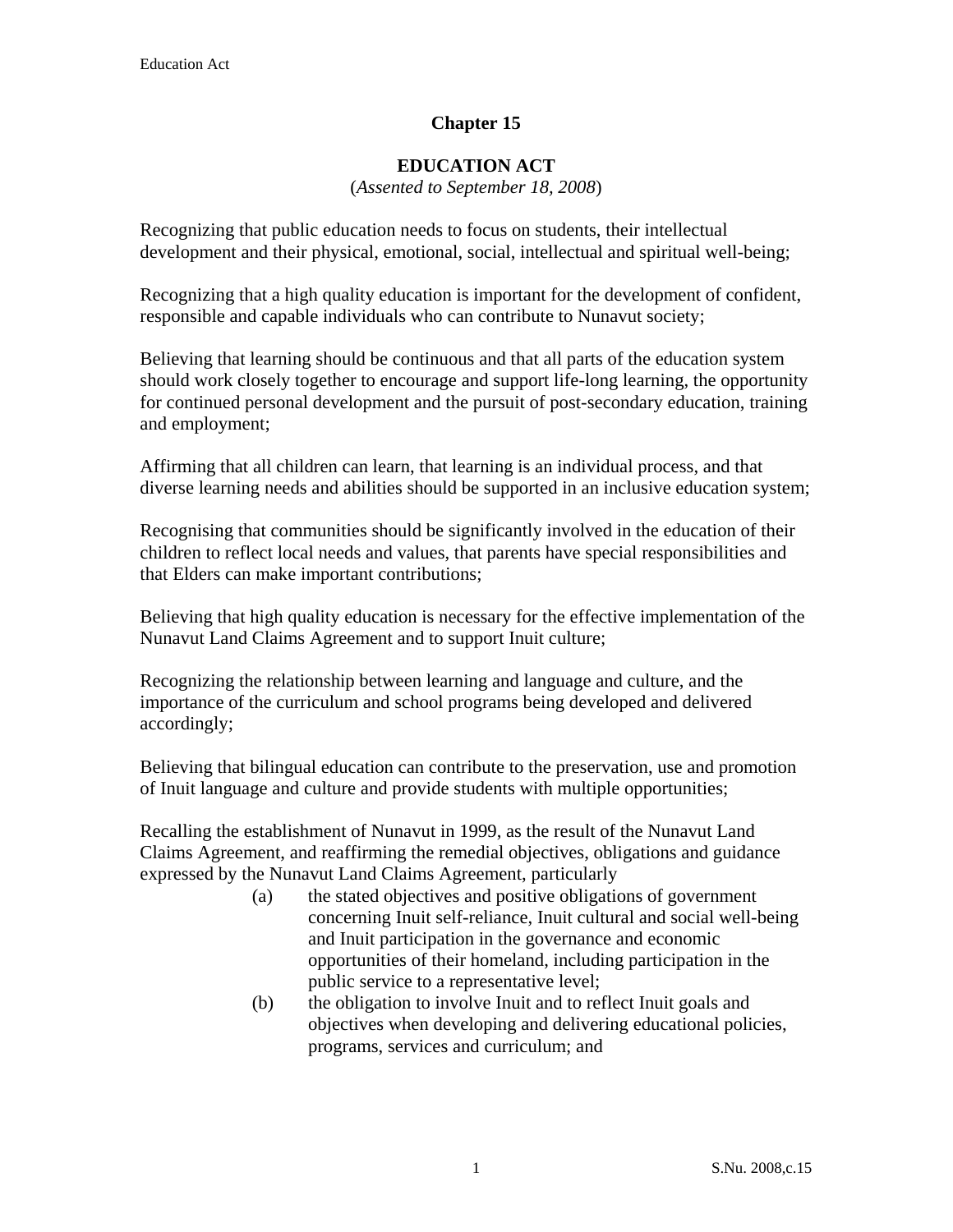(c) the mandate to implement and fulfil the objectives of the Nunavut Land Claims Agreement in a timely, collaborative and accountable manner, consistent with its terms, conditions, spirit and intent;

Agreeing that the rights of Inuit shall be recognized and affirmed in a manner consistent with sections 15, 25 to 27 and 35 of the *Constitution Act, 1982*;

Affirming the minority language rights of the Francophone linguistic community under section 23 of the *Constitution Act, 1982* in Nunavut's predominantly Inuit cultural environment;

The Commissioner of Nunavut, by and with the advice and consent of the Legislative Assembly, enacts as follows:

## PART 1

## FUNDAMENTAL PRINCIPLES

Inuit societal values and Inuit Qaujimajatuqangit

**1.** (1) The public education system in Nunavut shall be based on Inuit societal values and the principles and concepts of Inuit Qaujimajatuqangit.

Inuit Qaujimajatuqangit; guiding principles and concepts

 (2) The following guiding principles and concepts of Inuit Qaujimajatuqangit apply under this Act:

- (a) Inuuqatigiitsiarniq (respecting others, relationships and caring for people);
- (b) Tunnganarniq (fostering good spirit by being open, welcoming and inclusive);
- (c) Pijitsirniq (serving and providing for family or community, or both);
- (d) Aajiiqatigiinniq (decision making through discussion and consensus);
- (e) Pilimmaksarniq or Pijariuqsarniq (development of skills through practice, effort and action);
- (f) Piliriqatigiinniq or Ikajuqtigiinniq (working together for a common cause);
- (g) Qanuqtuurniq (being innovative and resourceful); and
- (h) Avatittinnik Kamatsiarniq (respect and care for the land, animals and the environment).

Duty of all

 (3) It is the responsibility of the Minister, the district education authorities and the education staff to ensure that Inuit societal values and the principles and concepts of Inuit Qaujimajatuqangit are incorporated throughout, and fostered by, the public education system.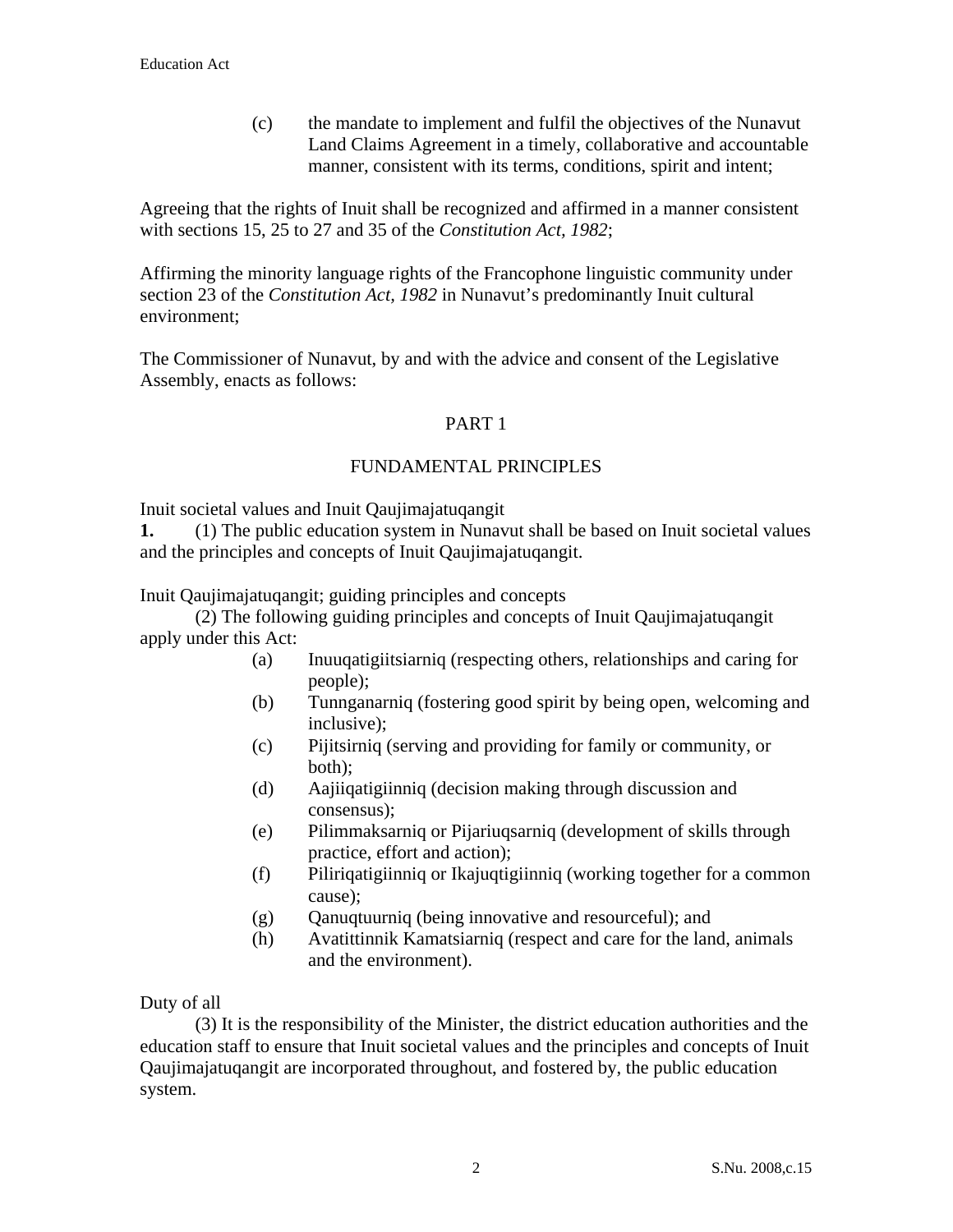Entitlement to attend school and have access to education program

**2.** (1) Every individual who meets the criteria set out in subsections (2) and (3) is entitled to attend a school and to have access to the education program in a regular instructional setting.

# Age

 (2) To be entitled to attend a school in a particular school year, an individual must be at least five years of age on December 31 of that school year and he or she must be less than 21 years of age on that day.

# Citizenship, *etc*.

(3) To be entitled to attend a school, an individual must be

- (a) a Canadian citizen or a child of a Canadian citizen; or
- (b) an individual who is lawfully admitted to Canada or the child of an individual who is lawfully admitted to Canada.

Limitations on entitlement: individuals in custody

 (4) An individual who is in custody at a correctional centre, as defined in the *Corrections Act*, or in continuous custody under the *Young Offenders Act* or the *Youth Criminal Justice Act* (Canada) is not entitled to access to the education program in a regular instructional setting while in custody but he or she is entitled to have access to the education program in the place in Nunavut where he or she is in custody.

# Same, suspended and expelled students

 (5) A student who is under suspension or who has been expelled from school is not entitled to access to the education program in a regular instructional setting while under suspension or expulsion but he or she is entitled to such learning activities as may be assigned under paragraph  $66(1)(b)$ .

## Same, students excluded under section 45

 (6) A student to whom section 45 applies is not entitled to access to the education program in a regular instructional setting but he or she is entitled to be considered for an appropriate alternative placement in accordance with his or her entitlement under section 41.

# PART 2

# INTERPRETATION

Definitions

**3.** (1) In this Act,

"*Commission scolaire francophone*" means the *Commission scolaire francophone du Nunavut;*(*Commission scolaire francophone*)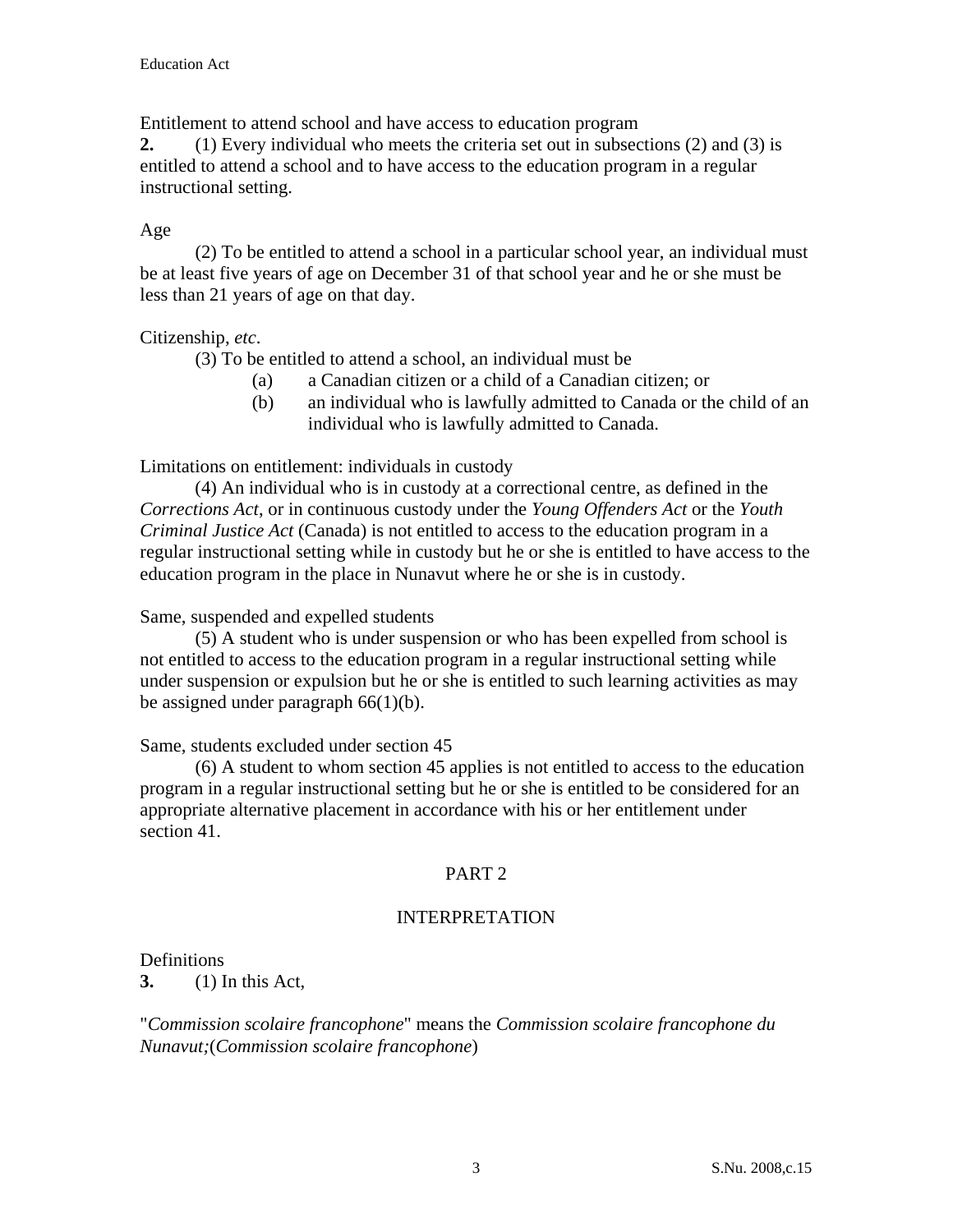"DEA Coalition" means the society incorporated under the *Societies Act* as the Coalition of Nunavut DEAS; (*Coalition des ASD*)

"department" means the department of the Minister responsible for the administration of this Act; (*ministère*)

"district education authority" means a district education authority established or continued under this Act and, unless otherwise provided, includes the *Commission scolaire francophone du Nunavut* ; (*administration scolaire de district*)

"education district" means an education district established or continued under this Act; (*district scolaire*)

"education program" means the education program as described in section 8; (*programme d'enseignement*)

"education staff" means the education staff of a school as described in subsection 89(1); (*personnel d'éducation*)

"home schooling program" means a home schooling program provided under section 21; (*programme d'enseignement à domicile*)

"Ilinniarvimmi Inuusiliriji" means an individual appointed under this Act as an Ilinniarvimmi Inuusiliriji to perform the functions of a school community counsellor; (*Ilinniarvimmi Inuusiliriji*)

"individual student support plan" means an individual student support plan developed under Part 6; (*plan individuel de soutien à l'élève*)

"instructional day" means a day in which there are instructional hours; (*jour d'enseignement*)

"instructional hours" means the hours in which students are scheduled to receive instruction in the education program; (*heures d'enseignement*)

"Inuit Language" means,

- (a) if the activities or services in question occur or are relevant in or near Kugluktuk, Cambridge Bay, Bathurst Inlet and Uumingmaktuuq, Inuinnaqtun,
- (b) if the activities or services in question occur or are relevant in or near other municipalities, Inuktitut, and
- (c) both Inuinnaqtun and Inuktitut as the Commissioner in Executive Council may, by regulation, require or authorize; (*langue inuit*)

"Inuuqatigiitsiarniq policy" means the policy established by a district education authority under section 58; (*politique Inuuqatigiittiarniq*)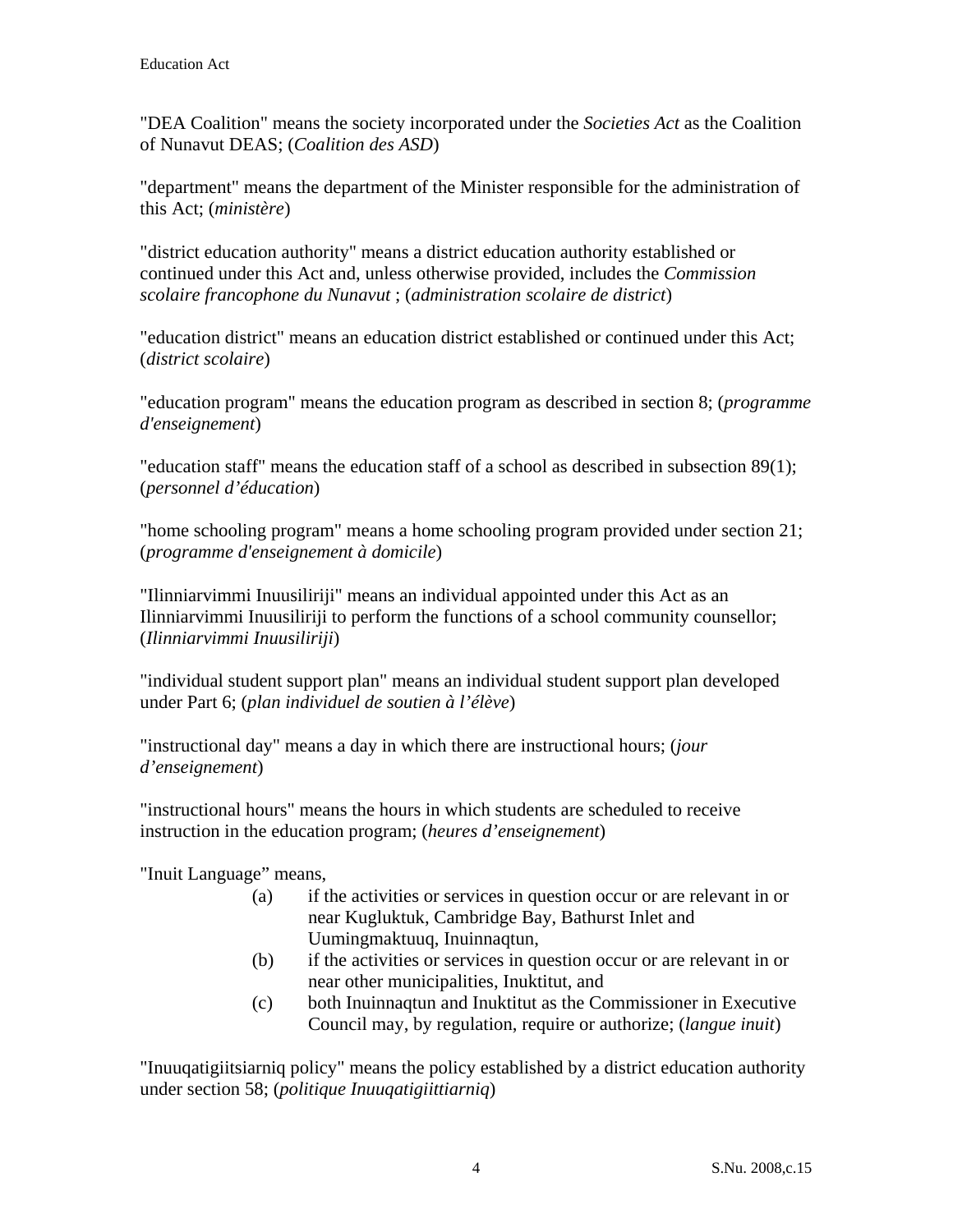"local program" means a local program established by a district education authority under section 9; (*programme local*)

"school" means a school operated by a district education authority; (*école*)

"school premises" means the buildings, grounds and any other place where a school activity is conducted, including a bus or school bus or any other mode of transportation authorized by a district education authority, that is used on a school trip or to travel to or from school; (*lieux scolaires*)

"school program" means the school program as described in subsection 7(2); (*programme scolaire*)

"school staff" means education staff, secretarial staff, custodial staff and all other individuals employed or hired to assist in the delivery of the school program but does not include an individual employed by a district education authority under subsection 144(1); (*personnel scolaire*)

"school team" means the school team established under subsection 90(2); (*équipe scolaire*)

"school year" means the period beginning on July 1 in one year and ending on June 30 in the following year; (*année scolaire*)

"student" means an individual who is registered with a school under this Act as a student; (*élève*)

"teacher" means an individual who is employed as a teacher or who is employed by the Government of Nunavut in another position for which a teacher's certificate issued under this Act is required; (*enseignant*)

"teacher trainee" means an individual who is enrolled in a teacher training program at a college established under the *Public Colleges Act* or other institution and who, as part of that program, is practice teaching, observing or performing other duties in a school. (*enseignant stagiaire*)

Inuinnaqtun

 (2) In its application to Inuinnaqtun, this Act shall be interpreted and implemented in a manner that is consistent with the need to give priority to

- (a) the revitalization of Inuinnaqtun; and
- (b) the improvement of access to communication, services, instruction and Inuit Language programs in Inuinnaqtun in the communities where Inuinnaqtun is indigenous.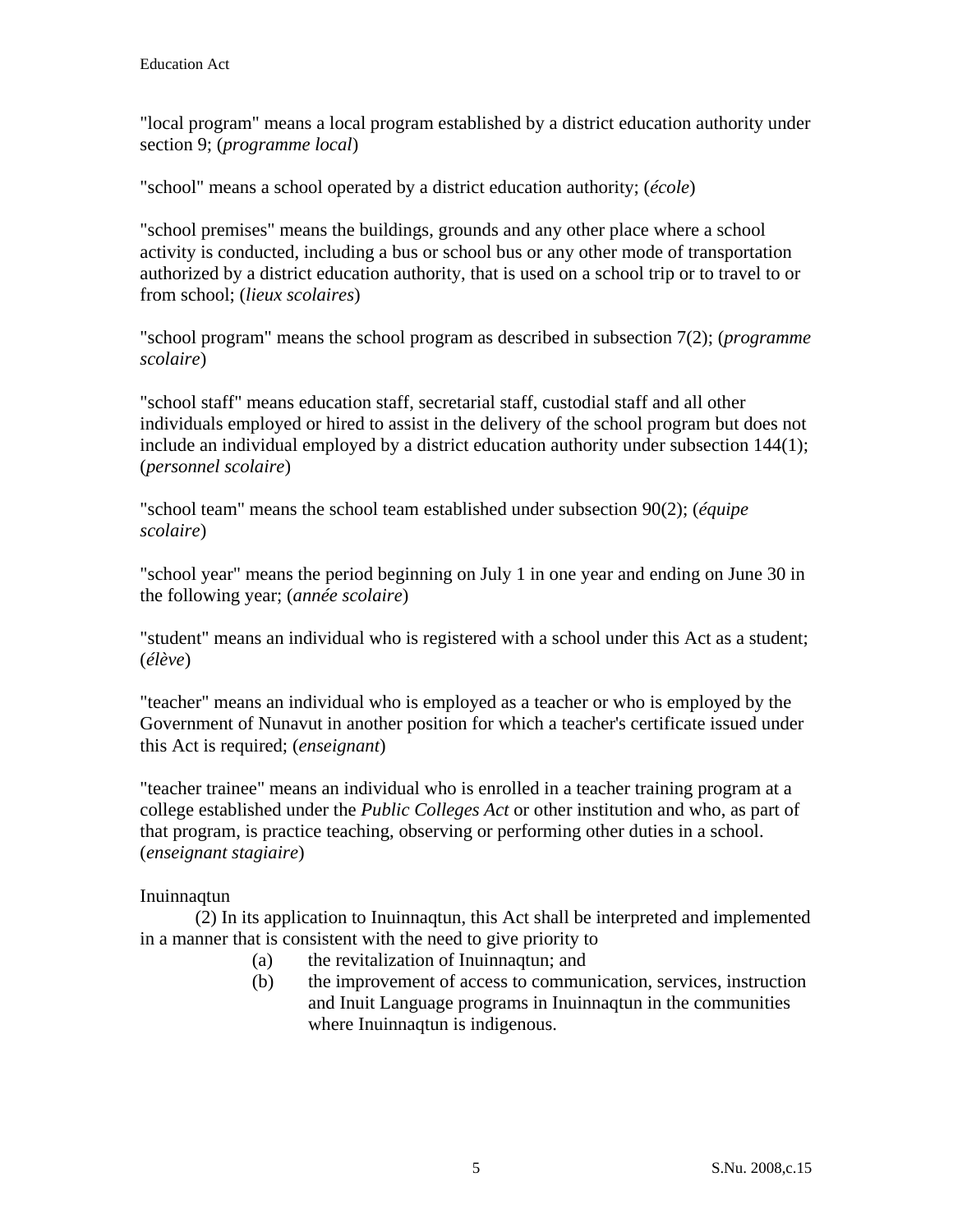Constitutional rights, including aboriginal rights, paramount

- (3) Nothing in this Act shall be construed so as to abrogate or derogate from
	- (a) the status of or any constitutional or other rights in respect of the English or French languages;
	- (b) any existing aboriginal or treaty rights of the aboriginal peoples of Canada under section 35 of the *Constitution Act, 1982* including but not limited to,
		- (i) the objectives, rights and obligations affirmed in the Nunavut Land Claims Agreement, and
		- (ii) any responsibility for implementation that is required to give effect to the Nunavut Land Claims Agreement;
	- (c) any legal or customary right or privilege acquired or enjoyed with respect to the Inuit Language, either before or after the coming into force of this Act; or
	- (d) any responsibility of the Parliament and Crown of Canada concerning the linguistic or cultural rights or heritage of Inuit or other linguistic minorities in Nunavut.

# Regulations

(4) The Commissioner in Executive Council, on being satisfied that appropriate consultation has occurred and that the requirements of Article 32 of the Nunavut Land Claims Agreement have been fulfilled, may make regulations for the purposes of paragraph (c) of the definition of "Inuit Language" in subsection (1) respecting the circumstances or instances in which both Inuinnaqtun and Inuktitut must be used under this Act.

# Determining parent

**4.** (1) If any of the following cases apply, the parent of a student or child is the person mentioned in the last paragraph that applies to the student or child:

- (a) if the parents of the student or child resided in Nunavut and have changed residence and the residence is outside Nunavut or unknown, the person who is responsible for the care of the student or child as a result of the change;
- (b) if a person has lawful custody of the student or child, that person;
- (c) if the Director of Child and Family Services appointed under the *Child and Family Services Act* has, under section 35, 37, 47 or 48 of that Act, the rights and responsibilities of a parent in respect of the student or child in relation to the education of the student or child, the Director;
- (d) if the student or child is in open custody under the *Young Offenders Act* or the *Youth Criminal Justice Act* (Canada), the territorial director appointed under the *Young Offenders Act*.

# Document required

(2) In addition to the requirements of subsection (1), before a person other than the father or mother of a student or child may be recognized as a parent, the person shall provide to the principal,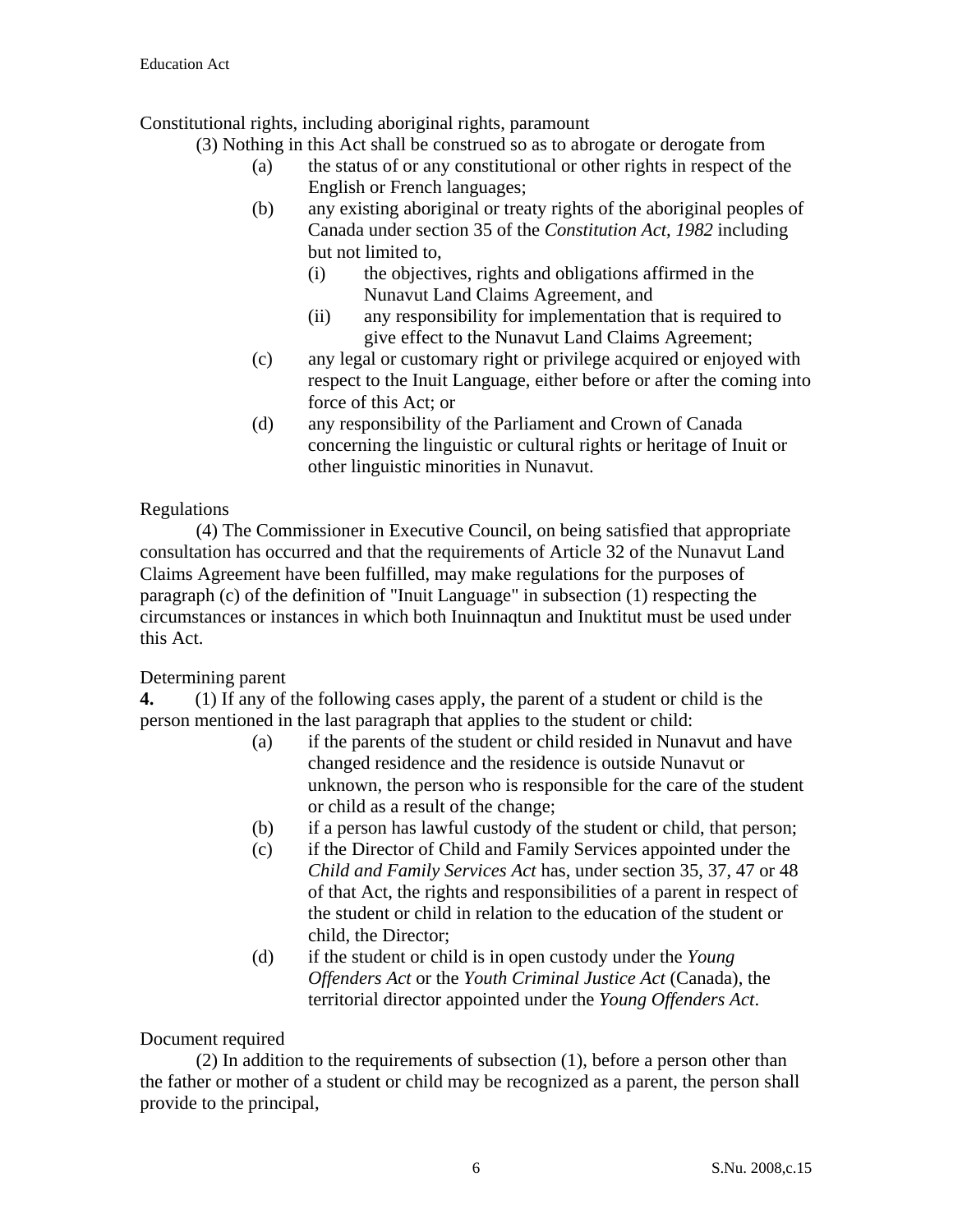- (a) if the person is claiming to be a parent under paragraph  $(1)(a)$ , a written notice that the person is responsible for the care of the student or child and written authority from one of persons who would be a parent, for the purposes of this Act, if subsection (1) did not apply;
- (b) if the person is claiming to be a parent under paragraph  $(1)(b)$ , a written notice that the person has lawful custody and an original or notarial copy of the document by which the person claims to have the lawful custody;
- (c) if the Director of Child and Family Services appointed under the *Child and Family Services Act* is claiming to be a parent under paragraph (1)(c), a written notice from the Director indicating that he or she has the rights and responsibilities of the parents;
- (d) if the territorial director appointed under the *Young Offenders Act* is claiming to be a parent under paragraph  $(1)(d)$ , a written notice from the territorial director indicating that the student or child is in open custody.

Status of parent of adult student

 (3) Subject to subsection (4), a parent of a student who is an adult does not have the powers, entitlements, duties and responsibilities conferred or imposed on a parent by this Act or the regulations in respect of that student.

#### Agreement between adult student and parent

(4) A student who is an adult and a parent of the student may file an agreement in the form provided for in the regulations with the principal of the school with which the student is registered and, on filing the agreement, the parent has the powers, entitlements, duties and responsibilities conferred or imposed on a parent by this Act or the regulations that the parent and student agree the parent shall have in respect of the student.

#### Residency of minor

**5.** (1) For the purposes of this Act, a minor is resident at the place where his or her parent is resident.

Residency of minor if placed in custody or elsewhere

 (2) Despite subsection (1), a minor whose parent, for the purposes of this Act, is the territorial director appointed under the *Young Offenders Act* or the Director of Child and Family Services, is resident at the place where the minor is in open custody under the *Young Offenders Act* or the *Youth Criminal Justice Act* (Canada) or is placed under the *Child and Family Services Act*.

#### Non-application of *Age of Majority Act*

**6.** Subsection 5(1) of the *Age of Majority Act* does not apply to this Act.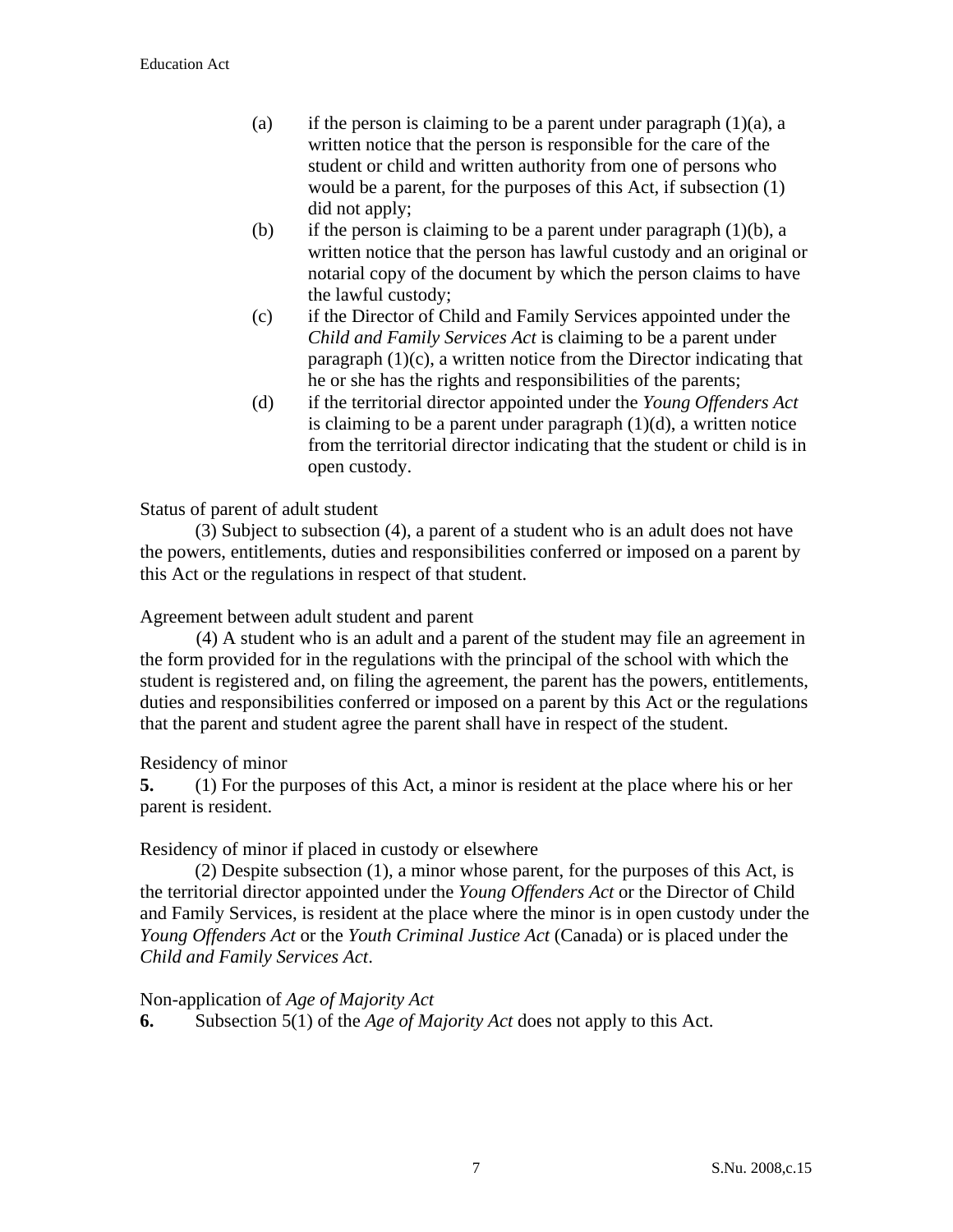#### PART 3

## SCHOOL PROGRAM

#### General

#### School program

**7.** (1) Subject to subsection (7), a district education authority shall provide a school program for kindergarten and for grades 1 to 12.

#### Contents of school program

 (2) The school program consists of the delivery of the education program described in section 8 and any other activities, programs or services that may be provided under section 11.

#### Inuit Qaujimajatuqangit, foundation of school program

 (3) A district education authority shall ensure that the school program is founded on Inuit societal values and the principles and concepts of Inuit Qaujimajatuqangit and respect for Inuit cultural identity.

#### Same, delivery of school program

 (4) The Minister, the district education authority and the education staff shall ensure that the school program is delivered in accordance with Inuit societal values and the principles and concepts of Inuit Qaujimajatuqangit and respect for Inuit cultural identity.

#### Parental and community involvement

 (5) A principal, working in co-operation with the district education authority, shall develop and implement programs and procedures for parent and community involvement in the school program.

#### Evaluation of school program

 (6) A principal shall conduct, in co-operation with the education staff, a continuing program of evaluation of the school program in his or her school.

#### Schooling outside education district

 (7) Subject to the regulations, a district education authority of one education district may enter an agreement with the district education authority of the closest education district to provide a school program for students who reside in the education district of the first-mentioned district education authority.

#### Education program

**8.** (1) The education program for a school consists of the delivery of the curriculum established by the Minister as modified by any local program developed by the district education authority and includes adjustments made to the education program and support given to a student under Part 6.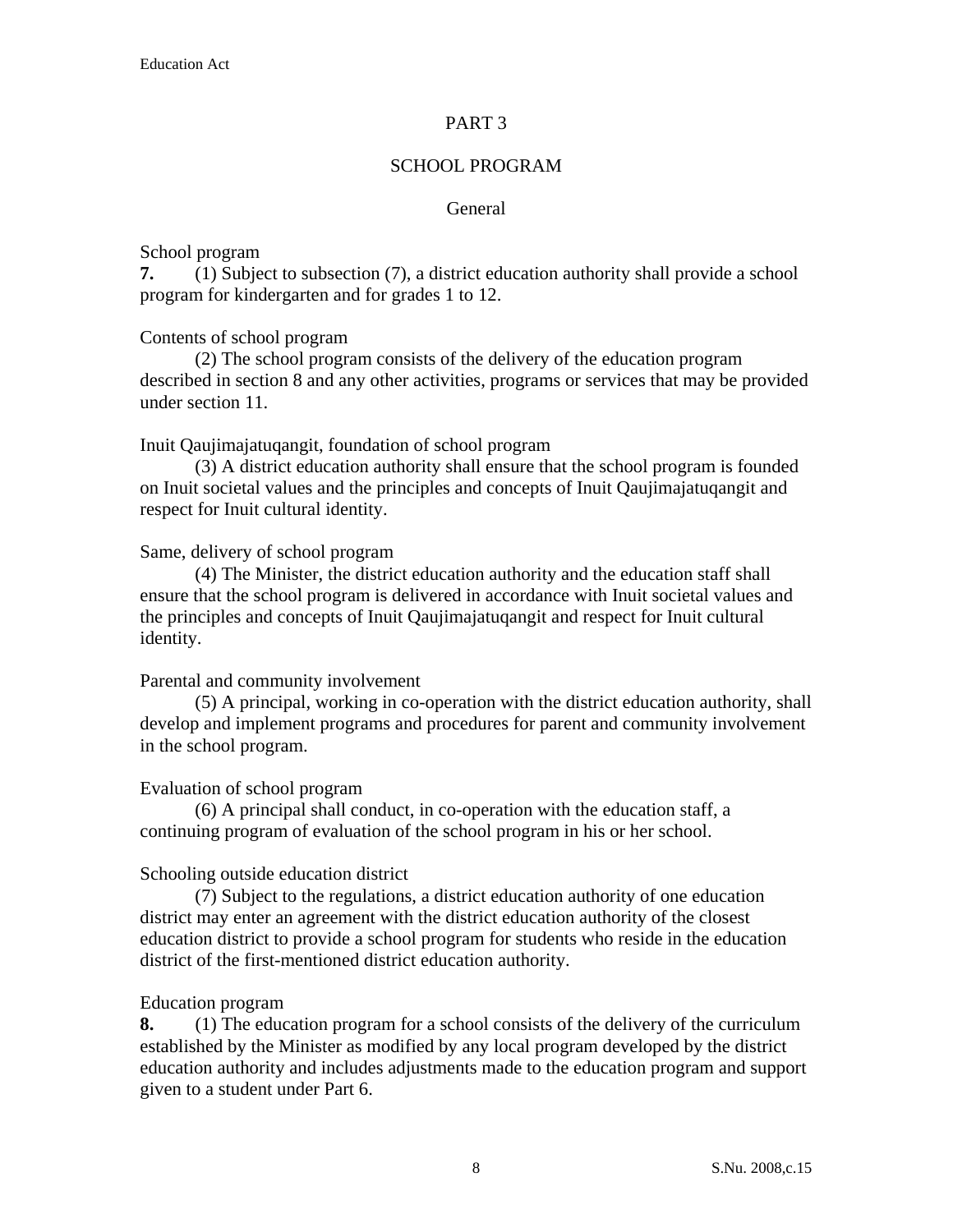# Curriculum

 (2) The Minister shall establish the curriculum for kindergarten and for grades 1 to 12.

# Inuit Qaujimajatuqangit

 (3) The Minister shall establish the curriculum in accordance with and base it on Inuit societal values and the principles and concepts of Inuit Qaujimajatuqangit and respect for Inuit cultural identity.

# Promotion of understanding of Nunavut

(4) The curriculum shall promote fluency in the Inuit Language and an understanding of Nunavut, including knowledge of Inuit culture and of the society, economy and environmental characteristics of Nunavut.

## Standards

 (5) The Minister may establish teaching standards and give directions to the education staff with respect to the delivery of the education program.

## Duty of principals

 (6) Principals shall ensure that the education program is taught in accordance with the standards and directions referred to in subsection (5).

## Duty of teachers

 (7) Teachers shall comply with the standards and directions referred to in subsection (5).

# Local programs

**9.** (1) A district education authority may establish local programs as modifications to the curriculum for use in one of more of its schools.

# Nature of local program

(2) Local programs may consist of

- (a) courses that are to be offered in addition to, or instead of, courses in the curriculum; and
- (b) other modifications that are to be made to the curriculum to reflect the local dialect or local culture.

## Inuit Qaujimajatuqangit

 (3) Local programs shall be developed in accordance with and be based on Inuit societal values and the principles and concepts of Inuit Qaujimajatuqangit.

# Approval required

 (4) The district education authority shall set out in writing the details of any local program developed by it together with the expected learning outcomes and submit them to the Minister for approval.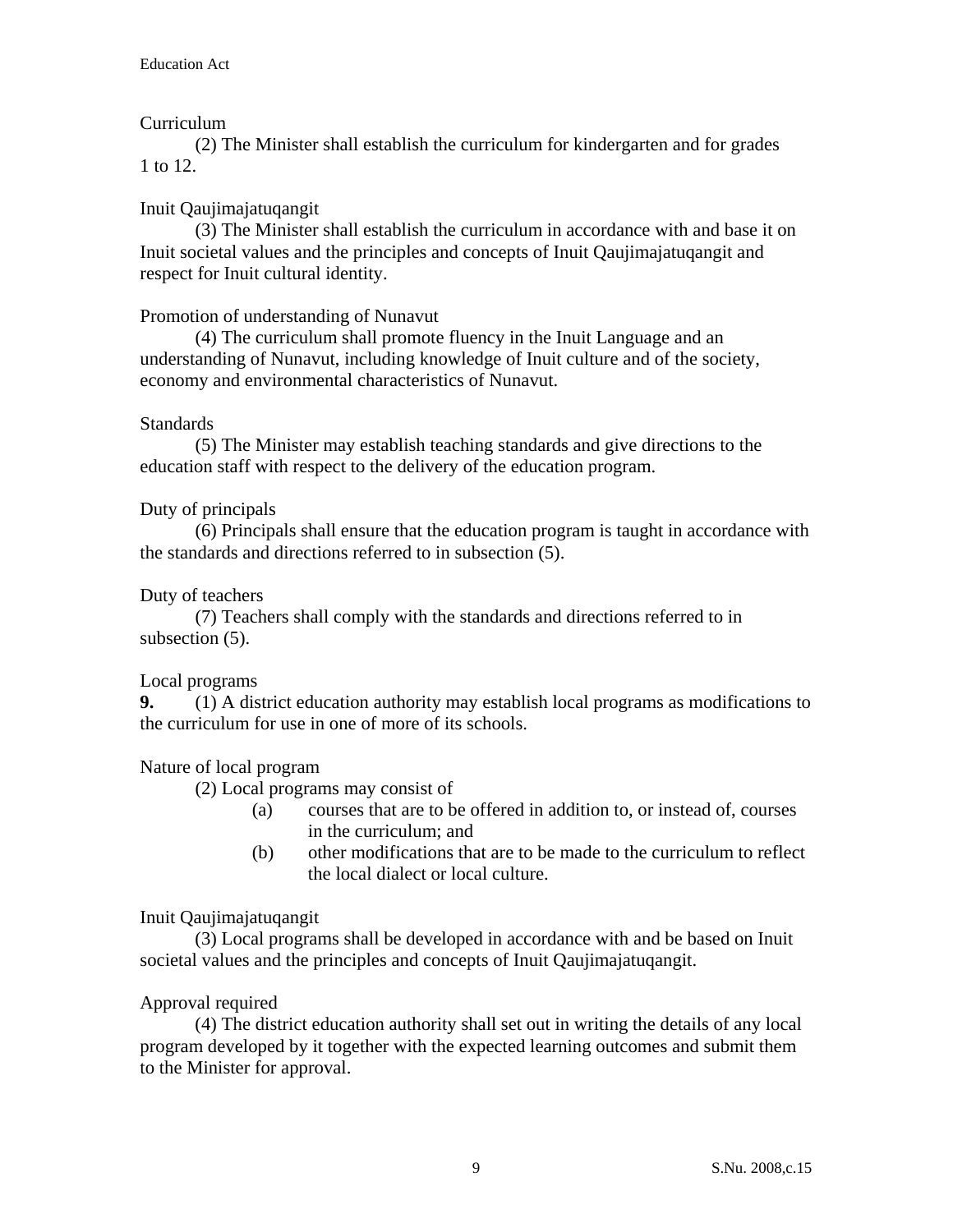Same

 (5) A district education authority shall not offer a local program to its students unless it has been approved by the Minister.

## Approval of teaching and learning materials

**10.** (1) Teaching and learning materials that are referred to in the curriculum, including the curriculum as modified by any local program, or that are necessary to support the education program shall not be used unless they are approved by the Minister.

## Relevance to Nunavut culture

 (2) In considering whether to approve teaching and learning materials, the Minister shall consider whether the materials are relevant to Nunavut culture.

## Other activities, programs and services

**11.** (1) A principal shall develop and provide activities, programs and services for his or her students in addition to the education program.

# Inuit Qaujimajatuqangit

 (2) Activities, programs and services provided under subsection (1) shall be developed in accordance with and be based on the principles and concepts of Inuit Qaujimajatuqangit.

## Role of district education authority

 (2.1) A principal, in carrying out his or her duties under subsection (1), shall consult with the district education authority and shall follow such directions as the district education authority may give.

## Programs for moral or spiritual instruction

 (3) A program under subsection (1) may include a program for moral or spiritual instruction.

## **Consultation**

 (4) In developing a program for moral or spiritual instruction, a principal shall consult with the community.

# Freedom to not participate

 (5) Staff and students have the freedom to not participate in a program for moral or spiritual instruction and any such program shall be provided in a manner that respects that freedom.

## Physical exercise

**12.** The education program shall provide at least 20 minutes of physical exercise every day for kindergarten and grades 1 to 9.

## Working with community organizations

- **13.** (1) A principal shall work with community organizations
	- (a) to maximize the effectiveness of the school program; and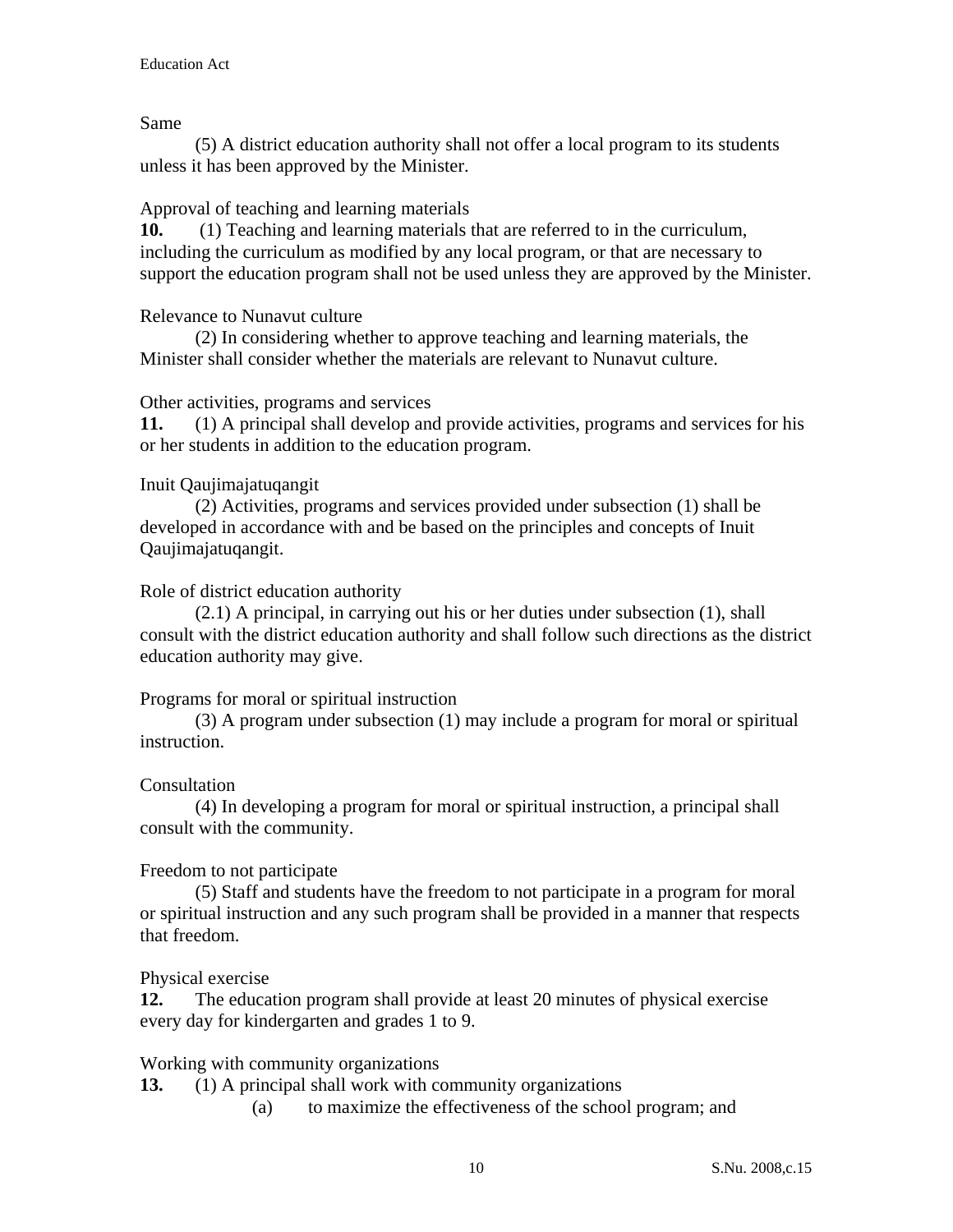(b) to assist students in entering and leaving the school system.

#### Same

 (2) A principal, in carrying out his or her duties under subsection (1), shall consult with the district education authority and shall follow such directions as the district education authority may give.

#### Reports on effectiveness of school program

**14.** A principal shall, in accordance with the regulations, report twice each year to the district education authority and the Minister on the effectiveness of the school program.

## Promotion decisions

**15.** The school team, in accordance with the directions of the Minister, is responsible for determining the promotion of students.

Monitoring, evaluation and direction of school program

**16.** A district education authority shall monitor, evaluate and direct the delivery of the school program.

Early childhood program, Inuit Language and culture

**17.** (1) In addition to the school program, a district education authority shall provide an early childhood program that promotes fluency in the Inuit Language and knowledge of Inuit culture.

## Same

 (2) A program provided under subsection (1) may be limited to such number of children as the district education authority may determine or to such class or classes of children as it may determine.

## Inuit Qaujimajatuqangit

 (3) Programs provided under subsection (1) shall be developed in accordance with and be based on Inuit societal values and the principles and concepts of Inuit Qaujimajatuqangit, particularly the principle of Pilimmaksarniq.

## Regulations

 (4) The Commissioner in Executive Council may make regulations respecting programs provided under subsection (1), including regulations related to the content and standards for the delivery of the programs.

## **Transition**

 (5) A district education authority is not required to, but may, provide a program under subsection (1) before the school year that begins July 1, 2011.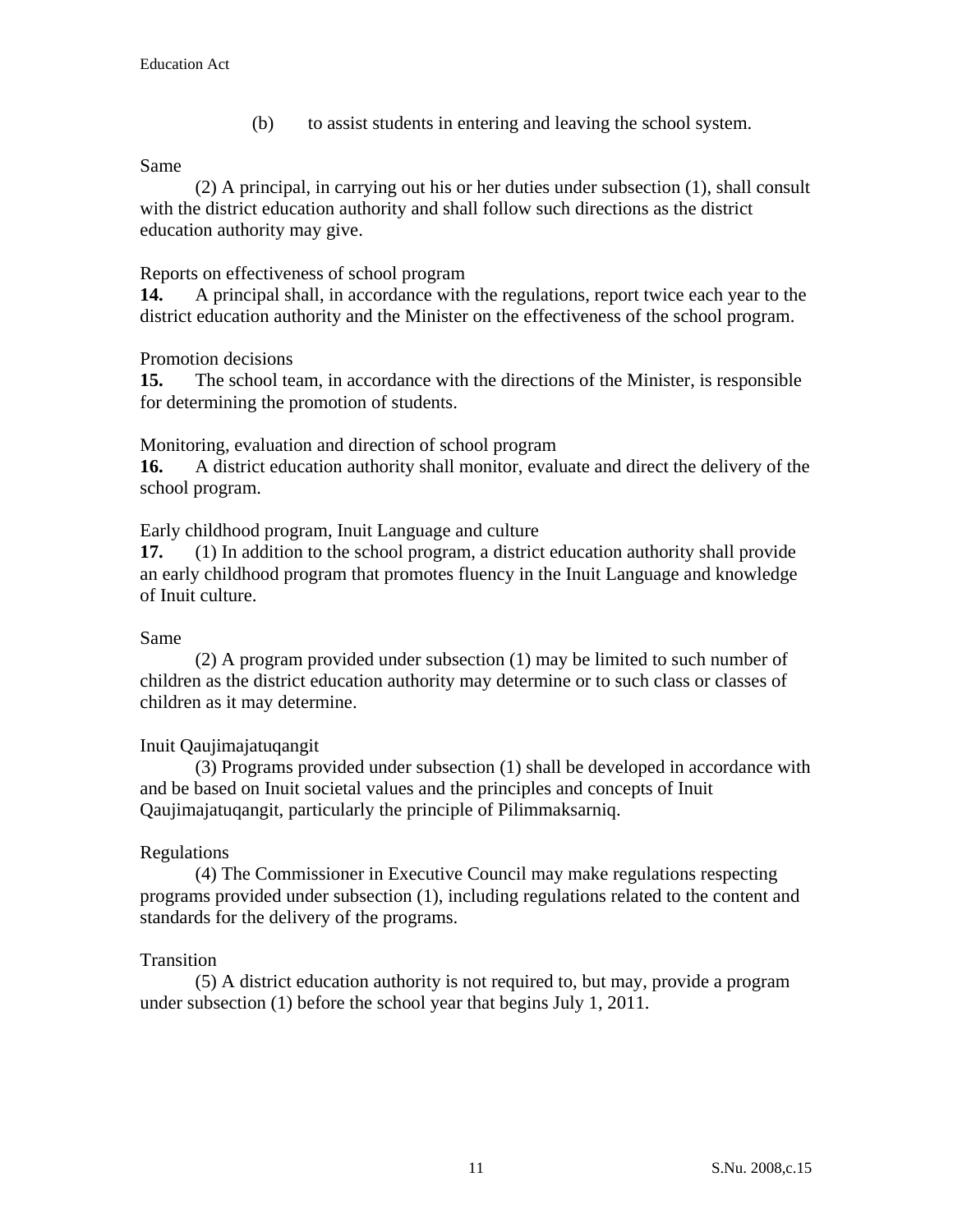## Other programs

**18.** (1) In addition to the school program, a district education authority may provide early childhood programs in addition to the one referred to in subsection 17(1), adult education programs and other educational programs to enhance learning.

## Inuit Qaujimajatuqangit

 (2) Programs provided under subsection (1) shall be developed in accordance with and be based on Inuit societal values and the principles and concepts of Inuit Qaujimajatuqangit.

## Adult education programs - advice

 (3) Before deciding to provide an adult education program, a district education authority shall advise a representative of an organization that provides adult education in Nunavut of its proposal to offer the program and that representative or another representative selected by the organization may attend the meetings at which the district education authority considers the matter and may provide advice to the district education authority.

#### Same

 (4) The representative referred to in subsection (3) may provide his or her advice, if any, in writing.

#### Textbooks and other resources

**19.** A district education authority shall

- (a) provide students with textbooks and other learning materials; and
- (b) provide library, audio-visual and other resource materials.

## School Program Plans

## School program plans

**20.** (1) Subject to such direction as the district education authority may give, a principal shall develop an operational plan for the school for the school year, to be known as the "school program plan".

#### Scope of plan

 (2) A school program plan shall cover how the school program will be delivered to the students of the school and any other matters necessary for the operation of the school.

## Inuit Qaujimajatuqangit

(3) A principal shall develop a school program plan in accordance with Inuit societal values and the principles and concepts of Inuit Qaujimajatuqangit, particularly the principles of Pijitsirniq and Aajiiqatigiinniq.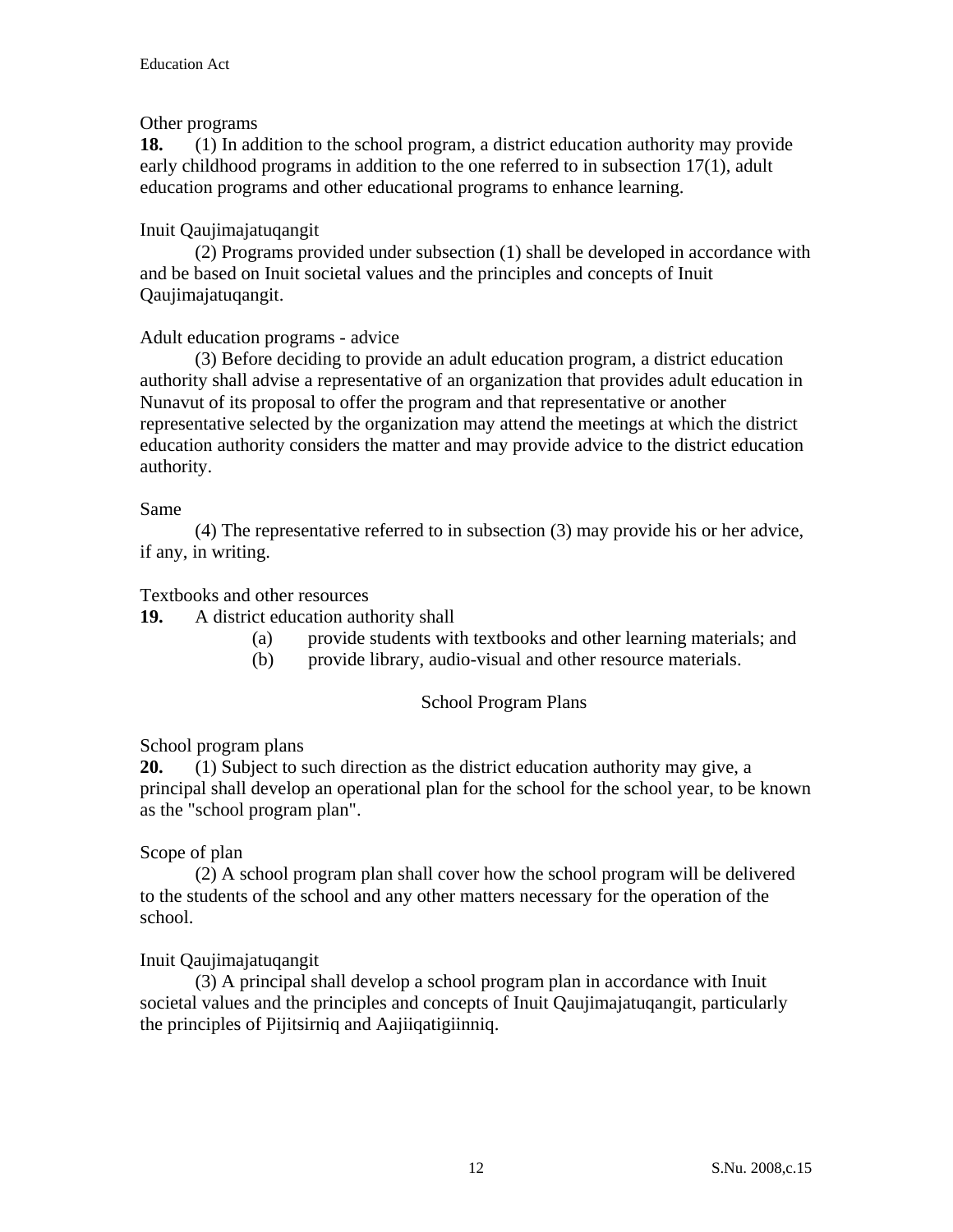## **Consultation**

 (4) In developing a school program plan, a principal shall consult with school staff and the community.

#### Development in accordance with regulations

 (5) A principal shall develop a school program plan in accordance with the regulations, in the prescribed format and with the prescribed content.

#### Deadline and copies

 (6) A principal shall complete the school program plan and forward a copy of it to the Minister and the district education authority not later than March 31 in the school year preceding the school year to which the plan relates.

#### Duty to follow plan

(7) A principal shall ensure that the school program plan is followed.

#### Amendments and deviations

 (8) Where circumstances warrant, a principal in consultation with the district education authority may make amendments to, and permit deviations from, the school program plan.

Application of other provisions to amendments

(9) Subsections (3), (4) and (5) apply to amendments made under subsection (8).

#### Copies of amendments

 (10) As soon as possible after amending a school program plan under subsection (8), the principal shall forward a copy of the amended plan to the Minister and the district education authority.

#### Regulations

(11) The Commissioner in Executive Council may make regulations

- (a) in relation to the development of school program plans and amendments to them; and
- (b) prescribing the format and content of school program plans.

#### Home Schooling Programs

#### Home schooling program

**21.** (1) A parent of a child may, under the supervision of a district education authority, provide a home schooling program to the child at home or elsewhere in accordance with this Act and the regulations.

#### Inuit Qaujimajatuqangit

 (2) A district education authority shall supervise a home schooling program in accordance with Inuit societal values and the principles and concepts of Inuit Qaujimajatuqangit.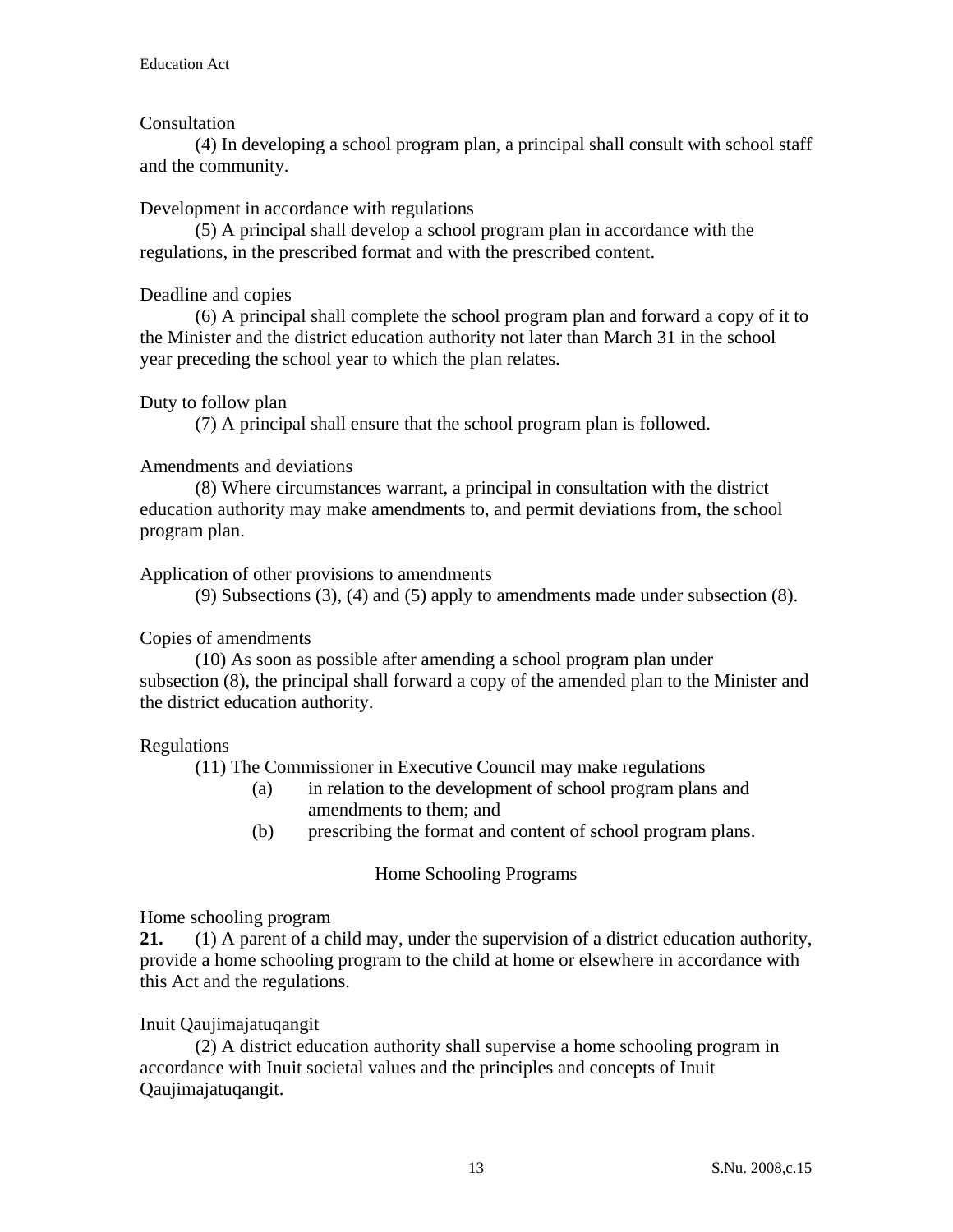## Registration

 (3) To be in a home schooling program, a student must be registered with a school and he or she must be at least six years of age on or before December 31 of the school year and he or she must be less than 18 years of age on that day.

# Reimbursement of costs

(4) Subject to any regulations respecting the amounts to be paid, a district education authority shall reimburse the student's parents for the education program costs that are incurred by or on behalf of a student who is registered in a home schooling program.

## Evaluation and support of programs

 (5) A district education authority shall, in accordance with the regulations, evaluate home schooling programs and provide support for them.

## Duty of principal

 (6) A principal shall assist the district education authority in carrying out its duties under this section and shall do so in accordance with the regulations and any directions that the district education authority may give.

## Regulations

 (7) The Commissioner in Executive Council may make regulations governing home schooling programs and without limiting the generality of the foregoing, the Commissioner in Executive Council may make regulations respecting the extent to which this Act will apply to home schooling programs and modifying how this Act and the regulations apply with respect to home schooling programs.

# Unauthorized Schooling

# Prohibition

**22.** (1) Subject to subsection (2), no person shall provide education to an individual that is intended to replace one or more grades of the education program established under this Act.

# Exceptions

(2) Subsection (1) does not apply to a person

- (a) who is providing the education through a school, a home schooling program, a private school that is registered under section 202 or a public college established under the *Public Colleges Act;* or
- (b) who is providing the education to adults with the written approval of the Minister.

## Same

 (3) The Minister may approve a person to provide education to adults if the Minister is satisfied that the person is appropriately qualified to provide such education.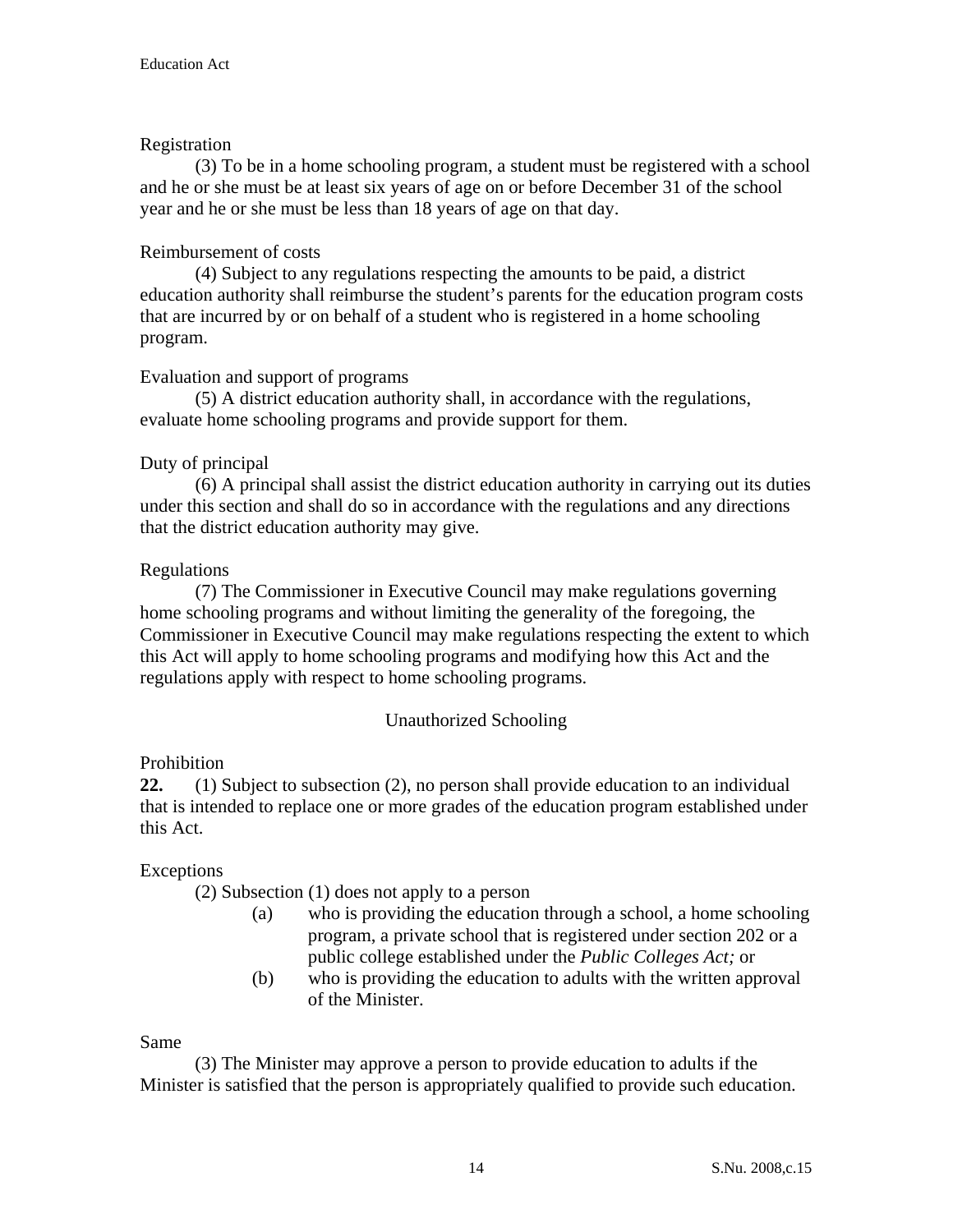#### Offence and punishment

(4) A person who contravenes subsection (1) is guilty of an offence and is liable on summary conviction to a fine not exceeding \$5,000.

## PART 4

## LANGUAGE OF INSTRUCTION

#### Bilingual education

**23.** (1) Every student shall be given a bilingual education and the languages of instruction shall be the Inuit Language and either English or French as determined by a district education authority with respect to the schools under its jurisdiction.

#### Purpose

 (2) The purpose of the bilingual education required under subsection (1) is to produce graduates who are able to use both languages competently in academic and other contexts.

#### Role of district education authority

**24.** (1) A district education authority, in accordance with the regulations, shall decide which of English or French will be used with the Inuit Language as a language of instruction for the schools under its jurisdiction and shall, from the options set out in the regulations, choose the bilingual education model or models that will be followed in delivering the education program.

#### Review of decision

 (2) The district education authority, in accordance with the regulations, shall review a decision made under this section five years after its initial decision under subsection (1) and at five-year intervals thereafter.

#### Confirmation or change of decision

 (3) Following each review, the district education authority may either confirm or change its decision under subsection (1).

#### Consultation

 (4) Before making a decision under this section, including a confirmation or change under subsection (3), a district education authority shall consult with the community in accordance with the regulations.

#### Role of Minister

**25.** (1) The Minister is responsible for ensuring that the duties of the Government of Nunavut under this Act or any other Act related to education in the Inuit Language are fulfilled.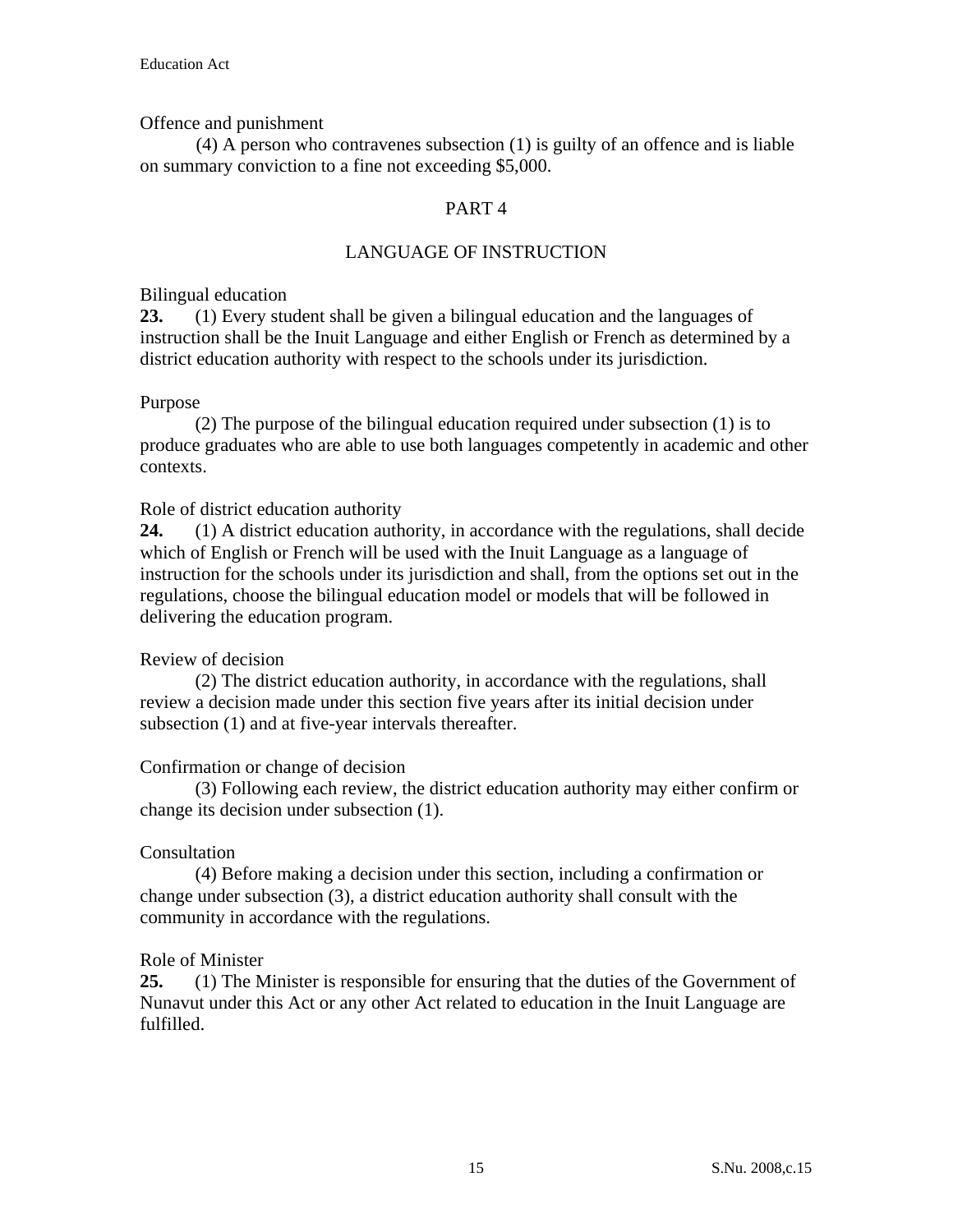#### Support for the Inuit Language

 (2) In administering this Act, the Minister shall ensure that the education program supports the use, development and the revitalization of the Inuit Language.

#### Curriculum

 (3) In addition to his or her duties under subsection (2), the Minister, in establishing the curriculum under subsection 8(2), shall ensure that it supports the use of the languages of instruction and the bilingual education models that may be chosen for delivering the education program.

#### Competency targets

(4) The Minister shall establish and implement competency targets in the spoken and written forms of the languages of instruction.

#### Assessment

 (5) The Minister shall ensure that students are regularly assessed to determine whether the competency targets are being achieved.

#### Learning materials

 (6) The Minister shall make available learning materials to enhance and support the use of the Inuit Language.

#### Teaching of other languages

**26.** Languages in addition to the languages of instruction may be taught as part of the education program.

#### Limitation on application

**27.** (1) The application of this Part is subject to section 169.

#### Non-application to sign language

(2) This Part does not apply to a student who receives instruction through the use of sign language.

#### Phased implementation

**28.** This Part applies with respect to kindergarten and grades 1 to 3 for the 2009 - 2010 school year and with respect to all other grades it shall be phased in, in accordance with the regulations, so that it applies to all grades by the 2019 - 2020 school year.

#### Regulations

**29.** The Commissioner in Executive Council may make regulations for the purposes of this Part and without limiting the generality of the foregoing, the Commissioner in Executive Council may make regulations

(a) establishing the process to be followed and matters to be considered by a district education authority in determining the languages of instruction for the schools under its jurisdiction;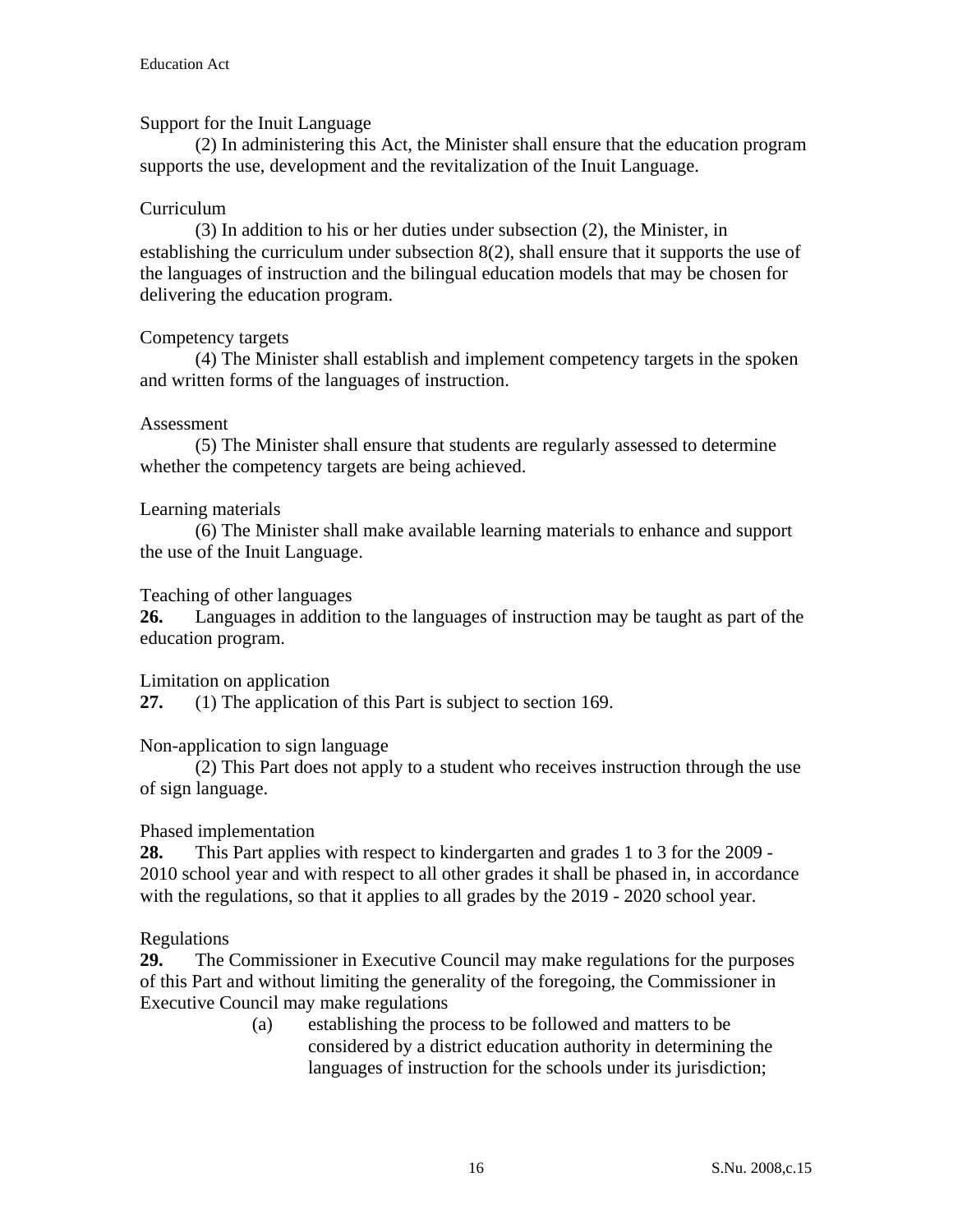- (b) establishing models for bilingual instruction and requiring that they be followed by district education authorities and by principals;
- (c) governing the selection and use of more than one bilingual education model by a district education authority;
- (d) governing the community consultation process to be followed by a district education authority under subsection 24(4);
- (e) governing assessments for the purpose of determining if students are achieving the competency targets established under subsection 25(4); and
- (f) governing the phased implementation of this Part under section 28.

## PART 5

## REGISTRATION AND ATTENDANCE

## Registration

#### Registration, ages 6 to 18

**30.** (1) The parents of a child who is entitled under section 2 to attend school shall ensure the child is registered with a school if the child is at least six years of age or will become six years of age on or before December 31 of the school year and is less than 18 years of age on that date and has not graduated from grade 12.

#### Where to register

 (2) Subject to subsections (3), (4) and (5), the parents shall register the child with a school in the education district in which the child resides.

#### Same

(3) Subject to subsection (5), if the child resides outside an education district, the parents shall register the child with a school in the education district that is closest to where the child resides.

#### Same

(4) Subject to subsection (5), if the grade in which the child should be registered is not offered in the education district in which the child resides, the parents shall register the child with a school in the education district that is closest to where the child resides and that offers that grade.

#### Same

 (5) If there is more than one school in an education district, the school where a child should be registered shall be determined in accordance with any policy of the district education authority.

## When to register

 (6) The parents shall ensure that the child is registered with a school on or before the first instructional day of the school year.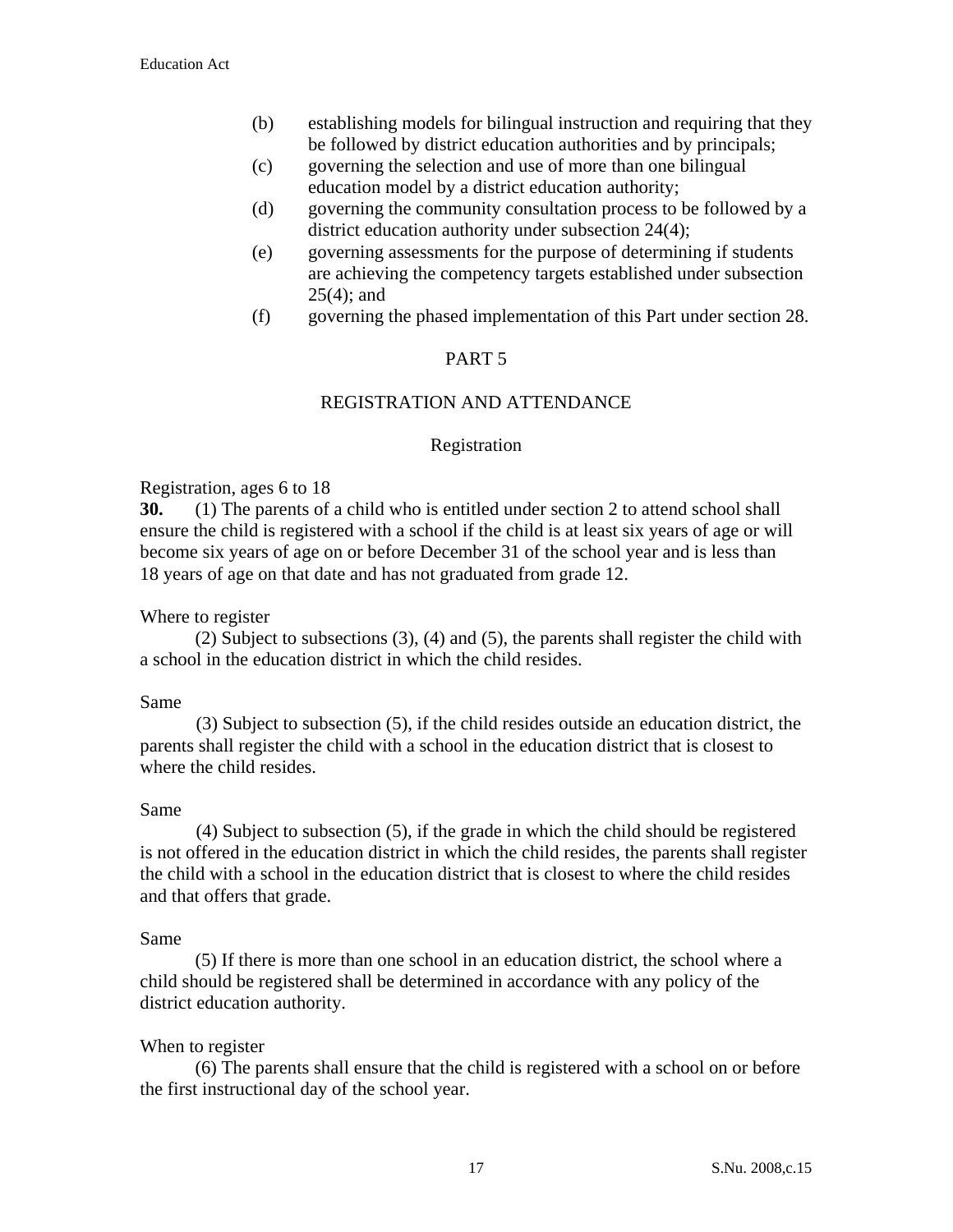#### Same

 (7) If a child's residence changes after the first instructional day of the school year and, as a result, the child should be registered in a school in a different education district, the parents shall ensure that the child is registered at a school in the new education district within seven days after that change in residence.

## Non-application

 (8) Subsections (2) to (4) do not apply if the child has been registered with a school in another education district under section 32.

## Exception

 (9) This section does not apply with respect to a child who is registered in a school outside Nunavut or in a private school that is registered under section 202.

## Registration, if entitled but not required

**31.** (1) This section applies with respect to an individual who is entitled under section 2 to attend a school but who is not required to be registered under section 30.

## Registration of minor

 (2) If the individual is a minor, the parents of the individual may register the individual at a school.

## Registration of adult

 (3) If the individual is an adult, the individual may register himself or herself at a school.

## Requirements about where and when to register

 (4) Subsections 30(2) to (8) apply, with such modifications as the circumstances require, with respect to the registration of an individual under this section.

## Enrolment of others

**32.** (1) A district education authority may allow an individual who is not entitled to be registered with a school under its jurisdiction to register with a school under its jurisdiction (for example, someone over 21 years of age or a child whose parents want to register the child with a school in an education district despite the fact that the child does not reside in that education district).

## Terms and conditions

 (2) A district education authority may impose terms and conditions in respect of a registration under subsection (1).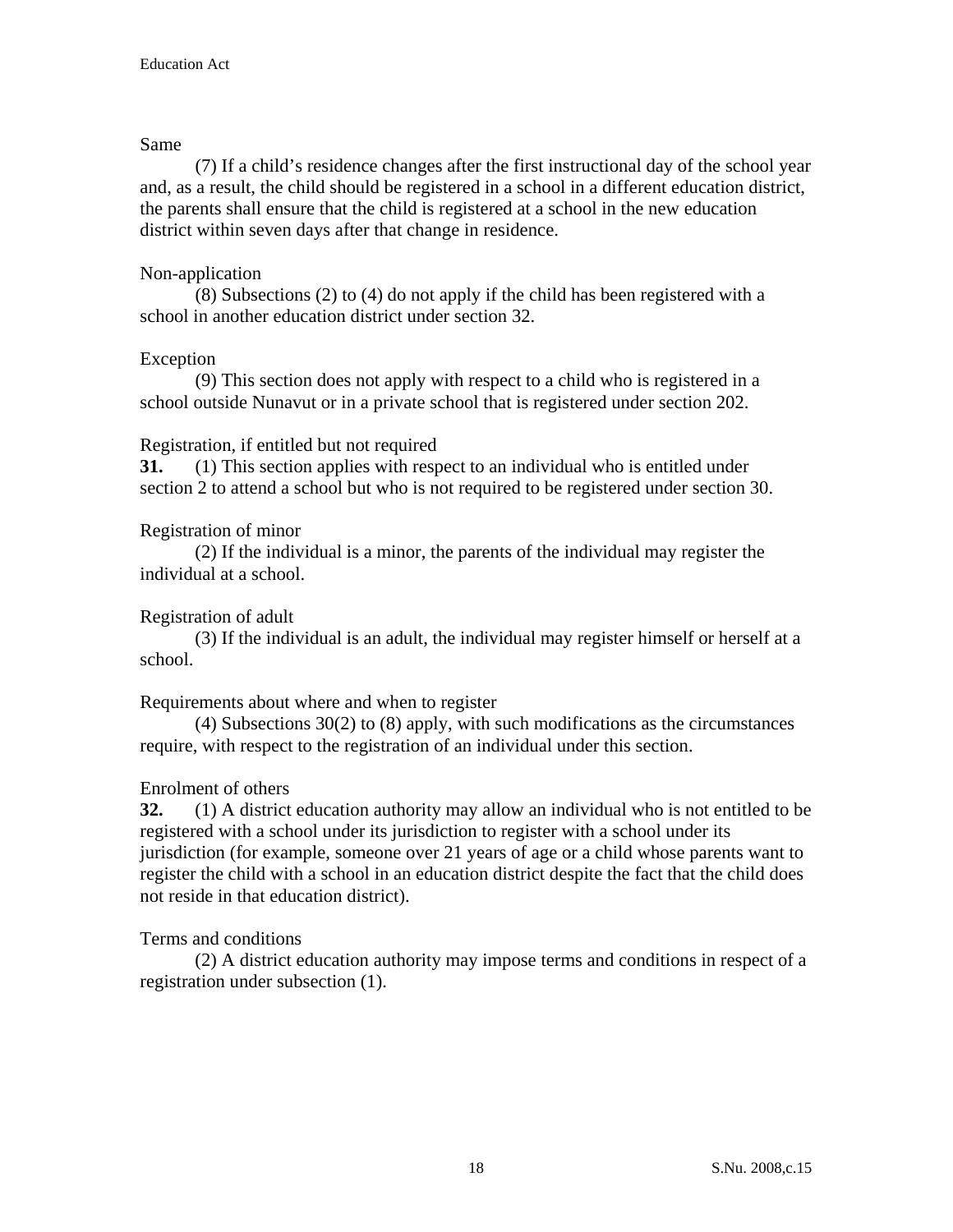Advice of adult education representative

 (3) Before allowing an individual who is 21 years of age or older on December 31 of the school year to register under subsection (1), a district education authority shall advise a representative of an organization that provides adult education in Nunavut of its proposal to allow the registration and that representative or another representative selected by the organization may attend the meetings at which the district education authority considers the matter and may provide advice to the district education authority.

#### Same

 (4) The representative referred to in subsection (3) may provide his or her advice, if any, in writing.

Withdrawal of children from school

**33.** (1) A parent of a student who was registered even though registration was not required under section 30 may withdraw the student.

#### Withdrawal of adult students

(2) A student who is an adult may withdraw as a student.

#### Attendance

Duty of student

**34.** (1) A student shall attend school regularly and punctually.

Unregistered children

 (2) Subsection (1) applies to a child who is required to be registered under section 30 even if he or she is not registered.

Exemptions from attendance

(3) A student is not required to attend a school if

- (a) the student is unable to attend for a health reason or other unavoidable cause that has been reported to the principal;
- (b) the student is participating in traditional activities on the land or in other learning experiences away from the community for less than a school term;
- (c) the student is excused by the principal from a grade 10, 11 or 12 program for up to a school year to participate in traditional activities on the land or to participate in other learning experiences away from the community;
- (d) the student is participating in a spiritual or religious observance recognized by the student's denomination or by the religious or spiritual authority or teachings to which the student adheres;
- (e) the student has been suspended or expelled from school and the suspension or expulsion is still in effect;
- (f) the student is attending a home schooling program;
- (g) the student is living at an outpost camp;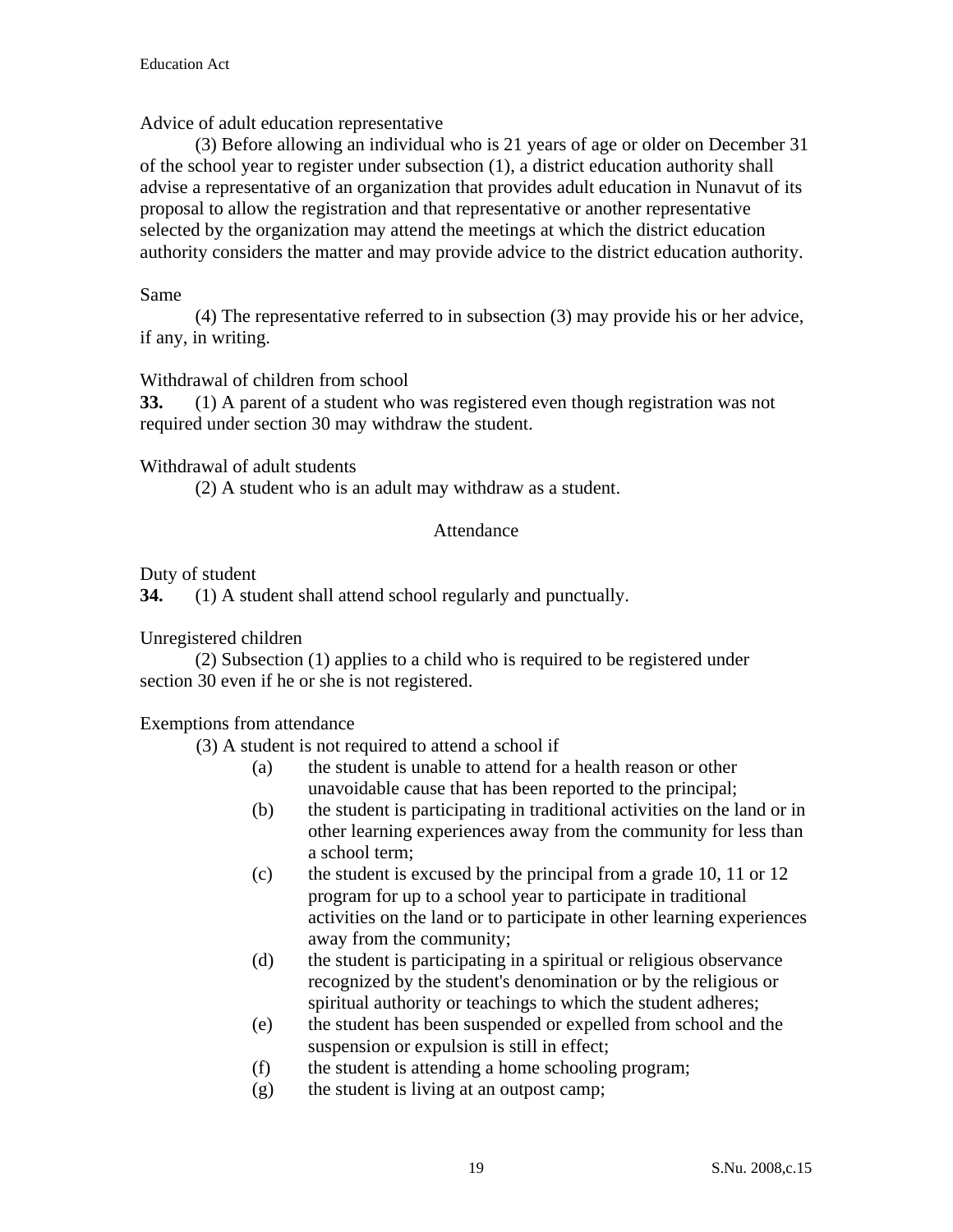- (h) the student has been excused by the principal on special or compassionate grounds such as a death or illness in the family or because an opportunity to participate in a significant event would otherwise be lost;
- (i) a decision has been made under subsection 45(1) that the student should not be in a regular instructional setting and either an alternative placement has been arranged outside the school or no alternative placement has been arranged; or
- (j) the student has been refused access to his or her regular instructional setting under subsection 45(2) and either an alternative placement has been arranged outside the school or no alternative placement has been arranged.

## Consent required

 (4) Paragraphs (3)(b) and (c) do not apply to a student who is not an adult unless a parent of the student agrees to the absence from school and the principal has been informed by the parent of the agreement.

## Work related absence

 (5) A student is not required to attend school when he or she is working if a learning plan has been developed for the student by the principal and approved by district education authority and the work is being done at the times provided for in the plan.

#### Learning plan

 (6) The principal shall develop the learning plan in consultation with the student, the employer, and if the student is not an adult, a parent of the student.

#### Regulations

 (7) The Commissioner in Executive Council may make regulations governing learning plans referred to in subsections (5) and (6).

#### Duty of parent

(8) A student's parents shall promote regular and punctual school attendance by the student.

#### Duty of principal and school team

(9) The principal and the school team shall promote regular and punctual school attendance by their students.

#### Consultation

(10) In carrying out their duty under subsection (9), the principal and school team, in accordance with the registration and attendance policy of the district education authority, shall consult and co-operate with those persons and organizations that may be able to assist the principal.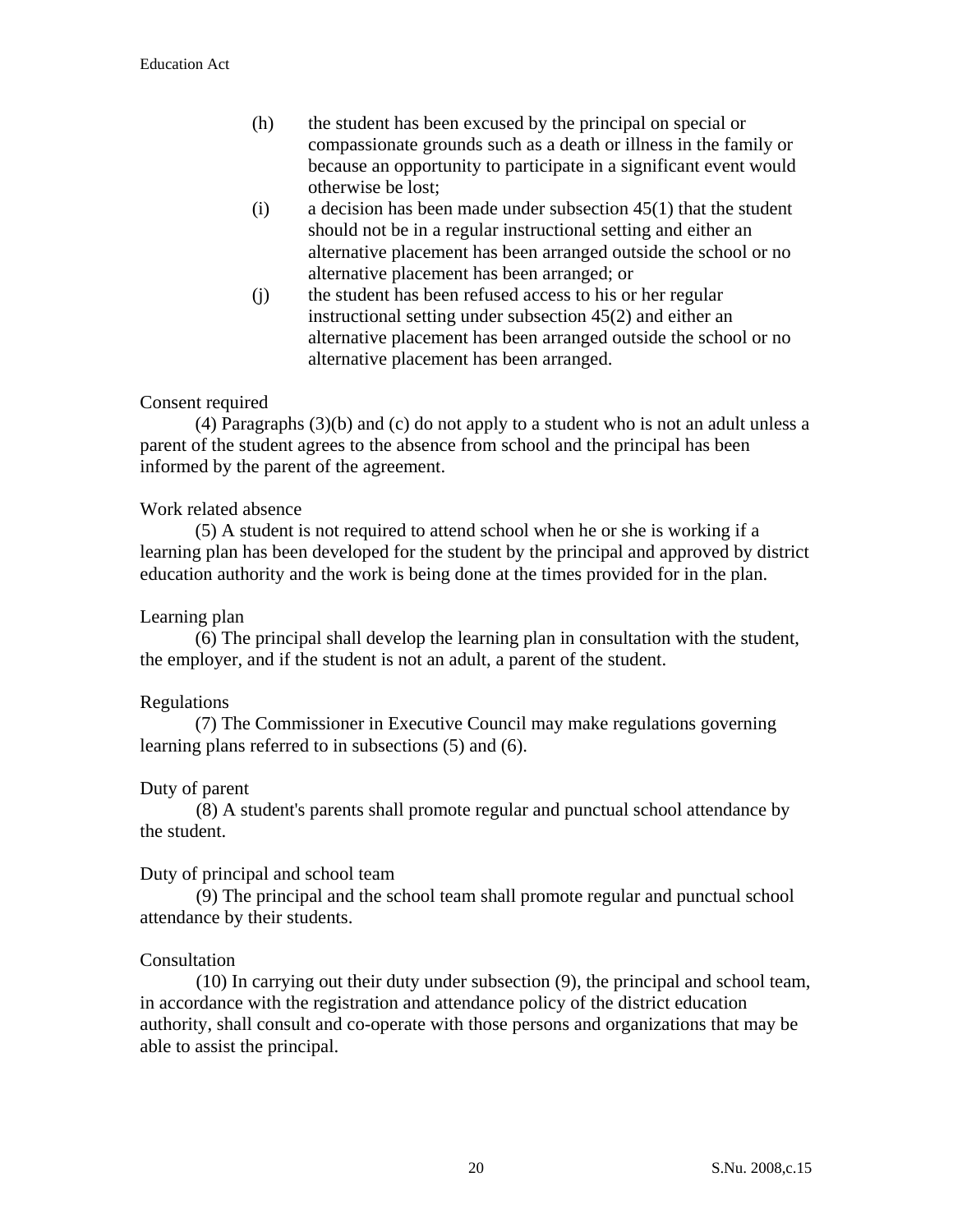#### Re-entry plans after long absences

**35.** (1) The principal shall ensure, for every student who returns to school after being absent for a school term or for more than a school term, the school team makes a plan that sets out actions or strategies to help the student re-integrate into the school community.

#### Same

 (2) Without limiting subsection (1), the actions and strategies under that subsection may, if appropriate, provide for long-term follow-up with, and support for, the student to be provided by members of the education staff.

#### Implementation

 (3) The school team shall oversee the implementation of a plan developed under this section.

#### Exception, if other plan required

(4) This section does not apply if a plan is made for the student under section 66.

#### Attendance programs

**36.** The Minister, working in cooperation with the district education authorities, shall establish programs to encourage regular and punctual attendance.

#### Registration and Attendance Policy

Registration and attendance policy

**37.** (1) A district education authority shall develop and adopt a registration and attendance policy.

## Inuit Qaujimajatuqangit

 (2) The district education authority shall develop its registration and attendance policy in accordance with Inuit societal values and the principles and concepts of Inuit Qaujimajatuqangit, particularly the principles of Tunnganarniq and Pijitsirniq.

## Purpose of policy

 (3) The purposes of the registration and attendance policy are to promote the registration of children in the education district who are required to be registered and to promote attendance by students who are registered.

#### Contents

(4) The registration and attendance policy shall include measures

- (a) to encourage parents to register their children;
- (b) to encourage students to be regular and punctual in school attendance; and
- (c) to assist parents in promoting regular and punctual school attendance by their children.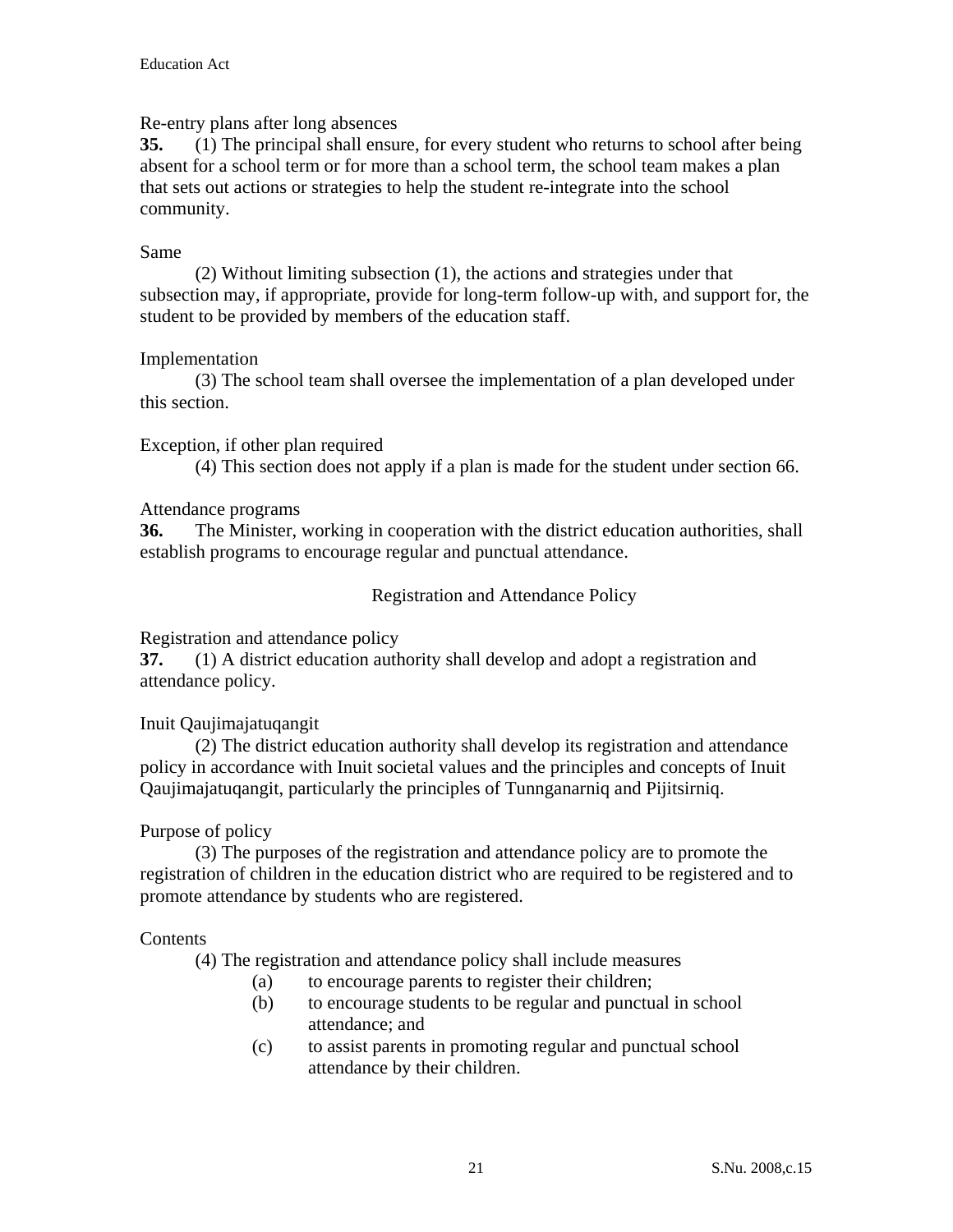## Matters to be addressed

 (5) In addressing the matters set out in subsections (3) and (4), the registration and attendance policy shall include provisions that

- (a) set out a procedure to deal with parents who have not registered their children as required and to deal with students who do not attend as required;
- (b) provide for programs to promote and support attendance;
- (c) provide for counselling for students who do not attend as required and for their families to address the causes of the non-attendance;
- (d) provide for the involvement of Elders and others in the community in the implementation of the policy; and
- (e) set out requirements in respect of the consultation process referred to in subsection 34(10).

## Development or amendment of policy

(6) The registration and attendance policy shall be developed and amended with the advice of parents, students, school staff, Elders and community members and it shall be developed or amended in accordance with the regulations.

## Copy to Minister

 (7) The district education authority, immediately on adopting a registration and attendance policy or an amendment to it, shall forward a copy of the policy or the policy, as amended, to the Minister.

## Minister may require amendments

 (7.1) The Minister may require a district education authority to make such amendments to a registration and attendance policy as the Minister considers necessary or advisable in order for it to be consistent with this Act and the regulations.

## Role of principals

 (8) Principals shall assist the district education authority in the development of the registration and attendance policy.

## Implementation

 (9) The principal and the school team shall implement the registration and attendance policy in their school.

## Regulations

 (10) For the purposes of this section, the Commissioner in Executive Council may make regulations respecting

- (a) the content of the registration and attendance policy; and
- (b) the process for developing or amending the policy.

## Amendments

 (11) If the regulations respecting the content of the registration and attendance policy change, the district education authority shall amend its policy to conform with the regulations.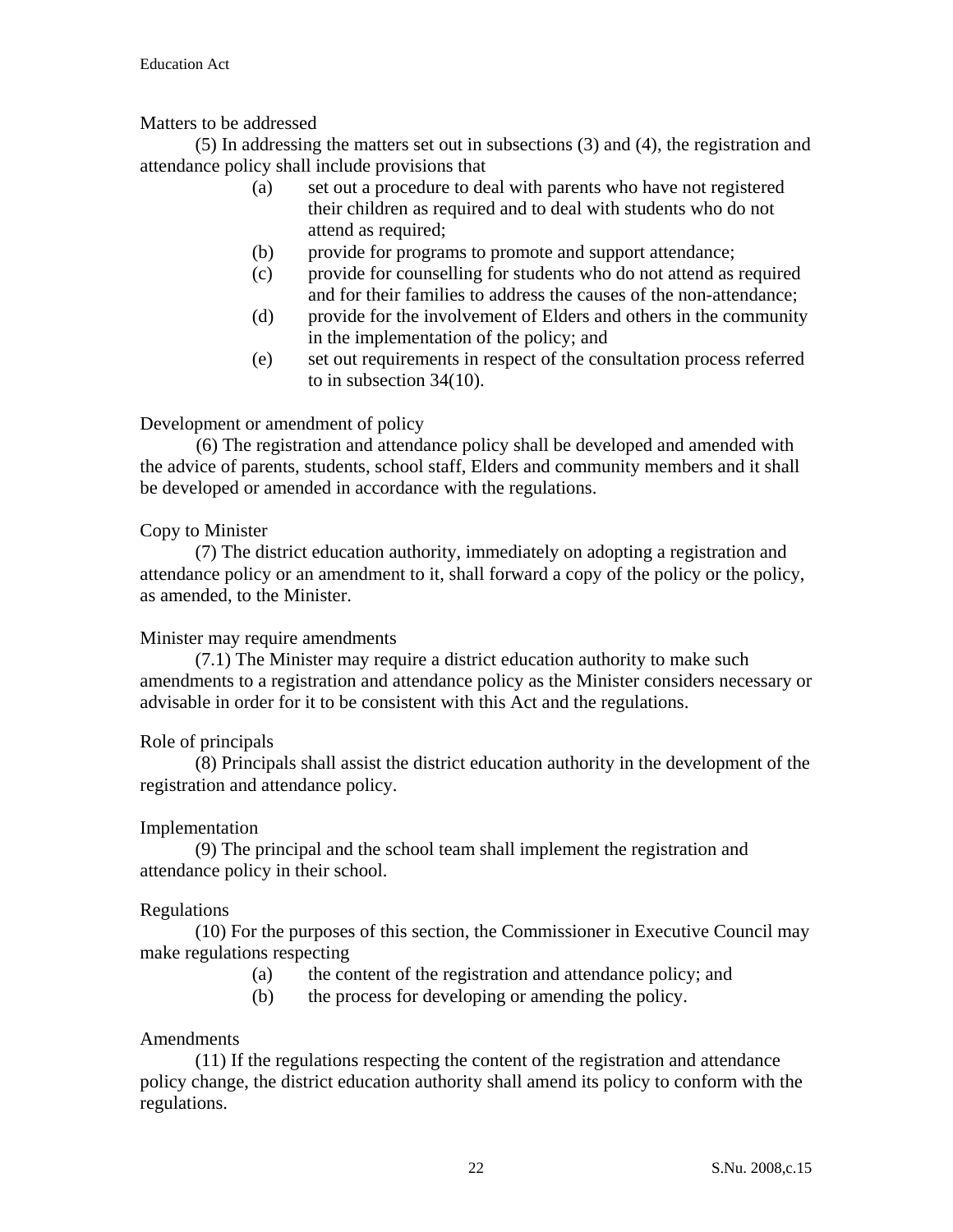Inuit Qaujimajatuqangit

**38.** The district education authority and the education staff shall implement the registration and attendance policy of the district education authority in accordance with Inuit societal values and the principles and concepts of Inuit Qaujimajatuqangit, particularly the principles of Tunnganarniq and Pijitsirniq.

# Attendance Reports

Reporting on attendance to district education authority

**39.** (1) A principal shall, in accordance with the regulations, provide the district education authority with a monthly report on attendance in his or her school.

# Reporting to community

 (2) A district education authority shall, regularly and in accordance with the regulations, provide the community with information on attendance at schools in the community.

# Employment of Students

# Prohibition

**40.** (1) No person shall employ, during school hours in a school year, an individual who is less than 18 years of age on December 31 of the school year unless

- (a) a learning plan has been developed in respect of the individual as described in subsection 34(6) and the work is being done at the times provided for in the plan; or
- (b) the person has confirmed with the district education authority that the individual is not required to attend school at the times the work is being done.

# Penalty

 (2) A person who contravenes subsection (1) is guilty of an offence and on summary conviction is liable to a fine not exceeding \$10,000.

# PART 6

# INCLUSIVE EDUCATION

Inclusive education

**41.** (1) A student who requires adjustments to the education program or support to meet his or her learning needs or to achieve appropriate curriculum outcomes is entitled to such adjustments and support.

## Entitlement to what is reasonable and practical

 (2) The adjustments and support that a specific student is entitled to under subsection (1) are those adjustments and support that are reasonable and practical.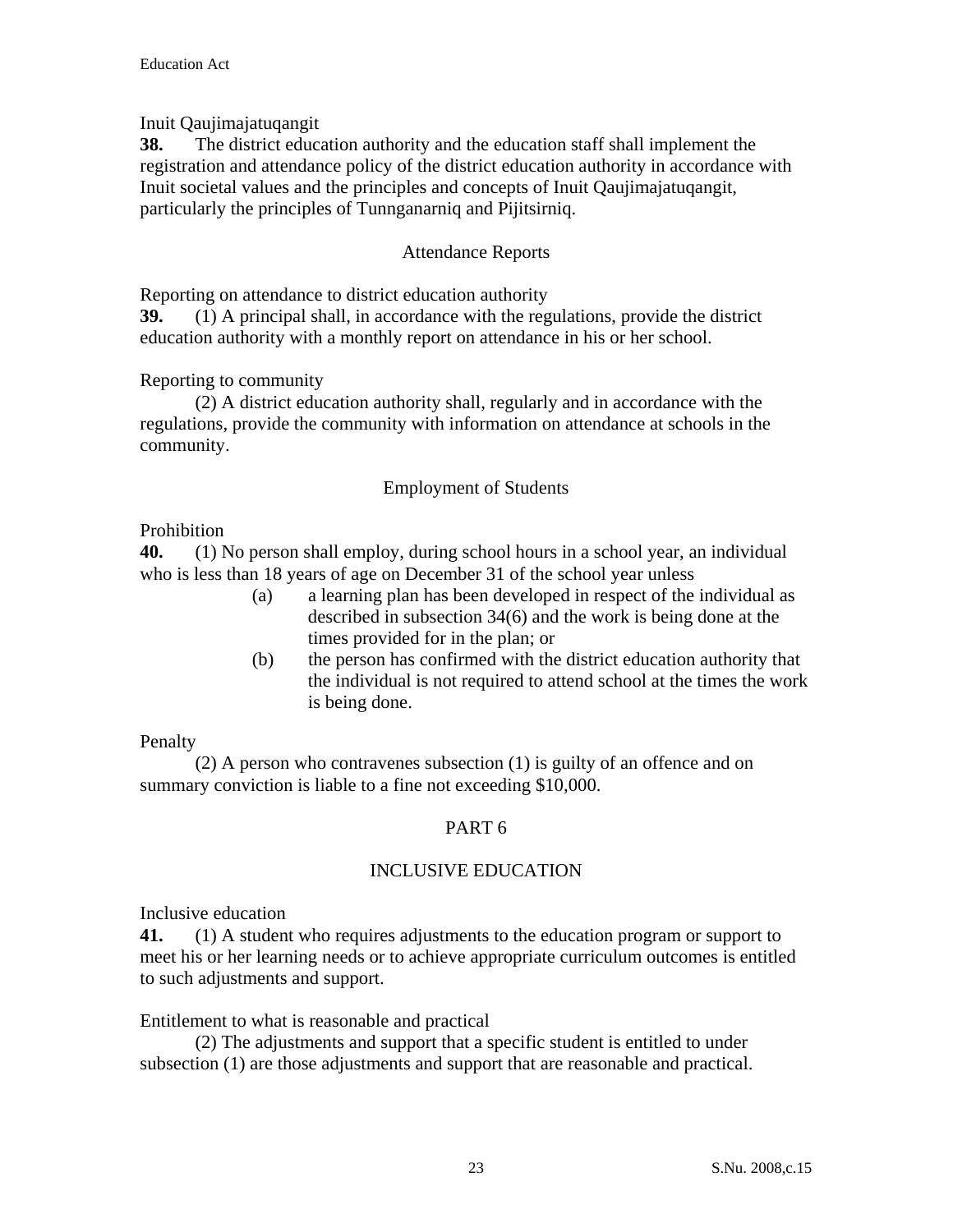Determination of what is reasonable and practical

 (3) In determining what is reasonable and practical for the purposes of subsection (2), regard shall be had to the appropriateness of the adjustments or support and the educational needs of other students, including others who are entitled to adjustments and support under subsection (1).

## Application of entitlement

 (4) Without limiting the entitlement of any student under subsection (1), the entitlement extends to students who are not sufficiently challenged by the education program as well as to those for whom it is too challenging.

## Oversight

**42.** A district education authority shall oversee the implementation of this Part in respect of the schools under its jurisdiction.

## Identification of needs

**43.** (1) Teachers shall identify those students who are entitled to adjustments or supports under subsection 41(1).

## Duty of teacher

 (2) If a teacher is of the opinion that a student is entitled to adjustments or support under subsection 41(1), the teacher shall provide

- (a) the adjustments, unless they are significant; and
- (b) the support, if the teacher can reasonably provide it.

## Request by teacher for review

(3) Without restricting the duty of a teacher under subsection (2), a teacher shall request that the school team hold a review under subsection (5) if he or she is of the opinion that a student is entitled under subsection 41(1)

- (a) to adjustments and those adjustments are significant; or
- (b) to support and the support is beyond what the teacher can reasonably provide.

## Request by parent for review

 (4) A parent of a student or, if a student is an adult, the student may request that the school team hold a review under subsection (5) if the parent or student, as the case may be, is of the opinion that the student is entitled under subsection 41(1)

- (a) to adjustments and those adjustments are significant; or
- (b) to support and the support is beyond what the teacher can reasonably provide.

Individual student support plan

(5) The school team, on receiving a request under subsection (3) or (4), shall review the matter, make such assessments as may be necessary and, if appropriate, develop an individual student support plan that provides for adjustments or support, if any, to which the student is entitled.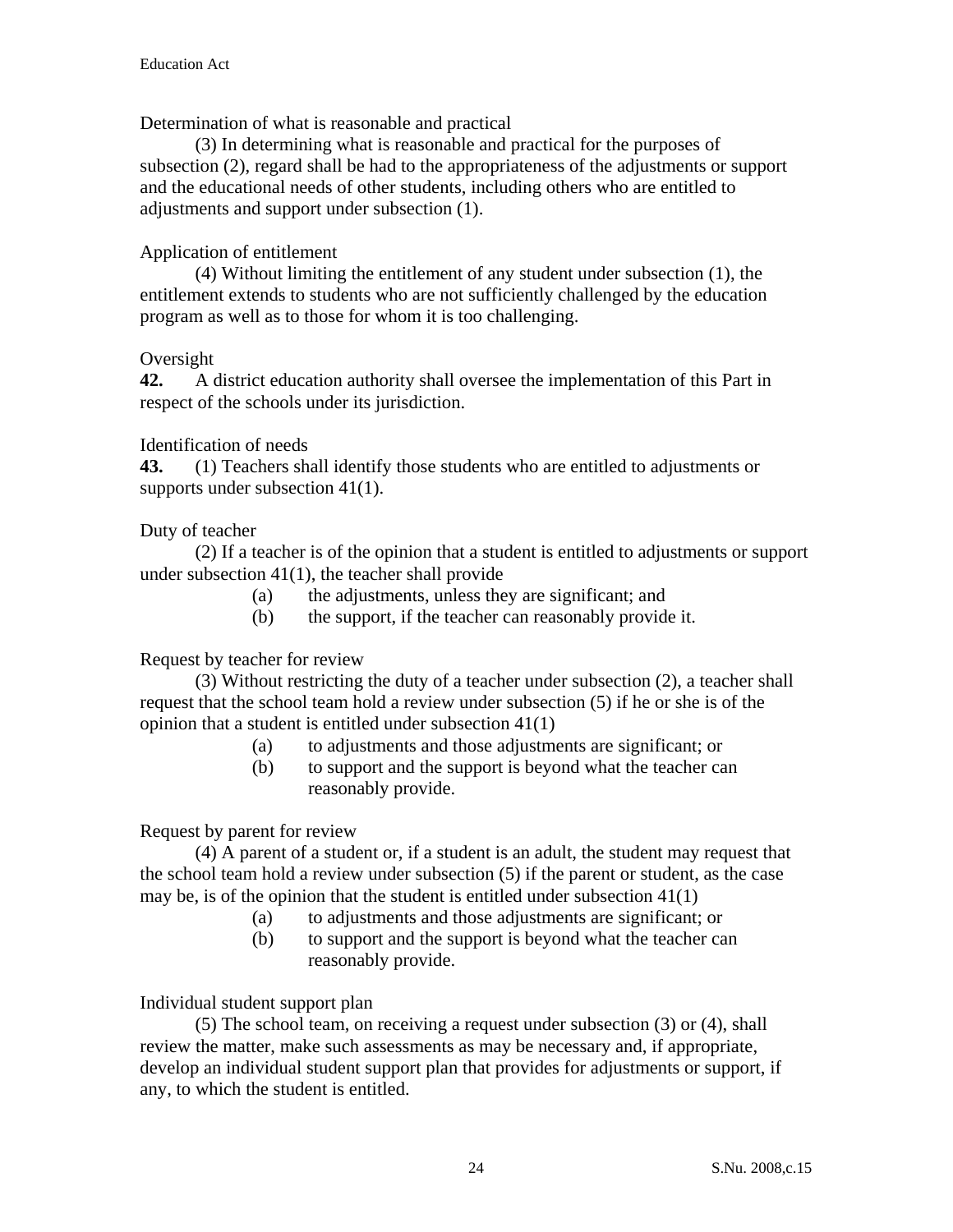## Parent participation

 (6) The parents of a student are entitled, and have the responsibility, to participate in the development and implementation of an individual student support plan for the student.

## Consultation

 (7) The school team shall consult with the student's teachers and his or her parents or, if he or she is an adult, with the student in making a review under subsection (5) and in developing and implementing an individual student support plan.

## Rejection of plan

 (8) A parent of the student or, if the student is an adult, the student may accept or reject an individual student support plan.

## Notice of rejection

 (9) Notice of a rejection must be given in writing to the principal within 15 days after being advised of the contents of the plan.

## Further consultation

 (10) If, after rejecting a plan, a parent or student requests further consultation, the school team shall consult further in accordance with subsection (7) to attempt to come to an agreement on the same or a revised plan.

## Acceptance of plan

(11) An individual student support plan comes into force when it is accepted.

# Deemed acceptance

 (12) An individual student support plan shall be deemed to have been accepted on the expiry of the period referred to in subsection (9) if it has not been rejected as provided in that subsection.

## Implementation of plan

 (13) Despite the rejection of an individual student support plan or any consultation, mediation or review following the rejection, the rejected plan may be implemented pending the conclusion of the consultation, mediation or review under this Part if in the opinion of the principal it is in the best interests of the student.

## Student participation

 (14) If a student for whom an individual student support plan is proposed is not an adult, the principal, the school team and the parents of the student shall decide whether it is appropriate for the student to be involved in the making of decisions in respect of the plan and the nature and extent of the involvement.

## Alterations to plan

 (15) This section applies with such modifications as the circumstances require to the alteration or discontinuance of an individual student support plan.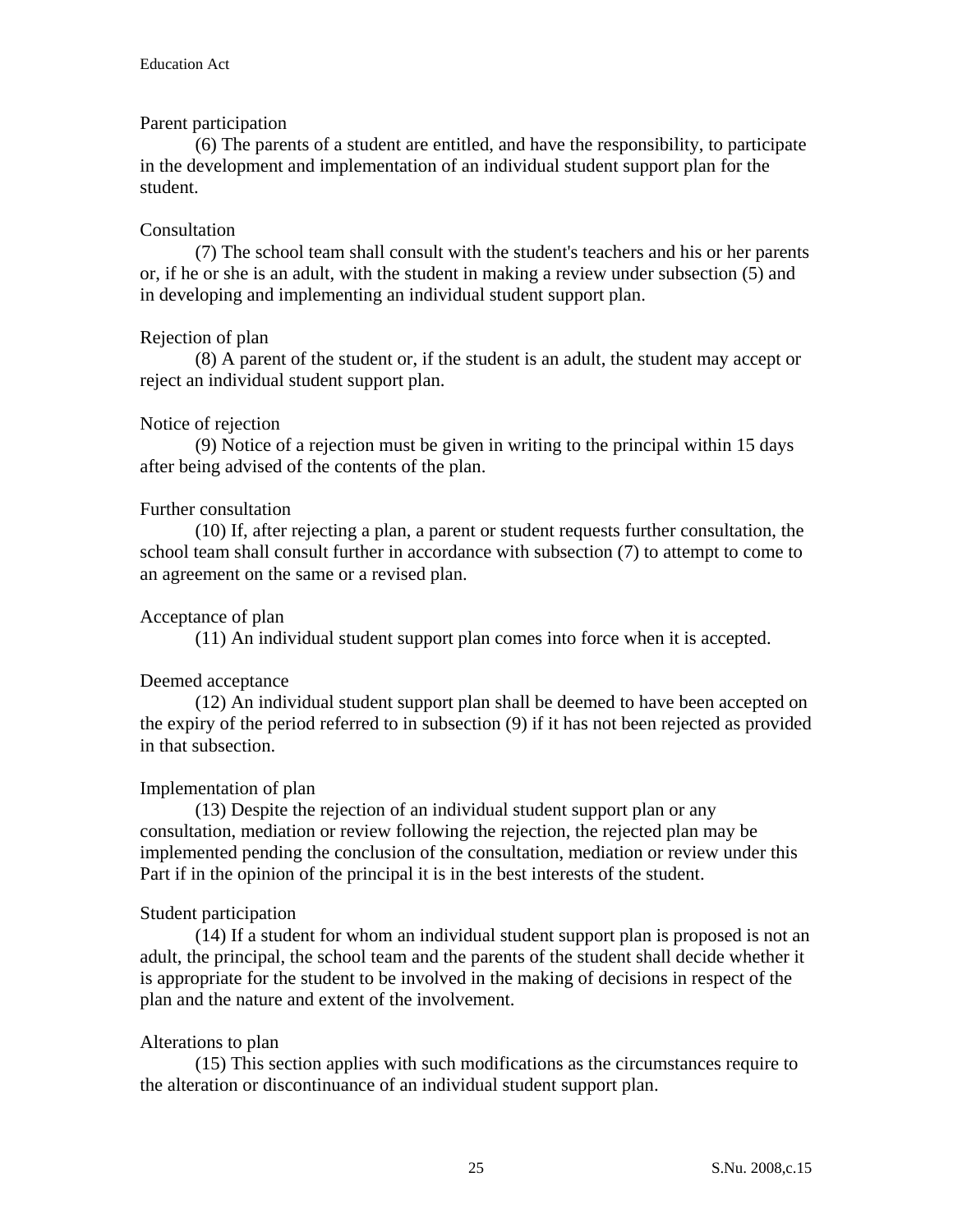Minister's directions

**44.** For greater certainty, the authority of the Minister to give directions under subsection 8(5) includes the authority to give directions respecting the implementation of individual student support plans.

Exclusion from regular instructional setting

**45.** (1) Subject to such considerations as may be set out in the regulations and subject to the directions, if any, of the Minister, a principal may decide that a student should not be in a regular instructional setting if

- (a)the student's health or safety or the health or safety of others is or would be compromised in a regular instructional setting;
- (b) the student's educational needs cannot be met in a regular instructional setting even with the adjustments and supports the student is entitled to under subsection 41(1); or
- (c) the student's presence in a regular instructional setting would unduly interfere with the delivery of the education program to other students even with the adjustments and supports the student is entitled to under subsection 41(1).

Same

 (2) A principal shall refuse a student access to the student's regular instructional setting if the Chief Medical Health Officer appointed under the *Public Health Act* advises the principal in writing that the student has a communicable disease, as defined in that Act, and that for the health and safety of the student or others, the student should not be in a regular instructional setting.

# Same

 (3) A principal may decide that a student should not be in a regular instructional setting under

- (a) paragraph  $(1)(b)$  only if the school team together with a parent of the student or, if the student is an adult, the student agree that the student's educational needs cannot be met in the regular instructional setting; or
- (b) paragraph  $(1)(c)$  only if the school team agrees that the student's presence in a regular instructional setting would unduly interfere with the delivery of the education program to other students.

# Alternative placements

 (4) If a decision is made under subsection (1) that a student should not be in a regular instructional setting or if a student is refused access to his or her regular instructional setting under subsection (2), the principal shall

(a) in accordance with the directions of the Minister, if any, consider an alternative placement for the student in the school, the community or elsewhere if the placement would be appropriate in the circumstances; and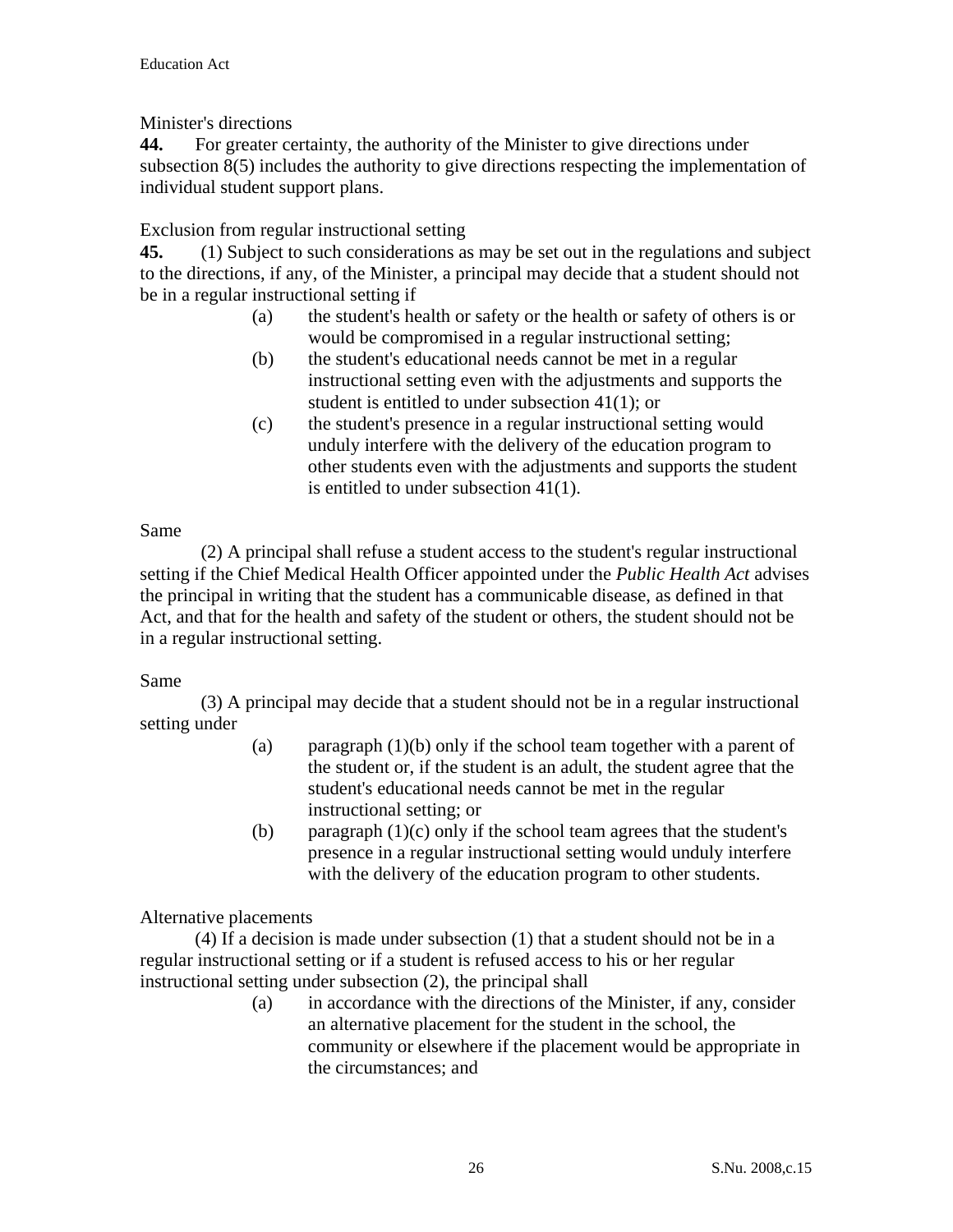(b) when considering alternative placements under paragraph (a), consult with the school team and with a parent of the student or, if the student is an adult, the student.

#### Individual student support plan

 (5) If the principal is of the opinion that an alternative placement in the school is appropriate, the principal shall refer the matter to the school team for the development of an individual student support plan related to the alternative placement.

#### Same

 (6) The school team shall develop the individual student support plan referred to in subsection (5) and subsections 43(6) to (15) apply to the plan.

#### Referral to minister

 (7) If the principal is of the opinion that an alternative placement in the community or elsewhere is appropriate, the principal shall refer the matter to the Minister who shall consider such an alternative placement.

Assessments: role of district education authority

**46.** A district education authority shall ensure that the school team or a person who, having regard to the circumstances, is qualified to make the assessment conducts an annual assessment of each student who has an individual student support plan to assess the progress of the student and to make recommendations on what, if any, adjustments should be made to the plan.

Specialized services or assessments

**47.** If the school team decides, with the agreement of the Minister, that specialized services or assessments are required in order to ensure that a student is provided with the adjustments or supports to which he or she is entitled under subsection 41(1), the Minister shall ensure that the services or assessments are provided.

Notice of decisions

**48.** (1) The school team shall notify, in writing, a parent of the student or the student, if the student is an adult, of

- (a) the development of an individual student support plan for the student;
- (b) a decision to not develop an individual student support plan for the student following a request under subsection 43(4);
- (c) a decision under subsection 45(1) that the student should not be in a regular instructional setting or of a refusal by a principal to permit the student to have access to the regular instructional setting under subsection 45(2);
- (d) a decision by the school team that specialized services or assessments are required to ensure that the student is provided with the adjustments or supports to which he or she is entitled under subsection 41(1); and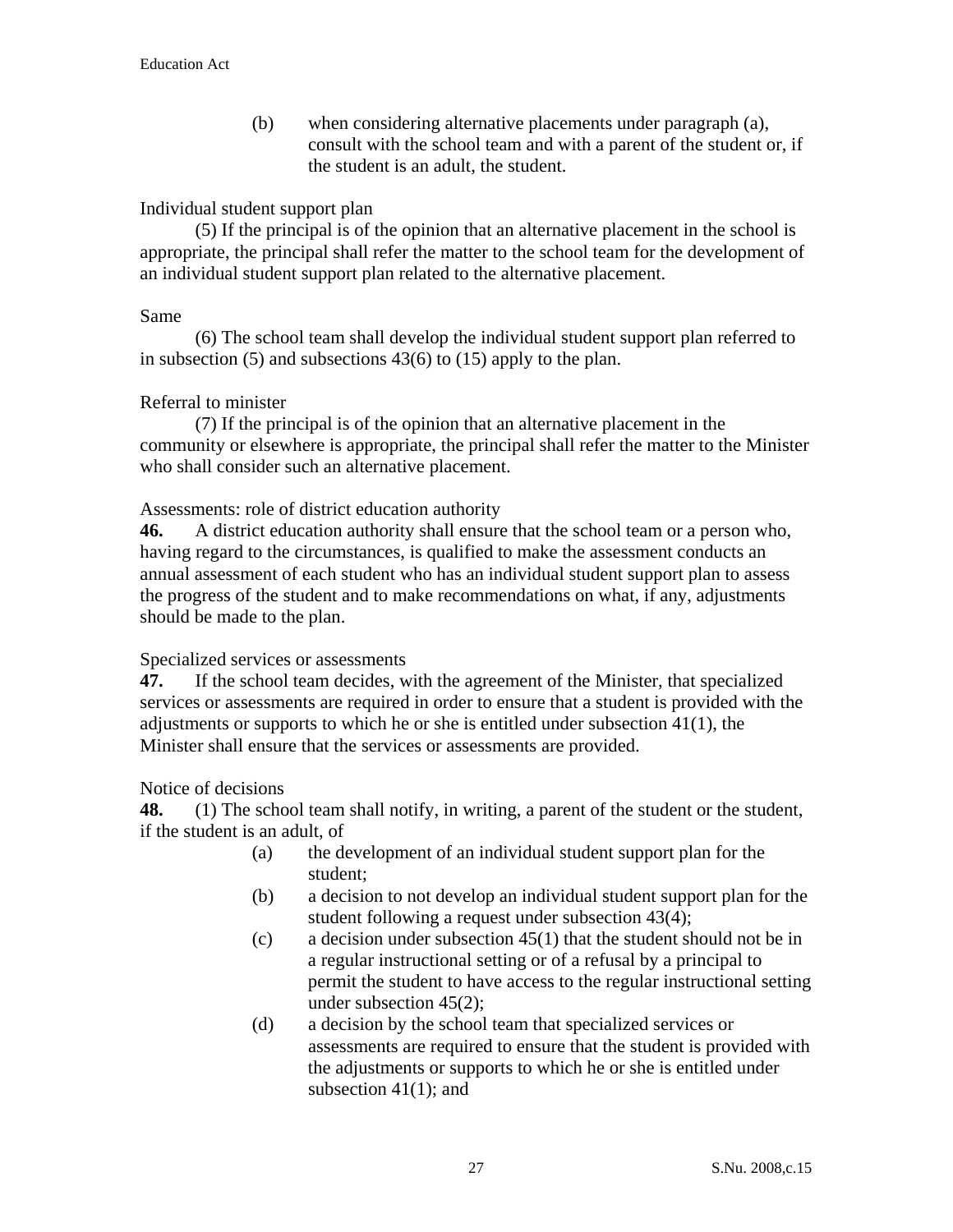(e) a decision by the school team that specialized services or assessments are not required to ensure that the student is provided with the adjustments or supports to which he or she is entitled under subsection 41(1), following a request for such services or assessments by a parent of the student or the student, if the student is an adult.

#### Same

 (2) A notice under subsection (1) shall also set out the right to mediation under section 49, together with the procedure to be followed in requesting the mediation.

#### Mediation by district education authority

**49.** (1) A parent of a student, or the student, if the student is an adult, may request mediation by the district education authority if the parent or student

- (a) believes that the student has been denied an adjustment or support to which the student is entitled under subsection 41(1);
- (b) is not satisfied with an individual student support plan developed for the student;
- (c) is not satisfied with a decision to not develop an individual student support plan for the student following a request under subsection 43(4);
- (d) is not satisfied with a decision under subsection  $45(1)$  that the student should not be in a regular instructional setting or with a refusal by a principal to permit the student to have access to the regular instructional setting under subsection 45(2);
- (e) is not satisfied with a decision by the school team that specialized services or assessments are required to ensure that the student is provided with the adjustments or supports to which he or she is entitled under subsection 41(1); or
- (f) is not satisfied with a decision by the school team that specialized services or assessments are not required to ensure that the student is provided with the adjustments or supports to which he or she is entitled under subsection 41(1), following a request for such services or assessments by a parent of the student or the student, if the student is an adult.

#### Same

 (2) The principal of a school may request mediation by the district education authority if he or she believes that it may help to resolve any issues in relation to the development of an individual student support plan.

#### Same

 (3) The request for mediation shall be made in writing but does not have to be in any particular form.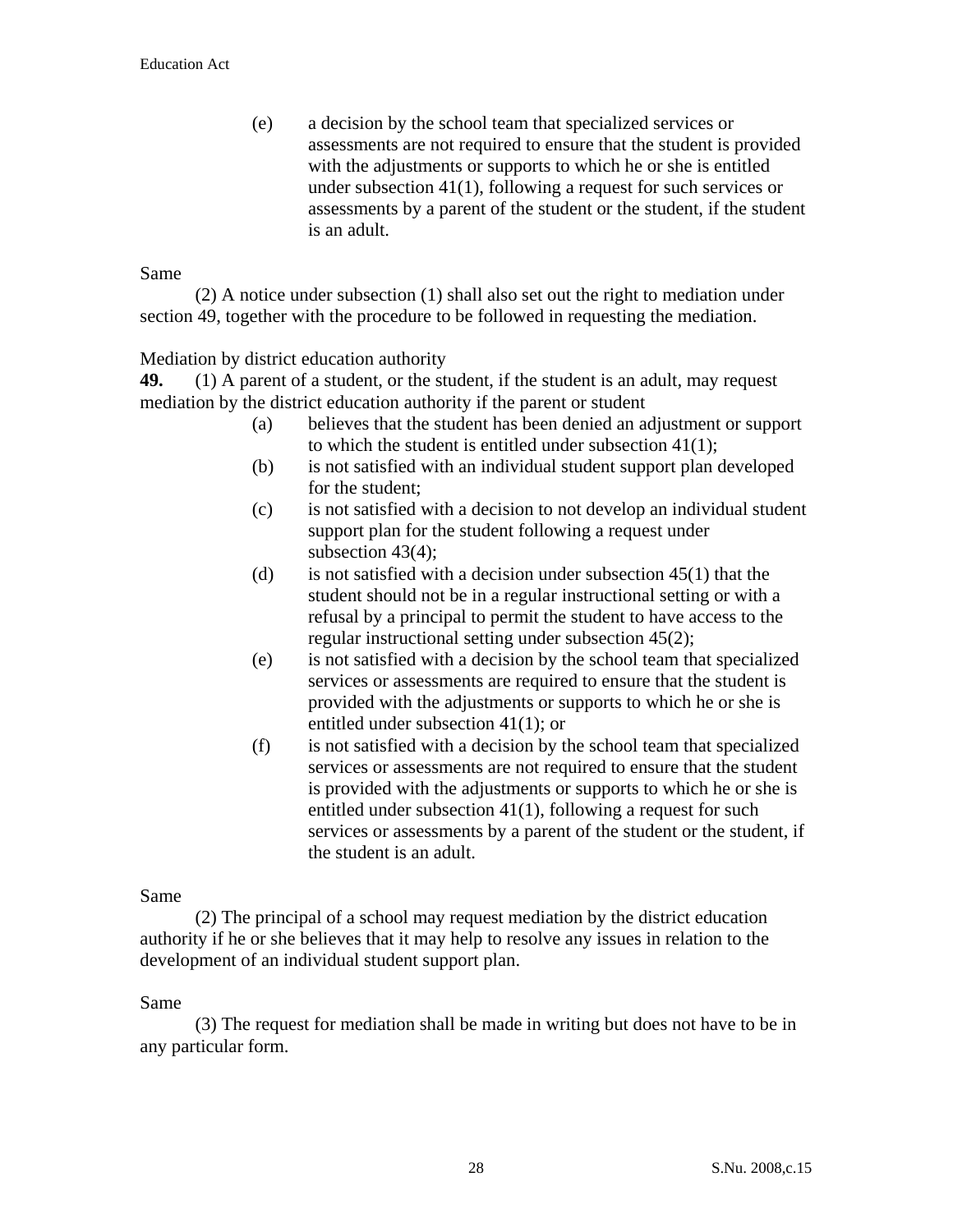## Parties to the mediation

 (4) The principal and the parents of the student or, if the student is an adult, the student are parties to a mediation under this section.

#### Role of district education authority

 (5) The district education authority on receiving a request under subsection (1) or (2) shall expeditiously review the matter in collaboration with the parties and with such community members, agencies and other resource people as it considers appropriate in order to mediate a resolution of the matter in question.

#### Notice to parties

 (6) If the district education authority decides that it is unable to resolve the matter, it shall notify the parties in writing that it is unable to do so.

#### Same

 (7) A notice under subsection (6) shall also set out the right to a review under section 50, together with the procedure to be followed in requesting the review.

#### Student participation

 (8) If the student in respect of whom a request for mediation is made under this section is not an adult, the district education authority, in consultation with the principal, the school team and the parents of the student, shall decide whether it is appropriate for the student to be involved in the mediation and the nature and extent of the involvement.

## Review by review board

**50.** (1) If a mediation under section 49 does not resolve the matter in question, a party to the mediation may request a review by a review board established under section 51.

#### Same

 (2) A request for a review shall be made in writing but does not have to be in any particular form.

## Time limit for making request

 (3) A request for review shall be made to the district education authority and shall be made within 30 days after the district education authority gives notice to the parties under subsection 49(6).

#### Record

 (4) The parties shall supply such materials in their possession as may assist the review board in making its decision.

## Hearing and decision

 (5) The review board shall give the parties an opportunity to be heard and shall decide what, if anything, should be done to settle the matter, including referring the matter back to be reconsidered under section 43 or for further mediation under section 49.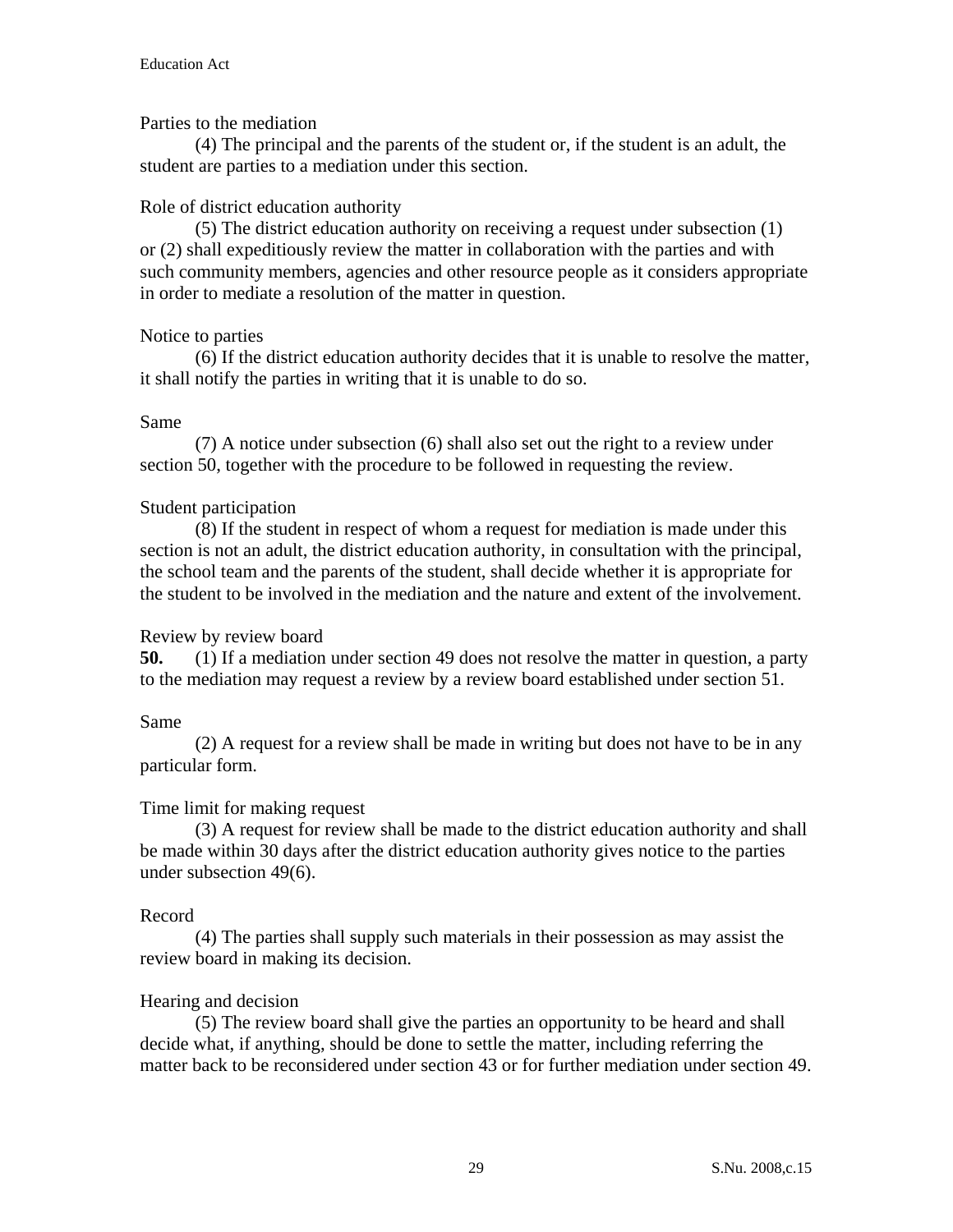#### Notice of decision

(6) The review board shall give written notice of its decision to the parties.

#### Finality

(7) The decision of the review board is final.

#### Review board

**51.** (1) A district education authority on receiving a request for a review under section 50 shall appoint, from a list supplied by the Minister, an individual to be the chairperson of the review board.

#### Composition

(2) The chairperson shall appoint two other members of the review board.

## Expert member

 (3) One of the members appointed by the chairperson must be an individual who has expertise in the types of needs purportedly required by the student and the individual shall be chosen from a list supplied by the Minister.

#### Payment

 (4) The Minister shall pay remuneration and expenses to the members of the review board in accordance with the regulations.

#### List of members

 (5) The Minister shall establish and maintain a list of potential chairpersons for the purposes of subsection (1) and a list of other members for the purposes of subsection (3) showing their area or areas of expertise.

#### Inuit Qaujimajatuqangit

**52.** A district education authority, a review board or a member of the education staff, in making a decision about adjustments and support under this Part, shall make the decision in accordance with the principles and concepts of Inuit Qaujimajatuqangit, particularly the principles of Tunnganarniq and Pilimmaksarniq.

#### Regulations

**53.** The Commissioner in Executive Council may make regulations

- (a) respecting adjustments and supports for the purposes of this Part;
- (b) respecting the functions of school teams;
- (c) prescribing types and formats of individual student support plans under this Part and the process for their development and implementation;
- (d) respecting qualifications for persons making assessments under this Part;
- (e) respecting reviews under this Part, including prescribing rules of procedure for review boards;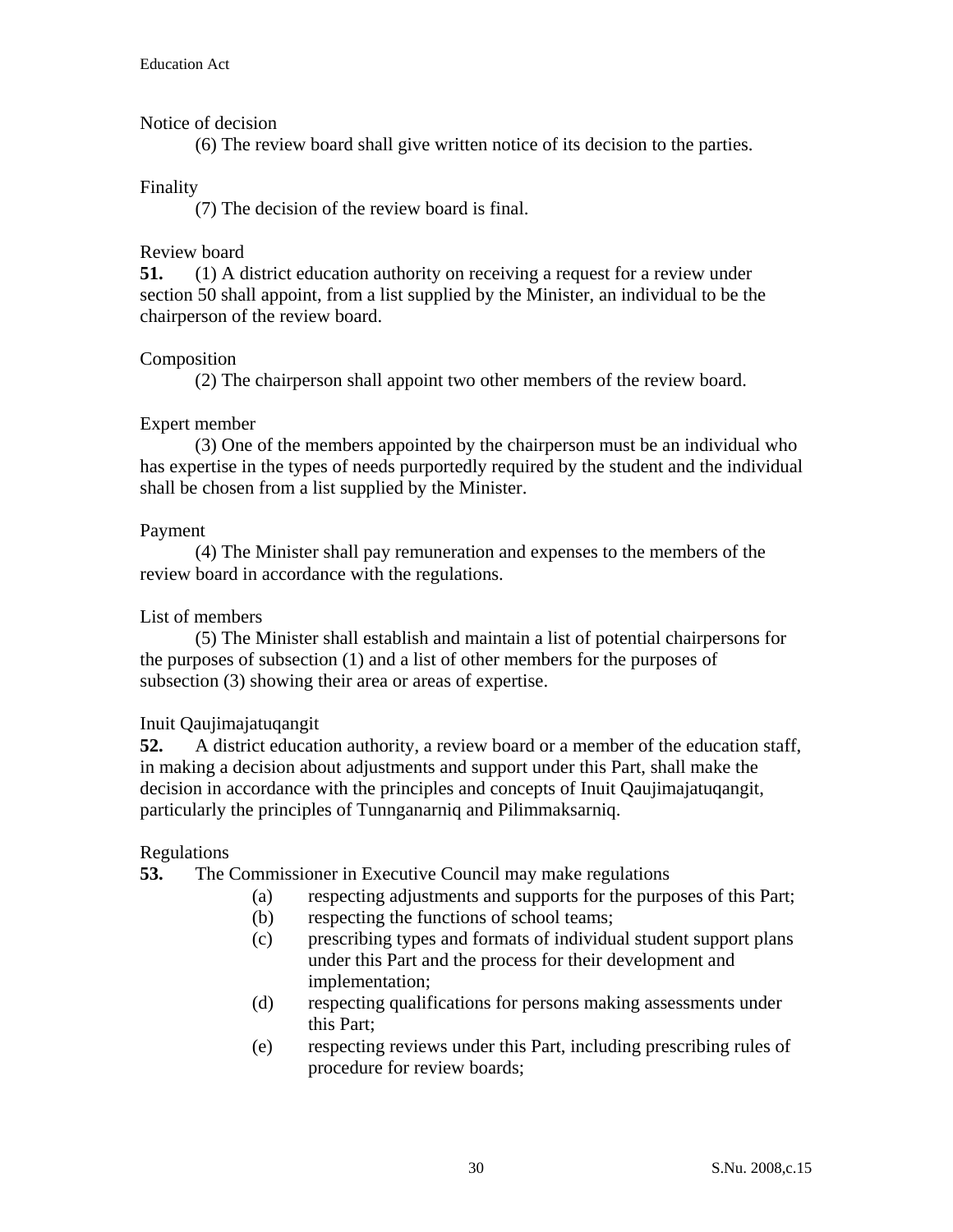- (f) prescribing notices that must be used respecting rights to reviews under this Part and the procedures to be followed in requesting a review;
- (g) respecting the appointment of chairpersons of review boards by district education authorities and the appointment of other members of review boards by chairpersons;
- (h) governing the establishment and maintenance of the lists referred to in subsection 51(5); and
- (i) respecting the remuneration and expenses payable to the members of review boards.

# PART 7

## STUDENT AND PARENTAL PARTICIPATION

#### Student Participation

Attendance and participation at school

**54.** (1) Students have the responsibility to attend school as required by this Act and to participate actively, and with their best efforts, in learning activities.

School environment

 (2) Students have a personal responsibility to help maintain a welcoming, positive and safe school environment.

#### Carrying out responsibilities

(3) In fulfilling their responsibilities, students shall

- (a) pursue personal learning goals;
- (b) support the Inuuqatigiitsiarniq policy of the district education authority and carry out their obligations under it;
- (c) carry out their responsibilities under the school rules;
- (d) learn about Inuit Qaujimajatuqangit and contribute to and support Inuit Qaujimajatuqangit in the school;
- (e) contribute to and support healthy relationships and community values in the school;
- (f) cooperate with other students and school staff;
- (g) respect the rights and needs of others; and
- (h) keep the school and grounds in a clean and safe condition.

#### Adult students

 (4) An adult student has the responsibility to be involved in decisions that affect his or her education or his or her health or safety in the school.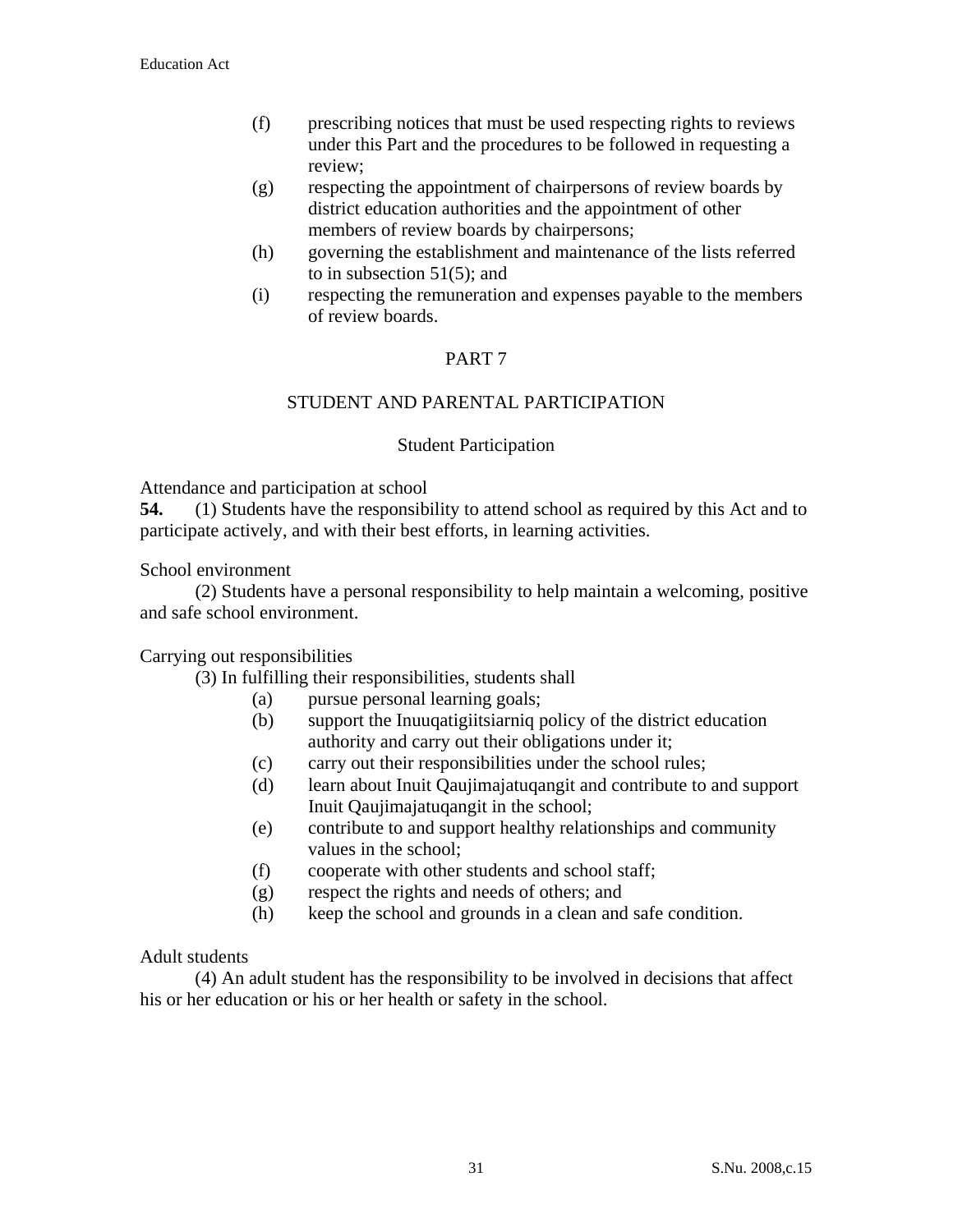# Parent Participation

## Parent's role

**55.** (1) A parent of a student who is not an adult has the responsibility to be involved in decisions that affect the student's education or the student's health or safety in the school.

# Further responsibilities

 (2) Without restricting the generality of subsection (1), a parent of a student who is not an adult has the responsibility

- (a) to support and encourage the student to learn;
- (b) to ensure that the student comes to school ready to learn;
- (c) to support the student's teachers in their efforts to educate the student;
- (d) to contribute to a welcoming, positive and safe school environment;
- (e) to encourage the student to support the Inuuqatigiitsiarniq policy of the district education authority and carry out his or her obligations under it; and
- (f) to support and encourage the student to learn about Inuit Qaujimajatuqangit and to contribute to and support Inuit Qaujimajatuqangit in the school.

## Entitlement to observe

**56.** (1) A parent of a student is entitled to observe the student during instruction in accordance with prior arrangements with the principal unless in the opinion of the principal it would not be in the best interests of the student, the parent, the teacher, or the other students.

## Responsibility to observe

 (2) A parent of a student has the responsibility to observe the student during instruction if, in the opinion of the principal, it would be in the best interests of the student.

## Information on School Events

Community to be kept informed

**57.** Under the direction of the district education authority, the principal shall keep parents and the community informed of events and activities at the school.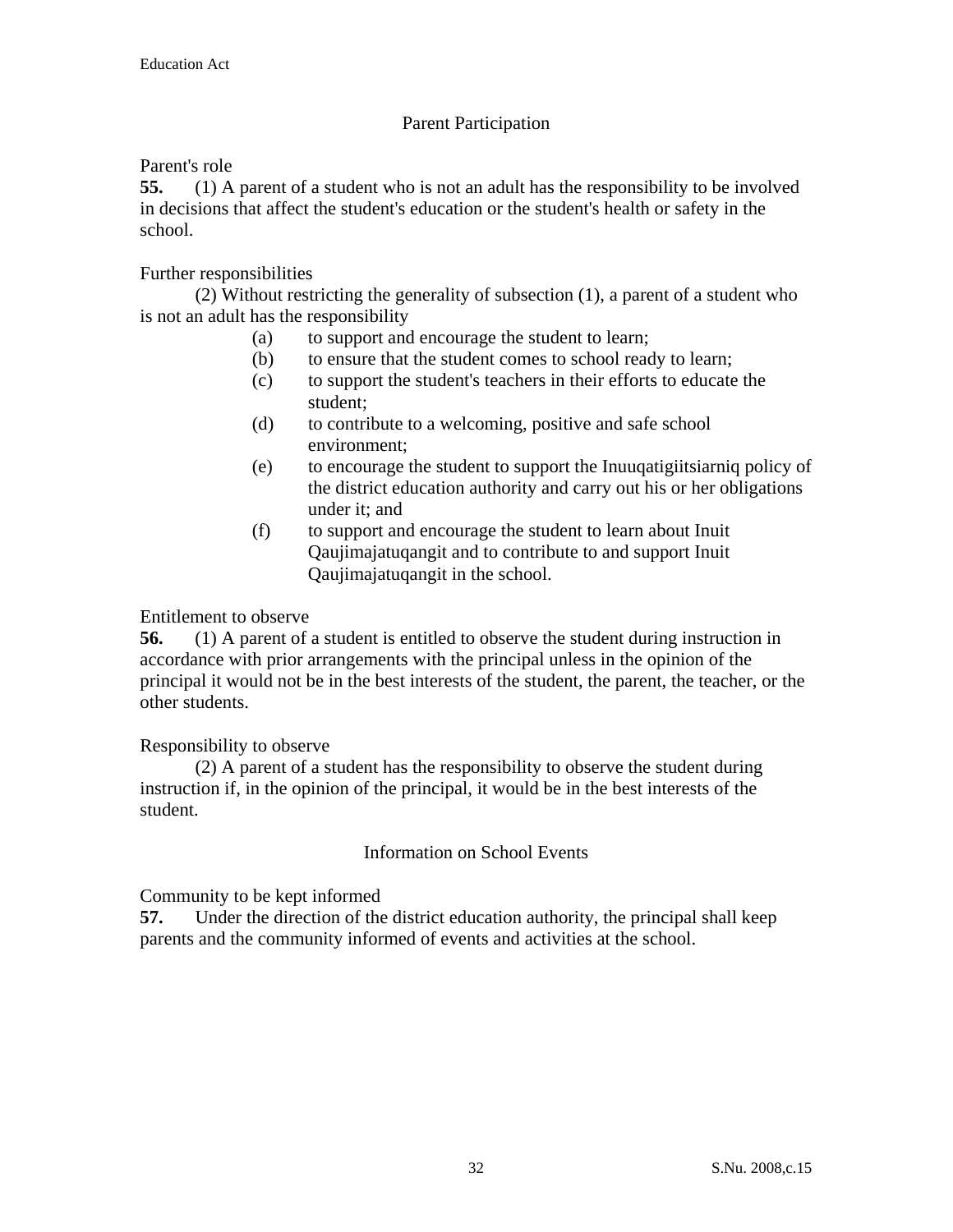# Inuuqatigiitsiarniq Policy

# Inuuqatigiitsiarniq policy

**58.** (1) A district education authority shall develop and adopt a policy for students about respecting others and managing relationships to be known as the "Inuuqatigiitsiarniq policy".

# Purpose of policy

 (2) The purpose of the Inuuqatigiitsiarniq policy is to create and maintain a welcoming, positive and safe school environment that is supportive of the students and their education.

## **Contents**

(3) The policy shall

- (a) set out requirements or responsibilities relating to the conduct of students in addition to the other requirements and responsibilities under this Act; and
- (b) include measures to encourage and assist students to fulfil their responsibilities and to meet the requirements that apply to them and to govern how a failure to fulfil those responsibilities or meet those requirements will be dealt with.

## Matters to be addressed

 (4) In addressing the matters set out in subsections (2) and (3), the policy shall include provisions that

- (a) encourage students to take responsibility for their own behaviour;
- (b) encourage students while on school premises to be respectful of others and of the property of others ;
- (c) provide for the involvement of Elders and community experts in the implementation of the policy; and
- (d) select a system for the management of student behaviour to be employed in schools under the jurisdiction of the district education authority.

# Additional contents

 (5) Without limiting paragraph (3)(b) , an Inuuqatigiitsiarniq policy may include provisions

- (a) setting out grounds under which a student may be suspended under paragraph  $62(1)(b)$  or  $63(1)(b)$  or expelled under paragraph 65(1)(b) and respecting any other matters referred to in sections 62,63 and 64 as being matters that may be set out in the policy; and
- (b) imposing additional requirements in respect of the suspension or expulsion process set out in this Act or the regulations that are not inconsistent with this Act or regulations and the requirements may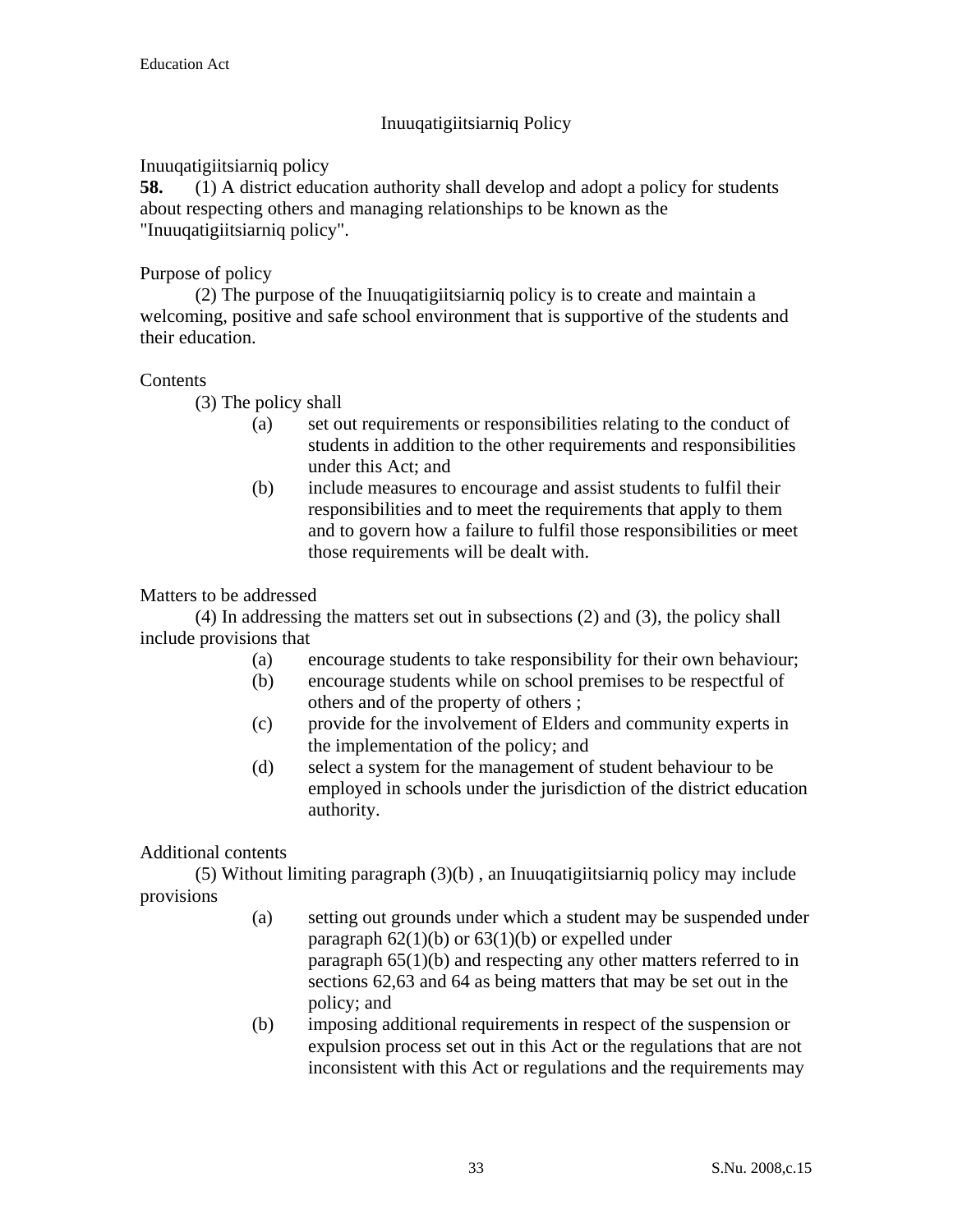include actions that should be taken or considered before suspending or expelling a student.

## Inuit Qaujimajatuqangit

 (6) The Inuuqatigiitsiarniq policy shall be developed in accordance with the principles and concepts of Inuit Qaujimajatuqangit, particularly the principles of Inuuqatigiitsiarniq and Piliriqatigiinniq.

## Other requirements

(7) A district education authority shall develop the Inuuqatigiitsiarniq policy in accordance with the regulations.

# (8) **Deleted. 2nd Legislative Assembly, September 11, 2008.**

# Role of principals

 (9) Principals shall assist the district education authority in the development of the Inuuqatigiitsiarniq policy.

## Implementation

 (10) A principal shall implement the Inuuqatigiitsiarniq policy in his or her school and he or she shall implement it in accordance with the principles and concepts of Inuit Qaujimajatuqangit, particularly the principles of Inuuqatigiitsiarniq, Tunnganarniq and Piliriqatigiinniq.

# Duties re understanding and compliance

 (11) Principals and teachers shall ensure that students understand the Inuuqatigiitsiarniq policy and shall encourage them to comply with it.

# Amendments

 (12) If the regulations respecting the content of the Inuuqatigiitsiarniq policy change, the district education authority shall amend its policy to conform with the regulations.

## **Process**

 (13) A district education authority may amend its Inuuqatigiitsiarniq policy and subsections (6) to (10) apply, with such modifications as the circumstances require with respect to an amendment.

# Copy to Minister

 (13.1) The district education authority, immediately on adopting an Inuuqatigiitsiarniq policy or an amendment to it, shall forward a copy of the policy or the policy, as amended, to the Minister.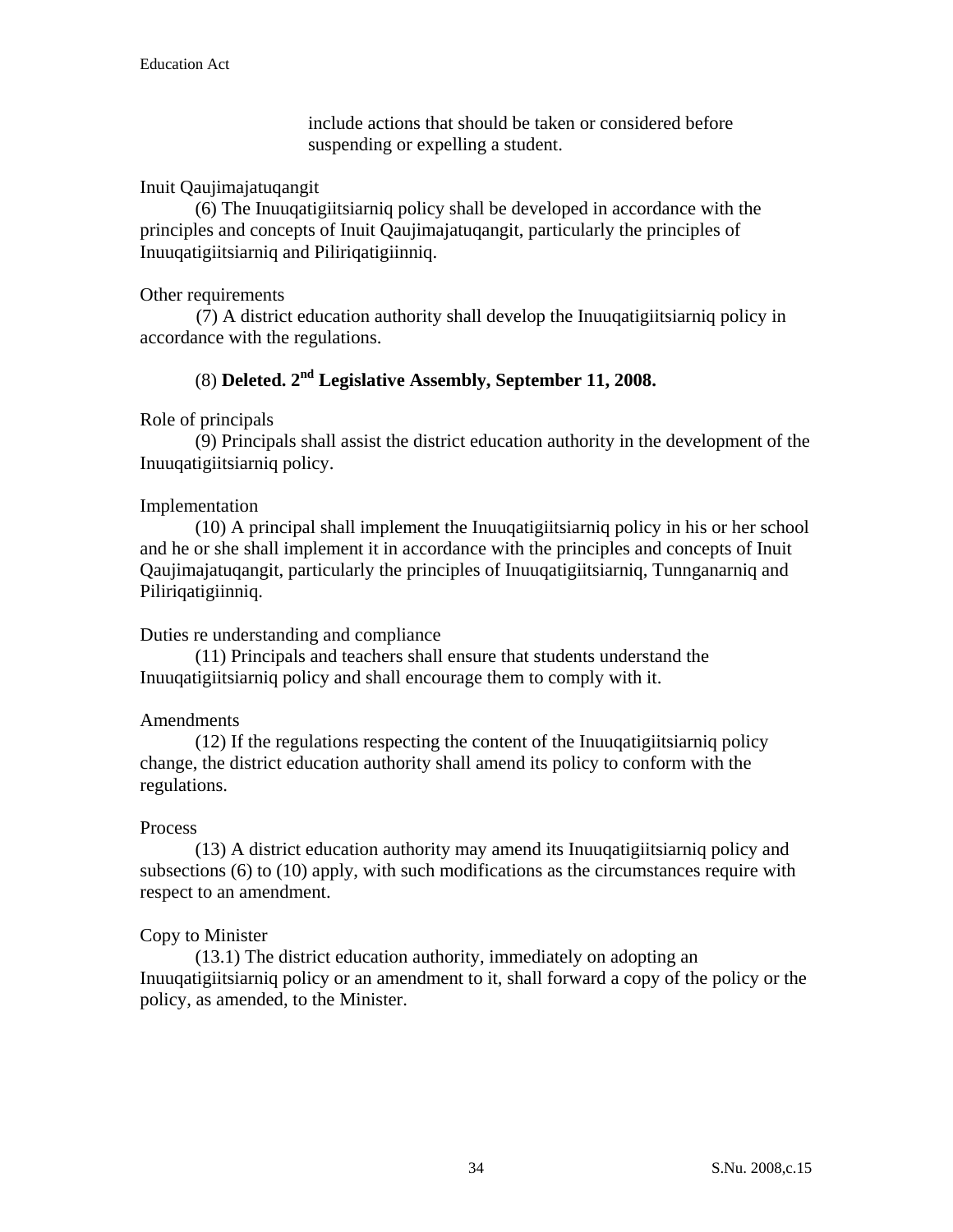#### Minister may require amendments

 (13.2) The Minister may require a district education authority to make such amendments to an Inuuqatigiitsiarniq policy as the Minister considers necessary or advisable in order for it to be consistent with this Act and the regulations.

#### Minister's assistance

 (14) The Minister shall ensure that materials are developed and distributed to district education authorities to assist them in the development of their Inuuqatigiitsiarniq policies.

#### Regulations

 (15) For the purposes of this section, the Commissioner in Executive Council may make regulations respecting

- (a) the content of the Inuuqatigiitsiarniq policy; and
- (b) the process for developing or amending the policy.

Programs in support of Inuuqatigiitsiarniq policy

- **59.** (1) A district education authority shall develop programs that
	- (a) promote a welcoming, positive and safe school environment that is supportive of the students and their education;
	- (b) encourage and assist students to fulfil their responsibilities and to meet the requirements that apply to them;
	- (c) encourage students to take responsibility for their own behaviour; and
	- (d) encourage students while on school premises to be respectful of others and of the property of others.

## Inuit Qaujimajatuqangit

 (2) The programs shall be developed in accordance with the principles and concepts of Inuit Qaujimajatuqangit, particularly the principles of Inuuqatigiitsiarniq and Piliriqatigiinniq.

## Role of principals

 (3) Principals shall assist the district education authority in the development of the programs.

#### Minister's assistance

 (4) The Minister shall ensure that materials are developed and distributed to district education authorities to assist them in the development of the programs.

#### Implementation

 (5) A principal shall implement the programs in his or her school and he or she shall implement them in accordance with the principles and concepts of Inuit Qaujimajatuqangit, particularly the principles of Inuuqatigiitsiarniq, Tunnganarniq and Piliriqatigiinniq.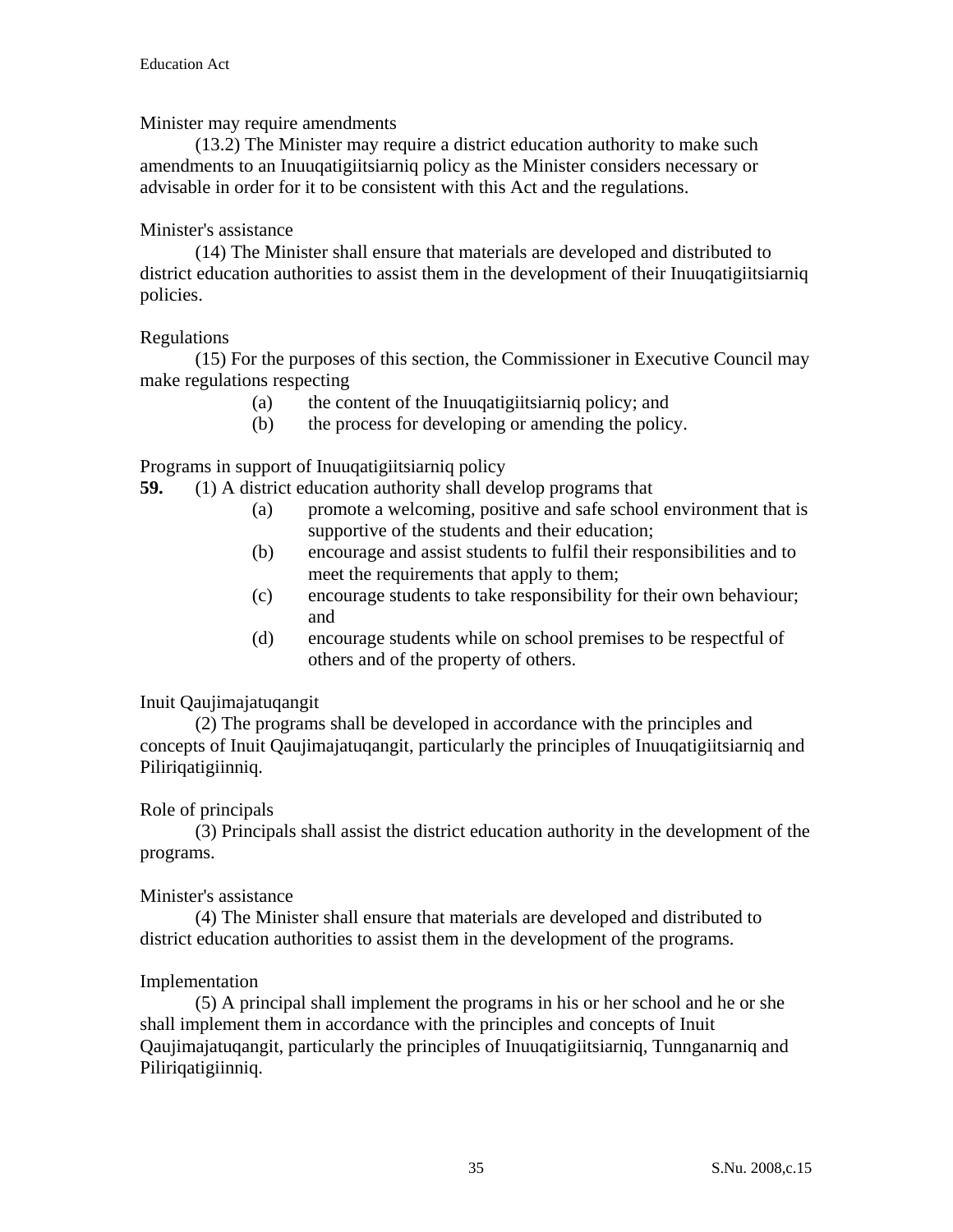Reporting on behaviour to district education authority

**60.** A principal shall, in accordance with the regulations, provide the district education authority with reports on student behaviour in his or her school.

#### School rules

**61.** (1) Subject to the approval of the district education authority, the principal may make rules in respect of his or her school.

#### Inuit Qaujimajatuqangit

 (2) The school rules shall be developed in accordance with the principles and concepts of Inuit Qaujimajatuqangit, particularly the principles of Inuuqatigiitsiarniq and Piliriqatigiinniq.

## Discipline

Suspension of student by principal

**62.** (1) A principal may suspend a student from school for

- (a) conduct that, in the opinion of the principal,
	- (i) is injurious to the physical or mental well-being of other students or school staff, or
	- (ii) creates a situation that constitutes a seriously harmful influence on other students or school staff; or
	- (b) conduct that under the Inuuqatigiitsiarniq policy is grounds for suspension by the principal.

## Principal to fix length of suspension

(2) The principal shall fix the length of the suspension.

## Limitation

(3) A suspension under paragraph (1)(a) shall not exceed five school days.

#### Same

 (4) A suspension under paragraph (1)(b) shall not exceed five school days or such shorter period as may be set out in the Inuuqatigiitsiarniq policy in respect of suspensions by the principal.

## Early return on conditions

 (5) The principal may make the suspension subject to conditions that would allow the student to return to school before the expiry of the suspension if the conditions are satisfied.

## **Notice**

(6) On suspending a student, the principal shall give written notice of the suspension, without delay, to the student and a parent.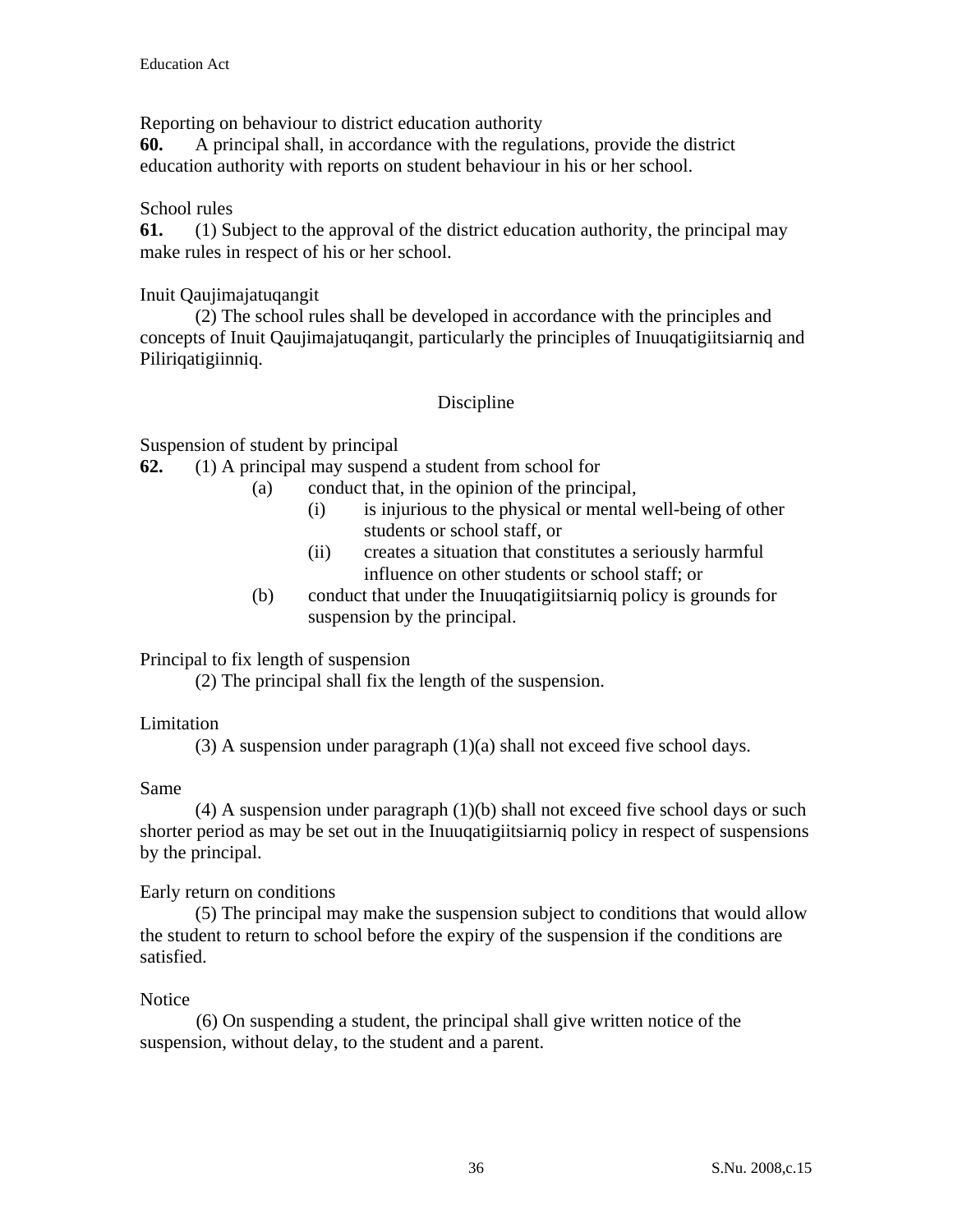## Suspension by district education authority

- **63.** (1) A district education authority may suspend a student from school for
	- (a) conduct that, in its opinion,
		- (i) is injurious to the physical or mental well-being of other students or school staff, or
		- (ii) creates a situation that constitutes a seriously harmful influence on other students or school staff; or
	- (b) conduct that under the Inuuqatigiitsiarniq policy is grounds for suspension by the district education authority.

## Same

 (2) A suspension by a district education authority may be in addition to a suspension already imposed by the principal under section 62 in respect of the same matter.

# Same

 (3) A suspension by a district education authority may be made with or without the recommendation of the principal.

# Length of suspension

(4) The district education authority shall fix the length of the suspension.

# Same

 (5) A suspension under this section, when combined with the suspension under subsection 62(1), if any, shall not exceed, in total, 20 school days or such shorter period as may be set out in the Inuuqatigiitsiarniq policy.

## Same

 (6) A district education authority shall not make a suspension under paragraph (1)(a) that when combined with any suspension by the principal under paragraph  $62(1)(a)$  is equal to or less than five school days.

## Same

 (7) A district education authority shall not make a suspension under paragraph (1)(b) that when combined with any suspension by the principal under paragraph 62(1)(b) is equal to or less than the period of suspension that the principal could impose under paragraph 62(1)(b).

# Referral to principal

 (8) If the district education authority is of the opinion that a suspension shorter than the minimum suspension that it can make because of subsection (6) or (7) is warranted, it may refer the matter to the principal to determine whether to make the suspension.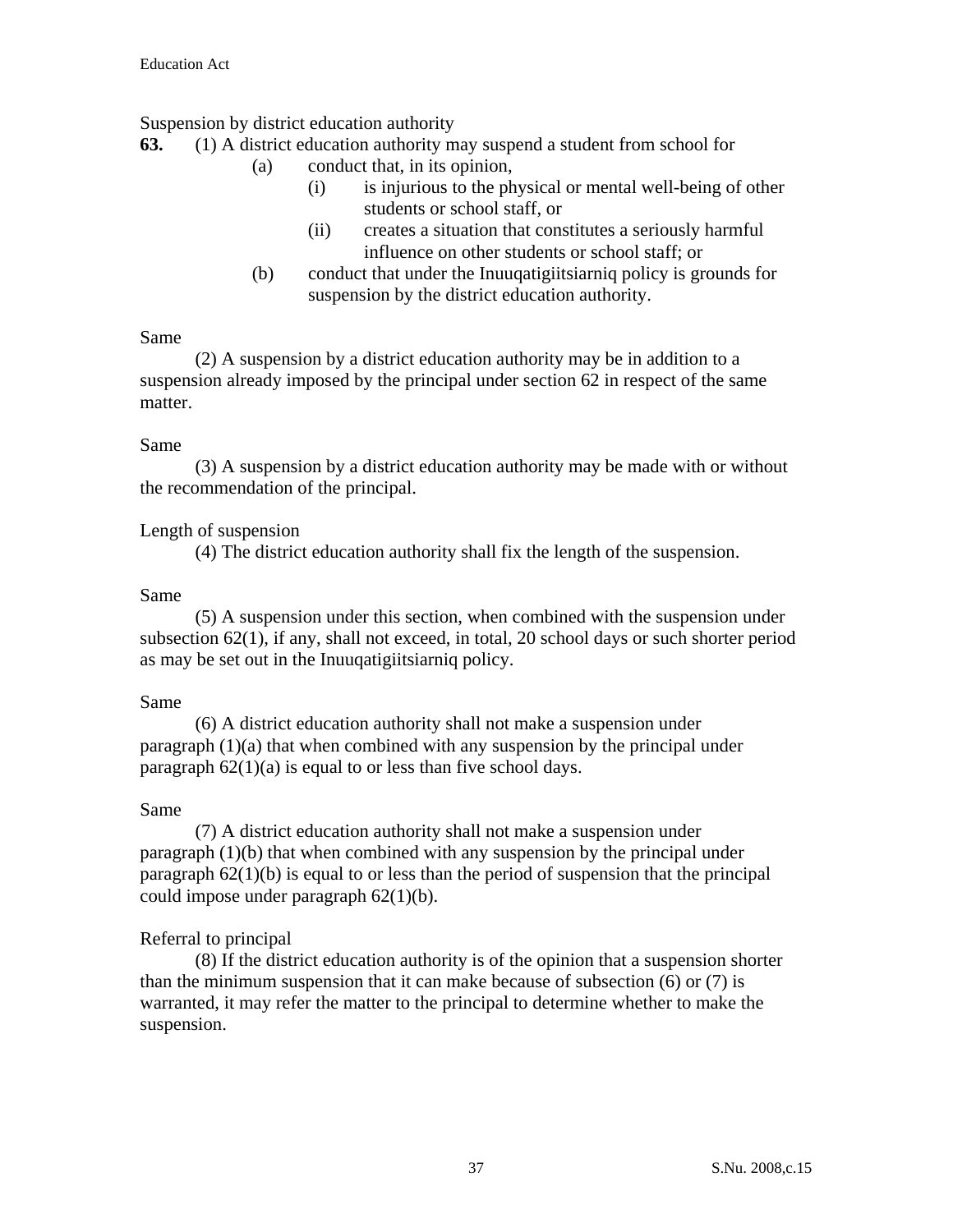## **Consultation**

 (9) Before suspending a student, the district education authority shall consult with the principal and

- (a) a parent of the student; or
- (b) the student, if the student is an adult.

# Early return on conditions

 (10) The district education authority shall make the suspension subject to conditions that would allow the student to return to school before the expiry of the suspension if the conditions are satisfied.

## **Notice**

(11) On suspending a student, the district education authority shall give written notice of the suspension, without delay, to the student and a parent.

## In school suspension

**64.** A suspension shall be served in the school unless the principal decides, in accordance with any guidance on such a decision in the Inuuqatigiitsiarniq policy, that it is not practical for the suspension to be served in the school having regard to the safety of the student and others, the appropriateness of having the student in the school, the availability of space and the availability of someone to supervise the student.

## Expulsion of student

**65.** (1) A district education authority may expel a student from school for

(a) conduct that, in its opinion,

- (i) is injurious to the physical or mental well-being of other students or school staff, or
- (ii) creates a situation that constitutes a seriously harmful influence on other students or school staff; or
- (b) conduct that under the Inuuqatigiitsiarniq policy is grounds for expulsion.

## **Consultation**

 (2) Before expelling a student, the district education authority shall consult with the principal and a parent of the student or if the student is an adult, the student.

## **Notice**

(3) On expelling a student, the district education authority shall give written notice of the expulsion, without delay, to the student and a parent.

## No transfer during expulsion

 (4) A student who has been expelled from a school cannot be registered in or attend another school during the period of the expulsion unless the district education authority with jurisdiction over the new school accepts the student after consultation with the district education authority with jurisdiction over the school from which the student was expelled.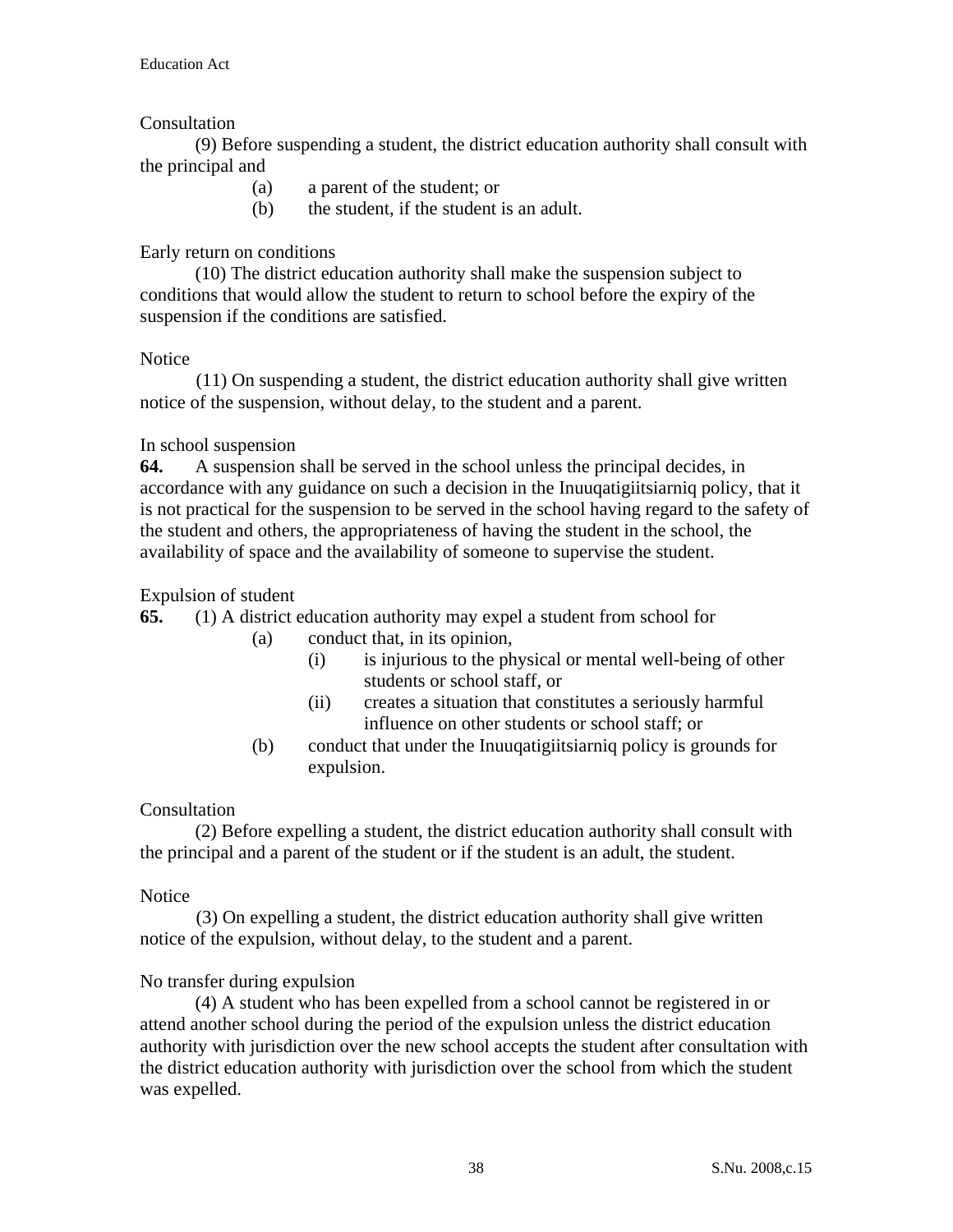# Assistance plans required

**66.** (1) The principal shall ensure that the school team makes a plan for every student who is suspended or expelled that

- (a) sets out actions or strategies to help the student to change the behaviour that led to the suspension or expulsion; and
- (b) provides assigned learning activities, if the activities are considered advisable in the circumstances to prevent the student from falling behind in his or her studies while suspended or while expelled.

#### Same

 (2) In addition to the matters set out in subsection (1) in the case of a student who has been previously suspended or expelled, the plan shall set out actions or strategies to help the student re-integrate into the school community.

#### Same

 (3) Without limiting subsection (2), the actions and strategies under that subsection may, if appropriate, provide for long-term follow-up with, and support for, the student to be provided by members of the education staff or by outside agencies.

## Implementation

 (4) The school team shall oversee the implementation of a plan developed under this section.

## Counselling services

**67.** The principal shall ensure that counselling is made available to a student who has been suspended or expelled.

## Inuit Qaujimajatuqangit

**68.** A district education authority and the members of the education staff, in acting under the Inuuqatigiitsiarniq policy and sections 62 to 67, shall act in accordance with the principles and concepts of Inuit Qaujimajatuqangit, particularly the principles of Inuuqatigiitsiarniq, Tunnganarniq and Piliriqatigiinniq.

## Content of notices

**69.** (1) The notice of a suspension or expulsion shall

- (a) give the reasons for the suspension or expulsion;
- (b) set out the rights and manner of appeal and any other rights, under the regulations, with the respect to resolving any disagreement; and
- (c) set out such other things as may be required by the regulations.

#### Other notices

 (2) The Commissioner in Executive Council may make regulations requiring notices in addition to the notices referred to in subsection (1) in respect of suspensions and expulsions and prescribing the contents of the notices.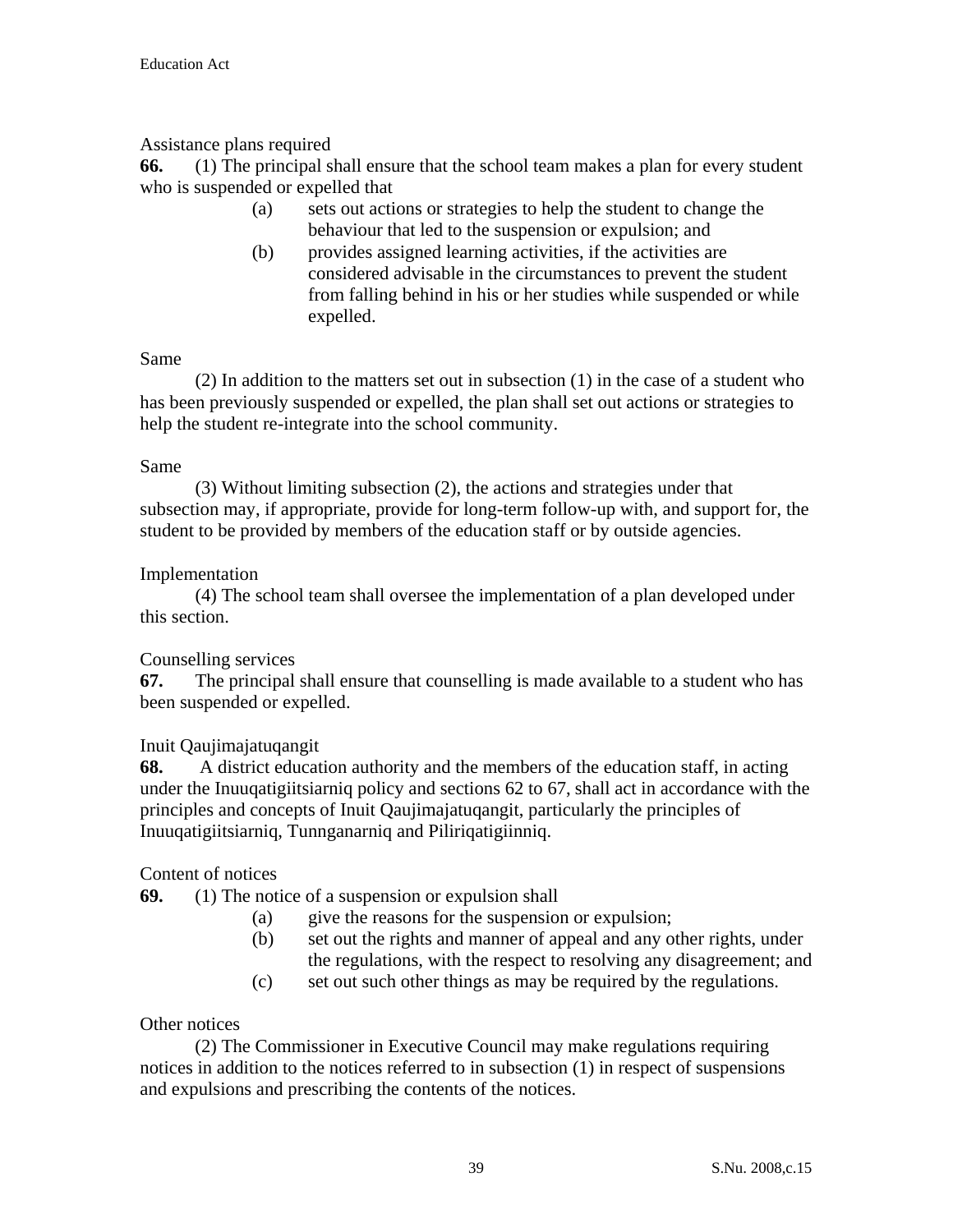## Court order

**70.** A student may be suspended or expelled under this Part despite any order of a court requiring the student to attend school.

# Appeals

**71.** A decision to suspend or expel a student may be appealed in accordance with the regulations.

# Corporal punishment

**72.** Corporal punishment is not permitted in the discipline of students.

# Regulations

**73.** For the purposes of this Part, the Commissioner in Executive Council may make regulations providing for appeals of decisions to suspend or expel a student and providing for additional ways to resolve disagreements relating to a suspension or expulsion.

# PART 8

# ASSESSMENT OF STUDENTS

## Nunavut-wide assessments

**74.** (1) The Minister shall establish and maintain a program of Nunavut-wide assessments to assess the literacy of students in each language of instruction and their numeracy skills.

## Principal's role

 (2) A principal shall supervise the assessment of the students of his or her school under any assessment program established by the Minister under subsection (1).

## On-going assessments

**75.** (1) In addition to any assessments under section 74, a principal shall ensure that the students of his or her school are assessed consistently and fairly on an on-going basis and that the parents of a student receive regular reports on the student's progress.

## Teachers' role

 (2) Teachers shall assess the progress of their students and, at least three times a year, inform each student and a parent of the student of the progress, behaviour and attendance of the student and advise them of what the student must do to advance in the education program.

## Culturally appropriate assessments

**76.** The Minister, district education authorities, principals and teachers shall ensure that assessments of students are culturally appropriate for Nunavut.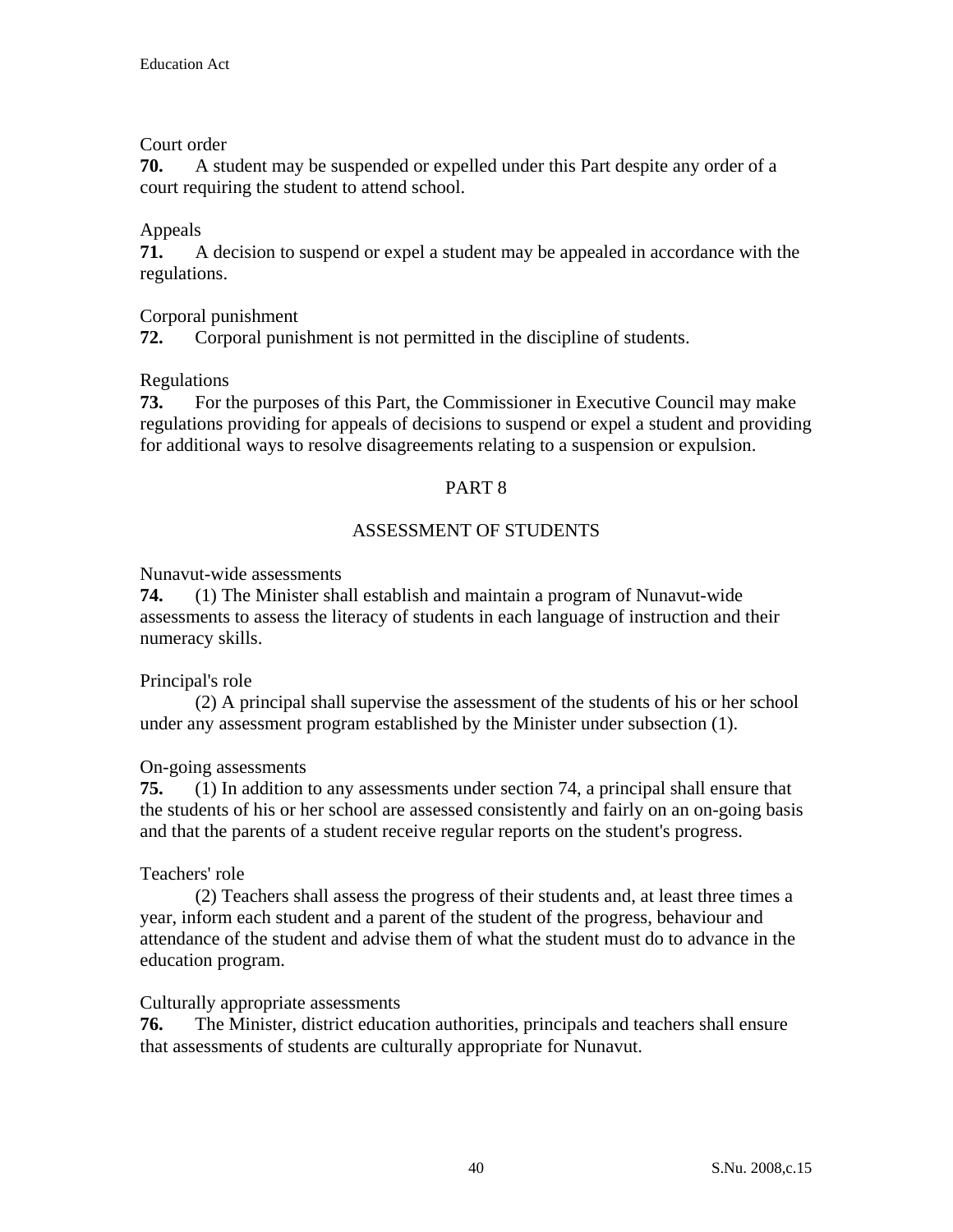## Parent's role

**77.** (1) A parent of a student has the responsibility to stay informed about the student's progress, behaviour and attendance.

#### Meetings at parent's request

 (2) A parent may meet with the teacher or principal to discuss the matters set out in subsection (1).

#### Meetings at principal's request

 (3) A parent is responsible for attending meetings with the principal or with the student's teacher to discuss the matters set out in subsection (1) when requested to do so by the principal.

## PART 9

## RECORDS RELATING TO STUDENTS

#### Teacher's records

**78.** Teachers shall keep accurate records related to the progress, behaviour and attendance of each of their students and principals shall ensure that those records are kept.

#### Student record

**79.** (1) The principal of a school shall, in accordance with the regulations, establish and maintain a student record for each student registered with the school.

#### Contents of student record

(2) A student record shall include

- (a) all information that affects decisions made about the education of a student that is collected or maintained by the school staff or the district education authority;
- (b) records of the decisions referred to in paragraph (a); and
- (c) any other information prescribed by the regulations.

#### Information excluded

 (3) A student record shall not contain information that is excluded from the student record by regulation.

#### Liability of individuals contributing to student record

 (4) An individual who contributes information to a student record is exempt from any liability with respect to the provision of that information if the individual, in providing the information acted in good faith and within the scope of his or her duties and responsibilities and did not act in a negligent manner.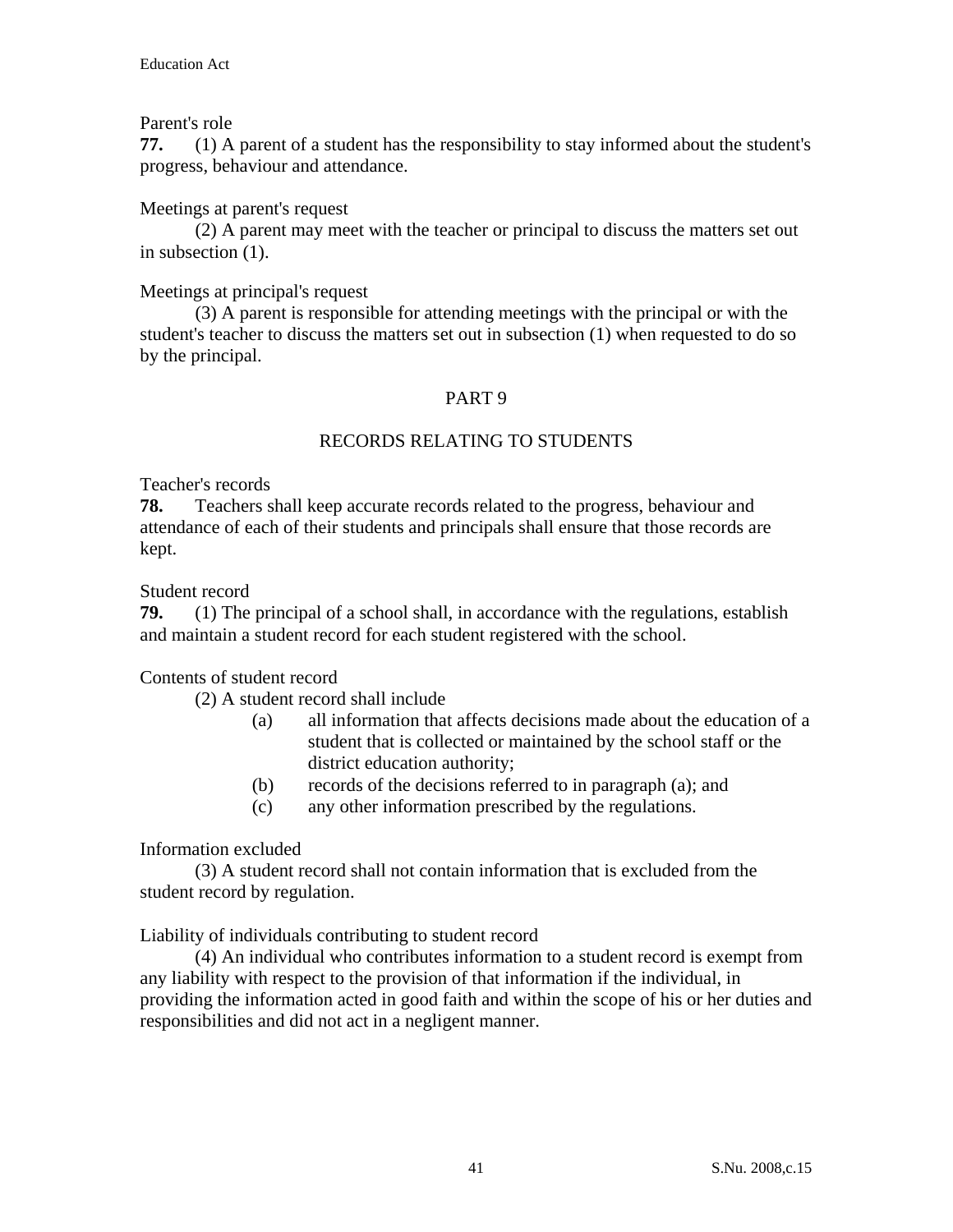Access to records, parents and adult students

**80.** (1) Without restricting any right of access given by the *Access to Information and Protection of Privacy Act,* a parent or, if the student is an adult, the student, are entitled to examine and copy the student record of the student.

## Access to students who are not adults

 (2) A principal may, in his or her discretion, allow a student who is not an adult to examine and copy the student record or such part of it as the principal considers appropriate for the student to examine and copy.

# Correction of records

**81.** (1) Section 45 of the *Access to Information and Protection of Privacy Act* applies to the correction of personal information in student records.

# Dispute resolution

 (2) If a student or parent requests that a correction be made to personal information in the student's student record and the correction is not made, the student or parent may give the principal a notice in writing that the student or parent disagrees with the decision respecting the correction and the disagreement shall be resolved in accordance with the procedure set out in the regulations.

Regulations

**82.** For the purposes of this Part, the Commissioner in Executive Council may make regulations governing student records, including, without restricting the generality of the foregoing

- (a) their establishment and maintenance;
- (b) their translation into the Inuit Language or into English or French;
- (c) the information that shall be included in a student record and information that shall be excluded from the student record; and
- (d) the procedure for resolving disagreements respecting the correction of personal information in student records under subsection 81(2).

# PART 10

# INSTRUCTIONAL HOURS AND SCHOOL CALENDARS

Definition

**83.** In this Part, "non-instructional school day" means a day on which a school is open but the students are not required to attend.

Role of district education authorities, school calendar, *etc.* 

**84.** (1) Before the beginning of each school year, a district education authority shall establish a school calendar for the school year for each of its schools.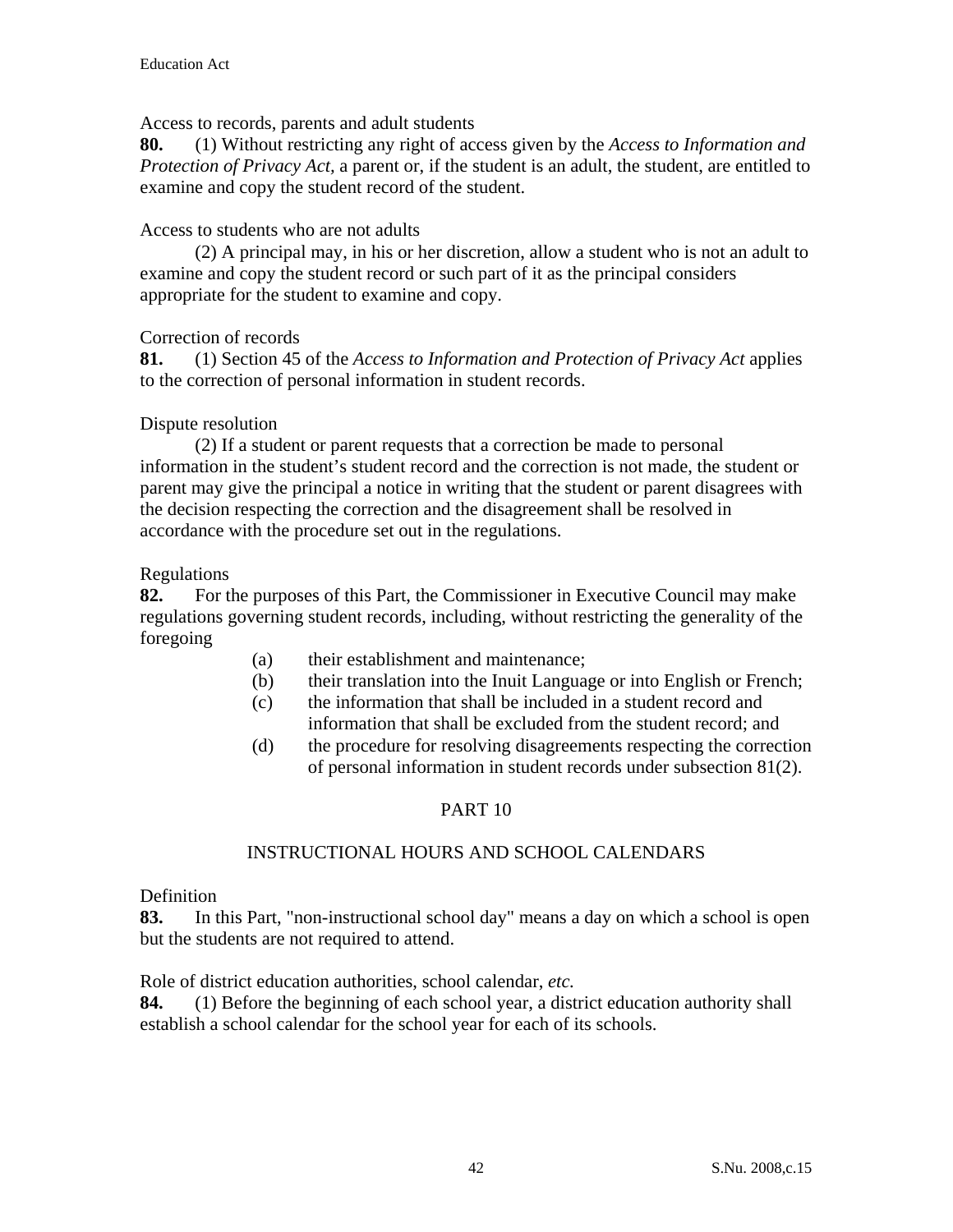# Contents of calendar

(2) A school calendar shall show

- (a) the instructional days;
- (b) the non-instructional school days and the purposes for which they have been allocated as non-instructional school days;
- (c) the days that the school is not open, including holidays under section 86;
- (d) the allocation of instructional hours to the instructional days, which may be different for different grades and different days; and
- (e) such other matters as may be provided by the regulations.

## Inuit Qaujimajatuqangit

 (3) A district education authority shall develop a school calendar in accordance with the principles and concepts of Inuit Qaujimajatuqangit, particularly the principles of Pijitsirniq and Aajiiqatigiinniq.

## Consultation

 (4) In developing a school calendar, a district education authority shall consult with school staff and the community and it shall consider the cultural practices of the community.

## Development in accordance with regulations

 (5) A district education authority shall develop a school calendar in accordance with the regulations, in the prescribed format and with the prescribed content.

## Duty to follow the school calendar

 (6) A district education authority shall ensure that a school calendar is followed in its schools and the principal shall ensure that the school calendar for his or her school is followed.

## Copy to Minister

 (7) The district education authority shall immediately on establishing a school calendar forward a copy to the Minister.

## Minister may require amendments

 (8) The Minister may require a district education authority to make such amendments to a school calendar as he or she considers necessary or advisable in order for it to be consistent with this Act and the regulations.

## Lost instructional hours

**85.** (1) Throughout the school year, a district education authority shall regularly review the number of instructional hours lost by unplanned school closings.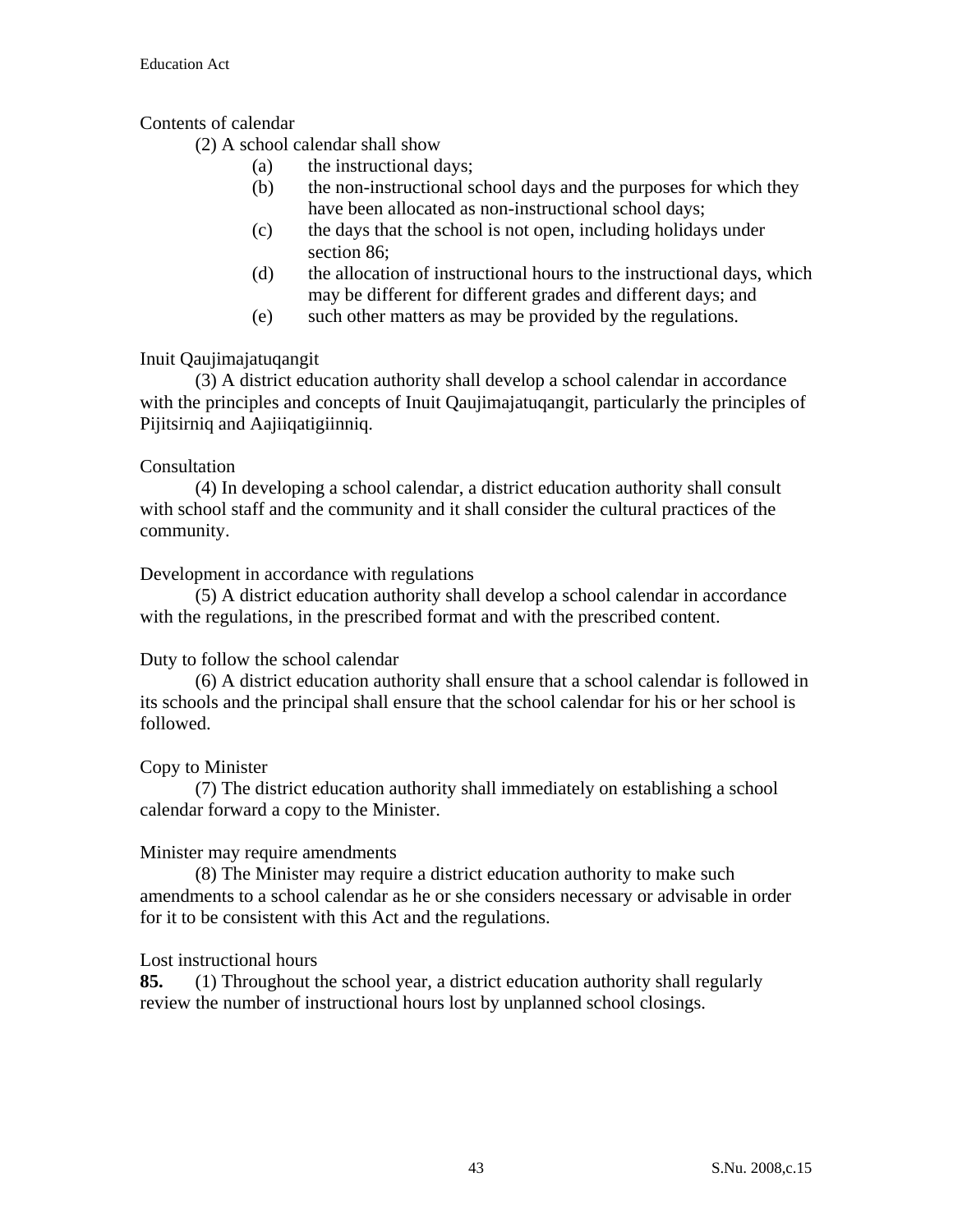## Lost hours

 (2) If, as the result of a review, the district education authority is of the opinion that an excessive number of hours have been lost, it shall amend the school calendar for that year to make up for lost hours that it considers to be excessive.

#### Consultation

 (3) Before amending a school calendar under subsection (2), the district education authority shall consult with the Minister with respect to the proposed amendments.

#### Application of section 84

 (4) Section 84 applies with such modifications as the circumstances require to an amended school calendar.

#### Holidays

**86.** Any day that under the *Public Service Act* is a holiday for that part of the public service that includes teachers is a holiday for schools.

#### Regulations

**87.** (1) The Commissioner in Executive Council may make regulations

- (a) prescribing the minimum number of instructional hours for the school year for kindergarten and for grades 1 to 12;
	- (b) prescribing the maximum number of instructional hours for the school year for kindergarten;
	- (c) prescribing the daily maximum number of instructional hours for kindergarten and for grades 1 to 12;
	- (d) providing for time within the instructional hours that, in the discretion of the principal, is to be used for school improvement during which students are not required to attend and governing the use of that time;
	- (e) governing non-instructional school days in the school year, including the purposes for which the days are allocated as noninstructional school days and who must attend at the school on those days;
	- (f) governing the development of school calendars and their amendment and prescribing their format and content;
	- (g) prescribing matters that shall be considered in determining, for the purposes of subsection 85(2), whether an excessive number of instructional hours have been lost because of unplanned school closings; and
	- (h) respecting the closure of schools for reasons related to weather, health or safety and delegating the authority to close a school for any such reason to a district education authority or principal or to an appropriate public authority.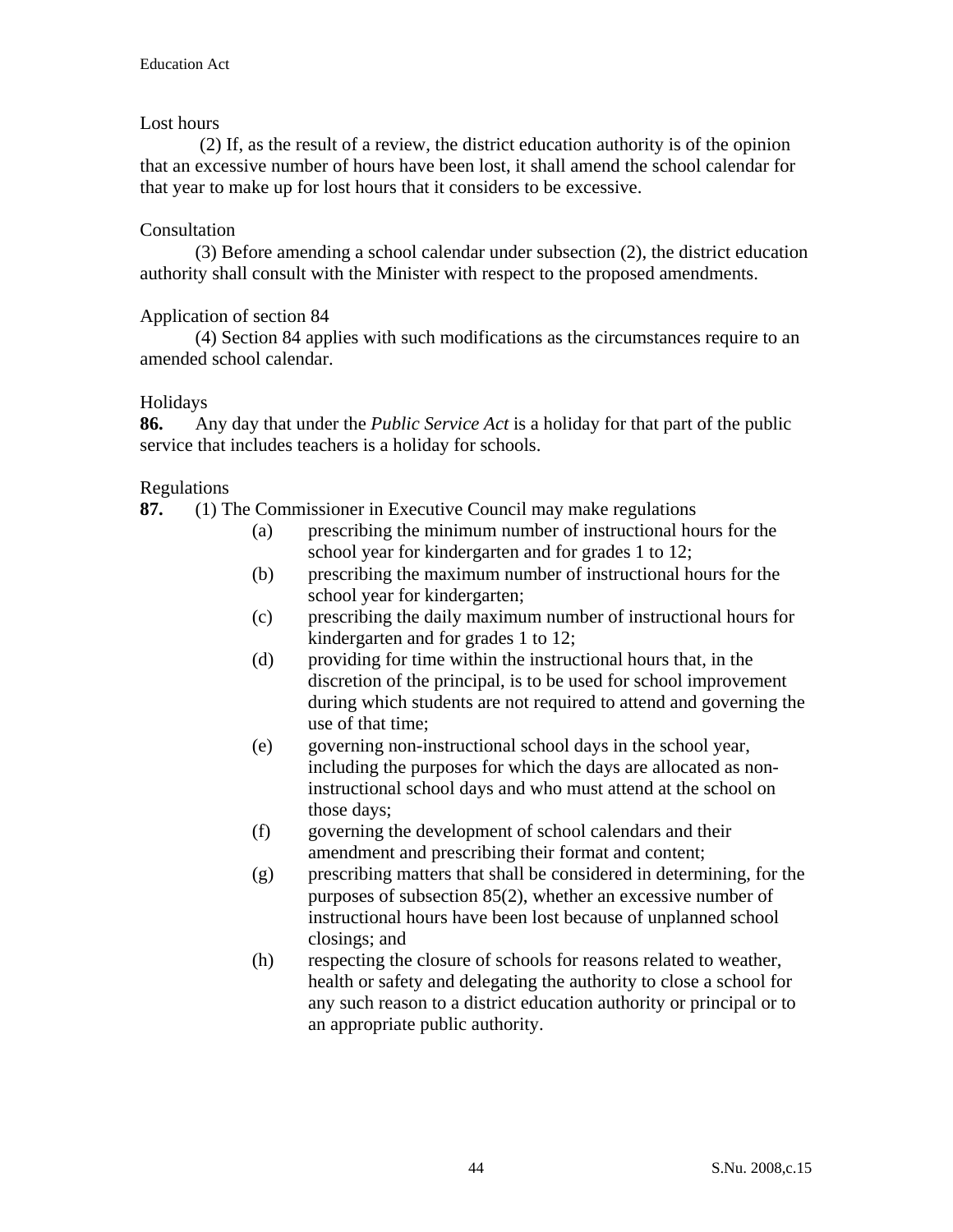## Variation in hours

(2) Regulations under paragraph (1)(a) may prescribe different minimums for different grades, including kindergarten.

#### Limits may be different

(3) Regulations under paragraph (1)(c) may prescribe different maximums for different grades, including kindergarten.

## PART 11

## SCHOOL STAFF

#### Status of School Staff

Members of public service

**88.** (1) Teachers, principals and vice-principals are members of the public service and, subject to subsection (2), the other members of the school staff are also members of the public service.

#### Exceptions

 (2) Individuals employed by a district education authority under section 102 or 144 and teacher trainees are not members of the public service.

#### Education Staff

Education staff

- **89.** (1) The following are education staff:
	- (a) principals;
	- (b) vice-principals;
	- (c) teachers, including student support teachers;
	- (d) Ilinniarvimmi Inuusilirijiit, being individuals who perform the functions of school community counsellors;
	- (e) Innait Inuksiutilirijiit, being Elders employed under section 102;
	- (f) teaching assistants;
	- (g) teacher trainees; and
	- (h) such other positions as may be set out in the regulations.

#### Mandatory staffing

 (2) A school shall have at least one principal, at least one student support teacher and at least one Ilinniarvimmi Inuusiliriji.

If more than one principal

 (3) If a school is to have more than one principal, the Minister shall determine the powers and duties of each principal and determine which principal is responsible for which provisions of this Act and the regulations.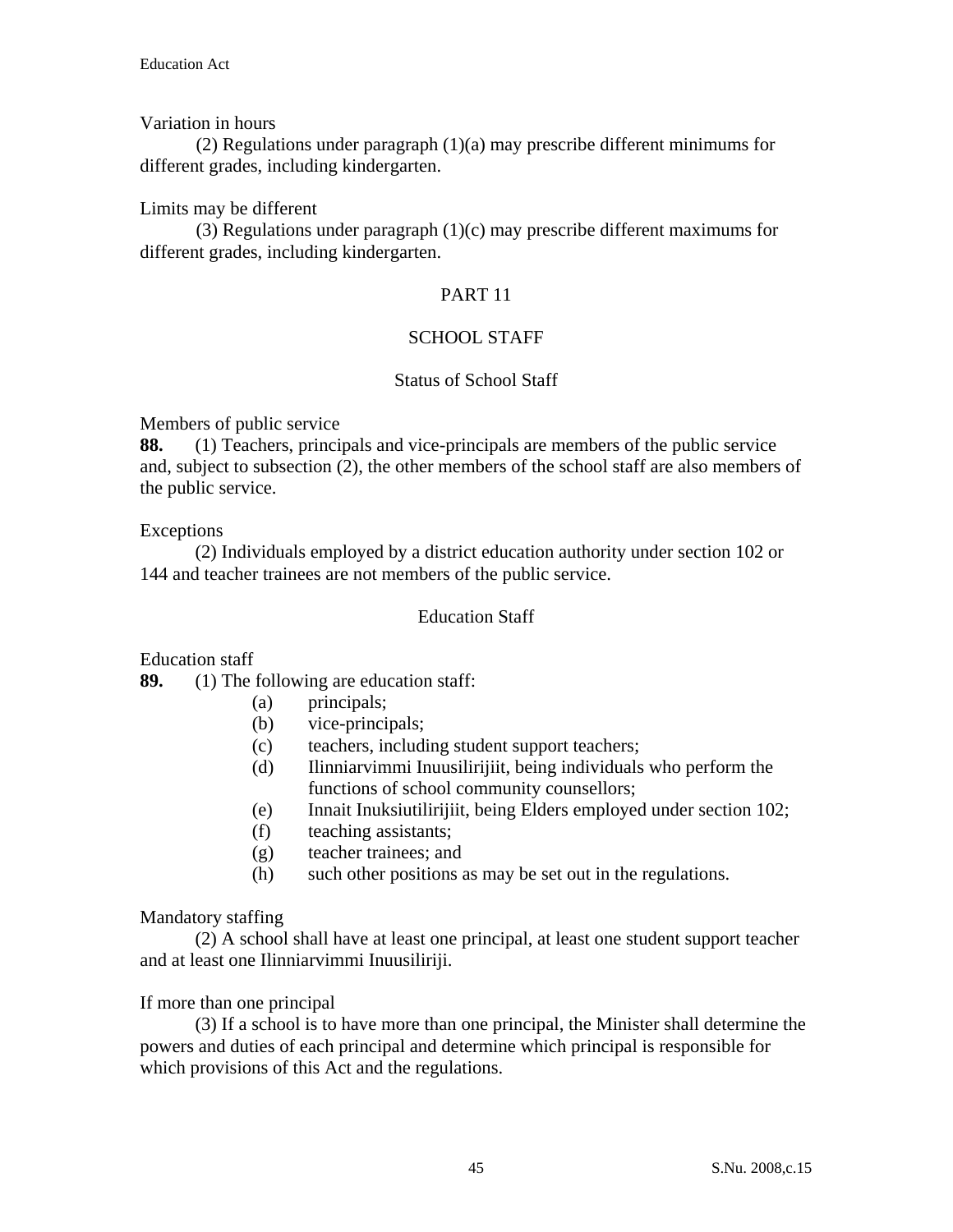# School Team

School team

**90.** (1) Each school shall have a school team consisting of a principal or viceprincipal, a student support teacher, an Ilinniarvimmi Inuusiliriji, a classroom teacher and such other education staff as the principal considers appropriate.

# Establishment of school team

(2) The principal shall establish the school team for his or her school.

Duties of school team

 (3) The members of the school team shall perform such functions as are assigned to the school team by this Act and the regulations.

Role of principal

(4) The principal shall direct the work of the school team.

# Teachers

Non-application to teachers of certain provisions of *Public Service Act*, *etc.*

**91.** (1) Subsections 17(2) and (3) and sections 20, 21, 25 and 27 of the *Public Service Act* and the regulations made in relation to those provisions do not apply to teachers.

Application of certain provisions of *Public Service Act* with modifications

(2) In applying sections 3 to 5 and 16, subsection  $17(1)$  and sections 18, 19, 26, 29 to 34 and 37 of the *Public Service Act* and the regulations made in relation to those provisions to teachers,

- (a) a reference to the Minister shall be deemed to be a reference to the Minister responsible for the administration of this Act; and
- (b) a reference to a Deputy Minister or deputy head shall be deemed to be a reference to the Deputy Minister of the department.

Representation on hiring panels

**91.1.** (1) If a district education authority so requests, the Minister shall ensure that the district education authority is allowed to appoint at least one member of each hiring panel used for the hiring of a teacher for a school under the jurisdiction of the district education authority.

Same

 (2) For greater certainty, a district education authority may appoint its own members under subsection  $(1)$ .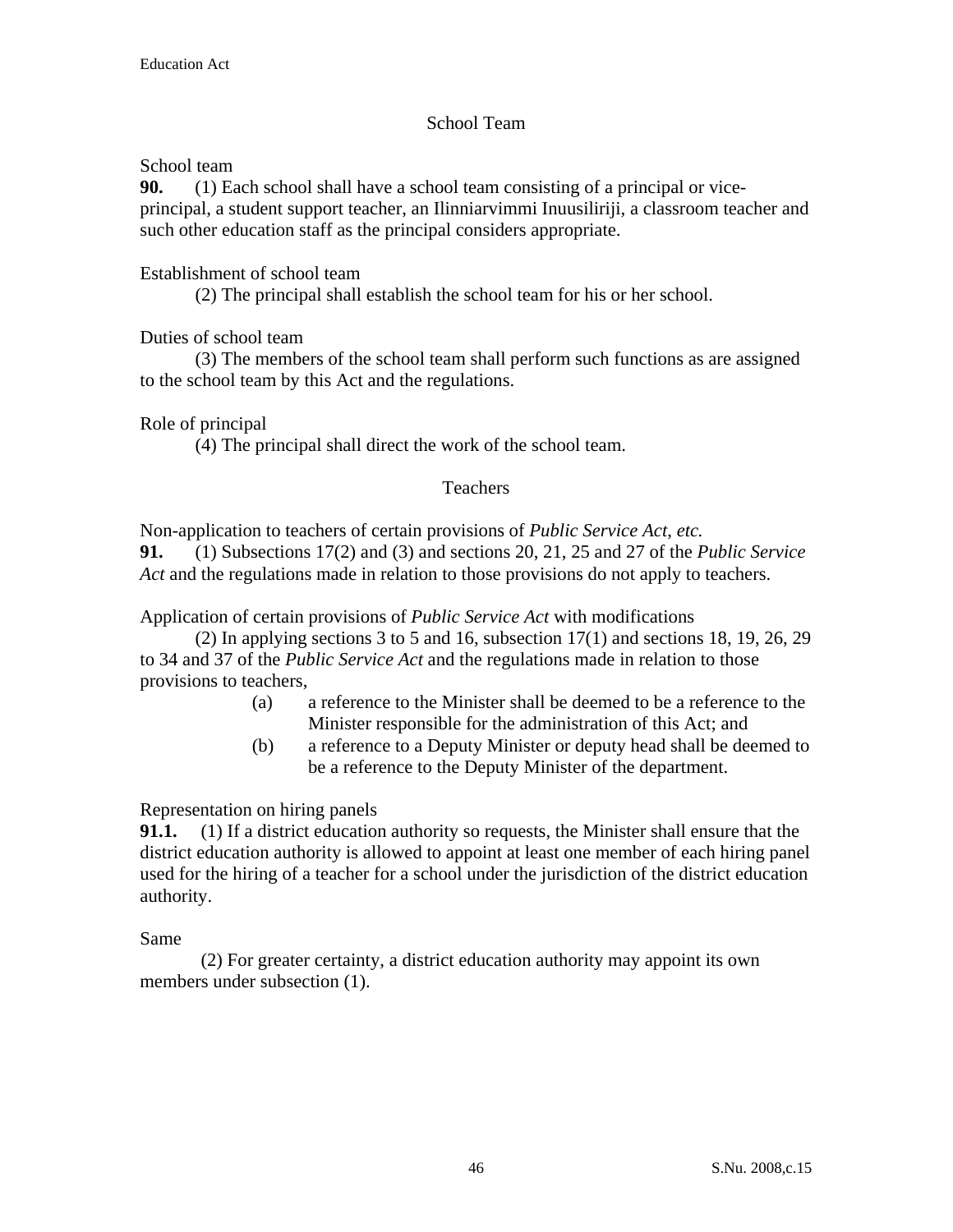#### Notice to district education authority

 (3) The Minister shall give a district education authority reasonable notice of the Minister's intention to establish a hiring panel for the hiring of a teacher for a school under the jurisdiction of the district education authority unless the district education authority has already requested that it be allowed to make appointments under subsection  $(1)$ .

#### Dismissal during initial period of employment

**92.** (1) A teacher may be dismissed without cause during the two-year period after he or she has taken up the duties of his or her position.

#### Who can dismiss

(2) A dismissal under this section shall be made by the Minister.

## Notice required

 (3) The Minister shall give written notice of a dismissal under this section by delivery to the teacher or by registered mail at least 60 days before the last instructional day that the teacher is scheduled to work in a school year.

## Notice by mail

 (4) A notice given under this section by registered mail shall be deemed to have been given on the day that it was mailed.

## Effect of dismissal

 (5) A teacher who is dismissed under this section ceases to be an employee at the end of the last day of the school year in which the notice of dismissal is given.

## Movement after initial period

 (6) If a teacher moves to another position as a teacher in the education system after the period described in subsection (1), this section does not apply to the teacher in that new position.

#### Movement during initial period

 (7) If a teacher moves to another position as a teacher in the education system during the period described in subsection (1), this section continues to apply to the teacher in that new position for the period that would have applied had the teacher not moved.

#### Resignation, end of school year

**93.** (1) A teacher may resign his or her position in the public service by giving the Minister written notice of the intention to resign at least 60 days before the last instructional day that the teacher is scheduled to work and the resignation takes effect at the end of the last day of the school year in which the teacher gives the notice.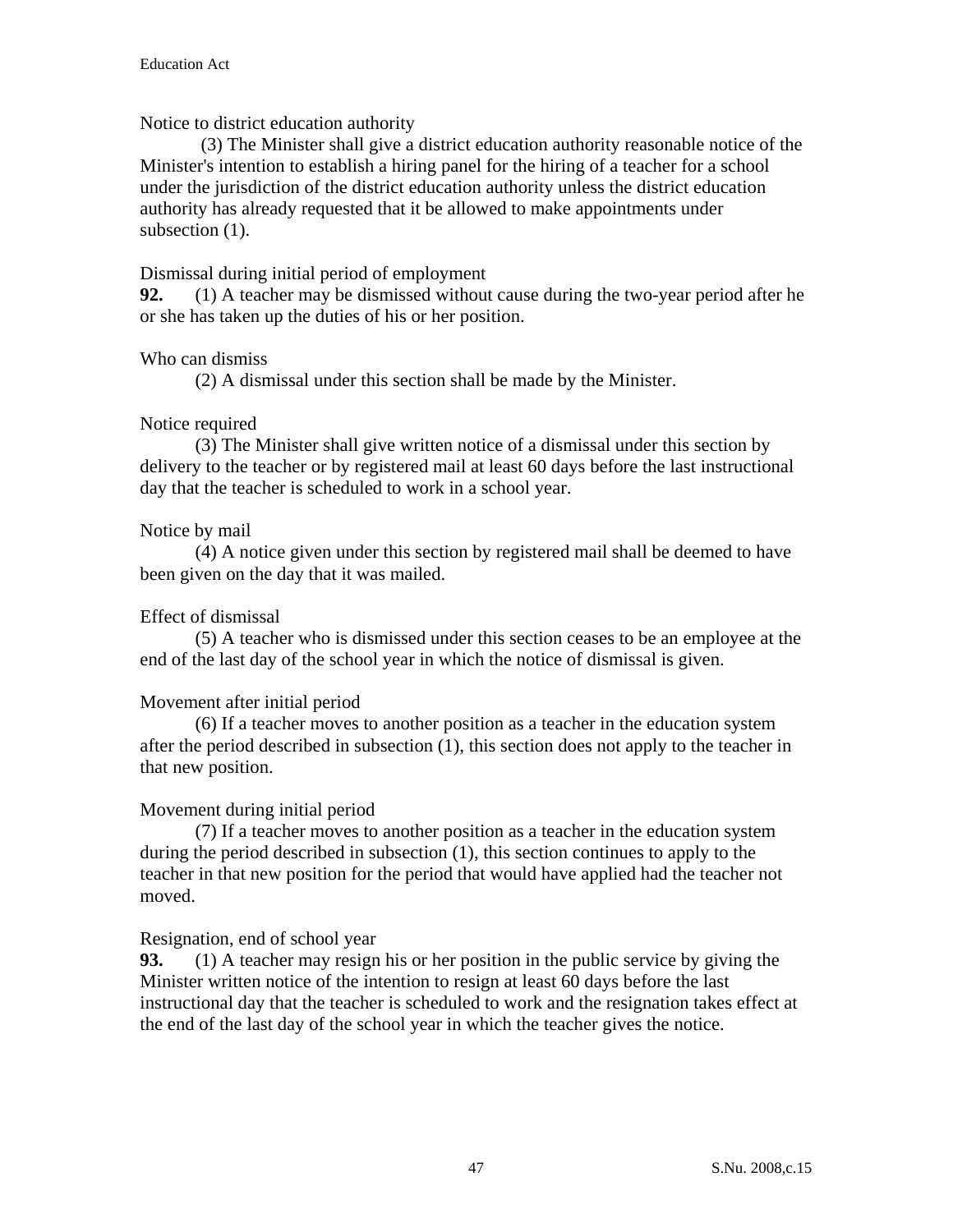#### Resignation, other times

 (2) Subject to such conditions as the Minister may impose, the Minister may agree with a teacher to a notice period that is shorter than that specified in subsection (1) or to an earlier effective date for a resignation.

#### Termination if requirements decreased

**94.** (1) Despite any contract of employment or provision of this Act, the Minister may terminate the employment of a teacher at the end of a school year if the number of teachers required in an education district is decreased.

#### Notice required

 (2) The Minister shall give written notice of a termination under subsection (1) by delivery to the teacher or by registered mail at least 45 days before the last instructional day that the teacher is scheduled to work.

#### Notice by mail

 (3) A notice given under this section by registered mail shall be deemed to have been given on the day that it was mailed.

## Comparable positions

 (4) Before giving a notice of termination under this section, the Minister shall determine whether there is a comparable position that is available and for which the teacher is qualified and, if there is such a position, the Minister shall offer it to the teacher at least 45 days before the last instructional day that the teacher is scheduled to work.

#### Positions under jurisdiction of *Commission scolaire francophone*

 (5) The Minister shall not make an offer under subsection (4) in respect of a position that is under the jurisdiction of the *Commission scolaire francophone*, except on the recommendation of the *Commission.* 

#### Time of offer

 (6) An offer made under subsection (4) may be given at the same time as the notice of termination is given, or at an earlier or later date, so long as the offer is made within the time limit specified in subsection (4).

#### Accepted offer

 (7) If the teacher accepts an offer of a position made under subsection (4), the Minister shall appoint the teacher to the position without competition.

#### Termination

 (8) A teacher to whom a notice of termination has been given ceases to be employed in the position to which the notice related at the end of the last day of the school year in which he or she receives the notice of the termination.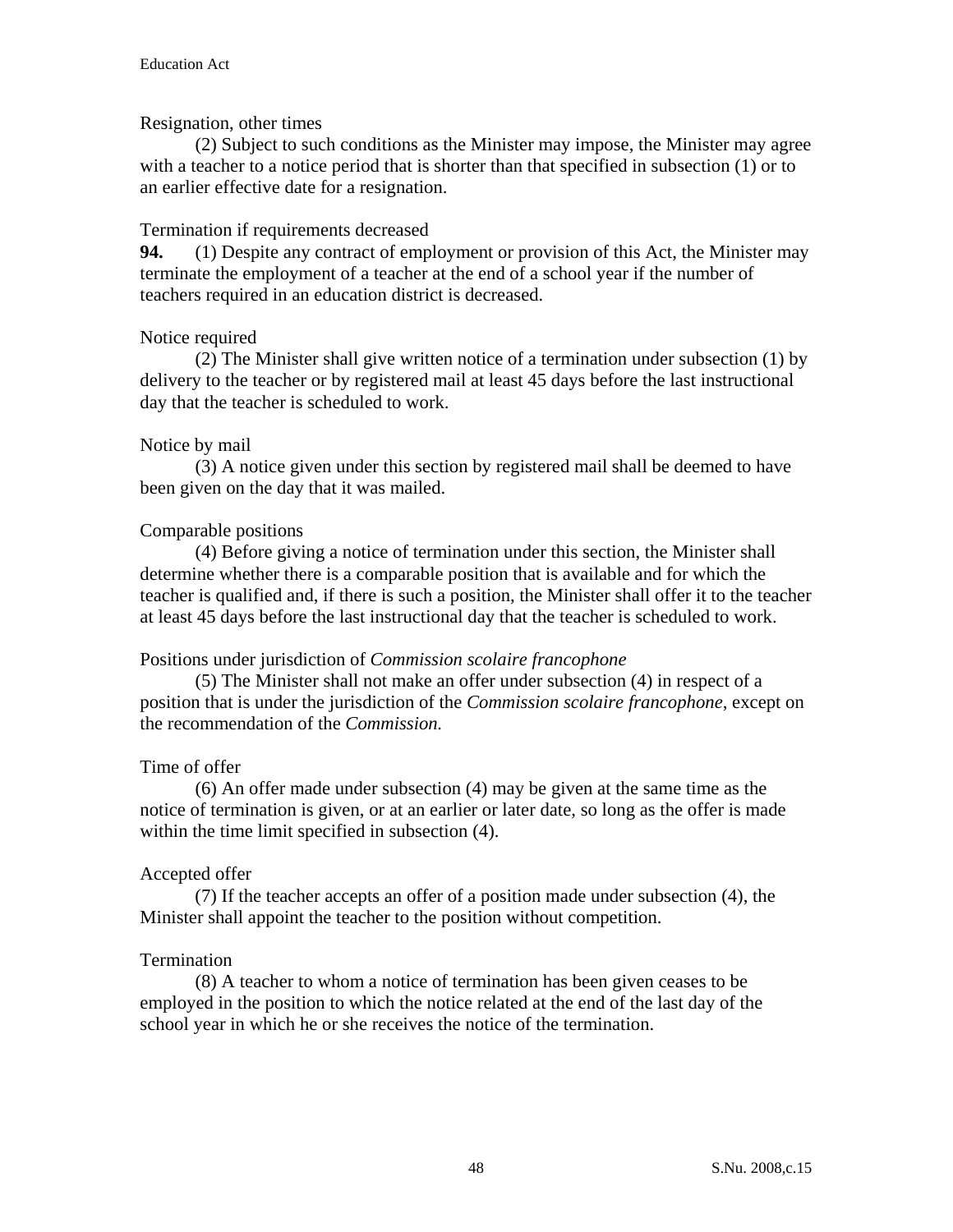# Professional integrity

**95.** Teachers shall comply with any code of ethics adopted by the Nunavut Teachers Association and shall conduct themselves in such a manner as to maintain the prestige of their profession so that no dishonour may befall them or their profession through their actions.

# Orientation and mentoring programs

**96.** (1) The Minister shall develop and establish orientation and mentoring programs for teachers during the first two years after they take up the duties of their positions to integrate them into the Nunavut school system and the teachers shall participate in the programs.

# Inuit Qaujimajatuqangit

 (2) Orientation and mentoring programs developed under subsection (1) shall be developed in accordance with and be based on Inuit societal values and the principles and concepts of Inuit Qaujimajatuqangit.

# Professional development

**97.** (1) Under the direction of the Minister, a principal shall ensure that professional development activities and in-service training are available to teachers, including viceprincipals and himself or herself and that they participate in those activities and take that training, as appropriate.

## Same

 (2) If there is more than one principal in a school, the principal responsible for this section shall ensure that professional development activities and in-service training are available to the other principal or principals and that the other principal or principals participate in those activities and take that training, as appropriate.

## Specific additional duties of teachers

**98.** In addition to anything else a teacher is required to do under this Act, he or she shall

- (a) diligently teach his or her students in a manner that promotes their physical, emotional, social, intellectual and spiritual development and encourages them in the pursuit of learning;
- (b) teach his or her students in a manner that is consistent with Inuit societal values and the principles and concepts of Inuit Qaujimajatuqangit and respect for Inuit cultural identity;
- (c) encourage his or her students to develop positive self-esteem;
- (d) encourage his or her students to develop respect for the cultural and spiritual or religious values and beliefs of others;
- (e) provide reports and records as required by the Minister or the principal;
- (f) keep all materials, resources, equipment and facility space assigned to the teacher or placed in his or her care in the best possible condition;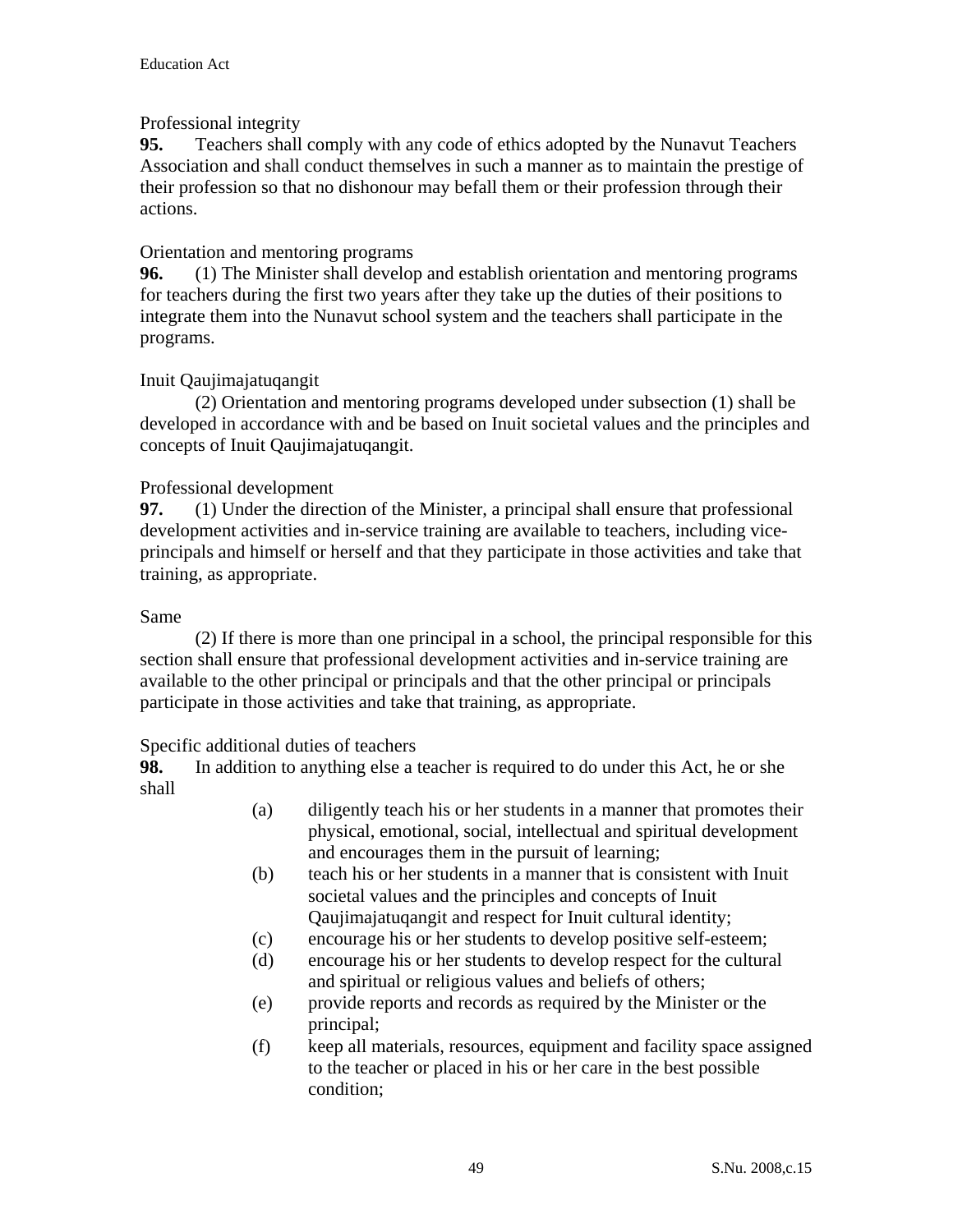- (g) provide assistance and support to the principal;
- (h) co-operate with the other members of the education staff;
- (i) pursue professional development activities and continue with professional learning to ensure an appreciation of current educational theory and practice and an enhancement of teaching practice;
- (j) perform such duties and tasks, including attending exercises, activities and meetings, as may assigned by the principal or as may be otherwise assigned under this Act or the regulations.

Statements about spiritual or religious values or beliefs

**99.** A teacher may make a statement about spiritual or religious values or beliefs if it is required to explain an aspect of a subject or a world view and is made in a manner that is respectful of the spiritual or religious values or beliefs of all the students.

#### Other Members of Education Staff

Ilinniarvimmi Inuusilirijiit

**100.** (1) In addition to anything else an Ilinniarvimmi Inuusiliriji is required to do under this Act, he or she shall,

- (a) provide personal guidance and counselling to students to promote
	- (i) a positive attitude to education,
	- (ii) personal well-being, and
	- (iii) healthy lifestyles;
- (b) undertake activities to promote among students the things set out in subparagraphs  $(a)(i)$ ,  $(ii)$  and  $(iii)$ , which may include but are not limited to activities related to study skills, suicide prevention, family planning, self-esteem and conflict resolution;
- (c) work with parents to promote among students the things set out in subparagraphs  $(a)(i)$ ,  $(ii)$  and  $(iii)$  and to assist parents to carry out their responsibilities under section 55.

#### Same

 (2) In carrying out his or her duties, an Ilinniarvimmi Inuusiliriji may consult with and make referrals to such community agencies as he or she considers appropriate.

#### Teacher trainees

**101.** (1) Principals shall cooperate with colleges established under the *Public Colleges Act* and other institutions that provide teacher training to facilitate the placement of teacher trainees in their schools.

#### Principal's decision

 (2) A principal may accept or refuse to accept the placement of an individual as a teacher trainee in his or her school.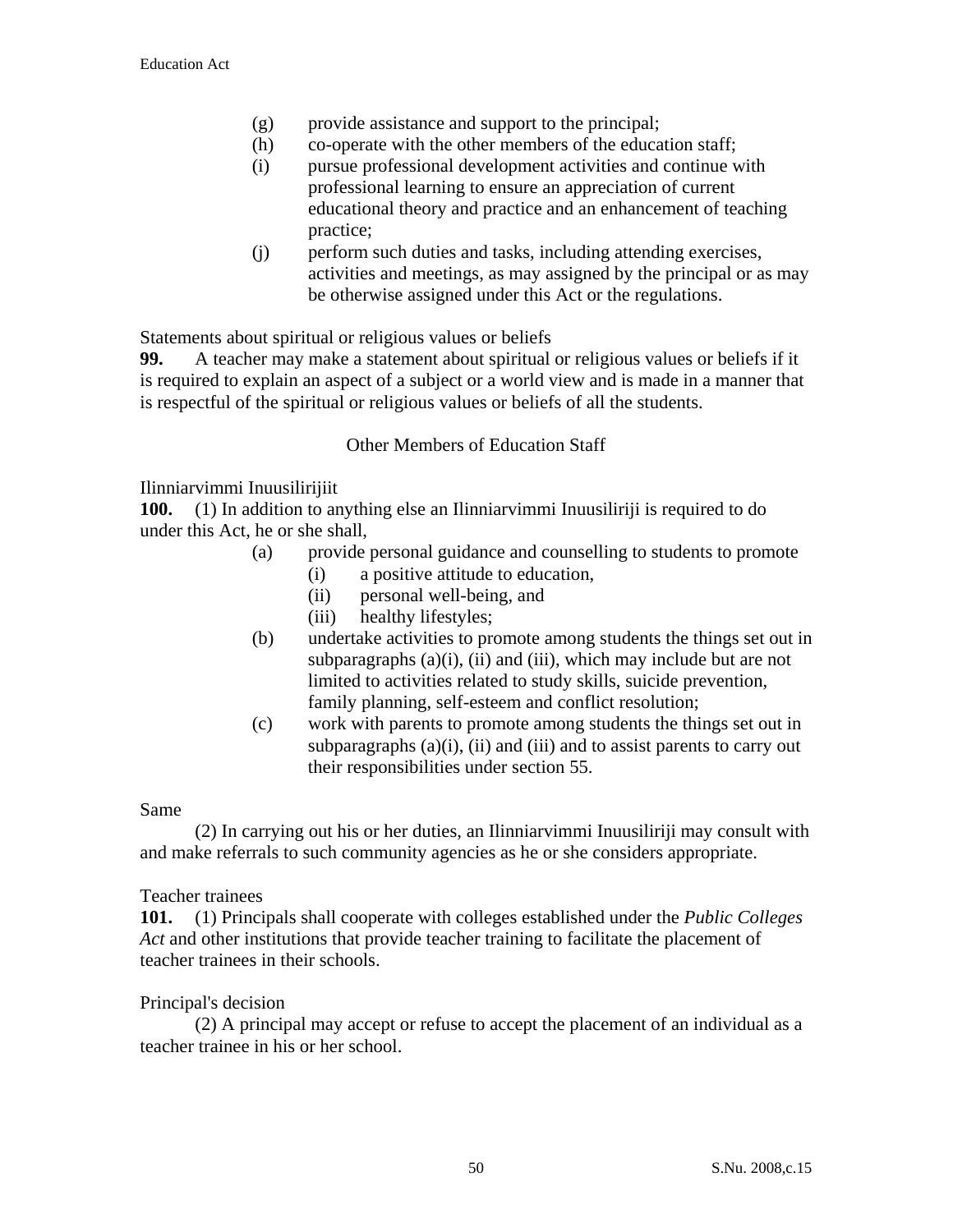## Access to school

 (3) Subject to the directions of the principal, a teacher trainee is entitled to have access to the school or schools to which he or she is assigned for the purpose of his or her placement.

## Not employees

(4) A teacher trainee is not an employee of the Government of Nunavut or of a district education authority.

# Innait Inuksiutilirijiit

**102.** (1) A district education authority may employ Elders who have skills, knowledge and abilities relating to Inuit culture and traditions to assist in the instruction of the education program.

## Same

 (2) An Elder employed under subsection (1) shall be entitled to the designation of "Innaq Inuksiutiliriji".

# Qualifications

 (3) An individual may be employed as an Innaq Inuksiutiliriji only if the district education authority is of the opinion that he or she has the skills, knowledge and abilities required to assist in the instruction for which he or she is to be employed and that he or she meets the requirements set out in the regulations.

## **Certificate**

 (4) On the recommendation of a district education authority, the Minister shall give to an Elder who is employed as an Innaq Inuksiutiliriji a certificate certifying that the Elder is an Innaq Inuksiutiliriji and certifying his or her area of expertise.

# **Certification**

## Certification required, teachers

**103.** (1) An individual shall not be employed as a teacher unless he or she holds a teacher's certificate.

Other members of education staff

(2) In addition to teachers, such other members of the education staff as are set in the regulations must hold a certificate issued under this Act in order to be employed in a school.

## Exceptions

(3) Subsection (1) does not apply to an individual who is employed to substitute for a teacher on a temporary basis or who is employed for part of a school year to fill a vacancy as a teacher.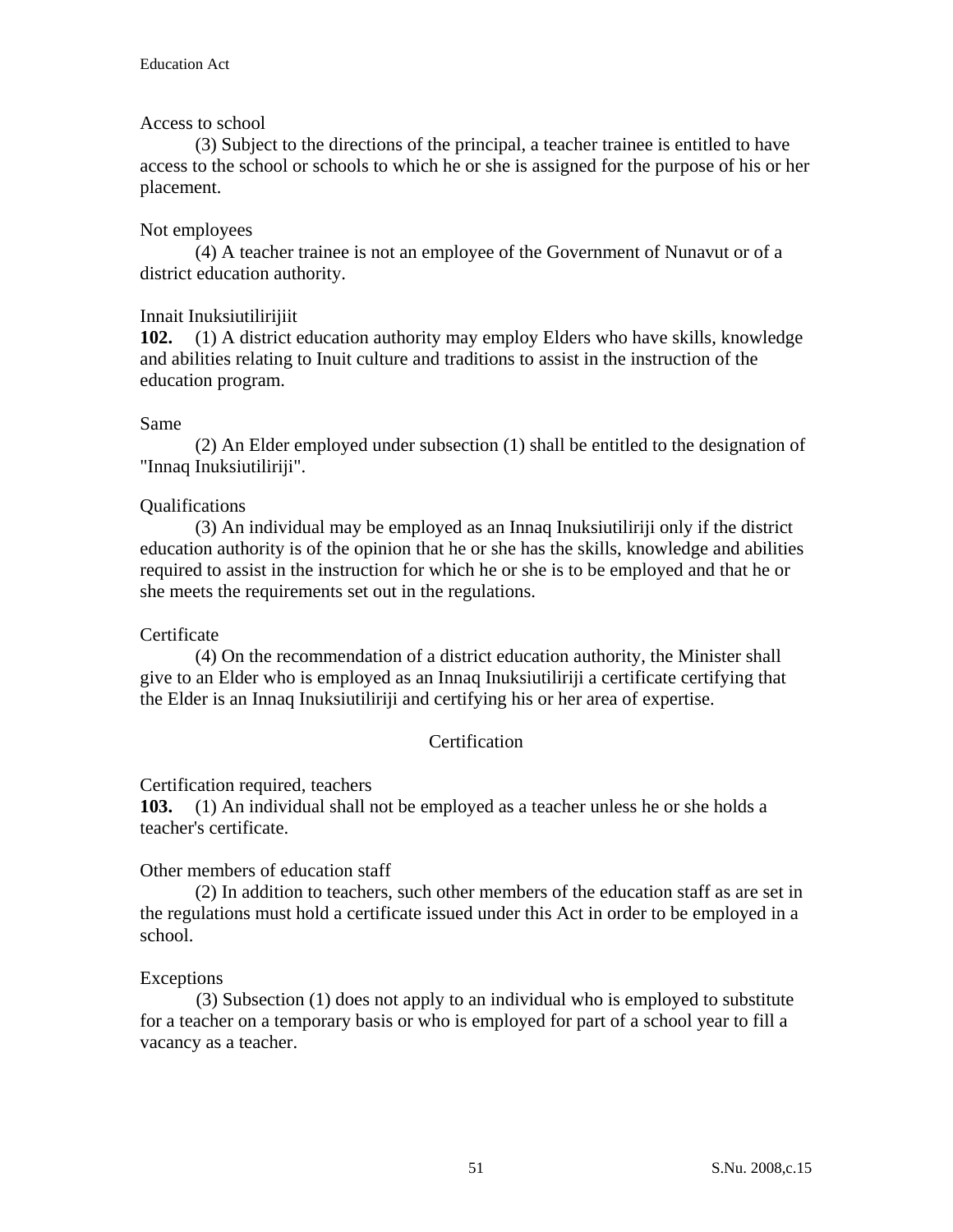## Regulations

 (4) The Commissioner in Executive Council may make regulations setting out positions for which an individual must hold a certificate issued under this Act.

#### Assignment of Duties and Supervision

#### Assignment of duties to school staff

**104.** (1) A principal may assign duties to members of the school staff that are consistent with their contracts of employment and shall supervise the performance of those duties.

#### Evaluation

(2) A principal shall evaluate the members of the school staff on a regular basis.

#### Directions to school staff

 (3) A principal may give directions to the members of the school staff with respect to the carrying out of their duties.

#### Delegation

 (4) A principal may authorize a teacher to give directions to members of the school staff with respect to the carrying out of their duties.

#### Assignment of duties by teachers

(5) Without restricting subsection (1), a teacher may

- (a) assign duties to a teacher trainee that are consistent with the trainee being at the school to further his or training as a teacher; and
- (b) assign duties to a teaching assistant that are consistent with the assistant's contract of employment.

#### Same

 (6) The teacher shall supervise the performance of duties assigned under subsection  $(5)$ .

#### Directions to teacher trainees and teaching assistants

 (7) A teacher may give directions to a teacher trainee or teaching assistant with respect to the carrying out of duties assigned under subsection (5).

#### Duty to perform assigned duties

 (8) A member of the school staff to whom duties are assigned under this section shall perform those duties and shall follow the directions that are given under this section.

## Regulations

(9) The Commissioner in Executive Council may make regulations respecting the duties of members of the school staff, including adding to or limiting the duties that may be assigned to them.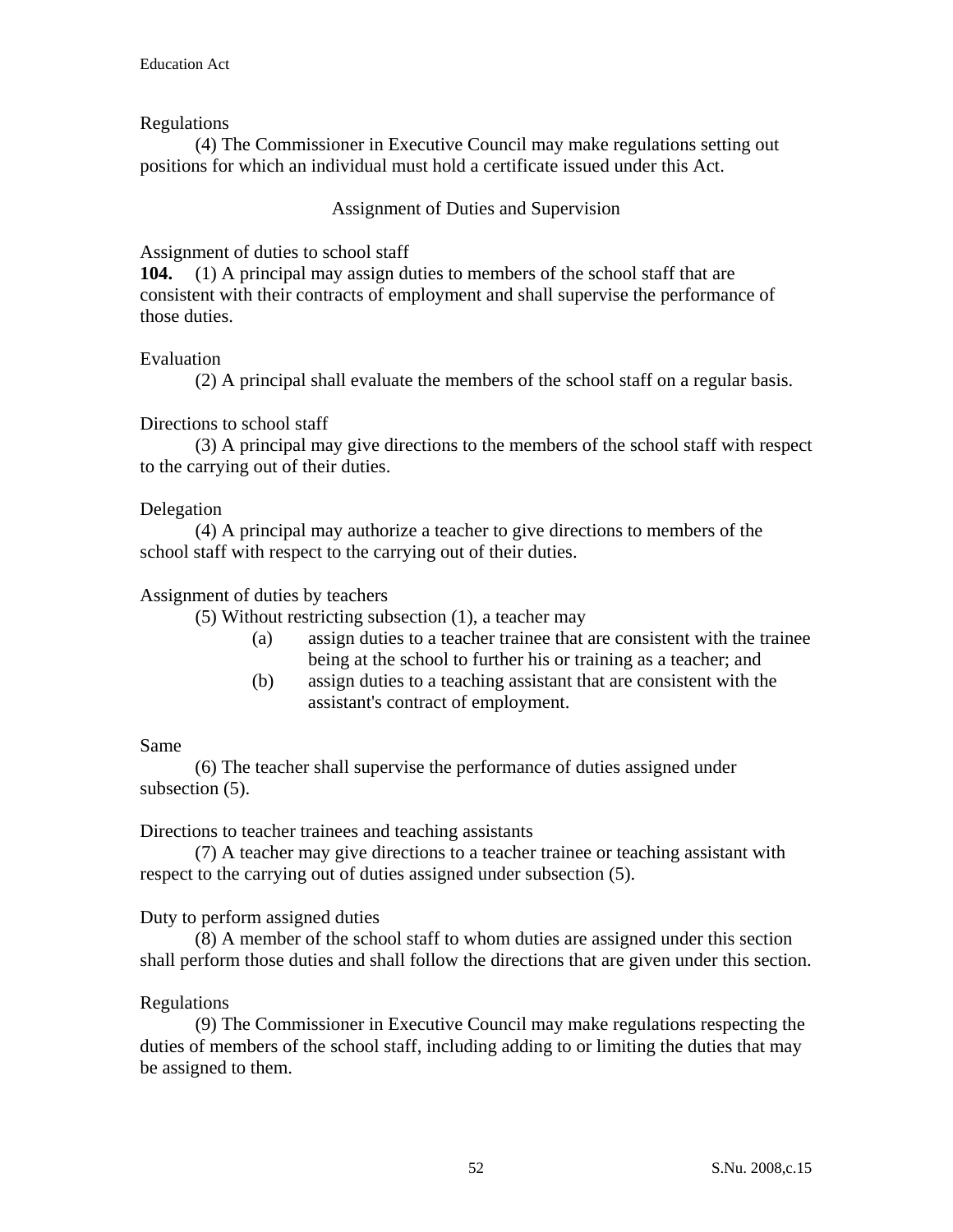# Principals and Vice-Principals

Non-application to principals and vice-principals of certain provisions of *Public Service Act*, *etc.*

**105.** (1) Subsections 17(2) and (3) and sections 20, 21, 25 and 27 of the *Public Service Act* and the regulations made in relation to those provisions do not apply to principals and vice-principals.

Application of certain provisions of *Public Service Act* with modifications

(2) In applying sections 3 to 5 and 16, subsection  $17(1)$  and sections 18, 19, 26, 29 to 34 and 37 of the *Public Service Act* and the regulations made in relation to those provisions to principals and vice-principals

- (a) a reference to the Minister shall be deemed to be a reference to the Minister responsible for the administration of this Act; and
- (b) a reference to a Deputy Minister or a deputy head shall be deemed to be a reference to the Deputy Minister of the department.

# Tenure

**106.** (1) A principal or vice-principal may be employed for an initial term not exceeding three years and may be employed for additional terms not exceeding three years each.

# Condition on re-appointment

 (2) A principal or vice-principal may only be re-appointed for an additional term if his or her performance appraisal under section 117 for the final year of his or her current contract is satisfactory.

## Appointments and re-appointments

**107.** (1) An appointment or reappointment of a principal or vice-principal may only be made on the recommendation of a panel appointed by the district education authority that has jurisdiction over the principal or vice-principal.

## Same

 (2) The Minister may reject a recommendation under subsection (1) and he or she may act without such a recommendation if the panel has failed to act in accordance with this Act, the *Public Service Ac*t, the applicable regulations under either Act or the directions of the Minister.

# Composition of panel

(3) A panel appointed for the purposes of subsection (1) shall consist of

- (a) an employee of the department appointed by the Minister; and
- (b) such other persons as the district education authority may appoint.

## Same

 (4) For greater certainty, a district education authority may appoint one or more of its own members under paragraph (3)(b).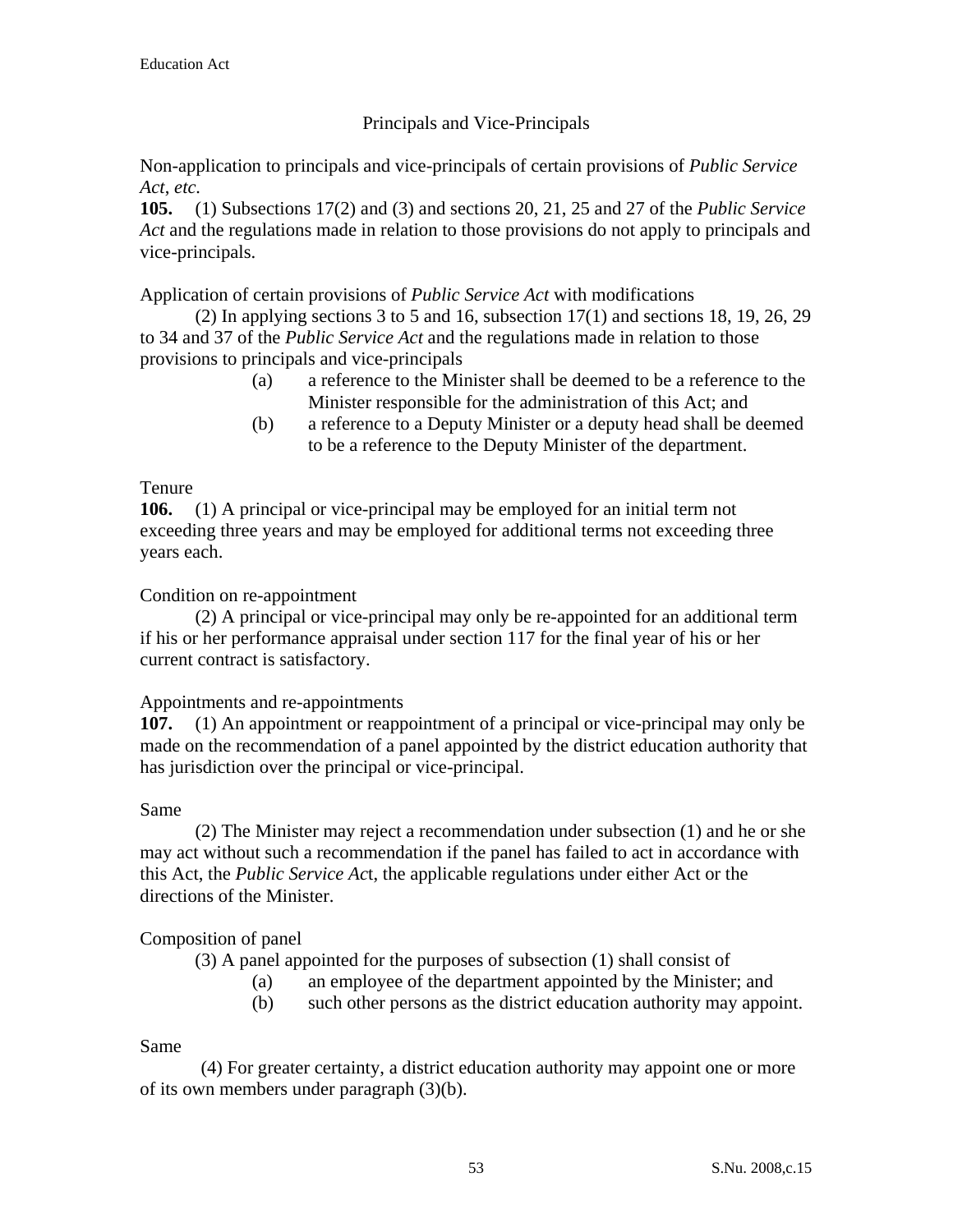## Dismissal during initial period of employment

**108.** (1) Subject to subsection (2), a principal or vice-principal may be dismissed without cause during the two-year period after he or she has taken up the duties of his or her position.

## Shorter period if previously employed

 (2) The two-year period described in subsection (1) shall be a one-year period if the principal or vice-principal, at the time of taking up his or her duties, has already completed two years of employment in Nunavut as a principal or vice-principal.

## Who can dismiss

 (3) A dismissal under this section shall be made by the Minister, on the recommendation of the district education authority.

# Timing of recommendation

 (4) A recommendation of the district education authority under subsection (3) must be given to the Minister at least 90 days before the last day that the principal or vice-principal is scheduled to work in a school year.

# Recommendation binding

 (5) The Minister shall act on a recommendation of the district education authority under subsection (3) if the district education authority has acted in accordance with the applicable law and the directions of the Minister.

## Minister may act on late recommendation

 (6) The Minister may act on a recommendation of the district education authority under subsection (3) even if it is given to the Minister later than required under subsection  $(4)$ .

## Minister may dismiss without recommendation

 (7) The Minister may dismiss a principal or vice-principal under this section without a recommendation of the district education authority if the district education authority has failed to act in accordance with the applicable law or the directions of the Minister.

## Notice required

 (8) The Minister shall give written notice of a dismissal under this section by delivery to the principal or vice-principal or by registered mail at least 60 days before the last day that the principal or vice-principal is scheduled to work in a school year.

## Notice by mail

 (9) A notice given under this section by registered mail shall be deemed to have been given on the day that it was mailed.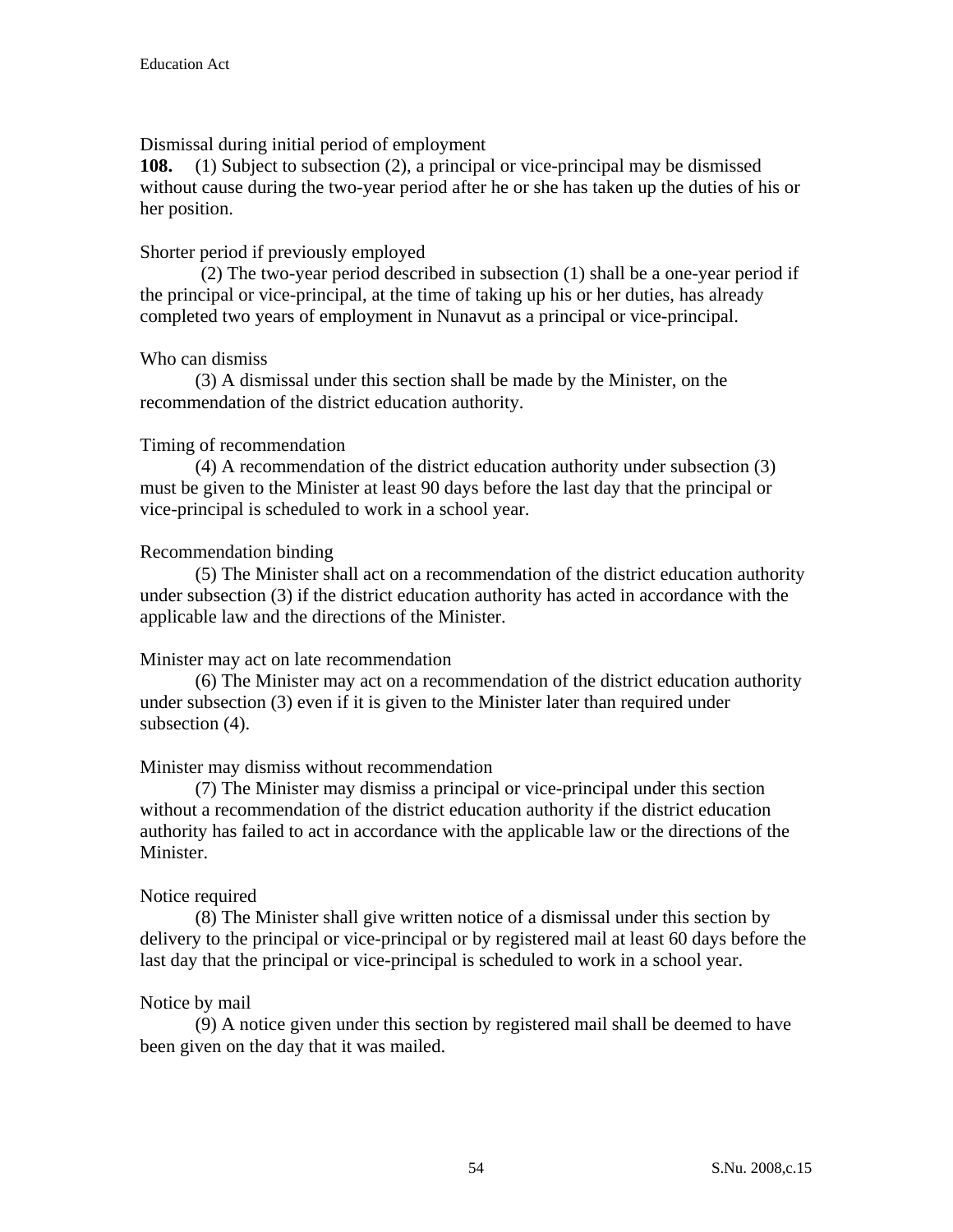## Effect of dismissal

 (10) Subject to section 111, a principal or vice-principal who is dismissed under this section ceases to be an employee at the end of the last day of the school year in which the notice of dismissal is given.

#### Resignation

**109.** (1) A principal or vice-principal may resign his or her position in the public service by giving the Minister written notice of the intention to resign at least 60 days before the last day that the principal or vice-principal is scheduled to work and the resignation takes effect at the end of the last day of the school year.

#### Resignation, other times

 (2) Subject to such conditions as the Minister may impose, the Minister may agree with a principal or vice-principal to a notice period that is shorter than that specified in subsection (1) or to an earlier effective date for a resignation,

#### Termination if requirements decreased

**110.** (1) Despite any contract of employment or provision of this Act, the Minister may terminate the employment of a principal or vice-principal at the end of a school year if the number of principals or vice-principals, as the case may be, required in an education district is decreased.

#### Notice required

 (2) The Minister shall give written notice of a termination under subsection (1) by delivery to the principal or vice-principal or by registered mail at least 45 days before the end of the school year.

#### Notice by mail

 (3) A notice given under this section by registered mail shall be deemed to have been given on the day that it was mailed.

#### Termination

 (4) A principal or vice-principal to whom a notice of termination has been given ceases to be employed in the position to which the notice related at the end of the last day of the school year in which he or she receives the notice of the termination.

#### Employment as teacher continued

**111.** An individual who was employed as a teacher for an indeterminate period before being employed as a principal or vice-principal continues his or her employment as a teacher after ceasing to be employed as a principal or vice-principal.

#### Required certificates

**112.** (1) Subject to subsection (3), an individual must hold a teacher's certificate and a certificate of eligibility as a principal, both issued under this Act, to be employed as a principal or vice-principal.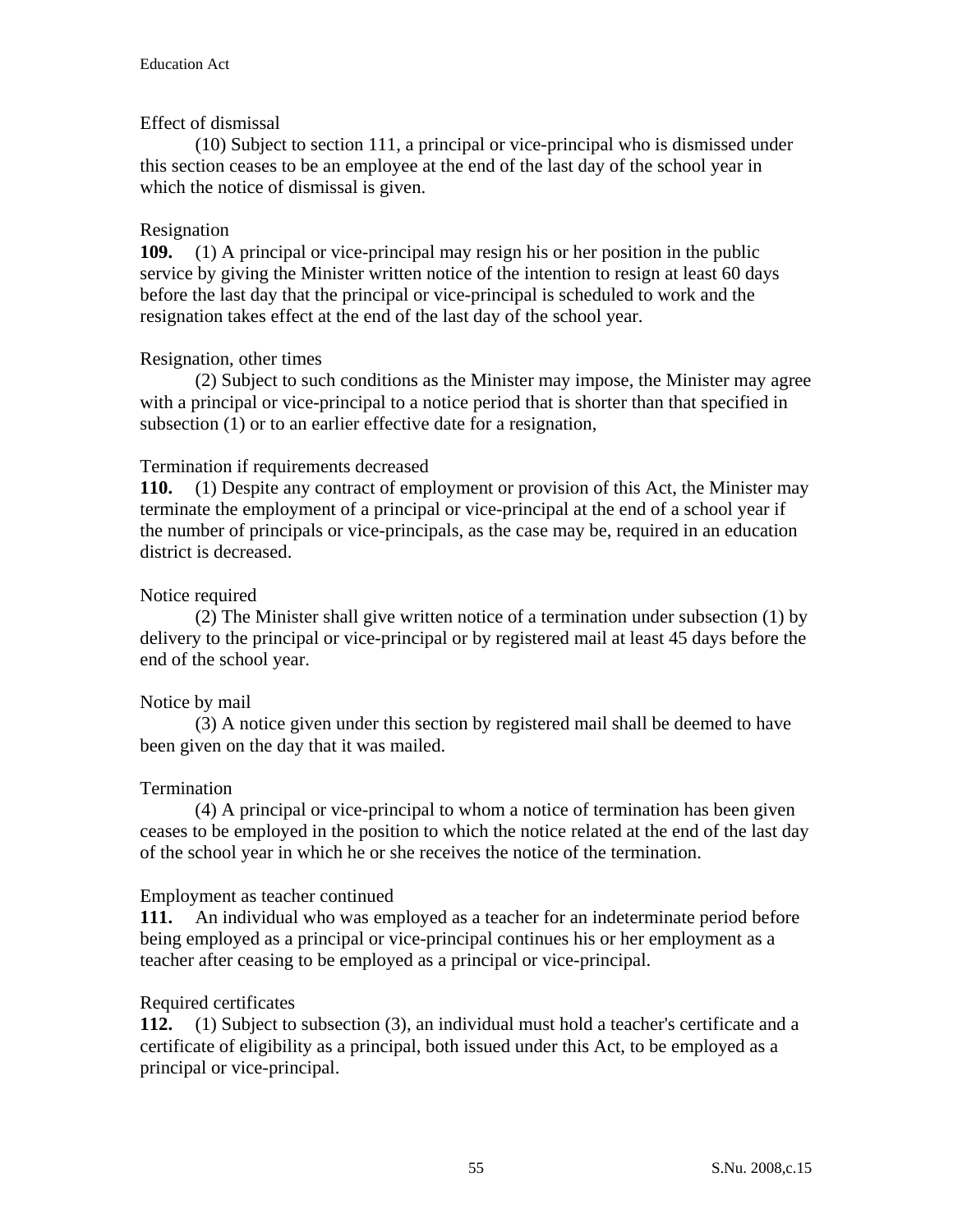## Professional degree

 (2) An individual must hold a bachelor of education degree from a recognized university or college or an equivalent professional degree acceptable to the Minister to be employed as a principal or vice-principal.

# Exception

 (3) An individual who does not hold a certificate of eligibility as a principal may be employed as a principal or vice-principal for a term of up to three years if he or she undertakes to take specified steps to obtain the certificate and the Deputy Minister of the department is satisfied that the conditions set out in the regulations governing that employment are satisfied.

# Duty to comply

(4) An individual who gives an undertaking under subsection (3) shall comply with it.

## Limitation

 (5) An individual who has been employed under subsection (3) for a total of three years at one or more schools and who still does not hold a certificate of eligibility as a principal may not be employed for any further period under subsection (3) unless the three-year period described in that subsection is extended under subsection (6).

## Extension of time

 (6) The Minister may, on application, extend the three-year period described in subsection (3) for a single one-year extension to allow additional time to obtain a certificate of eligibility as a principal if the conditions set out in the regulations are met.

## Acting principal or vice-principal

**113.** (1) The Minister, on the recommendation of the district education authority, may designate a teacher to be an acting principal or vice-principal for one or more periods not exceeding 12 months in total.

## Powers and duties

 (2) An acting principal or vice-principal has the powers and duties of a principal or vice-principal, as the case may be.

## Non-application of section 112

 (3) Section 112 does not apply to the designation of an acting principal or vice-principal under this section.

## Duties of principal - general statement

**114.** (1) The principal of a school shall manage the school and be responsible for its organization, administration and operations.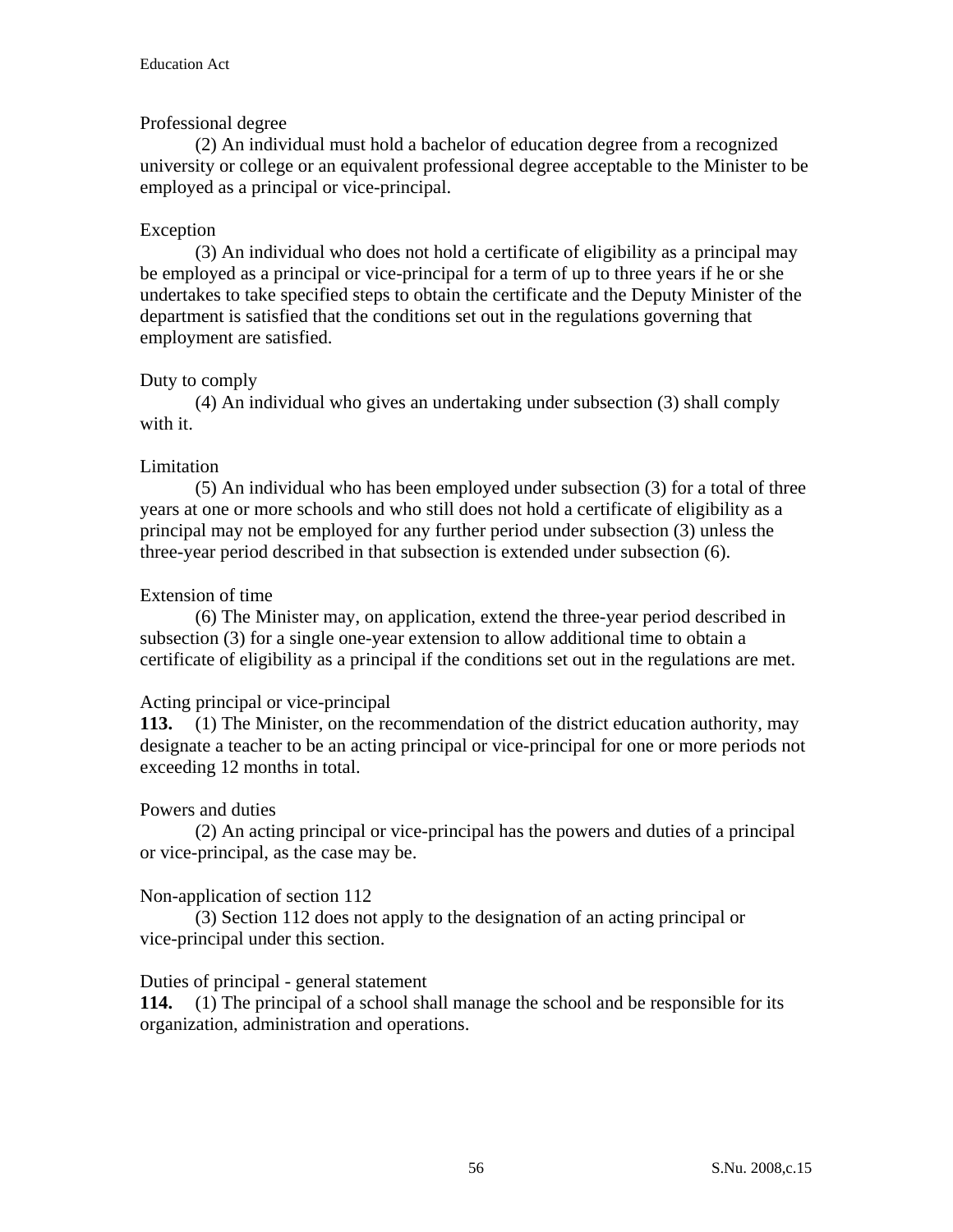## Inuit Qaujimajatuqangit

 (2) The principal shall carry out his or her duty under subsection (1) in accordance with Inuit societal values and the principles and concepts of Inuit Qaujimajatuqangit.

## Powers and duties of vice-principal

 (3) A vice-principal shall exercise the powers and perform the duties delegated by the principal.

## Powers and duties as a teacher

(4) Principals and vice-principals have the powers and duties of teachers.

# Directions of district education authority

 (5) A district education authority may give directions to principals related to the carrying out of their duties under this section.

## Minister's directions

 (6) Subject to subsections (7) and (8), the Minister may give directions to principals related to the carrying out of their duties under this section.

# Avoidance of infringement of power to give directions

 (7) In using his or her powers under subsection (6) to give directions to a principal, the Minister shall not infringe on any power of a district education authority under any other section of this Act to give directions to principals.

## Avoidance of inconsistency with other directions

 (8) In using his or her powers under subsection (6) to give directions to a principal, the Minister shall not give directions that are inconsistent with any directions given by the district education authority under any other section of this Act or under subsection  $(5)$ .

## Exception

 (9) Subsections (7) and (8) do not apply to a direction of the Minister that is inconsistent with a direction of a district education authority if the direction of the district education authority is inconsistent with this Act or the regulations.

## Duty to monitor re: Inuit Qaujimajatuqangit

**114.1.** (1) A principal shall monitor and evaluate the carrying out of the Inuit Qaujimajatuqangit duties of the members of the education staff in his or her school.

## Information to be provided

 (2) A principal shall provide the district education authority and the Minister with such information as the district education authority or the Minister may request in relation to the carrying out of the Inuit Qaujimajatuqangit duties of the principal or of the members of the education staff.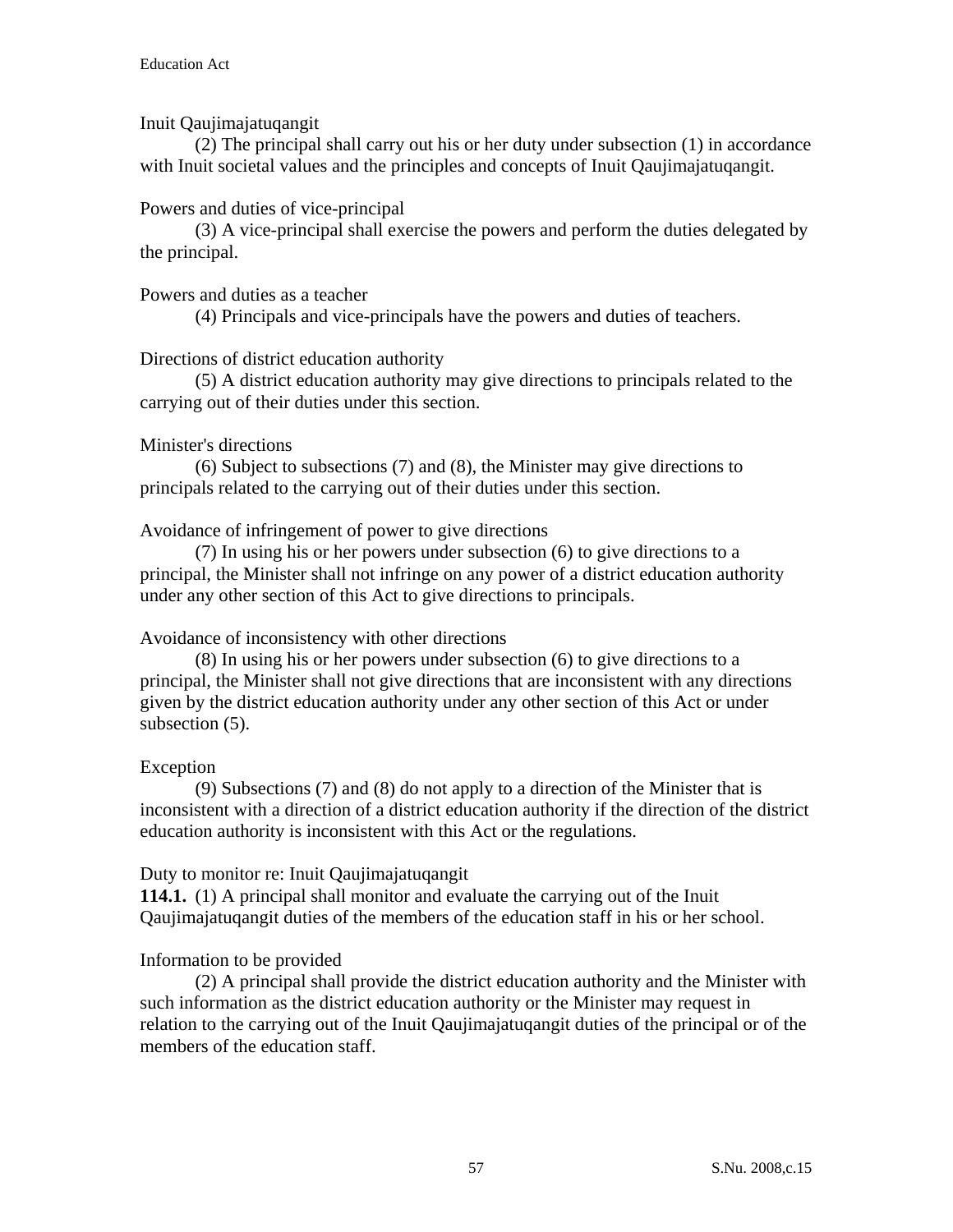## Accountability

 (3) A principal is accountable to the district education authority and to the Minister in respect of the carrying out of his or her Inuit Qaujimajatuqangit duties.

## Definition

 (4) In this section "Inuit Qaujimajatuqangit duties" means duties relating to Inuit societal values and the principles and concepts of Inuit Qaujimajatuqangit.

## Duty to comply with directions

**115.** (1) Subject to subsection (2), a principal shall comply with the directions of both the Minister and the district education authority given under this Act.

# Inconsistent directions

 (2) If there is an inconsistency between a Minister's direction and a direction of a district education authority, the following rules apply:

- (a) if the direction of the Minister was made under section 114, the direction of the district education authority prevails but only to the extent necessary to resolve the inconsistency; and
- (b) if the direction of the Minister is made under a section other than section 114, the direction of the Minister prevails but only to the extent necessary to resolve the inconsistency.

# Exception

 (3) Despite paragraph (2)(a), a direction of the Minister made under section 114 prevails over a direction of a district education authority if the direction of the district education authority is inconsistent with this Act or the regulations.

## Notice of inconsistencies

 (4) A principal shall notify the Minister and the district education authority if, in the principal's opinion, there is an inconsistency between a Minister's direction and a direction of a district education authority.

## School safety

**116.** A principal shall ensure the safety of students, staff and others on school premises.

## Appraisal of principals and vice-principals

**117.** (1) The Minister shall ensure that the overall performance of a principal and viceprincipal is appraised by an employee of the department at least once in each school year during the period in which the principal or vice-principal may be dismissed under section 108 and in the final year of the contract of the principal or vice-principal.

## Same

 (2) The Minister shall ensure that each appraisal under subsection (1) incorporates an assessment by the district education authority which the district education authority shall make in accordance with the directions of the Minister.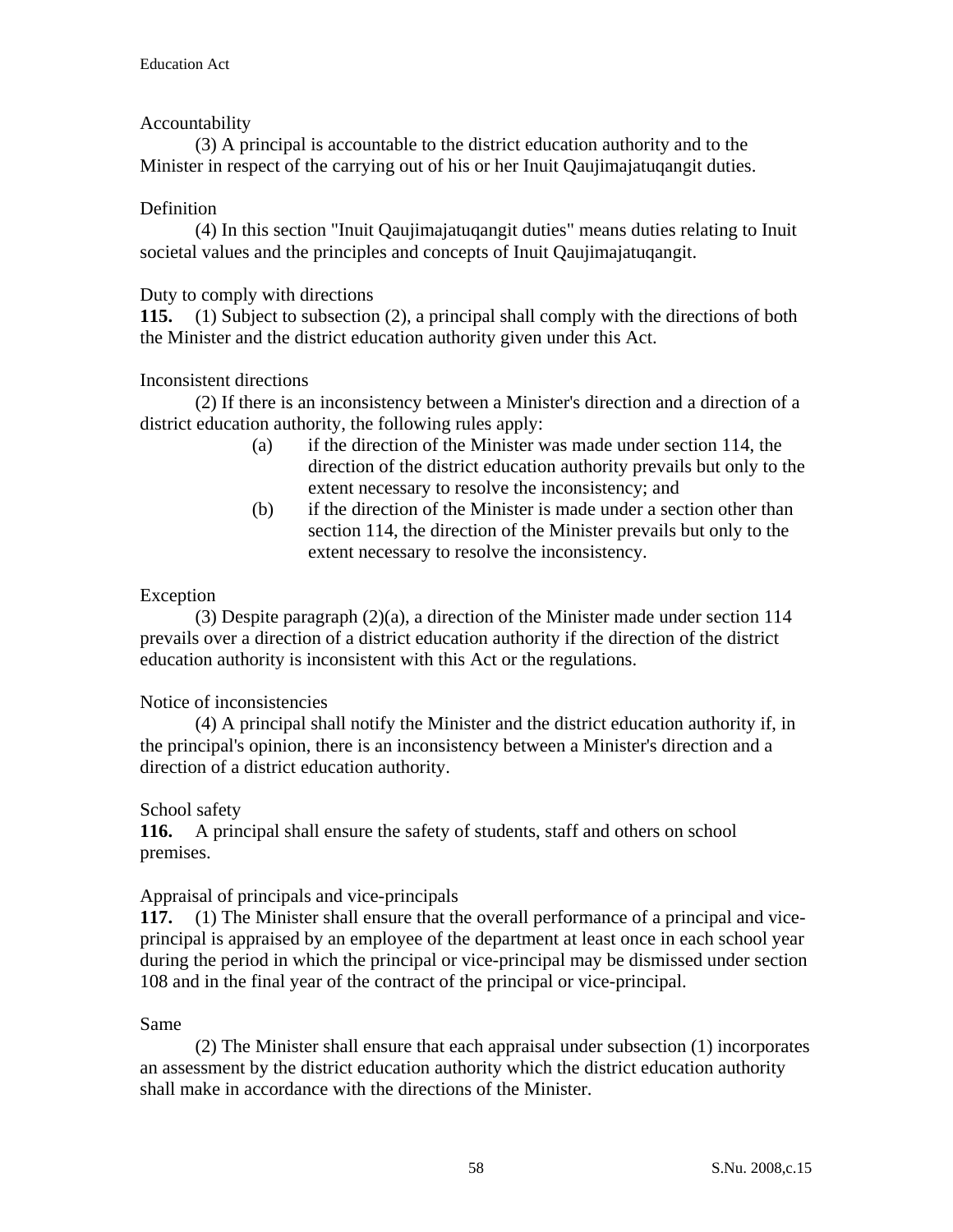# Discipline

**118.** (1) If a district education authority is of the opinion that disciplinary action against a principal or vice-principal may be warranted, it may bring the matter to the attention of the Minister.

# Role of Minister

 (2) On being notified by a district education authority of its opinion that disciplinary action against a principal or vice-principal may be warranted, the Minister shall deal with the matter under the *Public Service Act* and shall decide whether disciplinary action is warranted in respect of the principal or vice-principal and what disciplinary action, if any, is warranted.

## Report to district education authority

 (3) The Minister shall advise the district education authority about how the Minister has dealt with the matter and what disciplinary action, if any, has been taken.

# Minister's general power to discipline not affected

 (4) The Minister may take disciplinary action against a principal or vice-principal under the *Public Service Act* even if the district education authority has not brought the matter to the attention of the Minister but the Minister shall consult with the district education authority before taking such action.

## Registrar

# Certification, registrar

**119.** (1) The Minister shall appoint a registrar to perform such duties as may be prescribed respecting the certification of teachers and such other members of the education staff as are set out in the regulations and respecting certificates of eligibility of principals.

## Appeal of decision

(2) A decision by the registrar to refuse to issue a certificate or to suspend or cancel a certificate may be appealed in accordance with the regulations.

# Regulations

(3) The Commissioner in Executive Council may make regulations

- (a) prescribing the duties of the registrar;
- (b) governing certification, including, without limiting the generality of the foregoing, the renewal, suspension and cancellation of certificates;
- (c) prescribing fees in relation to certification;
- (d) providing for appeals of the decisions of the registrar; and
- (e) establishing or continuing a body to perform such functions relating to certification as may be set out in the regulations, including hearing appeals in relation to certification and to perform such other functions as may be set out in the regulations.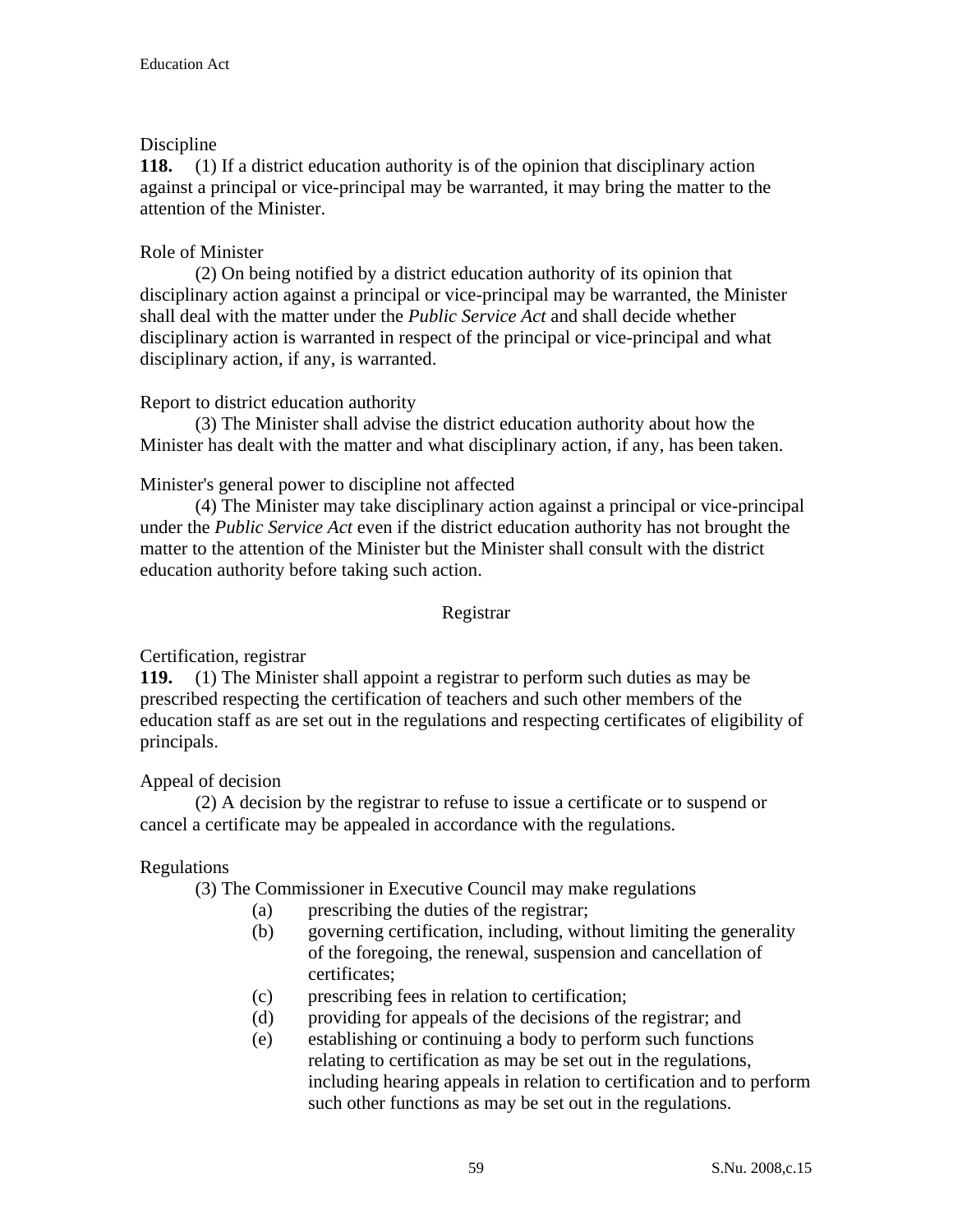## Certificates continued

 (4) Teaching certificates and certificates of eligibility of principals issued under the predecessor of this Act that were valid immediately before the coming into force of this section shall be deemed to have been issued under this Act.

#### PART 12

#### ADMINISTRATION

#### The Minister

#### Role of Minister

**120.** (1) The Minister is responsible for the administration of this Act.

#### Resources

 (2) The Minister is responsible for ensuring that the district education authorities and the schools are provided with the resources necessary to give effect to this Act and the regulations.

#### Nunavut Land Claims Agreement

**121.** In carrying out the Minister's responsibilities under this Act, the Minister shall comply with the Nunavut Land Claims Agreement and in particular with the obligation under section 32.2.1 of Article 32 of that agreement

- (a) to provide Inuit with an opportunity to participate in the development of social and cultural policies and in the design of social and cultural programs and services, including their method of delivery; and
- (b) to endeavour to reflect Inuit goals and objectives where the Government of Nunavut puts in place such social and cultural policies, programs and services.

## Quality of education program

**122.** (1) The Minister shall use his or her powers under this Act to ensure that the education program is of the highest quality possible.

#### Teacher education programs

 (2) The Minister shall establish standards for teacher education programs provided in Nunavut.

#### Same

 (3) If the Minister is not responsible for post-secondary education, the Minister shall carry out the duty under subsection (2) in consultation with the Minister who is responsible for post-secondary education.

Report on Inuit Qaujimajatuqangit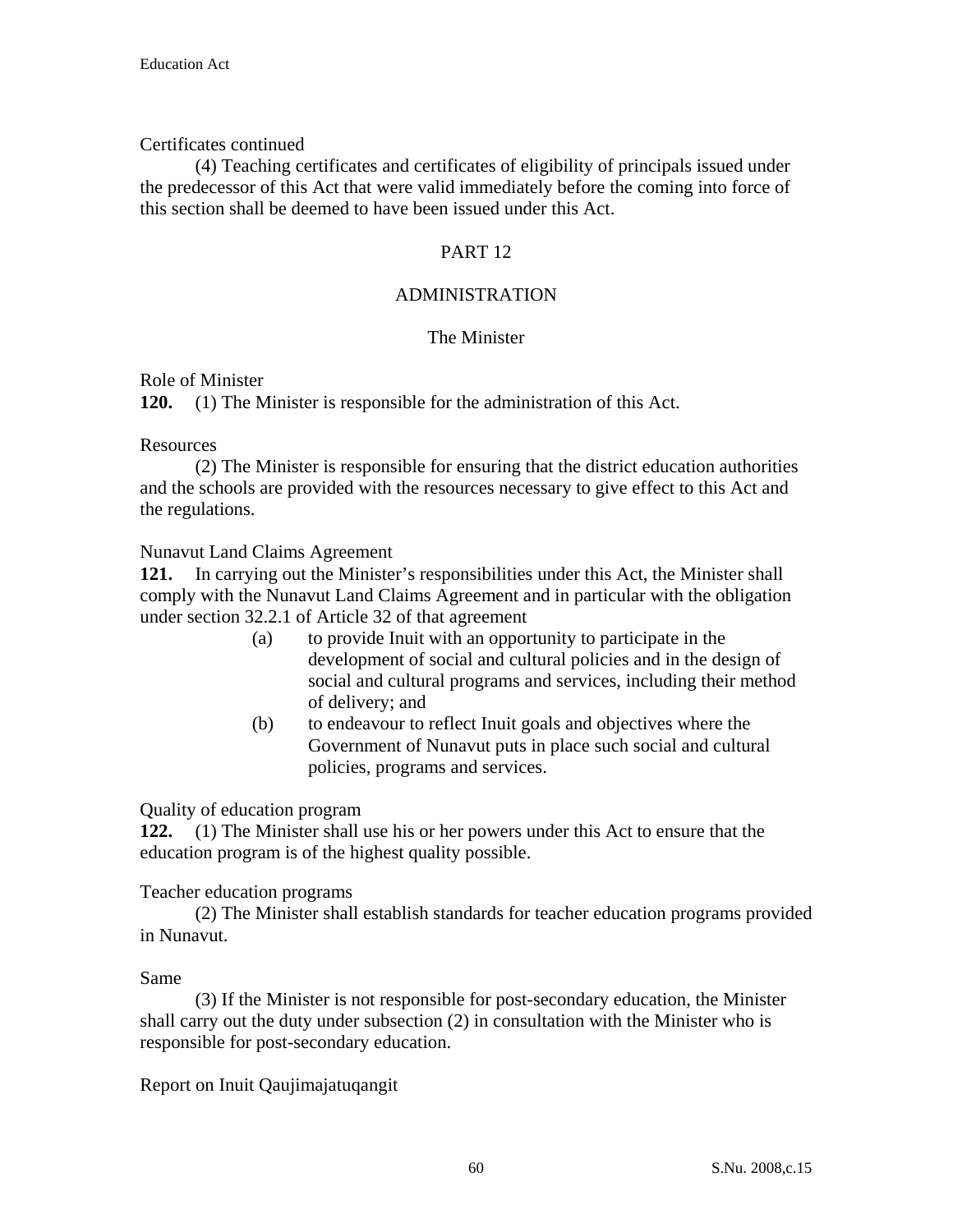**122.1.** (1) Subject to subsection (6), the Minister shall prepare and include in the report referred to in subsection 126(1) a report on the carrying out of the Inuit Qaujimajatuqangit duties of the Minister and of the principals and other members of the education staff.

## Committee of Elders

 (2) The Minister shall ensure that there is a committee of Elders to monitor, evaluate and report on the carrying out of the Inuit Qaujimajatuqangit duties of the Minister and of the principals and other members of the education staff.

#### Information to be provided

 (3) The committee may require the Minister to provide the committee with information in the possession of the Minister or the department relating to the carrying out of the Inuit Qaujimajatuqangit duties of the Minister and principals and other members of the education staff.

#### Appearances before the committee

 (4) The committee may require staff of the department or any principal to appear before the committee to provide information.

#### Same

 (5) If the committee requires a person to appear before it under subsection (4) and the person is not in the community in which the committee is sitting, the person may appear by telephone or other telecommunications device.

#### Inclusion in Minister's annual report

 (6) The Minister shall include any report given to the Minister by the committee in the report referred to in subsection 126(1) and if the Minister has been given a report by the committee, the Minister is not required to prepare a report under subsection (1) in that year.

#### Definition

 (7) In this section, "Inuit Qaujimajatuqangit duties" means duties relating to Inuit societal values and the principles and concepts of Inuit Qaujimajatuqangit.

#### Student to educator ratio

**123.** (1) The Minister shall ensure that the student-educator ratio for each education district for a school year is lower than the most recently published national studenteducator ratio.

#### Definition

 (2) For the purposes of subsection (1), "most recently published national studenteducator ratio" means,

> (a) the national student-educator ratio as set out in the report of the Pan-Canadian Education Indicators Program most recently published before the beginning of the school year; or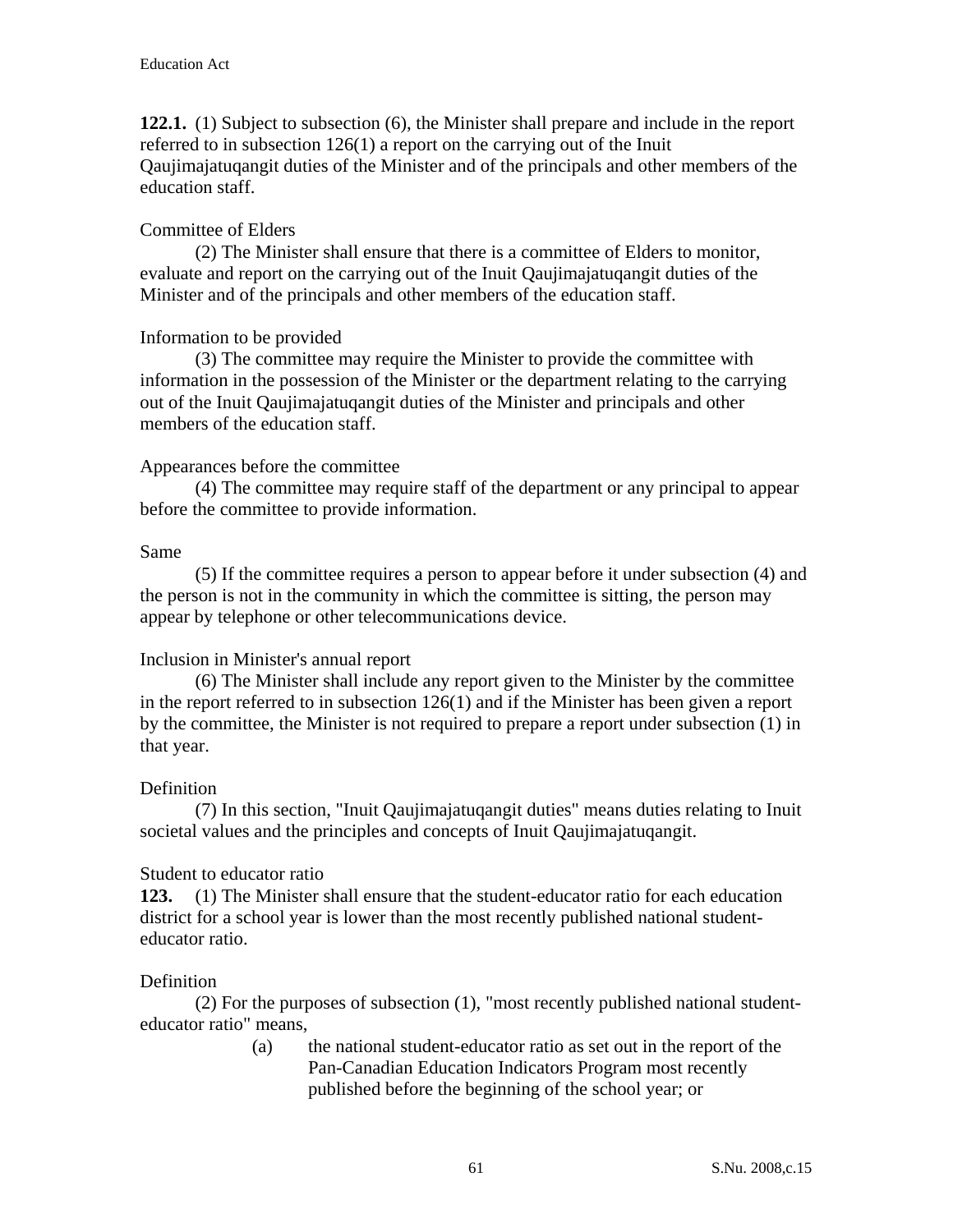(b) such ratio as may be prescribed by the regulations.

## Calculation

 (3) For the purposes of subsection (1), the student-educator ratio for an education district shall be calculated as of the first instructional day of the school year using the same methodology as was used to determine the student-educator ratio to which it is being compared except that instead of actual student enrolment an estimate, determined by the Minister as of April 1 preceding the school year, shall be used.

#### Consistent terminology

 (3.1) For the purposes of subsection (1), "student" and "educator" have the same meaning as was used to determine the student-educator ratio to which the studenteducator ratio of an education district is being compared.

#### **Transition**

(4) This section does not apply before the school year that begins July 1, 2011.

#### Diplomas

**124.** The Minister shall,

- (a) name the diplomas and certificates that may be granted to students and establish their form and the conditions under which they may be granted; and
- (b) establish the requirements that must be satisfied before a diploma may be granted by any person that is intended to be equivalent to the diploma granted to graduates of secondary school.

#### Directions to be in writing

**124.1.** (1) Directions given by the Minister under this Act shall be in writing.

## Consultation

 (2) Before giving directions under this Act, the Minister shall consult with such persons as the Minister considers appropriate in the circumstances.

#### Consultations with DEA Coalition

 (3) In addition to any consultations under subsection (2), the Minister shall consult with the DEA Coalition before giving directions to district education authorities under this Act.

## Delegation of powers

**125.** (1) Subject to subsection (2), the Minister may authorize employees in the department to exercise any powers or to perform any duties of the Minister under this Act, including any of his or her judicial or quasi-judicial powers or duties.

## Limitation on delegation

(2) The Minister may not delegate the power to give directions.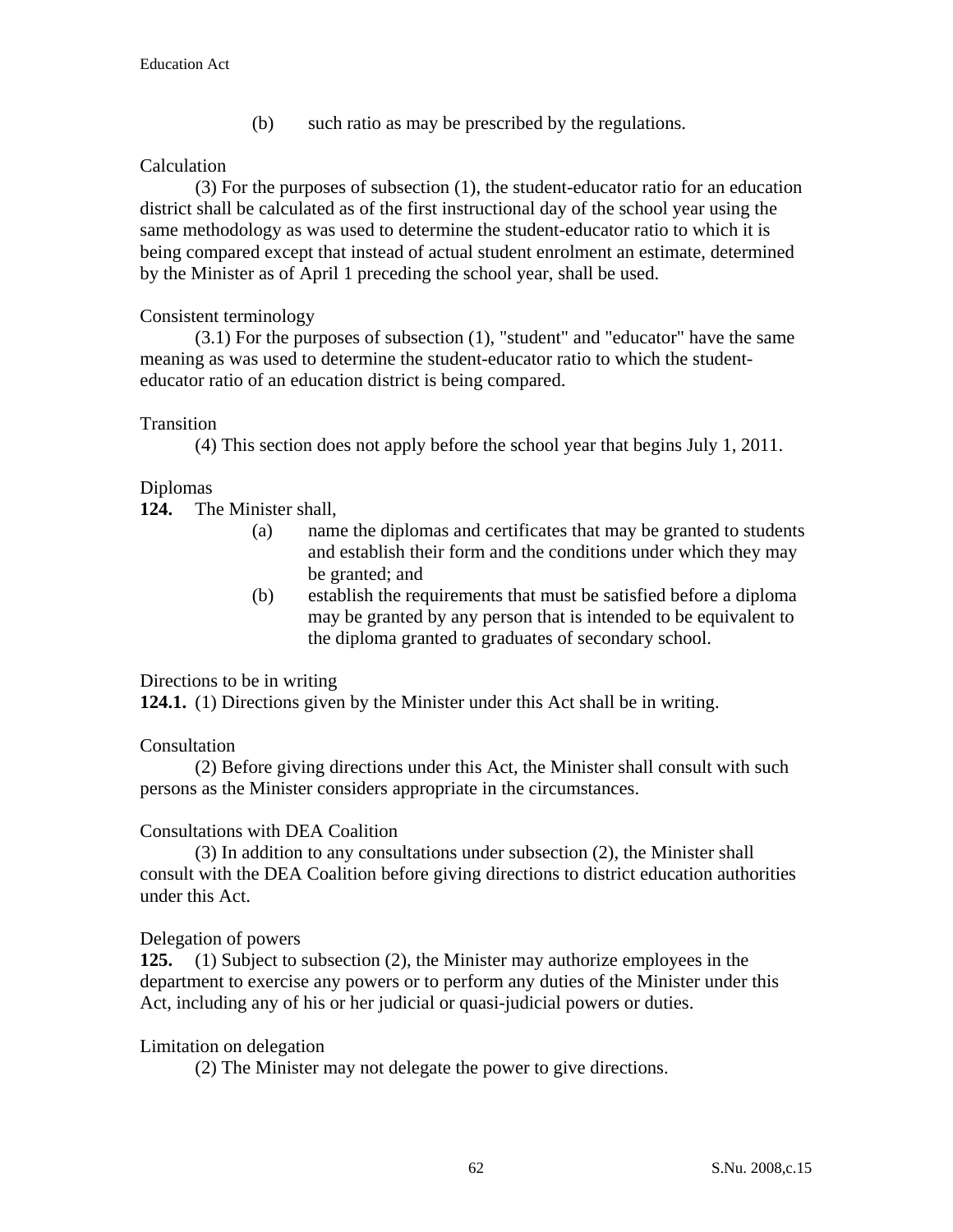#### Exceptions

 (3) Subsection (2) does not apply to directions referred to in section 15 or 45 or in subsection 97(1) or 114(6).

#### Annual report

**126.** (1) The Minister shall, within 12 months after the end of each school year, prepare a report on the education system in Nunavut.

#### Tabling report

 (2) The Minister shall table the report in the Legislative Assembly during the first session following its preparation.

#### Report under *Public Service Act* not affected

 (3) The duty to prepare and table a report under this section does not affect the duty of the Minister to make a report to the Legislative Assembly under the *Public Service Act*.

#### Education Districts

Establishment of education districts

**127.** (1) The Commissioner in Executive Council may establish and change education districts by regulation.

Whole community in one education district

 (2) A municipality or settlement shall be within one education district except that a municipality or settlement may be in more than one education district for the purposes of better serving the needs of the municipality or settlement.

Multiple municipality and settlement education districts

 (3) An education district may include more than one municipality or settlement and may include lands outside a municipality or settlement.

**Transition** 

(4) The education districts in existence under the predecessor of this Act immediately before the coming into force of this section are continued as education districts under this Act.

## District Education Authorities

Establishment of district education authorities

**128.** (1) The Commissioner in Executive Council may, by regulation, establish a district education authority and specify the education district over which it will have jurisdiction.

## Corporation

(2) A district education authority is a corporation.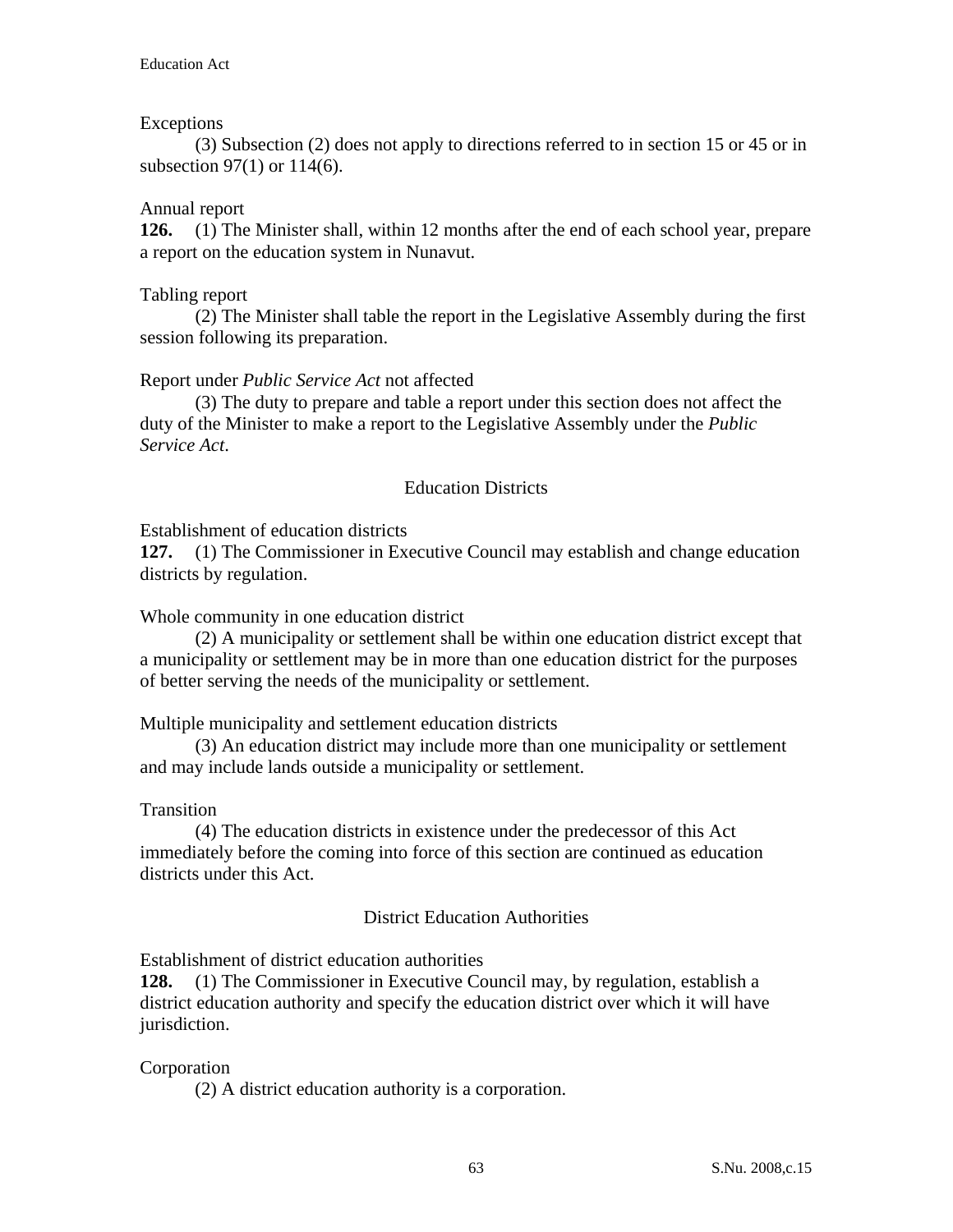## **Transition**

 (3) The district education authorities in existence under the predecessor of this Act immediately before the coming into force of this section are continued as district education authorities under this Act.

#### Powers

**129.** A district education authority has such powers as are necessary to carry out its duties under this Act.

#### Composition

**130.** (1) A district education authority shall be composed of seven elected members and the member or members, if any, chosen under subsection 174(6).

#### Chairperson and vice-chairperson

 (2) A district education authority shall have a chairperson and a vice-chairperson chosen by the members from among themselves.

#### Oath of office

 (3) Every member of a district education authority shall, before taking office, take the oath or affirmation prescribed by the regulations.

#### Payment

 (4) A district education authority shall pay remuneration and expenses to its members in accordance with the regulations.

#### Election of members of district education authority

**131.** (1) Subject to this section, the *Local Authorities Elections Act* applies to all matters respecting the election of the members of a district education authority.

#### Election of members

 (2) The elected members of a district education authority shall be elected for three-year terms.

#### Staggered terms

 (3) The elected members shall hold office such that four members are elected in one year, three members in the next year and none are elected in the following year.

#### Duration of term of office

(4) The term of office of a member of a District Education Authority

- (a) commences at 12 noon on the first Monday of the month following the member's election or when the member is sworn in, whichever is later; and
- (b) ends at 12 noon on the first Monday of the month following the next election to fill the member's office.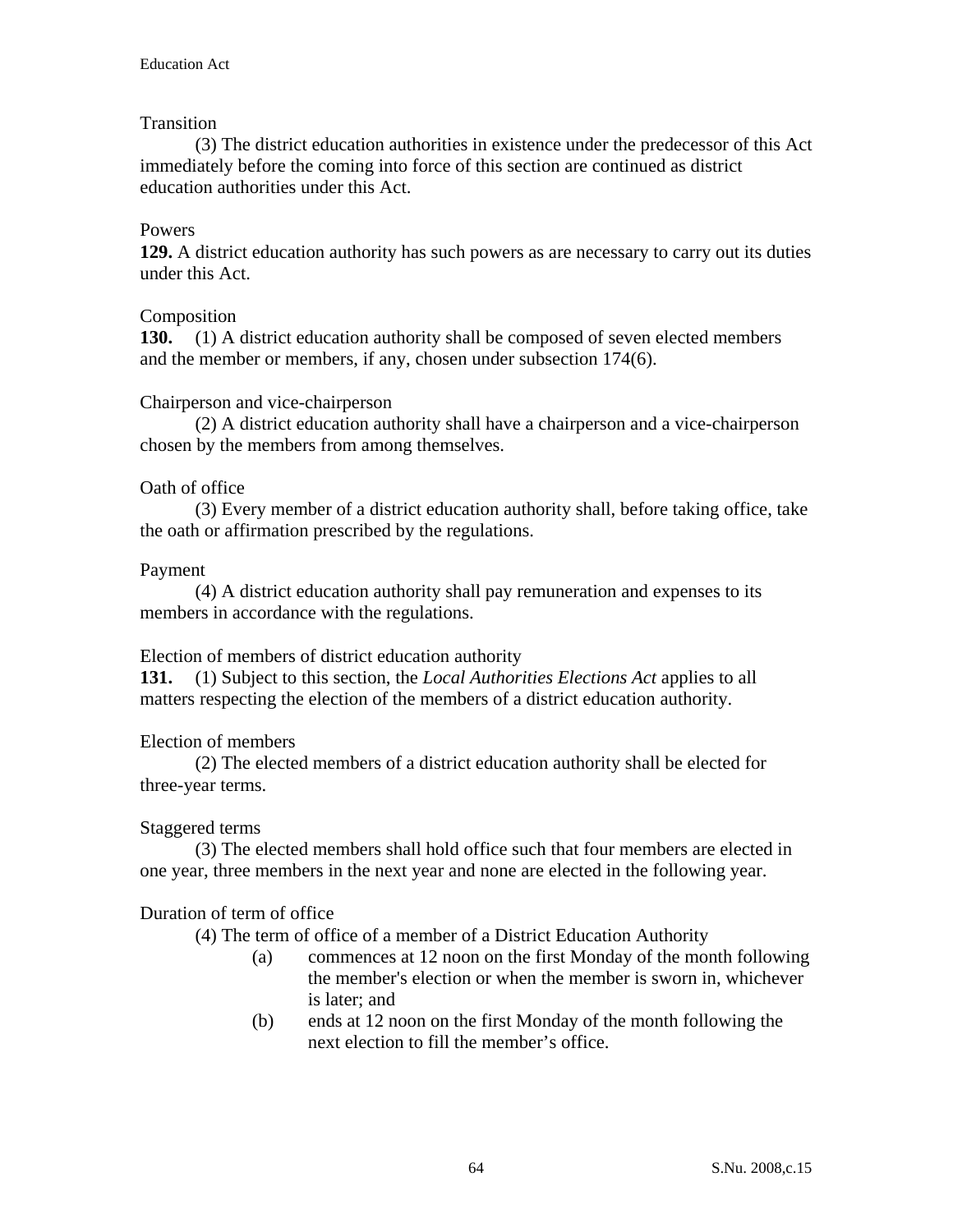#### First election

 (5) At the first election following the coming into force of this Act, there shall be an election for all seven members of a district education authority and the four with the highest number of votes shall be hold office for three years and the remainder shall hold office for one year.

#### Attendance by principal at district education authority meetings

**132.** (1) A principal shall attend all meetings of the district education authority unless excused by its chairperson.

#### Attendance at committee and subcommittee meetings

 (2) A principal shall attend a meeting of a committee or subcommittee of the district education authority when requested to do so by the chairperson of the committee or subcommittee.

#### Appointed Elders

**133.** (1) A district education authority may appoint Elders to attend the meetings of the district education authority and the meetings of its committees and subcommittees.

#### Participation of Elders

 (2) An Elder appointed under this section may participate at a meeting but does not have a vote.

#### Payment

 (3) A district education authority shall pay remuneration and expenses to Elders appointed under this section in accordance with the regulations.

#### Student participation

**134.** (1) Not later than October 1 in each year, the students in each school that has students registered in grade 10, 11 or 12 shall elect a student representative to attend the meetings of the district education authority.

#### Role of principal

(2) The principal of the school is responsible for the conduct of the election.

#### **Oualification**

 (3) A student must be registered in grade 10, 11 or 12 to serve as a student representative.

#### Attendance at committee meetings

 (4) A district education authority may allow a student representative elected under subsection (1) to attend the meetings of its committees and subcommittees.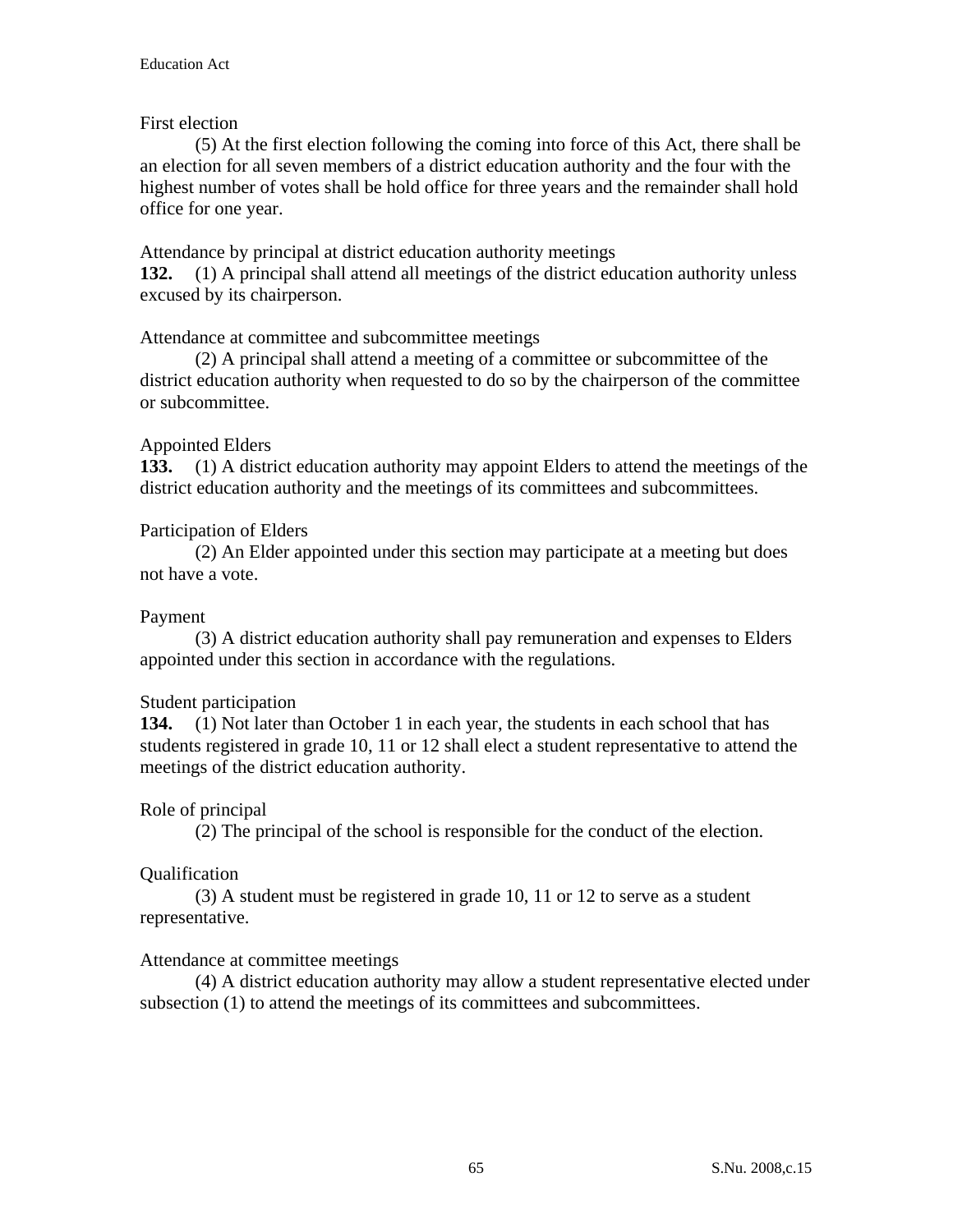## Participation

 (5) A student representative elected under subsection (1), subject to such guidelines as the district education authority may establish, may participate at a meeting but does not have a vote.

## Payment

 (6) A district education authority shall pay remuneration and expenses to a student representative elected under subsection (1) in accordance with the regulations.

## Liability of members

**135.** A member of a district education authority is not liable for loss or damage caused by anything done or not done by him or her in good faith in the exercise of his or her powers or in the performance of his or her duties.

## Restriction on access to schools

**136.** A member of the district education authority shall not be present on school premises when children are present unless the member is accompanied by a member of the education staff or

- (a) the member has had a criminal reference check done by the police within the last three years and has provided that criminal reference check to the Minister; and
- (b) the criminal reference check does not disclose any occurrence prescribed in the regulations.

Duties of District Education Authorities

General duty of district education authorities

**137.** (1) A district education authority is responsible for the provision of public education in its education district other than public education provided by the *Commission scolaire francophone.* 

# Excellence in education, *etc.*

 (2) In carrying out its duties and responsibilities under this Act, a district education authority shall work with students, parents, Elders, principals, vice-principals, teachers and others with an interest in education to achieve excellence and quality in education, to support students and to contribute to life-long learning.

## Good management practices

 (3) A district education authority shall conduct its affairs in accordance with good management practices.

## Additional duties and responsibilities

- **138.** (1) The Commissioner in Executive Council may make regulations
	- (a) assigning additional duties and responsibilities to a district education authority;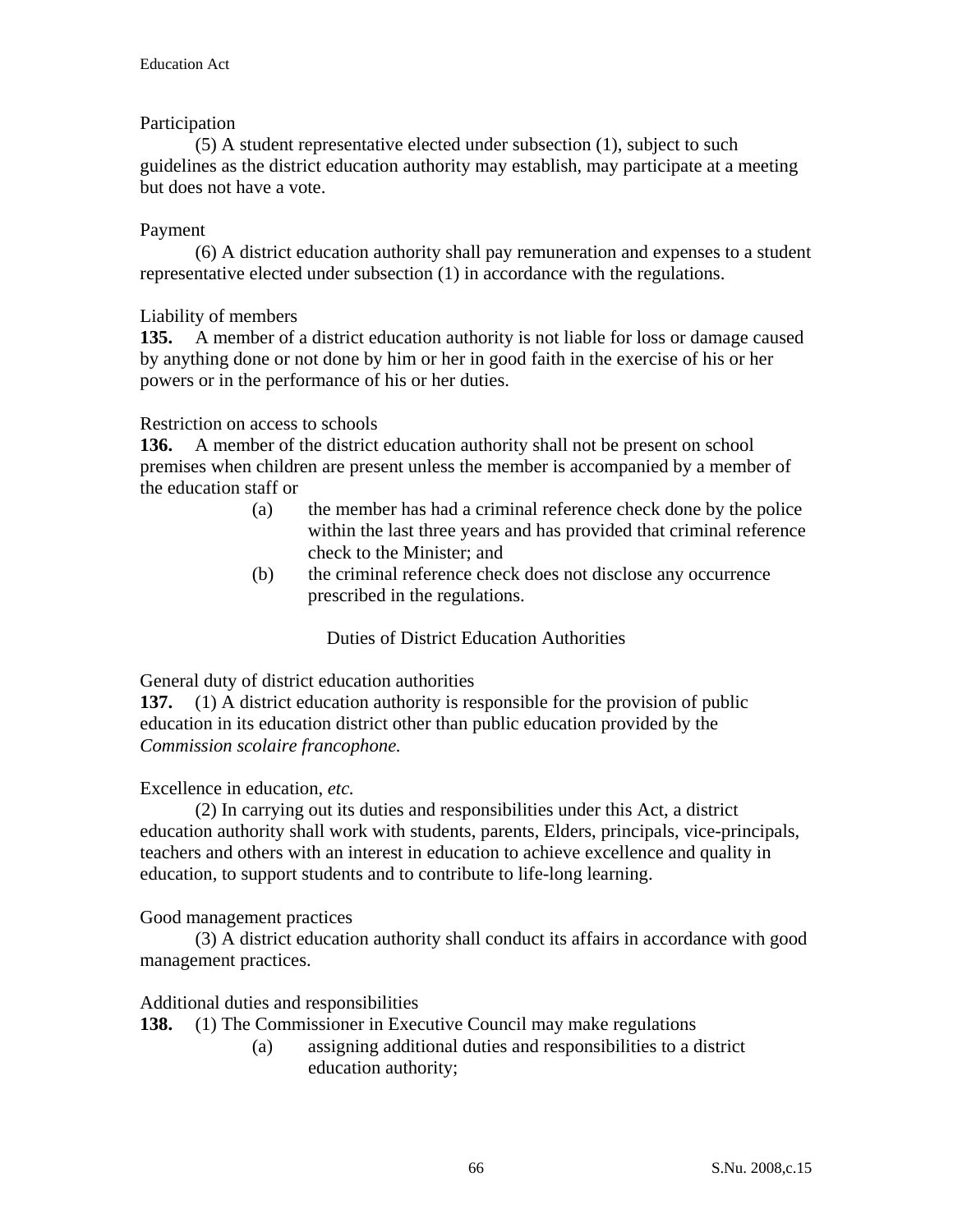- (b) governing the carrying out of the duties and responsibilities referred to in paragraph (a); and
- (c) removing any additional duties or responsibilities imposed under paragraph (a).

# (2) **Deleted. 2nd Legislative Assembly, September 11, 2008.**

#### **Considerations**

 (3) Before recommending that a regulation be made under paragraph (1)(a), the Minister shall consider the effect that the assignment of additional duties and responsibilities would have on

- (a) the quality of the school program;
- (b) the incorporation of Inuit societal values and the principles and concepts of Inuit Qaujimajatuqangit into the school program;
- (c) the responsiveness of decision making to local needs and circumstances; and
- (d) the efficiency of the public education system.

#### Transitional training and support

 (4) The Minister shall provide transitional training and support to a district education authority in respect of additional duties and responsibilities assigned to the district education authority under paragraph (1)(a).

#### Same

 (5) The Minister shall not recommend that a regulation be made under paragraph (1)(a) unless he or she is satisfied that the district education authority is willing and will be able, with the transitional training and support referred to in subsection (4), to undertake the new duties or responsibilities.

#### Request from district education authority

 (6) A district education authority may request the Minister to recommend that a regulation be made under paragraph (1)(a) assigning additional duties and responsibilities to the district education authority as set out in the request.

## Structured dialogue

 (7) If the Minister receives a request under subsection (6), he or she shall be deemed to have agreed under subsection 149(8) to a structured dialogue with the district education authority with respect to the request.

## Report on Inuit Qaujimajatuqangit

**138.1.** (1) A district education authority shall prepare and include in the report referred to in subsection 146(1) a report on the carrying out of the Inuit Qaujimajatuqangit duties of the district education authority and of principals and other members of the education staff in the schools under the jurisdiction of the district education authority.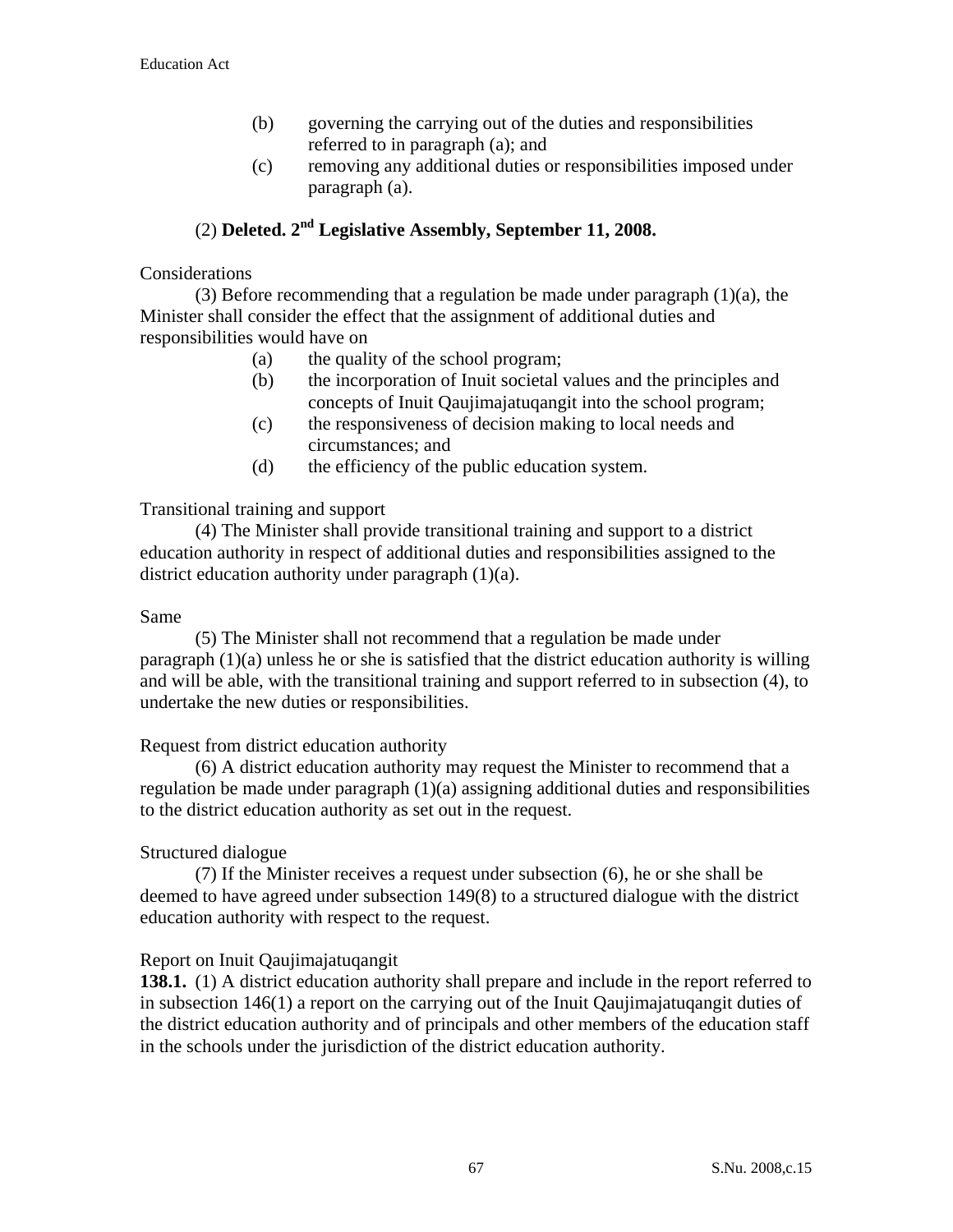## Definition

 (2) In this section, "Inuit Qaujimajatuqangit duties" means duties relating to Inuit societal values and the principles and concepts of Inuit Qaujimajatuqangit.

# School visitation plan

**139.** A district education authority shall develop a plan providing for members of the district education authority to visit the schools under its jurisdiction from time to time to observe the schools in operation.

# Administrative duties

**140.** Subject to this Act and the regulations, a district education authority is responsible for the administration of schools under its jurisdiction and for its own administration and, without limiting the foregoing, it shall

- (a) keep a full and accurate record of its proceedings and financial transactions and affairs;
- (b) consider any comments and recommendations, with regard to a school, that are provided by the students, student representatives, parents and school staff who have an interest in that school; and
- (c) establish committees for Inuuqatigiittiarniq, attendance, finance, and human resources.

## Duties related to facilities

**141.** (1) Subject to this Act and the regulations, a district education authority is responsible for the school facilities under its jurisdiction.

## Duty of principal

 (2) A principal, in accordance with the directions of the district education authority, shall ensure the school facilities and equipment are properly maintained and are in a good condition.

## Use of school facilities

 (3) A district education authority shall use its best efforts to maximize the use of school facilities for purposes outside the school program.

## Use of facilities

 (4) For the purpose of carrying out its duty under subsection (3), a district education authority may allow third parties to use school facilities when they are not being used for the school program.

## Requests by Minister

 (5) The Minister may make requests to a district education authority in respect of maximizing the use of school facilities.

## Same

 (6) A district education authority shall consider a request made to it under subsection (5) but it is not required to implement the request.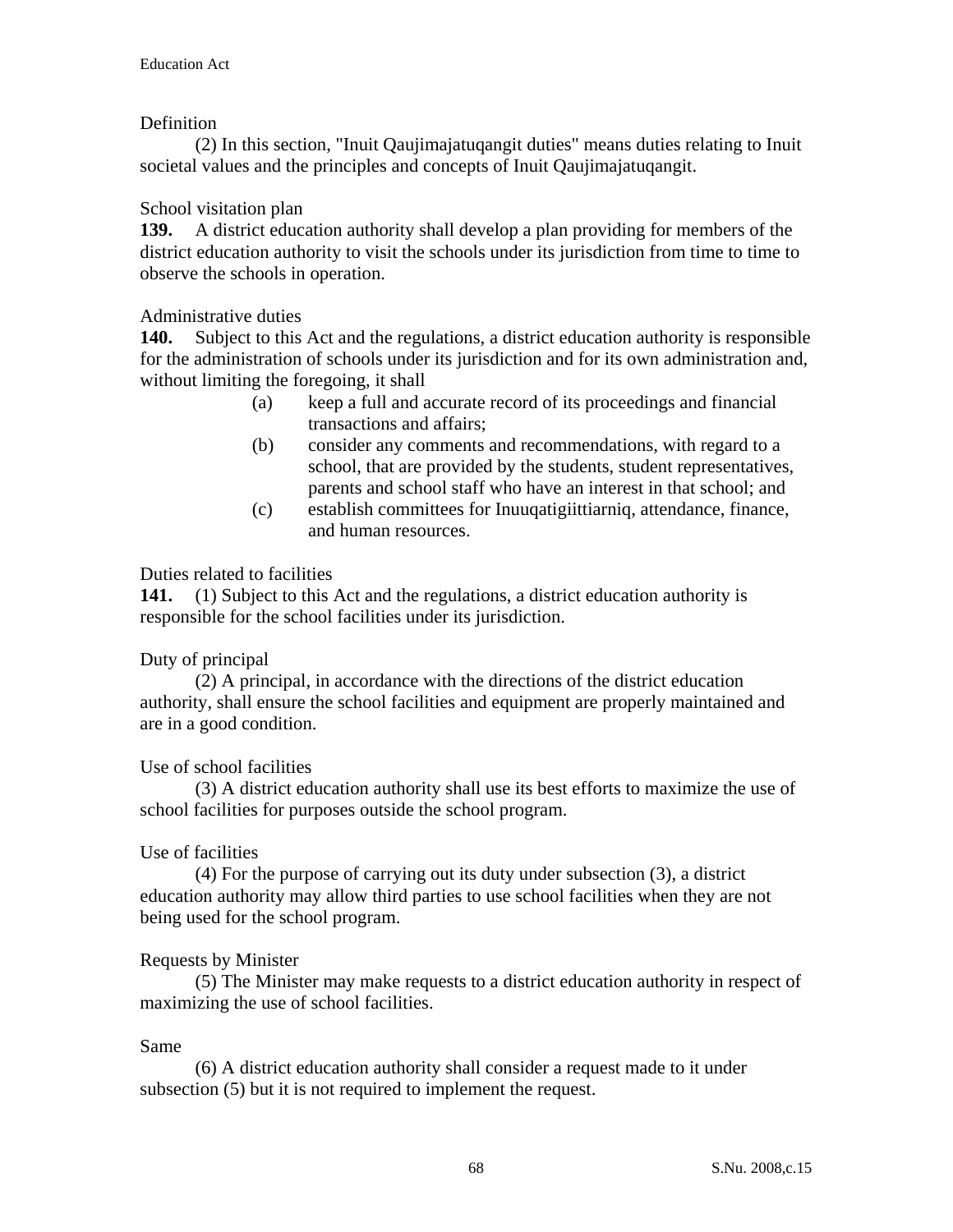Same

 (7) In considering whether to make a request under subsection (5), the Minister shall consider, for any school that would be affected if the request were implemented,

- (a) the needs of the school program for the school; and
- (b) the school program plan for the school.

Duty to inform re: use and development of facilities

**142.** A district education authority shall inform any governing body of a municipality or settlement within the education district of plans for the use and development of school facilities.

Maintenance and insurance of property

**143.** If a district education authority owns property, it shall maintain that property and insure it to the extent that is reasonable.

# Employees

**144.** (1) A district education authority may employ individuals to assist in the administration of the district education authority.

# Same

 (2) A district education authority may employ individuals to assist in the delivery of the school program and programs provided under section 17 or 18.

# **Status**

 (3) An individual employed under this section is an employee of the district education authority and is not a member of the public service.

# Miscellaneous powers

**145.** A district education authority may

- (a) provide transportation to students to enable them to have access to the school program;
- (b) charge fees fixed by the district education authority for goods and services that it provides but that are not required for the education program;
- (c) join and pay the fees of associations that serve the needs of district education authorities or similar bodies or their administrators;
- (d) enter into agreements with departments of the government of Nunavut and community agencies for the provision of support services to students to support the effective delivery of the school program; and
- (e) temporarily close a school for health or safety reasons.

# Annual report

**146.** (1) The annual report of a district education authority required under section 96 of the *Financial Administration Act* shall include such information on the administration and operations of the district education authority and the schools under its jurisdiction as may be prescribed by the regulations.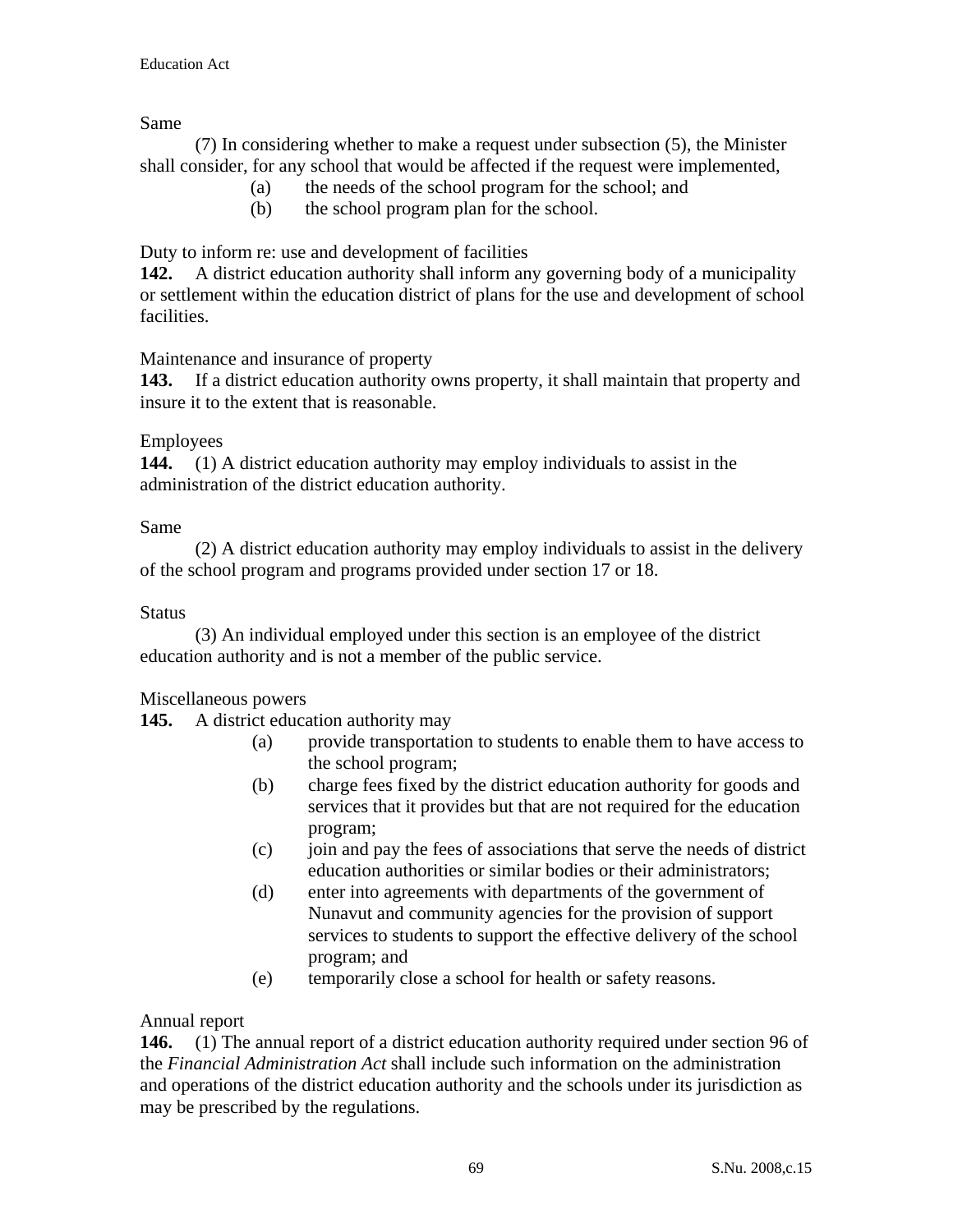Duty to make public

 (2) A district education authority shall make its annual report available to the community in accordance with the regulations.

## Duty to inform

**147.** (1) A district education authority shall keep the residents of its education district informed about the provision of public education in its education district other than public education provided by the *Commission scolaire francophone.*

# Duty of principal

 (2) A principal shall provide the district education authority with such information as it may request for the purpose of carrying out its duties under subsection (1).

# Reports to the Minister

**148.** In addition to any other reports or information required under to be provided to the Minister under this Act, a district education authority shall provide the Minister with such reports and information as he or she may require.

# Structured Dialogues

Definitions

**149.** (1) In this section,

"decision" does not include a judicial or quasi-judicial decision; (*décision*)

"structured dialogue" means a dialogue between the Minister and a district education authority or the DEA Coalition as provided in this section. (*dialogue structuré*)

## Structured dialogue, district education authority and the Minister

 (2) A district education authority may request a structured dialogue with the Minister in respect of

- (a) any decision of the Minister that affects the district education authority or any of the schools under its jurisdiction; or
- (b) any direction of the Minister given under this Act to the district education authority or to the principal or any other members of the education staff in any of the schools under its jurisdiction.

# DEA Coalition and the Minister

 (3) The DEA Coalition may request a structured dialogue with the Minister in respect of

- (a) any decision of the Minister that affects one or more district education authorities or any of the schools under their jurisdiction; or
- (b) any direction of the Minister given under this Act to one or more district education authorities or to the principal or any other members of the education staff in any of the schools in Nunavut.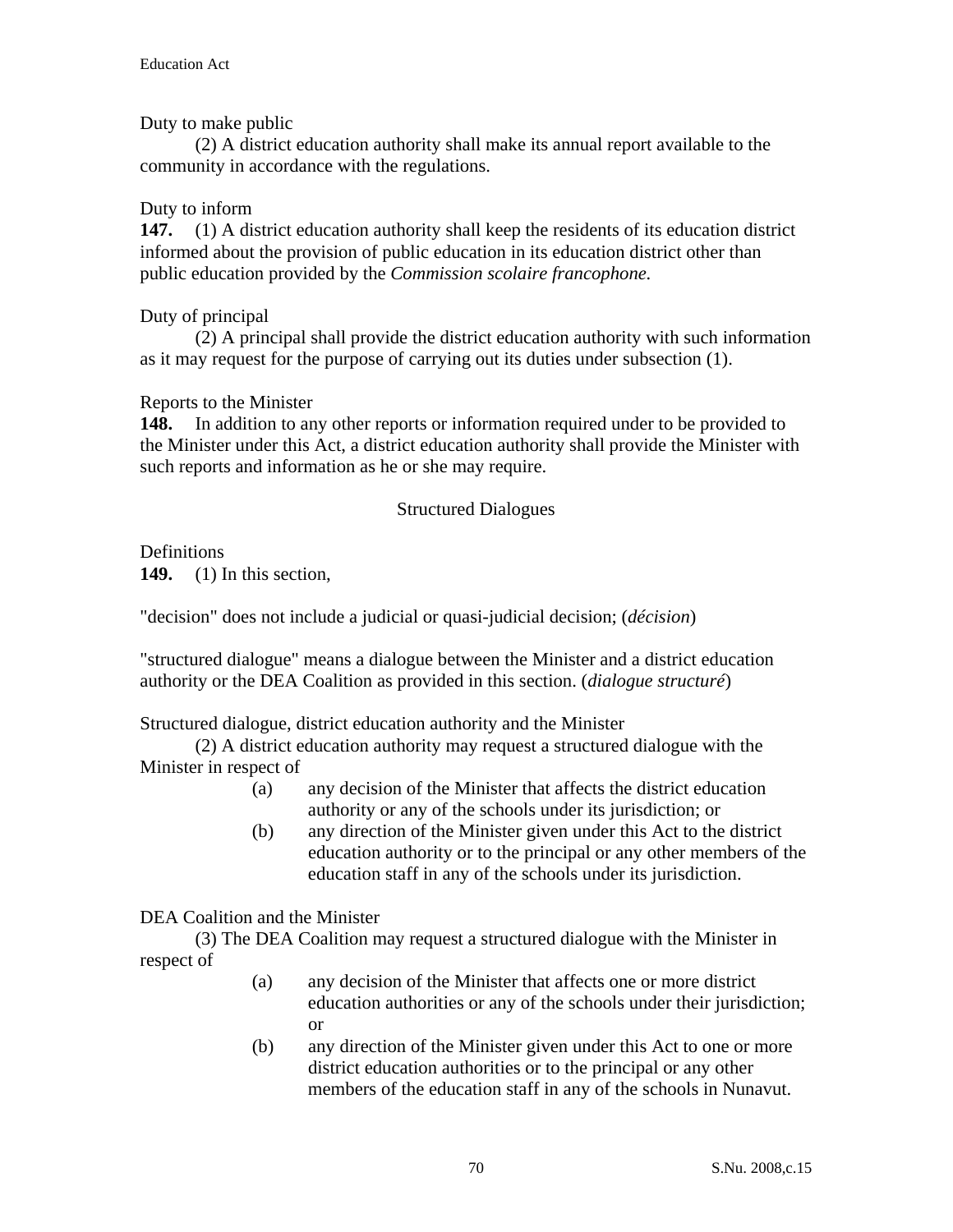#### Minister's explanation

 (4) If a district education authority or the DEA Coalition requests a structured dialogue, the Minister shall provide an explanation to the district education authority or DEA Coalition in respect of the decision or direction in question.

#### Comments on explanation

 (5) The district education authority or the DEA Coalition, as the case may be, may provide comments to the Minister in respect of his or her explanation and may make suggestions in respect of the decision or direction, including suggestions for alternatives to the decision or direction in question.

#### Minister's response

 (6) The Minister shall consider the comments and suggestions of the district education authority or the DEA Coalition, as the case may be, and shall provide a response.

#### Timing

 (7) The right to request a structured dialogue arises only after the Minister has made the decision or given the direction.

#### Structured dialogue by agreement

 (8) Although the right to request a dialogue arises only after the making of a decision or the giving of a direction, the Minister may agree with a district education authority or the DEA Coalition to enter into a structured dialogue with respect to a proposed decision or direction.

## Effect of structured dialogue request or agreement

 (9) A request for or agreement to enter into a structured dialogue does not stay or otherwise affect the decision or direction or any process related to the making of the decision or proposed decision or the giving of the direction or proposed direction to which the request or agreement relates.

## Trusteeship of District Education Authority

Power to investigate district education authority

**150.** (1) If the Minister is of the opinion that a district education authority is not adequately exercising its powers, performing its duties or fulfilling its responsibilities under this Act or the regulations, the Minister may do all or any of the following:

- (a) appoint an individual to investigate the situation and report to the Minister as he or she may direct;
- (b) request reports from the district education authority;
- (c) give directions to the district education authority regarding the school program.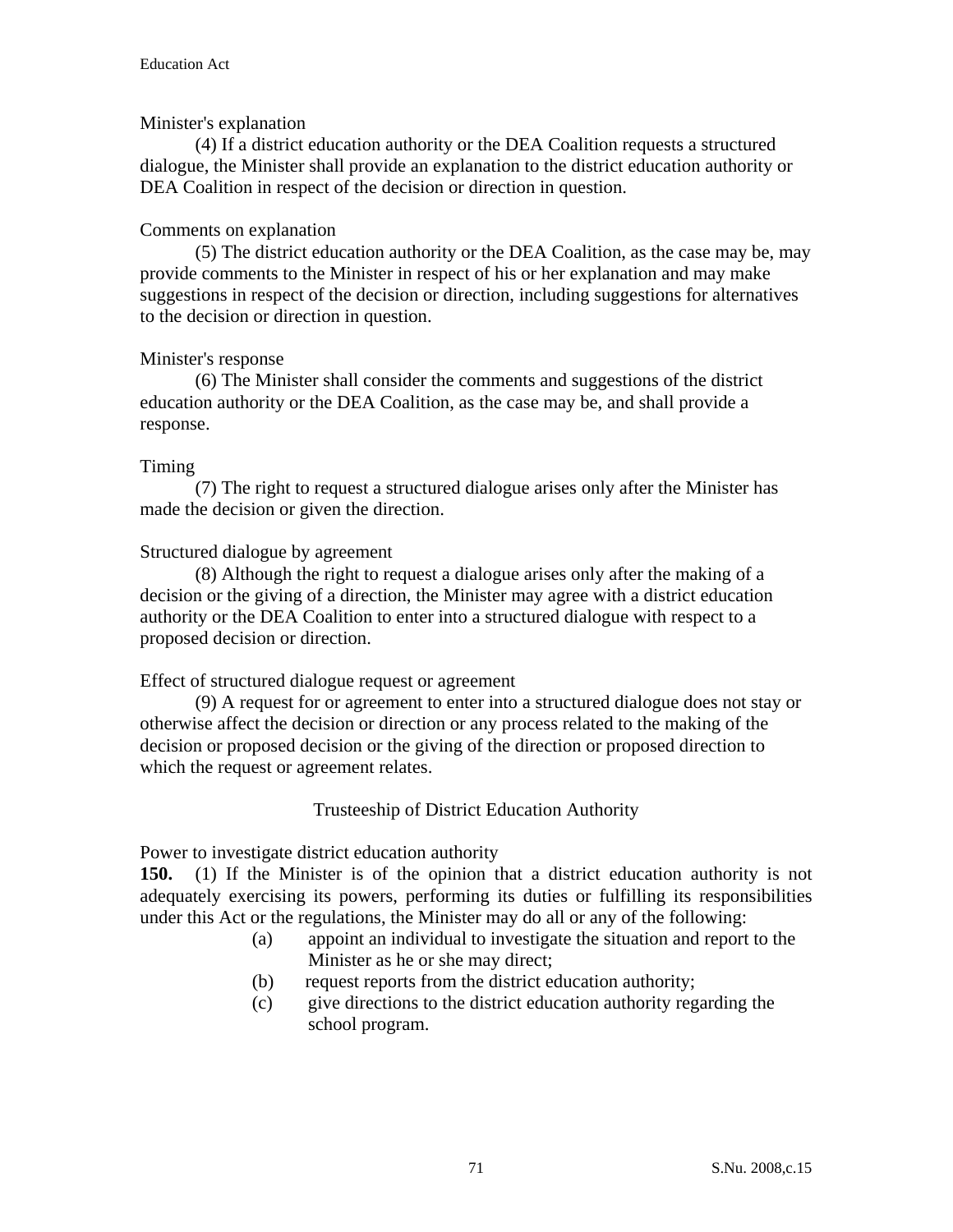## Results of investigation

(2) If, after action has been taken under paragraph  $(1)(a)$ ,  $(b)$  or  $(c)$ , the Commissioner in Executive Council is of the opinion that the district education authority is not adequately exercising its powers, performing its duties or fulfilling its responsibilities under this Act or the regulations, the Commissioner in Executive Council may appoint an interim trustee and, by order,

- (a) suspend all or any of the powers, duties and responsibilities of the district education authority for a specified period; or
- (b) dismiss all the members of the district education authority.

# Consultation with DEA Coalition

 (3) An order shall not be made under paragraph (2)(b) unless the Minister has consulted with the DEA Coalition with a view to determining if the dismissal of the members of the district education authority can be avoided and the Minister, following the consultation, is of the opinion that dismissal is appropriate.

# Communication with the community

 (4) The Minister shall communicate any action taken under subsection (2) to the community and to the district education authority and he or she shall also communicate the reason for the action, the duration of the trustee's appointment, the powers, duties and responsibilities given to the trustee and the measures that are to be taken to address the issues that led to trustee's appointment.

## If powers, *etc.* suspended

**151.** (1) If any powers, duties or responsibilities of the district education authority are suspended under paragraph 150(2)(a)

- (a) the interim trustee may exercise the powers of the district education authority and shall perform its duties and fulfil its responsibilities for the period specified in the order and, if the interim trustee determines that the district education authority is able to do so, may allow it to exercise all or any of those powers or perform all or any of those duties or fulfil all or any of those responsibilities before the end of the period specified in the order, subject to the supervision of the interim trustee;
- (b) the Minister shall take such steps as are reasonable in the circumstances to assist the district education authority to become able to exercise its powers, perform its duties and fulfil its responsibilities adequately under this Act and the regulations;
- (c) the interim trustee may recommend at any time that all or any of its powers, duties and responsibilities be returned to the district education authority; and
- (d) the Commissioner in Executive Council, with or without the recommendation of the interim trustee, may cancel or vary the order appointing the trustee in order to return powers, duties and responsibilities to the district education authority.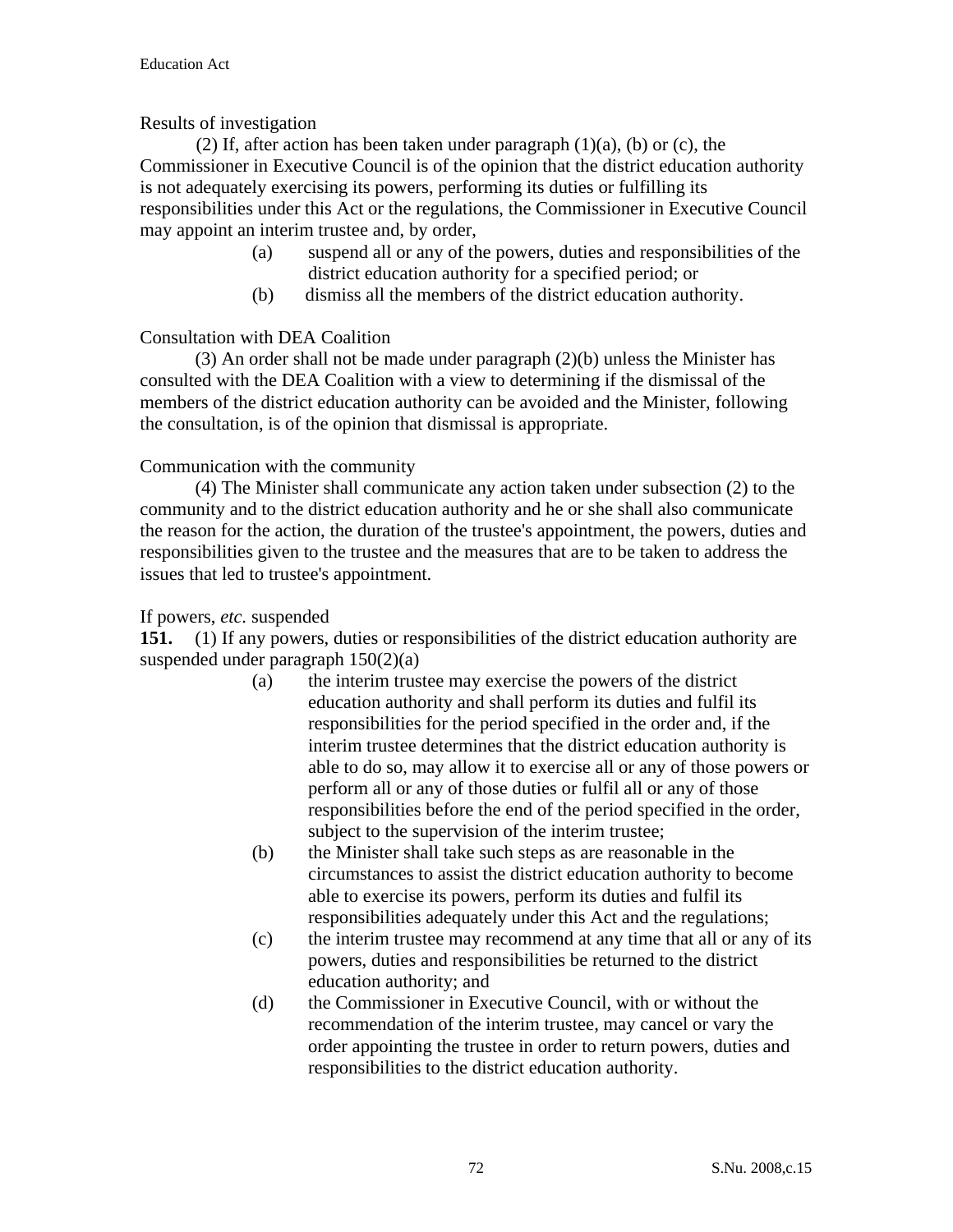Consultation with DEA Coalition

 (2) In taking steps under paragraph (1)(b), the Minister shall consult with the DEA Coalition.

If members dismissed

**152.** If the members of the district education authority are dismissed under paragraph  $150(2)(b)$ 

- (a) the interim trustee may exercise the powers of the district education authority and shall perform its duties and fulfil its responsibilities for the period specified in the order; and
- (b) the Commissioner in Executive Council shall, by order,
	- (i) provide for the election of new members of the district education authority; and
	- (ii) state whether the appointment of the interim trustee will continue after the election of the new members of the district education authority and, if so, specify the period during which the appointment will continue and state the powers, duties and responsibilities of the district education authority that the interim trustee will have during that period.

Trustee acts for Government

**153.** An interim trustee appointed under subsection 150(2) acts on behalf of the Government of Nunavut under the direction of the Minister.

# Liability of interim trustee

**154.** An interim trustee appointed under subsection 150(2) is not liable for loss or damage caused by anything done or not done by him or her in good faith in the exercise of his or her powers or the performance of his or her duties.

# Regulations

Regulations

**155.** For the purposes of this Part, the Commissioner in Executive Council may make regulations

- (a) providing for the resignation of members of a district education authority, including the resignation of a member as the chairperson or vice-chairperson;
- (b) providing for circumstances in which a member of a district education authority ceases to be a member;
- (c) prescribing what constitutes a pecuniary conflict of interest for a member, employee or officer of a district education authority or an interim trustee and governing how such conflicts of interest must be dealt with, including providing for the consequences of failing to deal with a conflict of interest as required by the regulations;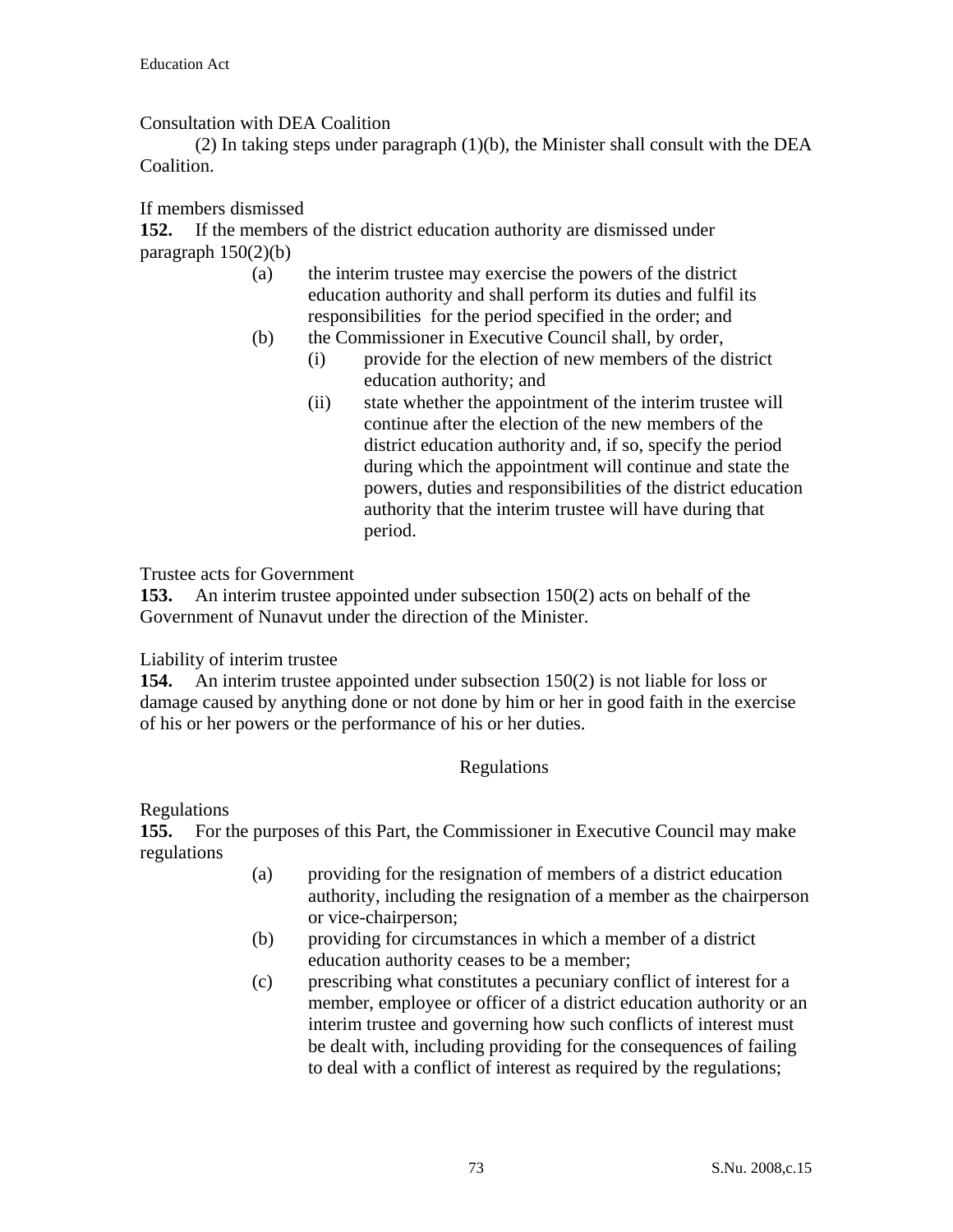- (d) governing the manner in which a district education authority shall conduct its business, including, without limiting the generality of the foregoing, providing for the quorum at meetings of a district education authority, requiring meetings of a district education authority and of its committees to be open except in prescribed circumstances and requiring the district education authority to make by-laws governing its business and to establish a code of conduct for its members;
- (e) respecting the amount of the remuneration and expenses payable to members of a district education authority, Elders appointed under section 133 and student representatives elected under section 134;
- (f) dissolving a district education authority and providing for the winding up of its affairs;
- (g) respecting the provision of information under section 147.

## PART 13

## FRENCH MINORITY LANGUAGE RIGHTS

### General

### Definition

**156.** (1) In this Part, "rights holder" means an individual who has a right under section 23 of the *Canadian Charter of Rights and Freedoms* to have his or her children receive instruction in the French language.

### References to district education authorities

 (2) A reference in this Part to a district education authority does not include a reference to the *Commission scolaire francophone*.

### Purpose

**157.** The purpose of this Part is to provide for instruction in the French language for the French linguistic minority population of Nunavut in accordance with section 23 of the *Canadian Charter of Rights and Freedoms*.

### Rights prevail

**158.** The rights contained in this Part prevail to the extent of any conflict over any other Part of this Act or any provision of any other Act respecting the language of instruction in schools*,* including, without restricting the generality of the foregoing, any provision relating to the use of the Inuit Language as a language of instruction.

### Duty of Minister to ensure rights

- **159.** The Minister shall ensure
	- (a) that wherever in Nunavut the number of children of rights holders is sufficient to warrant French-language instruction that such instruction is available out of public funds; and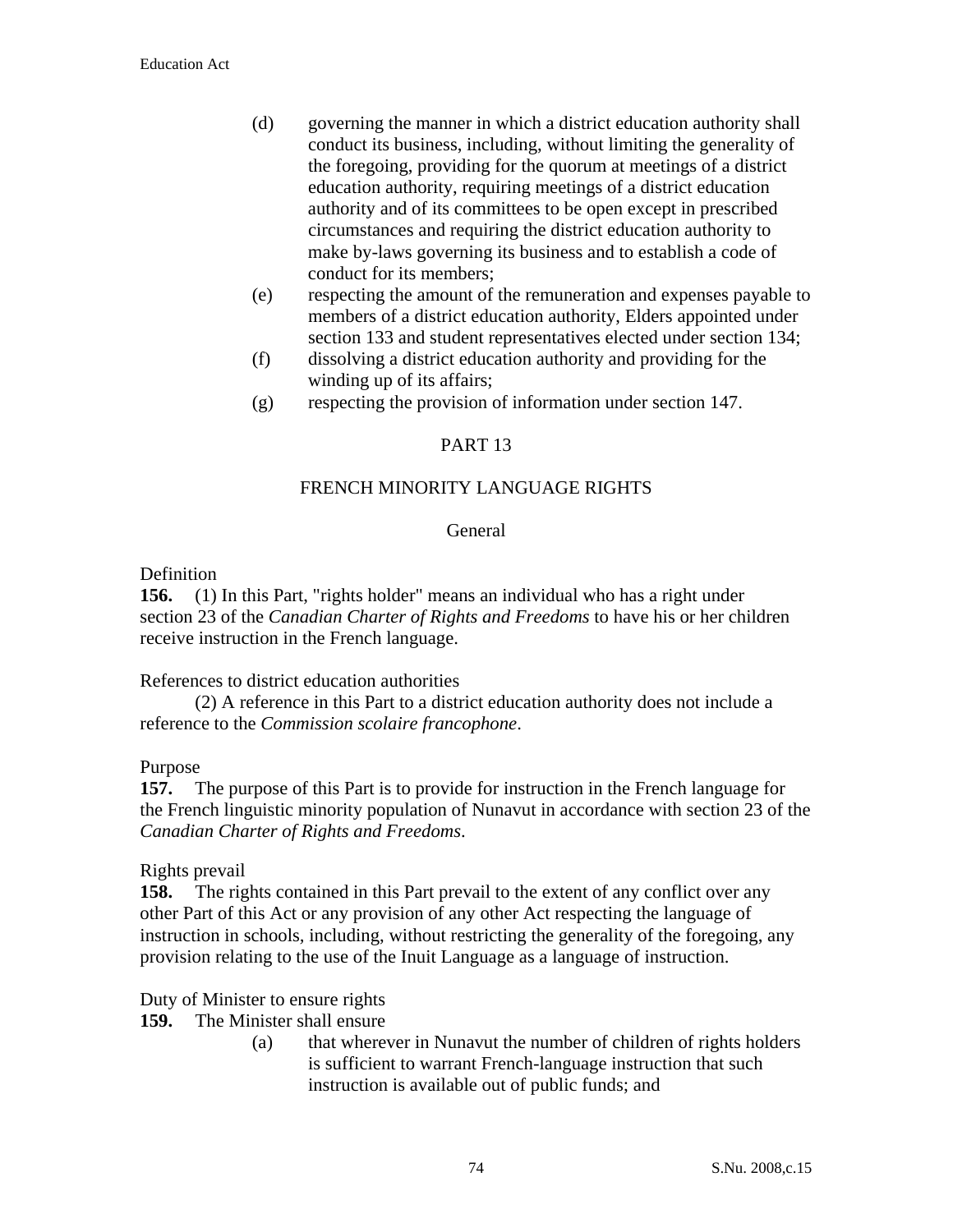(b) if the number of children of rights holders so warrants, that the children receive the instruction required by paragraph (a) in French-language educational facilities that are provided out of public funds.

### Regard to Charter rights

**159.1.** In giving any directions to the *Commission scolaire francophone*, the Minister shall have regard to the Minister's duty under section 159 and the rights that rights holders have under section 23 of the *Canadian Charter of Rights and Freedoms*.

### Entitlement to instruction in French

**160.** (1) An individual, who under section 2 is entitled to attend a school and who is the child of a rights holder, is entitled to be taught in a school or classroom under the jurisdiction of the *Commission scolaire francophone*, as provided in this Part.

### Application

 (2) Subsection (1) only applies in areas of Nunavut where there is instruction in the French language provided out of public funds.

### Petitions in respect of French-language instruction

**161.** (1) Rights holders who live in an area of Nunavut where there is no instruction in the French language provided out of public funds may petition the Minister for instruction in the French language provided out of public funds under the jurisdiction of the *Commission scolaire francophone*,

- (a) in a French-language school under the jurisdiction of the *Commission*; or
- (b) in classrooms in a school that is under the jurisdiction of a district education authority.

### Same

(2) Rights holders who live in an area of Nunavut where there is instruction in the French language in classrooms in a school that is under the jurisdiction of a district education authority may petition the Minister for instruction in the French language provided out of public funds in a French-language school under the jurisdiction of the *Commission scolaire francophone.*

### Presentation of petition

 (3) A petition under subsection (1) or (2) may be presented directly to the Minister or to the Minister through the *Commission scolaire francophone.* 

### **Consultation**

 (4) If a petition under subsection (1) or (2) is presented through the *Commission scolaire francophone*, the *Commission* shall provide the Minister with its recommendations with respect to how to respond to the petition.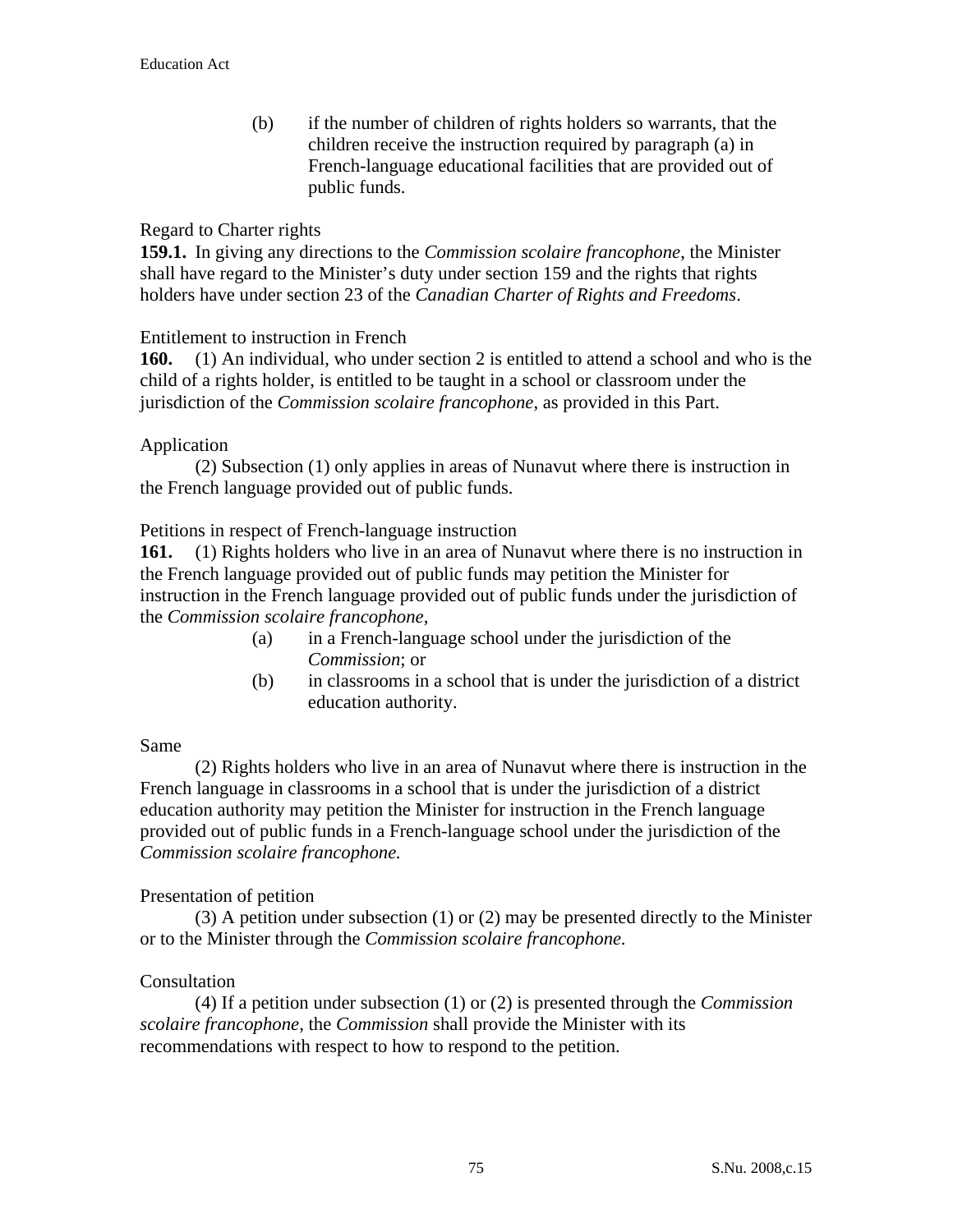## Same

 (5) If a petition under subsection (1) or (2) is presented directly to the Minister, he or she shall seek the recommendations of the *Commission scolaire francophone* with respect to how to respond to the petition.

# Decision

 (6) The Minister shall consider any recommendations of the *Commission scolaire francophone* and shall make his or her decision in accordance with his or her duty under section 159.

Decisions to no longer provide instruction in an area

**162.** (1) The Minister may decide that instruction in the French language no longer be provided out of public funds in an area if the number of children of rights holders is no longer sufficient to warrant French-language instruction out of public funds.

# Consultation

 (2) The Minister shall seek the recommendations of the *Commission scolaire francophone* before making a decision under subsection (1).

# Decision

 (3) The Minister shall consider any recommendations of the *Commission scolaire francophone* and shall make his or her decision in accordance with his or her duty under section 159.

# Governance

Role of the *Commission scolaire francophone*

**163.** The *Commission scolaire francophone* is responsible for the provision of public education in the French language for the children of rights holders in Nunavut.

# *Commission scolaire francophone du Nunavut*

# *Commission* continued

**164.** (1) The education body called the *Commission scolaire francophone du Nunavut,* as it existed under the predecessor of this Act immediately before the coming into force of this section, is continued.

# Jurisdiction

(2) The *Commission scolaire francophone* has jurisdiction throughout Nunavut.

# Corporation

(3) The *Commission scolaire francophone* is a corporation.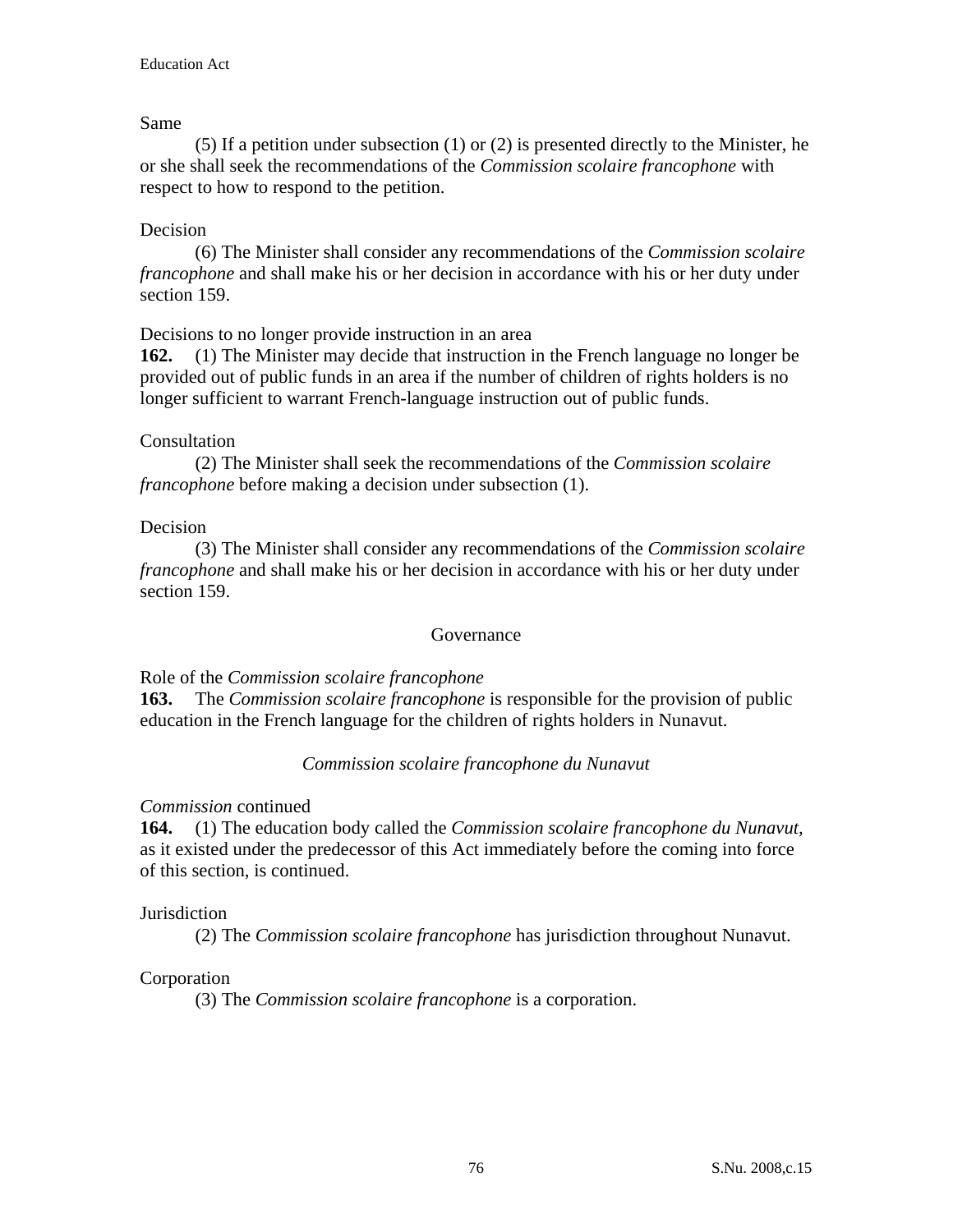## Composition

**165.** (1) The *Commission scolaire francophone* shall be composed of five elected members or such larger number as may be provided in the regulations.

## Chairperson and vice-chairperson

 (2) The *Commission scolaire francophone* shall have a chairperson and a vicechairperson chosen by the members from among themselves.

### Payment

 (3) The *Commission scolaire francophone* shall pay remuneration and expenses to its members in accordance with the regulations.

### Election of members of *Commission scolaire francophone*

**166.** (1) Subject to this section, the *Local Authorities Elections Act* applies to all matters respecting the election of the members of the *Commission scolaire francophone*.

## Election of members

 (2) The members of the *Commission scolaire francophone* shall be elected for three-year terms.

## Duration of term of office

(3) The term of office of a member of the *Commission scolaire francophone*

- (a) commences at 12 noon on the first Monday of the month following the member's election or when the member is sworn in, whichever is later; and
- (b) ends at 12 noon on the first Monday of the month following the next election to fill the member's office.

# Nominees' qualifications

 (4) To be eligible to be nominated and stand as a candidate to be a member of the *Commission scolaire francophone*, an individual must be a rights holder and must be eligible to be nominated under the *Local Authorities Elections Act*.

# Voters' qualifications

 (5) To be eligible to vote in a election of members of the *Commission scolaire francophone*, an individual must be a rights holder and must be eligible to vote under the *Local Authorities Elections Act*.

### Same

 (6) An individual who votes in the election of members of the *Commission scolaire francophone* is not eligible to vote in the election of members of a district education authority.

### Assistance to prepare voter's list

 (7) The Minister shall provide the *Commission scolaire francophone* with such information as he or she may reasonably provide in respect of rights holders to assist the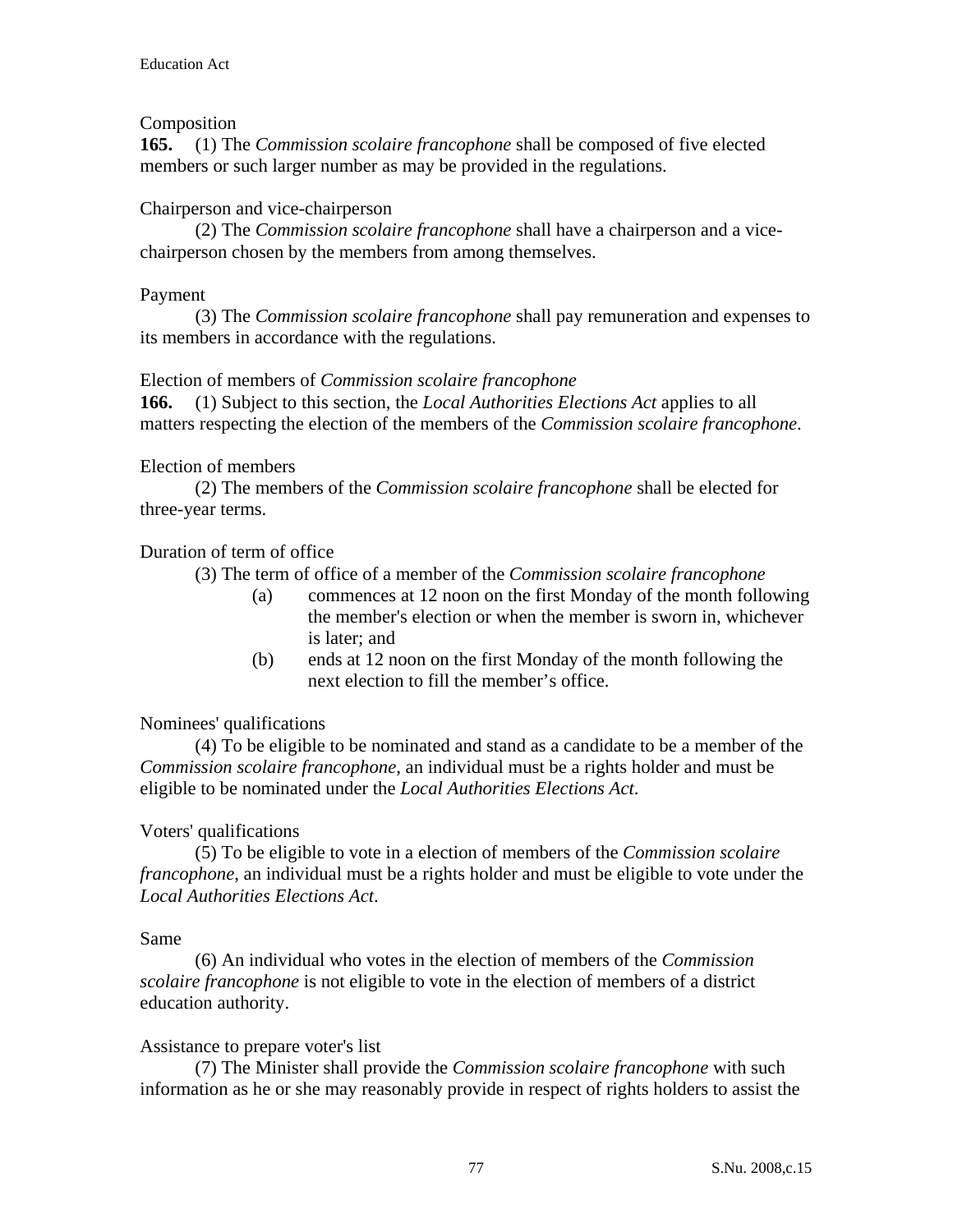*Commission* in enumerating voters and in performing its other duties under the *Local Authorities Election Act* with respect to the election of its members.

## Staggered terms

 (8) The Commissioner in Executive Council, by regulation, shall provide that members of the *Commission scolaire francophone* are to be elected for staggered terms of office.

#### Same

 (9) The regulations providing for staggered terms of office may provide for terms of office that are different than the three-year term set out in subsection (2) and may provide for such other transitional matters as are considered necessary or advisable for the implementation of staggered terms of office.

## Powers, Duties and Responsibilities

Powers, duties and responsibilities

**167.** (1) Unless otherwise provided, the *Commission scolaire francophone* has all the responsibilities, powers and duties of a district education authority under this Act and the regulations.

Agreements with other educational institutions

 (2) The *Commission scolaire francophone* may enter into agreements with other educational institutions to provide education for grades, including kindergarten, that it is unable to offer.

Modifications re: Part 3, curriculum, texts and learning materials

**168.** (1) For the purposes of the curriculum for education provided by the *Commission scolaire francophone*

- (a) the references to the Minister in subsections  $8(1)$  to (3) and in section 10 shall be deemed to be references to the *Commission*; and
- (b) the reference in subsection  $8(4)$  to the Inuit Language shall be deemed to be a reference to the French language.

### Curriculum approval

 (2) The *Commission scolaire francophone* shall submit any curriculum that it establishes under section 8 to the Minister for approval.

Directions re: delivery of education program

 (3) Directions under subsection 8(5) shall, in respect of the education staff under the jurisdiction of the *Commission scolaire francophone*, be given to the *Commission* and not directly to the education staff.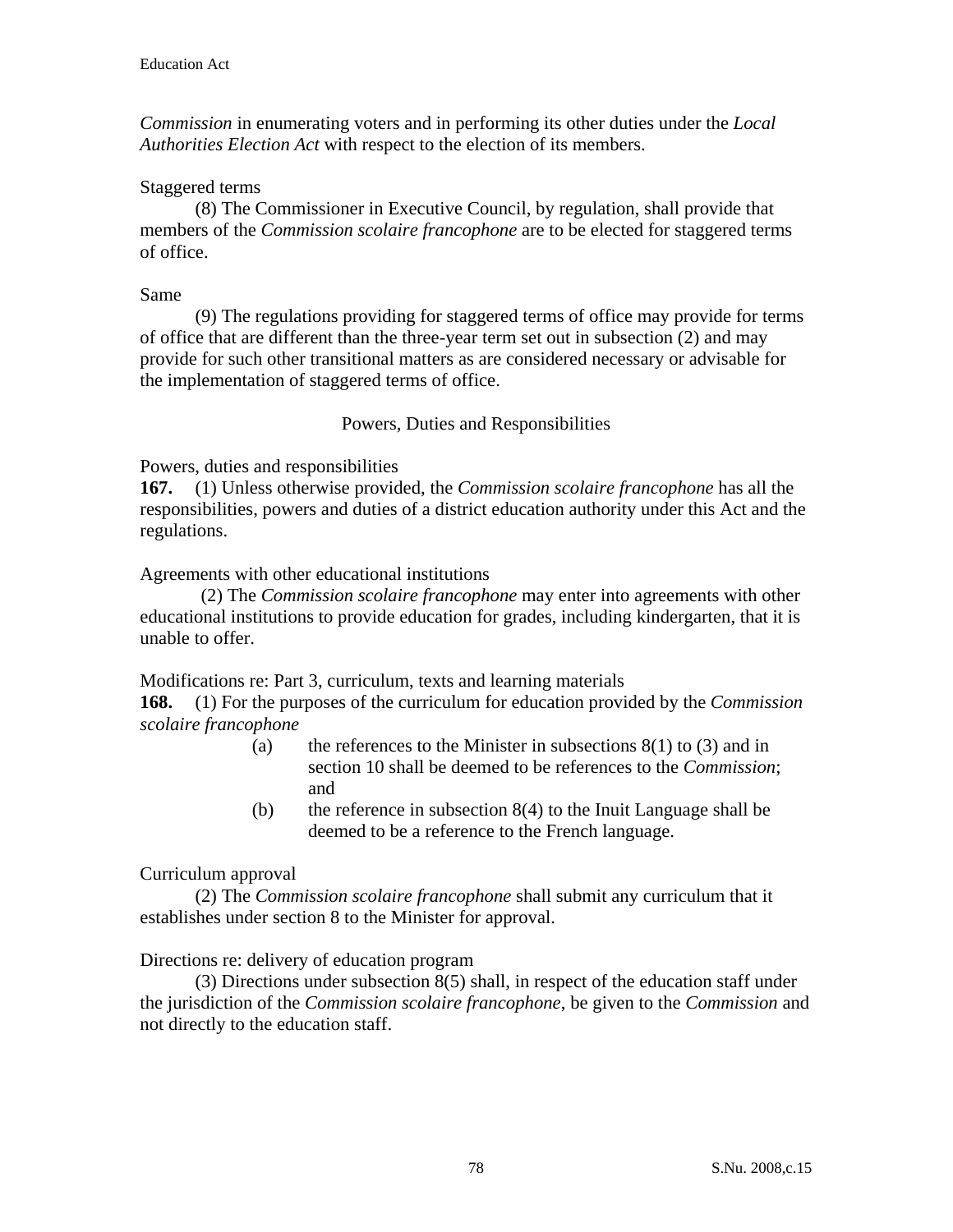Reports on effectiveness of school program

(4) The principal of a school under the jurisdiction of the *Commission scolaire francophone* shall file the reports required by section 14 with the Director General and not with the Minister.

# Copies to Minister

 (5) The Director General shall give copies of reports referred to in subsection (4) to the Minister.

# Promotion decisions

 (6) Directions under section 15 shall, in respect of school teams under the jurisdiction of the *Commission scolaire francophone*, be given to the *Commission* and not directly to the school teams.

# Early childhood programs

 (7) The references in subsection 17(1) to the Inuit Language and to Inuit culture shall be deemed to be references to the French language and to francophone culture respectively.

# School program plans

 (8) A principal under the jurisdiction of the *Commission scolaire francophone* shall forward the following to the Director General and not to the Minister:

- (a) the copy of the school program plan required by subsection  $20(6)$ ; and
- (b) the copy of any amended school program plan required by subsection 20(10).

# Copies to the Minister

 (9) The Director General shall give a copy of any school program plan referred to in paragraph  $(8)(a)$  or  $(b)$  to the Minister.

Non-application of Part 4, language of instruction

**169.** Part 4 does not apply to the education program provided by the *Commission scolaire francophone.*

# Modifications re: Part 6, inclusive education

**170.** The references in subsection 45(7) and section 47 to the Minister shall be deemed to be references to the Director General with respect to students under the jurisdiction of the *Commission scolaire francophone*.

# **171. Deleted. 2nd Legislative Assembly, September 11, 2008.**

# Duty to inform

**172.** The *Commission scolaire francophone* shall keep the residents of Nunavut informed about the provision of public education under its jurisdiction.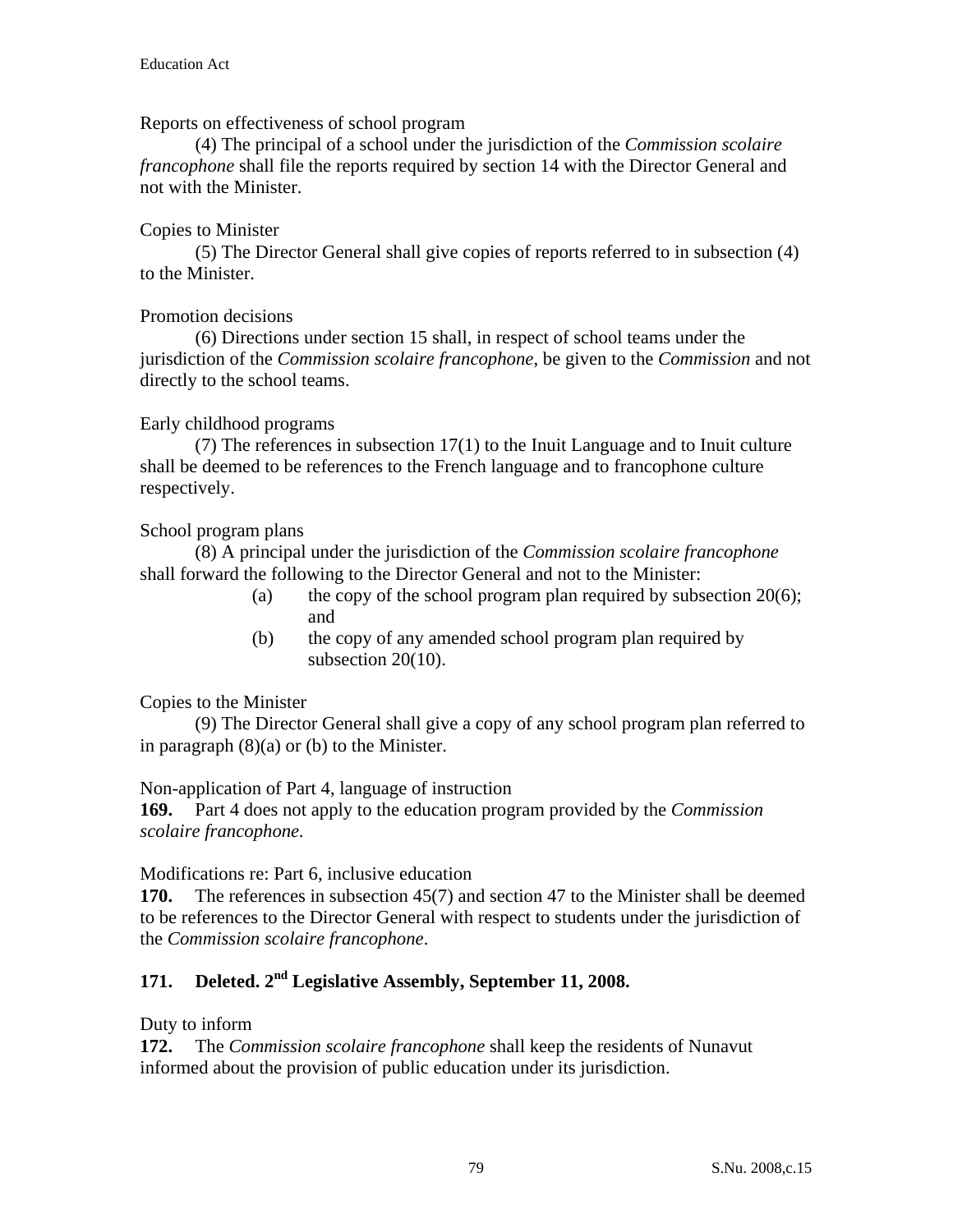Non-application of certain provisions in Part 12, administration

**173.** (1) Sections 127 and 128, subsections 130(1), (2) and (4), sections 131 and 132, subsections 137(1) and 138(3) and section 147 do not apply to the *Commission scolaire francophone*.

# Same

 (2) Section 122.1 does not apply with respect to the principals and other members of the education staff employed in schools and classrooms under the jurisdiction of the *Commission scolaire francophone.* 

# Same

 (3) Subsection 124.1(3) does not apply with respect to a direction given only to the *Commission scolaire francophone* including, without limiting the generality of the foregoing, a direction under section 178 or 179.

Plans under Part 14 relating to school equipment

**173.1.** The Director General, rather than the principal, shall provide the Minister with the plans required under subsection 183(8).

# Advisory Committee

# Advisory committee

**174.** (1) The *Commission scolaire francophone* shall establish an advisory committee in each education district in which the *Commission* provides education in a school that is under the jurisdiction of a district education authority.

# Function

 (2) The purposes of the advisory committee are to give advice to and liaise with the *Commission scolaire francophone* and the district education authority with respect to the students being taught by the *Commission* in a school that is under the jurisdiction of the district education authority.

# Composition

 (3) The advisory committee shall be composed of such number of members as the *Commission scolaire francophone* may decide but the number shall not be less than three.

# Eligibility

 (4) To be eligible to be a member of the advisory committee, an individual must be a rights holder and must be a resident of the electoral district of the district education authority.

# Chairperson and vice-chairperson

 (5) The advisory committee shall have a chairperson and a vice-chairperson chosen by the members from among themselves.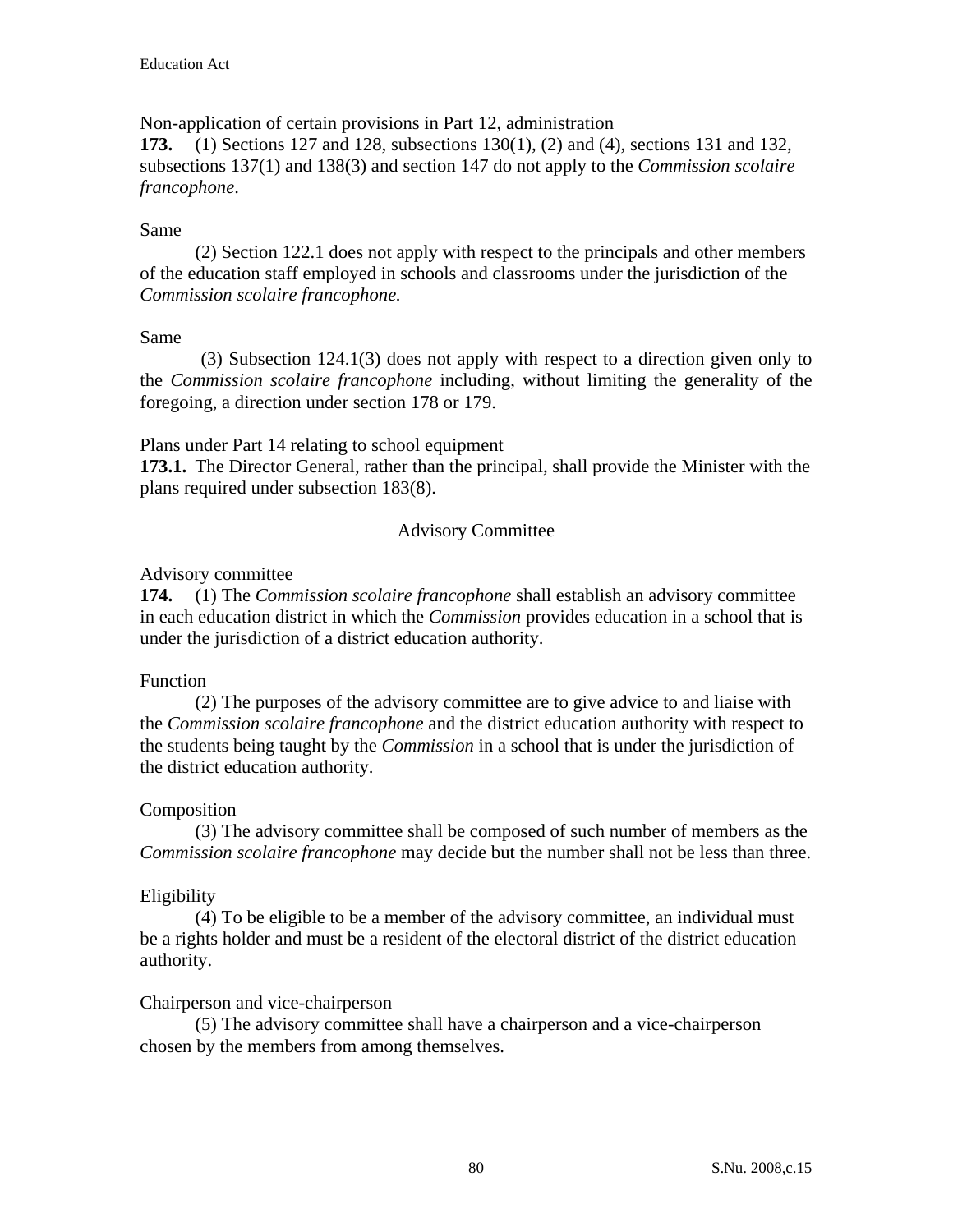Voting members on the district education authority

 (6) The *Commission scolaire francophone* shall, in consultation with the advisory committee, choose, from among the members of the advisory committee, at least one member and, if the regulations so provide, one or more additional members who will sit as voting members of the district education authority.

## Same

 (7) A member of a district education authority chosen under subsection (6) has the same rights and privileges as an elected member of the district education authority, including the right to the same remuneration and expenses as an elected member.

## Conduct of Affairs

# **175. Deleted. 2nd Legislative Assembly, September 11, 2008.**

Director General

**176.** (1) The *Commission scolaire francophone* shall have a chief executive officer who shall be known as the Director General.

Director General, member of public service

(2) The Director General is a member of the public service.

Role of *Commission scolaire francophone* in employment of Director General

(3) Subject to such terms and conditions as the Minister responsible for the administration of this Act may direct, the powers, functions and duties of the Minister responsible for the administration of the *Public Service Act* and of a Deputy Minister or deputy head under subsection 3(1) and sections 4, 5, 16 to 21, 25 to 34 and 37 of the *Public Service Act* and the regulations made in relation to those provisions, as those powers, functions and duties relate to the employment of the Director General, shall be deemed to have been delegated to the *Commission scolaire francophone.* 

### Limitations

 (4) The delegation of powers, functions and duties under subsection (3) does not include the powers, functions and duties of the Minister under section 29 of the *Public Service Act* in relation to appeals and in applying subsections 29(2) to (6) of that Act to the Director General, a reference to the Minister shall be deemed to be a reference to the Minister responsible for the administration of this Act.

# Oversight by *Commission*

 (5) The *Commission scolaire francophone* shall oversee and control the conduct of work of the Director General and section 4.1 of the *Public Service Act* does not apply with respect to the Director General.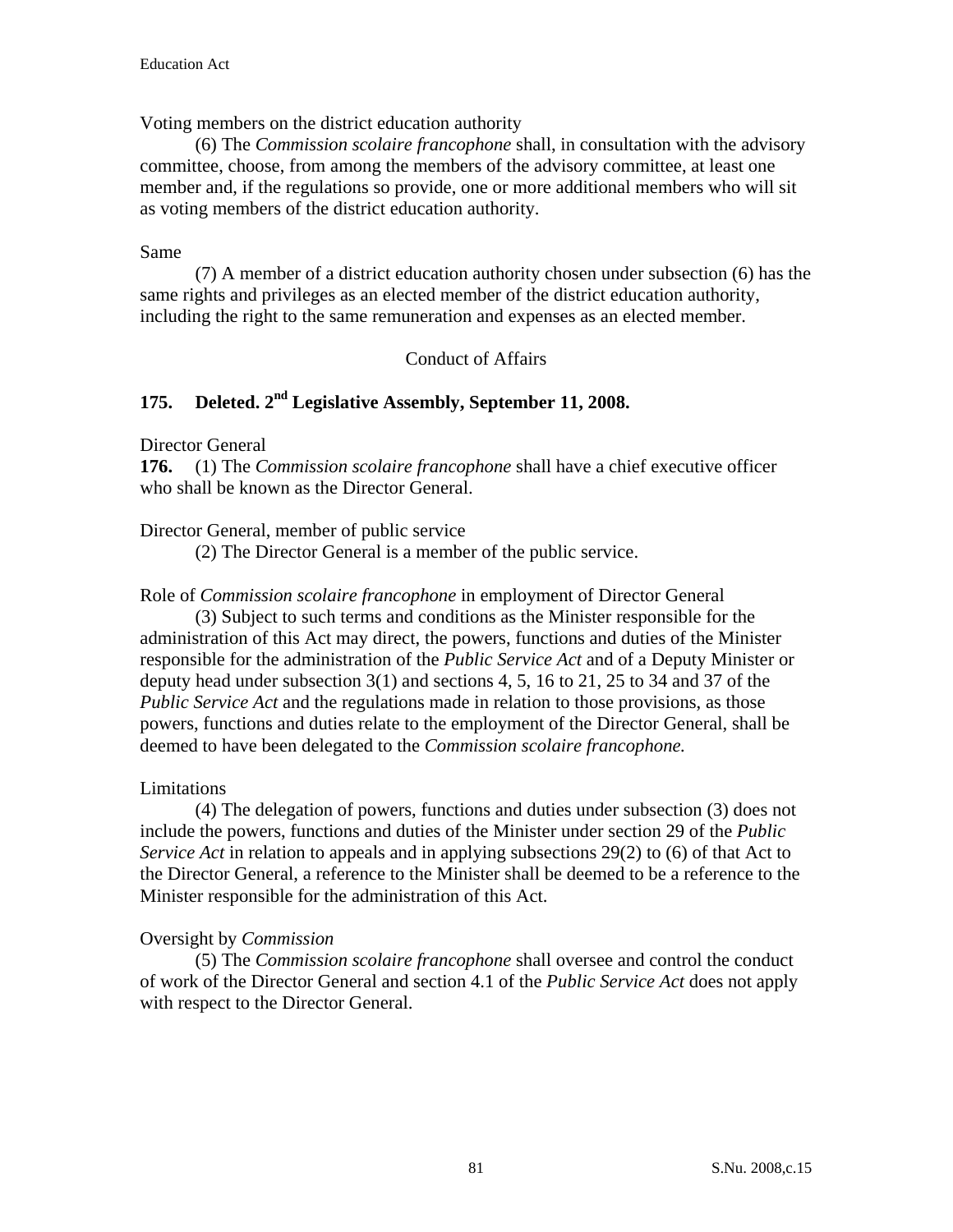## Powers and duties

 (6) In addition to the powers and duties set out in this Act or the regulations, the Director General shall perform such duties and may exercise such powers as may be assigned to him or her by the *Commission scolaire francophone*.

## Directions of *Commission*

**177.** The Director General shall exercise his or her powers and carry out his or her functions and duties in accordance with any directions of the *Commission scolaire francophone*.

Role of Director General in employment matters re: teachers, principals, vice-principals **178.** (1) Subject to such terms and conditions as the Minister may direct, the powers, functions and duties of the Minister and of the Deputy Minister of the department under sections 89, 91 to 94, 97, 105, 106 and 108 to 116 and the regulations made in relation to those sections shall be deemed to have been delegated to the Director General with respect to teachers, principals and vice-principals employed, or to be employed, in schools and classrooms under the jurisdiction of the *Commission scolaire francophone.*

## Same

 (2) For greater certainty and subject to such terms and conditions as the Minister may direct, the powers, functions and duties of the Minister and Deputy Minister of the department under subsection 91(2) and 105(2) shall be deemed to have been delegated to the Director General with respect to applying subsection  $3(1)$ , sections 4, 5 and 16, subsection 17(1) and sections 18, 19, 26, 29 to 34 and 37 of the *Public Service Act* and the regulations made in relation to those provisions to teachers, principals and viceprincipals employed, or to be employed, in schools and classrooms under the jurisdiction of the *Commission scolaire francophone.*

# Limitations

 (3) The delegation of powers, functions and duties under subsections (1) and (2) does not include

- (a) the powers, functions and duties of the Minister under section 29 of the *Public Service Act* in relation to appeals; or
- (b) the duties of the Minister under subsections  $94(4)$  to (7).

# Termination of teachers if requirements decreased

 (4) The Director General in acting under section 94 to terminate the employment of a teacher because the number of teachers required by the *Commission scolaire francophone* has decreased shall give the Minister written notice of the Director General's intention to terminate at least 14 days before giving the notice required by subsection 94(2) in order that the Minister may make the determination set out in subsection 94(4).

# Oversight by Director General

 (5) Subject to the general direction of the *Commission scolaire francophone*, the Director General shall oversee and control the conduct of work of the teachers, principals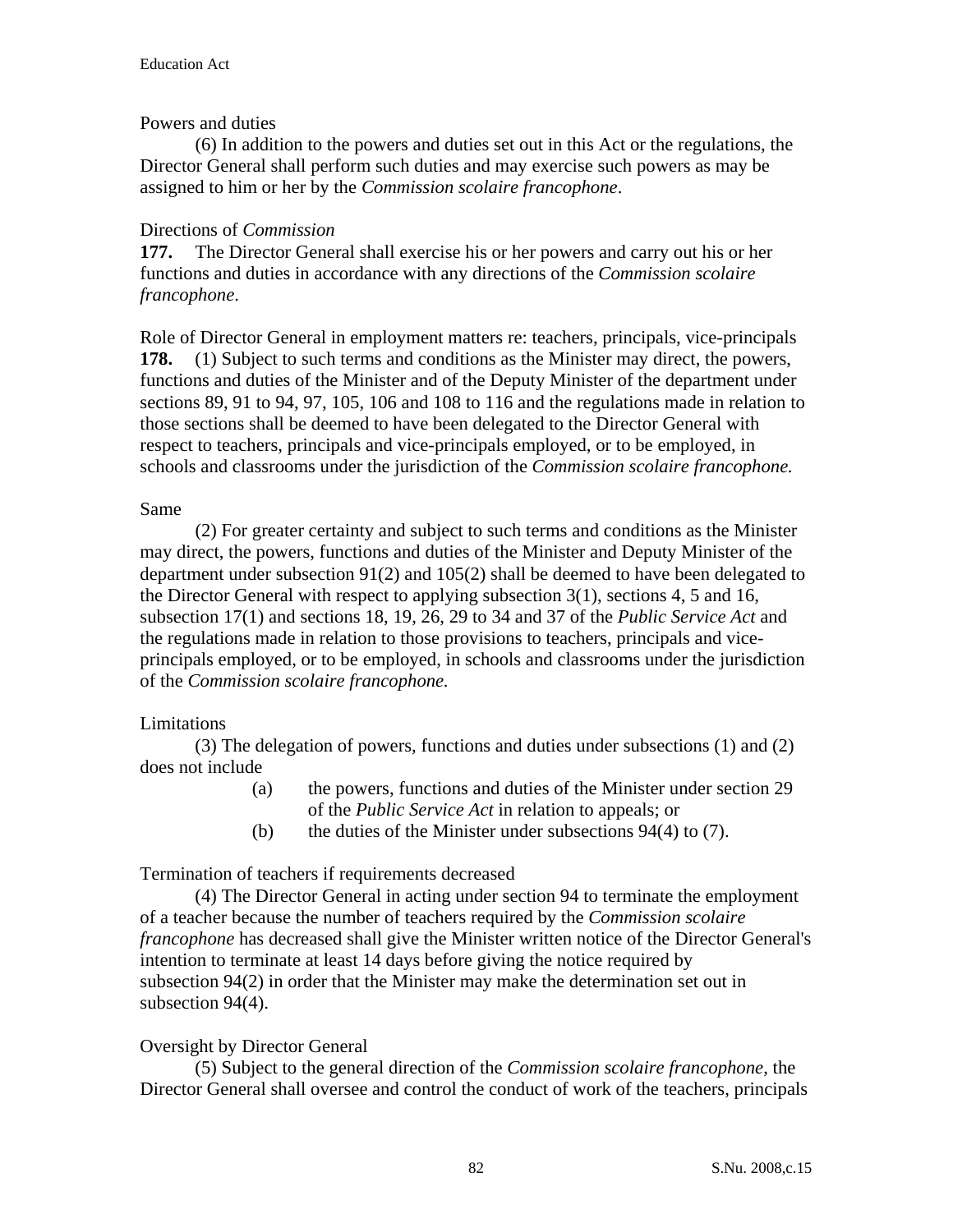and vice-principals employed in schools and classrooms under the jurisdiction of the *Commission scolaire francophone* and section 4.1 of the *Public Service Act* does not apply with respect to such teachers, principals and vice-principals.

Non-application of certain provisions in Part 11, principals and vice-principals

 (6) Section 107, subsections 108(3) to (7) and sections 117 and 118 do not apply to the *Commission scolaire francophone* or to principals and vice-principals under its jurisdiction.

# Who can dismiss under section 108

(7) A dismissal under section 108 shall be made by the Director General.

# Appraisal of principals and vice-principals

 (8) The *Commission scolaire francophone* shall ensure that the overall performance of a principal and vice- principal under its jurisdiction is appraised by the Director General at least once in each school year during the period in which the principal or vice-principal may be dismissed under section 108 and in the final year of the contract of the principal or vice-principal.

# Same

 (9) In relation to a principal or vice-principal under the jurisdiction of the *Commission scolaire francophone*, the reference, in section 106, to a performance appraisal under section 117 shall be deemed to be a reference to a performance appraisal under subsection (8).

Role of Director General in employment matters re: other employees

**179.** (1) Subject to such terms and conditions as the Minister responsible for the administration of this Act may direct, the powers, functions and duties of the Minister responsible for the administration of the *Public Service Act* and of a Deputy Minister or deputy head under subsection 3(1) and sections 4, 5, 16 to 21, 25 to 34 and 37 of the *Public Service Act* and the regulations made in relation to those provisions shall be deemed to have been delegated to the Director General with respect to positions in the public service that are under the direction of the Director General.

# Oversight by Director General

 (2) Subject to the general direction of the *Commission scolaire francophone*, the Director General shall oversee and control the conduct of work of employees under the direction of the Director General and section 4.1 of the *Public Service Act* does not apply with respect to such employees.

# Non-application to teachers

 (3) Subsections (1) and (2) do not apply to teachers, including principals and viceprincipals.

# Limitations

 (4) The delegation of powers, functions and duties under subsection (1) does not include the powers, functions and duties of the Minister under section 29 of the *Public*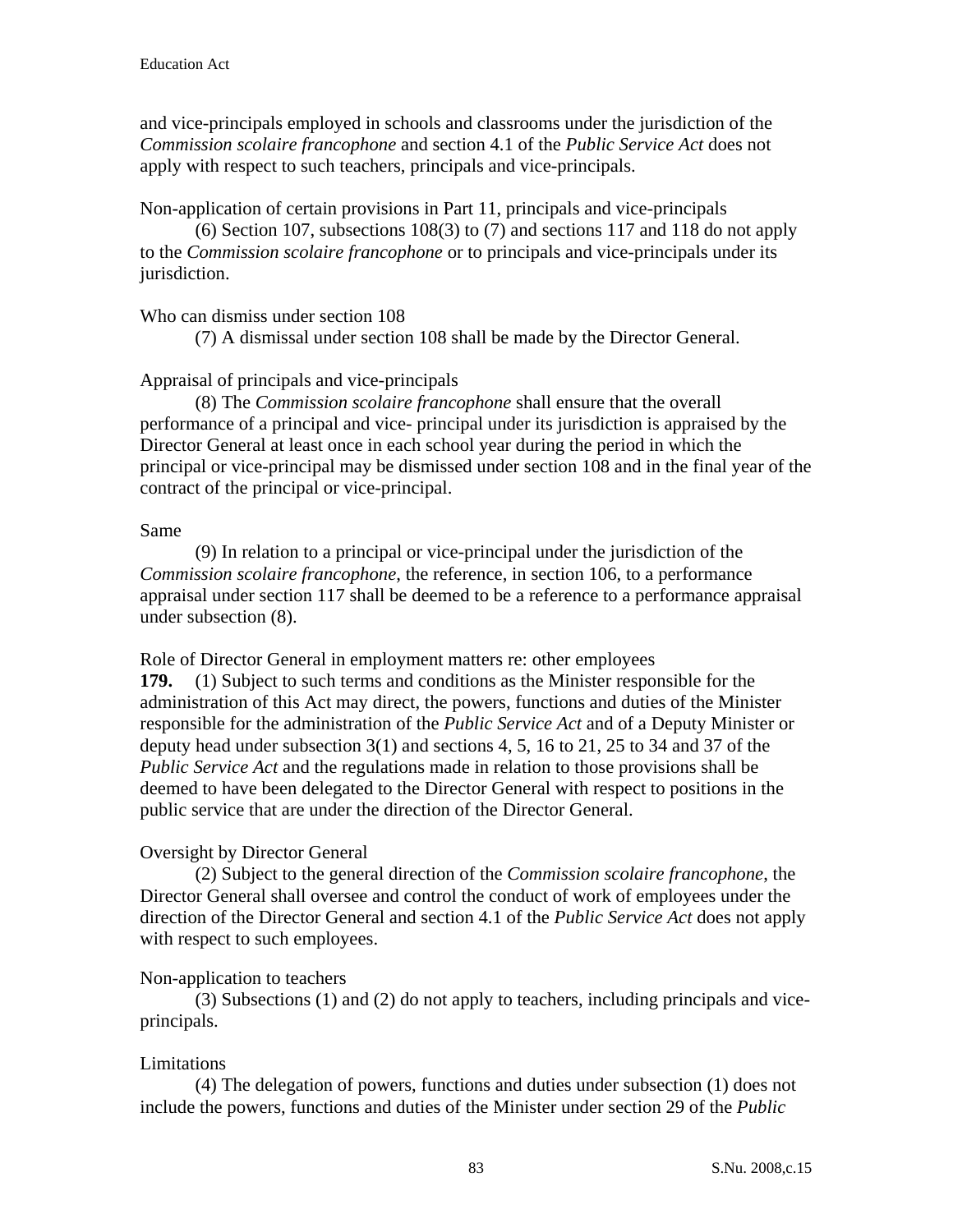*Service Act* in relation to appeals and in applying subsections 29(2) to (6) of that Act to the employees described in subsection (1), a reference to the Minister shall be deemed to be a reference to the Minister responsible for the administration of this Act.

## Promotion of Language and Culture

Promotion of language and culture

**180.** Teachers, including principals and vice-principals, in schools or classrooms under the jurisdiction of the *Commission scolaire francophone* shall promote fluency in the French language and knowledge of Francophone culture.

## Regulations

## Regulations

**181.** The Commissioner in Executive Council may make regulations

- (a) respecting the election of the members of the *Commission scolaire francophone*;
- (b) providing for the election of members from different electoral districts to the *Commission scolaire francophone*;
- (c) modifying the *Local Authorities Elections Act* as it applies to the election of members of the *Commission scolaire francophone*;
- (d) specifying the respective powers and duties of the *Commission scolaire francophone* and the district education authority where the *Commission* is providing instruction in the French language in classrooms in a school that is under the jurisdiction of a district education authority and governing how those powers and duties should be exercised, including requiring them to be exercised jointly;
- (e) providing for additional members to be chosen under subsection 174(6), to sit as voting members of a district education authority if warranted by the proportion of the number of students to whom the *Commission scolaire francophone* provides instruction in classrooms in the school or schools under the jurisdiction of the district education authority to the number of other students in such schools;
- (f) respecting the amount of the remuneration and expenses payable to members of the *Commission scolaire francophone*.

# PART 14

# FINANCIAL MATTERS

Financial year

**182.** (1) Subject to subsection (2), the financial year of a district education authority is the school year.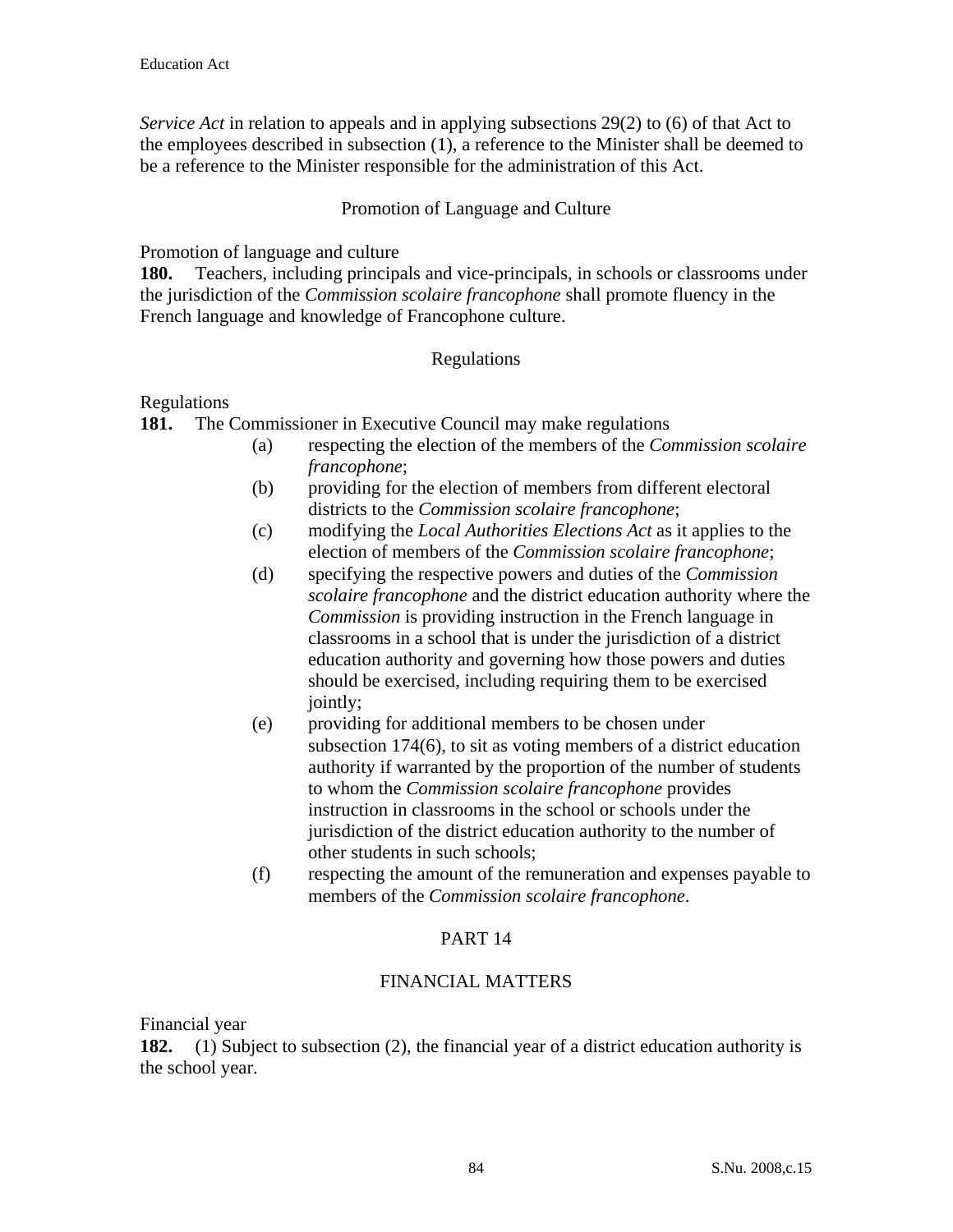## Same

 (2) Subject to the regulations, a district education authority may adopt the financial year of the Government of Nunavut as its financial year.

## Same

 (3) Subject to the regulations, a district education authority that has adopted the financial year of the Government of Nunavut as its financial year may readopt the school year as its financial year.

# Operating budget

**183.** (1) The operating budget of a district education authority submitted under section 92 of the *Financial Administration Act* shall set out its proposed expenditures for carrying out its functions and duties under this Act, including the proposed expenditures for

- (a) supplies for the schools, including books for the library and teaching resources;
- (b) regular maintenance of the schools, other than repairs;
- (c) regular maintenance of vehicles, other than repairs.

### Same

 (2) The operating budget of a district education authority shall not include any amounts for

- (a) salaries, benefits and other expenses relating to the employment of members of the public service;
- (b) repairs to the school facilities or vehicles;
- (c) the cost of utilities at the schools;
- (d) the cost of insurance; other than the cost of any insurance required by section 143; or
- (e) capital expenditures.

# Duty to comply with regulations

 (3) A district education authority shall prepare its operating budget in conformity with the regulations.

### Determination of amounts available

 (4) The Commissioner in Executive Council may, by regulation, set out or provide for the determination of amounts that may be made available to a district education authority under its operating budget for a financial year.

### Considerations

 (5) In recommending a regulation referred to in subsection (4), the Minister shall consider the long-term planning done with the assistance of the DEA Coalition under paragraph 190(c).

# (6) **Deleted. 2nd Legislative Assembly, September 11, 2008.**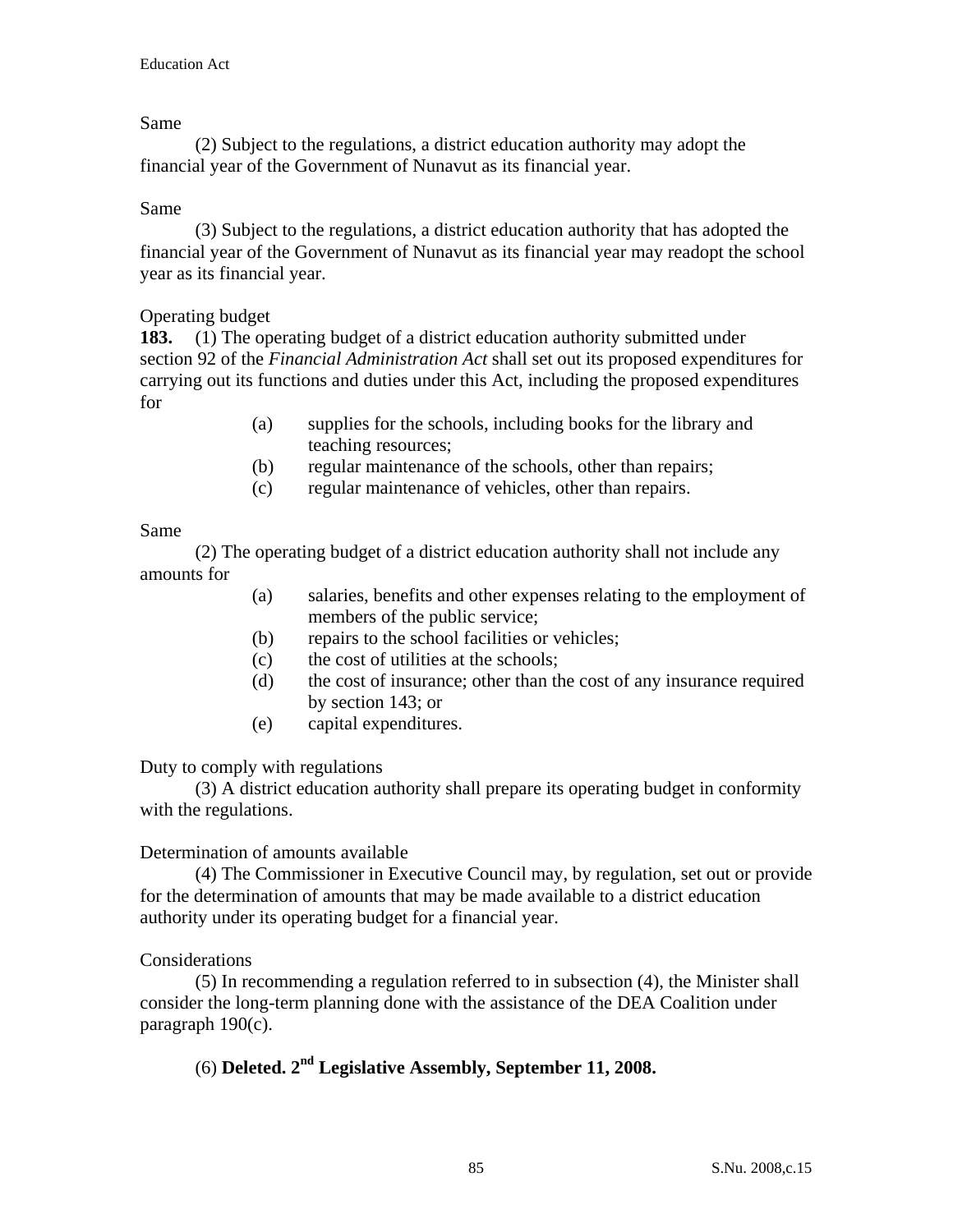# Capital expenditures

 (7) At the time of preparing its operating budget, a district education authority shall consider what, if any, capital expenditures are advisable in the opinion of the district education authority in respect of its schools and it shall advise the Minister in writing of those expenditures before or at the same time as it submits its operating budget under section 92 of the *Financial Administration Act.* 

# Maintenance plans

 (8) A principal shall develop plans for the maintenance, replacement and purchase of school equipment and provide those plans to the district education authority and the Minister to assist them in preparing their budgets.

# Grants and contributions

**184.** (1) The Minister shall provide a district education authority with the amounts provided for in its operating budget, by way of grants or contributions, or a combination of grants and contributions.

# Additional grants and contributions

 (2) The Minister may provide a district education authority with additional grants or contributions.

# Restriction on payments

 (3) Subsection (1) applies only if the operating budget is approved after being submitted under section 92 of the *Financial Administration Act*.

# Same

 (4) Neither subsection (1) nor (2) authorizes the payment of any amount for which there is no appropriation or other authority to pay the amount from the Consolidated Revenue Fund.

# Effect of non-compliance

 (5) The Minister may reduce or suspend the payment of a grant or contribution if the district education authority has not complied with a requirement under this Act or the *Financial Administration Act*.

# Allocation of funds

**185.** (1) Subject to subsection (2) and the regulations, the amounts provided to a district education authority by the Government of Nunavut in respect of the approved budget of the district education authority may be allocated or re-allocated by the district education authority in such manner as it considers appropriate in fulfilling its functions and duties under this Act.

# Exception

 (2) Subsection (1) does not apply to a grant or contribution that is provided by the Government of Nunavut for a specific purpose.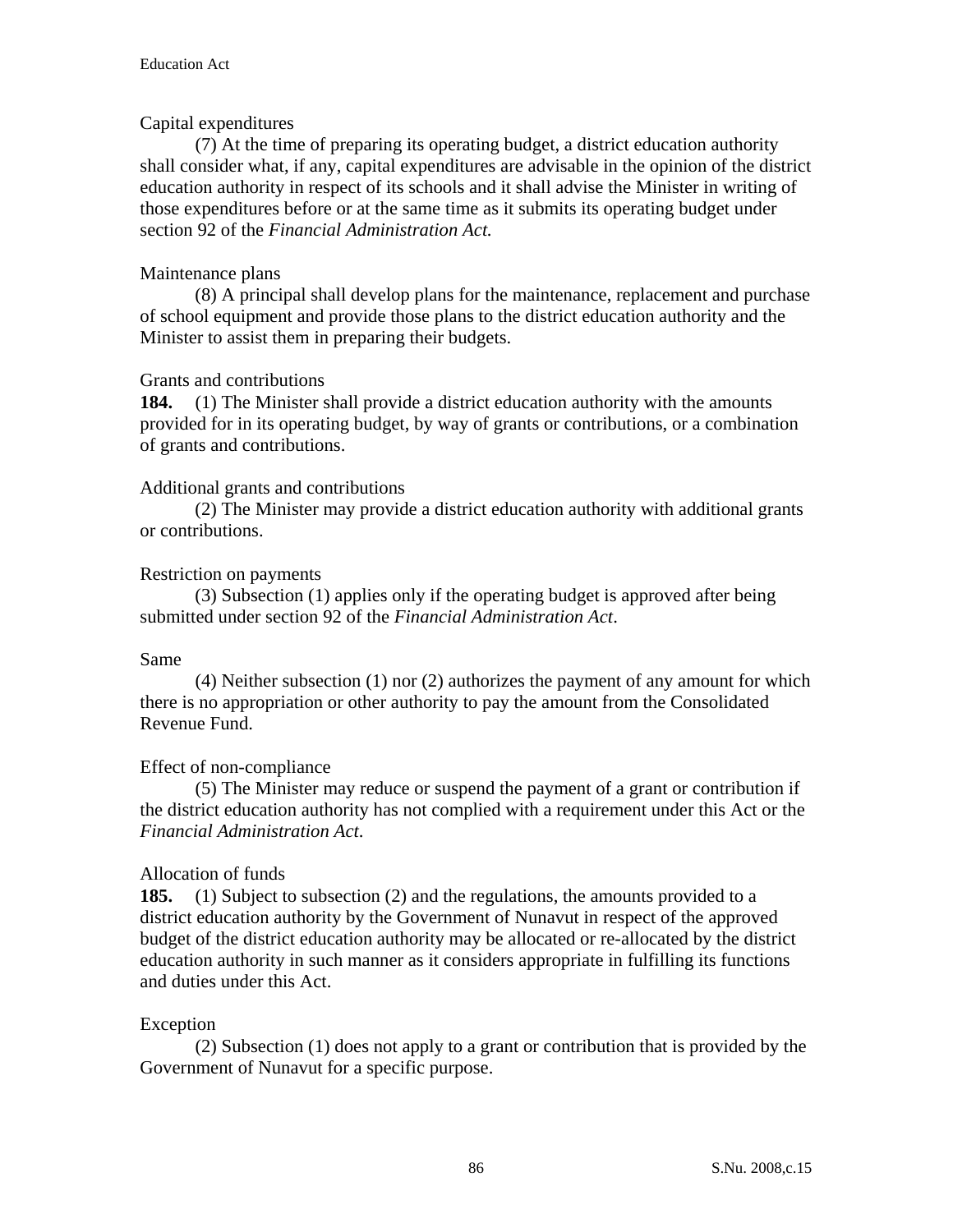## Bank accounts

**186.** A district education authority shall hold all funds under its control in an account or accounts in a bank and may only withdraw those funds in accordance with the regulations.

# Directions re: financial activities

**187.** (1) The Minister may give directions concerning the financial management and financial administration of a district education authority.

## Same

 (2) A direction under subsection (1) must be consistent with the *Financial Administration Act* and any directives issued under section 78 of that Act.

## Audits

**188.** (1) The accounts of a district education authority shall be audited annually in accordance with Part IX of the *Financial Administration Act.*

# Additional examinations

 (2) In addition to the annual audit referred to in subsection (1), the Minister may require additional examinations and reports to be made by the auditor in respect of such matters, financial or otherwise, related to a district education authority as the Minister may determine.

# Powers of auditor re: subs. (2)

 (3) An auditor acting under subsection (2) has the powers of an auditor under Part IX of the *Financial Administration Act*.

# Regulations

**189.** The Commissioner in Executive Council may make regulations

- (a) governing the adoption of a financial year by a district education authority, including modifying the application of this Act or the *Financial Administration Act* in respect of a district education authority that changes its financial year;
- (b) clarifying the application of subsections 183(1) and (2); and
- (c) specifying items that shall be included or shall not be included in the operating budget of a district education authority in addition to the examples given in subsections 183(1) and (2);
- (d) prescribing the contents and format of the operating budget;
- (e) governing the withdrawal of funds from a bank account of a district education authority;
- (f) respecting funding formulas and limitations in respect of money to be made available to district education authorities by the Government of Nunavut.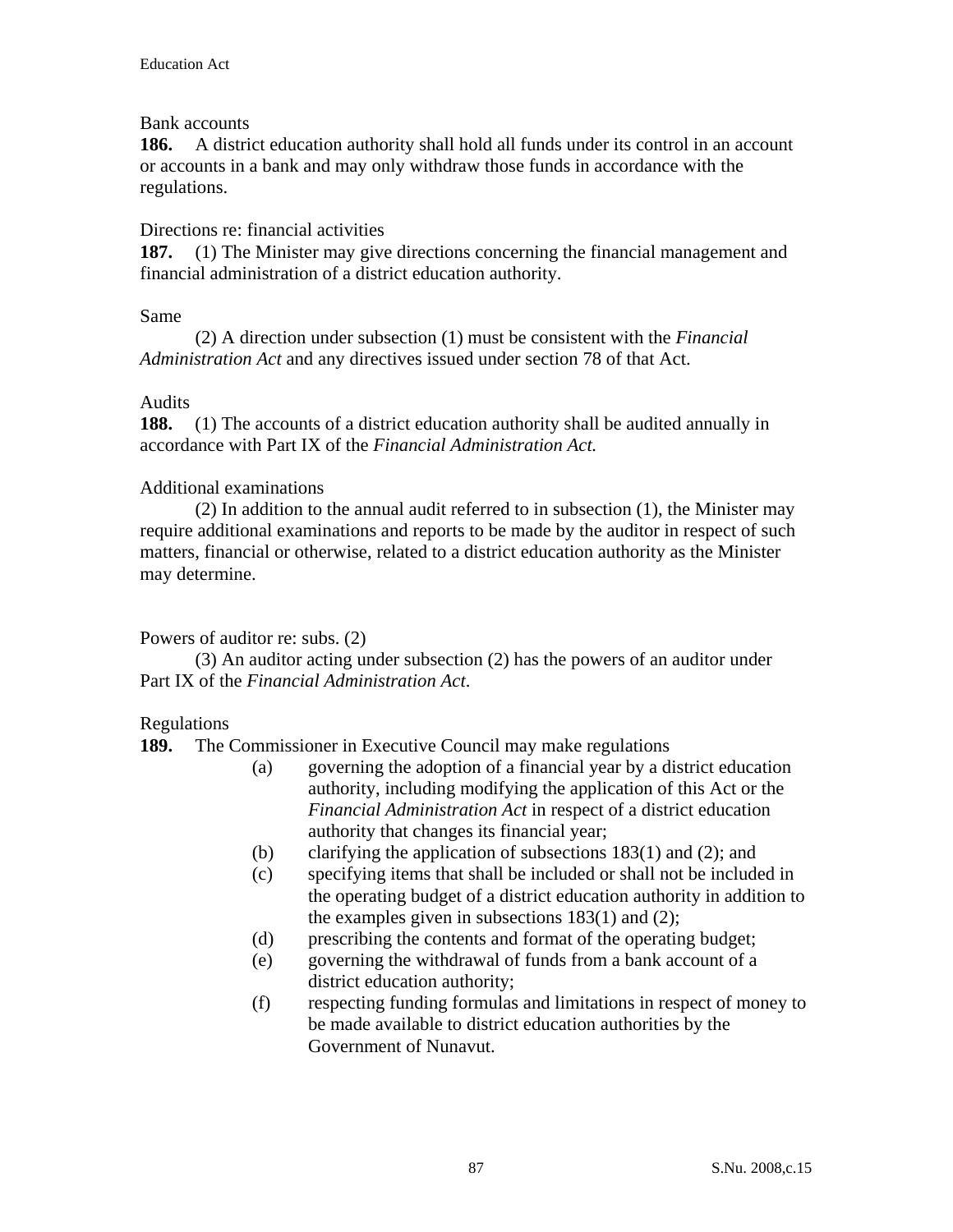# PART 15

# DEA COALITION

### Role of DEA Coalition

**190.** The Minister shall ensure that

- (a) a representative from the DEA Coalition is included in each hiring panel used for the hiring of senior regional staff of the department;
- (b) the DEA Coalition is given the opportunity, on an on-going basis, to review the funding process for district education authorities and to provide recommendations on the process to the Minister; and
- (c) staff of the department meet with the DEA Coalition annually to assist the Minister in long-term planning for the public education system in Nunavut.

Funding

**191.** The Minister shall provide the DEA Coalition with amounts, determined by the Minister in consultation with the Coalition,

- (a) to fund two staff positions, including the cost of office space, furnishings, equipment and supplies;
- (b) to pay for the travel and accommodation costs necessary for any meetings with staff of the department under paragraph 190(c); and
- (c) to pay the costs of annual meetings of the members of the DEA Coalition, including the travel and accommodation costs for one representative from each district education authority that is a member.

Reports on spending

**192.** The Minister may require, as a condition of providing amounts under section 191, that the DEA Coalition provide a report accounting for the use of such amounts.

- **193. Deleted. 2nd Legislative Assembly, September 11, 2008.**
- **194. Deleted. 2nd Legislative Assembly, September 11, 2008.**
- **195. Deleted. 2nd Legislative Assembly, September 11, 2008.**
- **196. Deleted. 2nd Legislative Assembly, September 11, 2008.**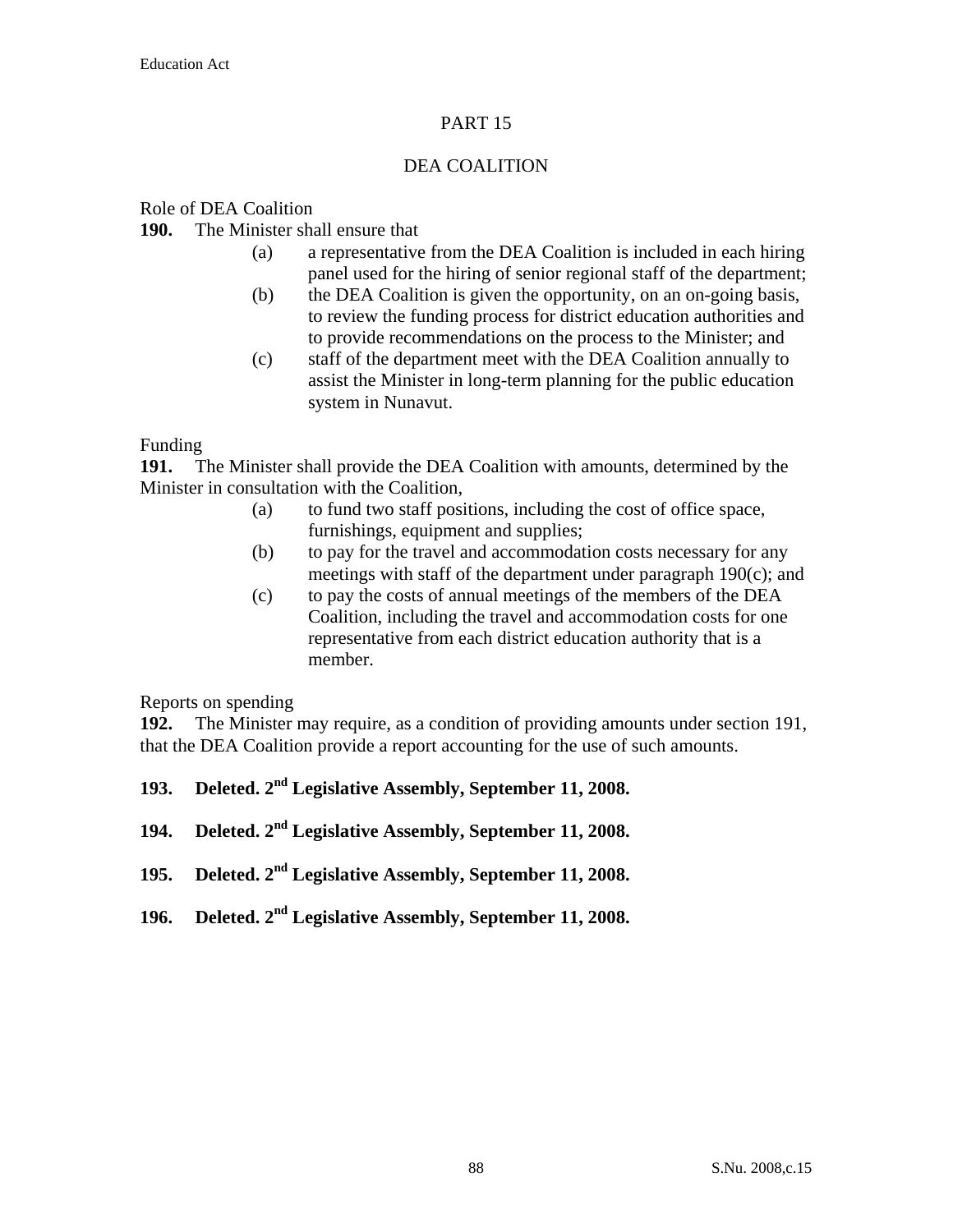## PART 16

## MISCELLANEOUS

### Ratepayer Established Schools

*Nunavut Act*, paragraph 23(1)(m), schools established by ratepayers

**197.** (1) A majority of the ratepayers of any part of Nunavut, by whatever name called, may establish such schools in that part as they think fit and make the necessary assessment and collection of rates for those schools.

### Separate schools

(2) The minority of the ratepayers in any part of Nunavut, whether Protestant or Roman Catholic, may establish separate schools in that part and, if they do so, they are liable only to assessments of such rates as they impose on themselves in respect of those separate schools.

## Petition and referendum

 (3) A school shall not be established under this section except after a petition to do so has been received by the Minister and a referendum has been held to determine if the ratepayers referred to in subsection  $(1)$  or  $(2)$ , as the case may be, are in favour of establishing the school.

### Role of Minister

 (4) The Minister, on receiving a petition to establish a school under this section, shall take such steps as he or she considers necessary or advisable for the conduct of the referendum and, if the majority of eligible ratepayers vote in favour of establishing the school the Minister shall take such steps as he or she considers necessary or advisable for that purpose.

### Regulations

 (5) For the purposes of this section, the Commissioner in Executive Council may make such regulations as are considered necessary or advisable for the conduct of a referendum and for the establishment of a school, including making regulations in respect of the extent to which this Act will apply to the school, governing the assessment of rates and the collection of those rates and modifying how this Act and the regulations apply with respect to the school.

### Definition, "ratepayer"

 (6) In this section, "ratepayer" means a ratepayer as defined in the *Cities, Towns and Villages Act*.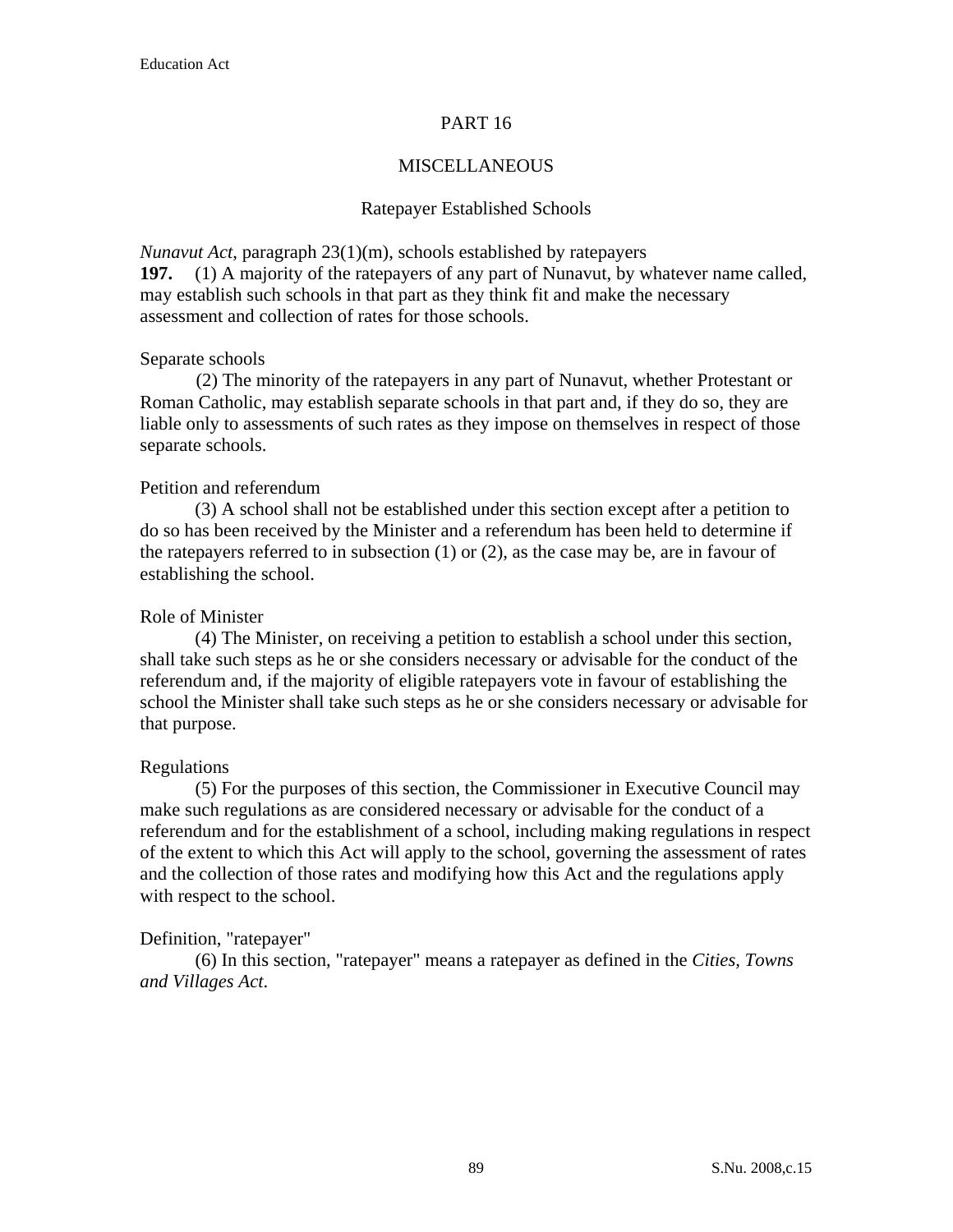# Information and Privacy

Schools part of department

**198.** For the purposes of the *Access to Information and Protection of Privacy Act,* a school and its operations shall be deemed to be part of the department.

Indirect collection of information

**199.** For the purposes of carrying out his or her duties, a member of a school staff may collect personal information relating to a student from persons other than the student.

# Tuition Fees

Tuition fees

**200.** (1) Subject to this section and the regulations, a district education authority may set and charge tuition fees in respect of students who are not entitled under section 2 to attend a school.

Limitation

 (2) The following apply to the charging of tuitions fees, by a district education authority, in respect of a student who is 21 years of age or older on December 31 of the school year:

- (a) the district education authority shall not charge tuition fees if the student was registered in a school under its jurisdiction at the end of the preceding school year and the student was not required to pay tuition fees in that preceding school year; and
- (b) before charging tuition fees, the district education authority shall explore ways, other than tuition fees, to fund the student's education.

Tuition for those not resident in education district

(3) A district education authority that allows a student to register in a school under its jurisdiction under section 32 who would otherwise be required to register in a school in another education district may charge a tuition fee set by the Minister in respect of such students.

# Other programs

 (4) A district education authority may charge a fee fixed by it for any program provided under sections 17 and 18.

# Regulations

 (5) The Commissioner in Executive Council may make regulations governing tuition fees and specifying circumstance in which tuition fees may not be charged.

# Further restriction, home schooling

(6) Tuition fees shall not be charged for a student in a home schooling program.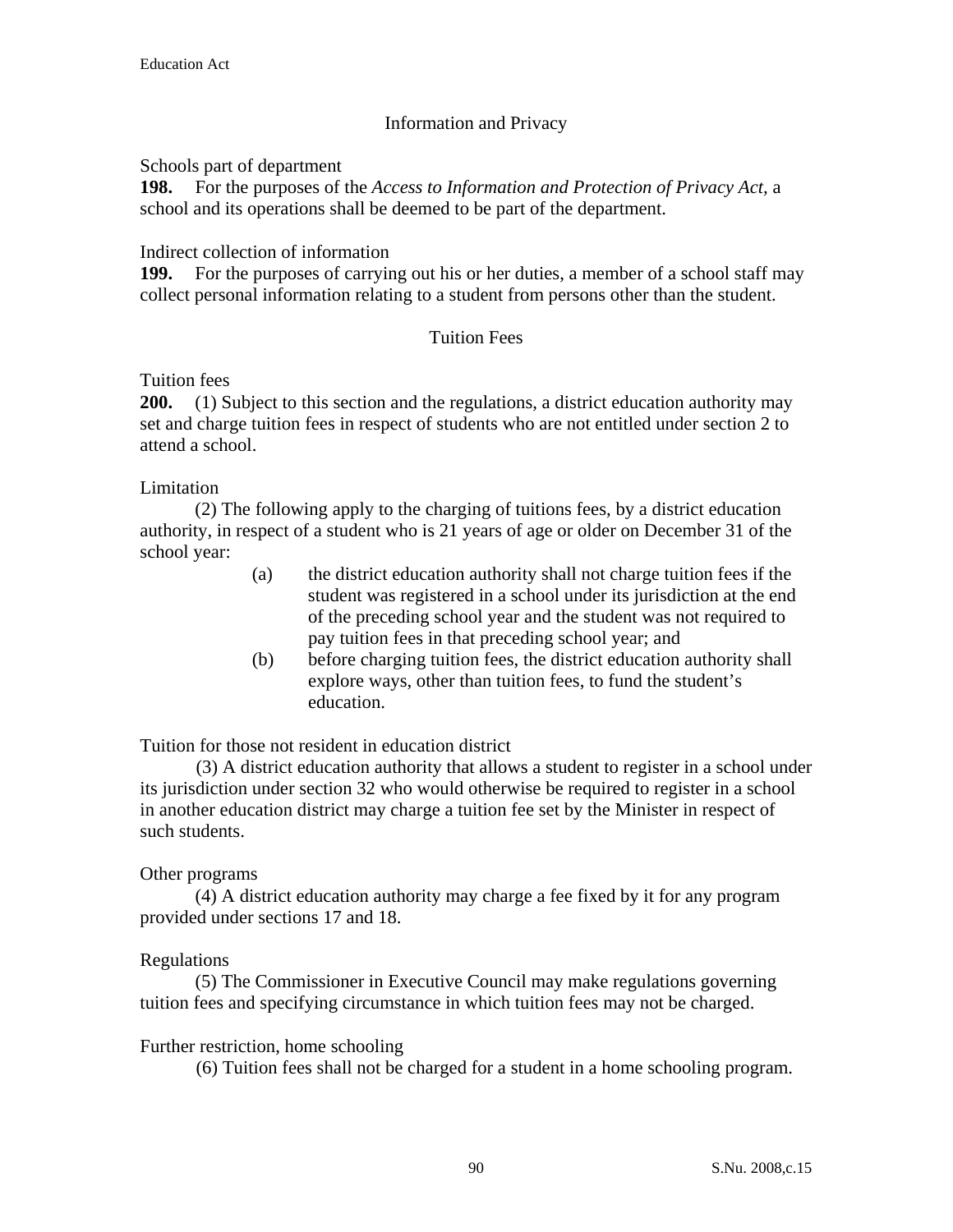# Learning Materials

Learning materials, fees prohibited

**200.1.** (1) The Minister, the district education authorities and school staff shall not charge a student any fee for learning materials provided to the student.

## Exception

 (2) Subsection (1) does not prevent a district education authority or school staff, with the approval of the district education authority, from charging for learning materials that are not required for the education program.

# Disturbance on School Premises

Disturbances on school premises

**201.** (1) A teacher may exclude from the school premises any individual who creates or attempts to create a disturbance on the school premises while the school premises are being used for school purposes.

## Notification of police

 (2) If a teacher attempts to exclude an individual from the school premises under subsection (1) and the individual refuses to leave the school premises or returns to the school premises during the period that he or she is excluded, the teacher shall promptly notify a member of the Royal Canadian Mounted Police.

# Notification of principal

 (3) If a teacher excludes an individual from the school premises under subsection (1) or gives a notification under subsection (2), the teacher shall immediately inform the principal.

# Private Schools

### Registration of private school

**202.** (1) On application by a person who proposes to operate a private school, the Minister may register the private school if he or she is satisfied that it will be operated in accordance with this Act and the regulations.

# Operating requirements

(2) The operator of a private school shall

- (a) ensure that the school follows a curriculum approved by the Minister;
- (b) ensure that standards of student achievement acceptable to the Minister are met;
- (c) permit regular evaluation and monitoring as determined by the Minister;
- (d) ensure that applicable health, safety and building standards are met;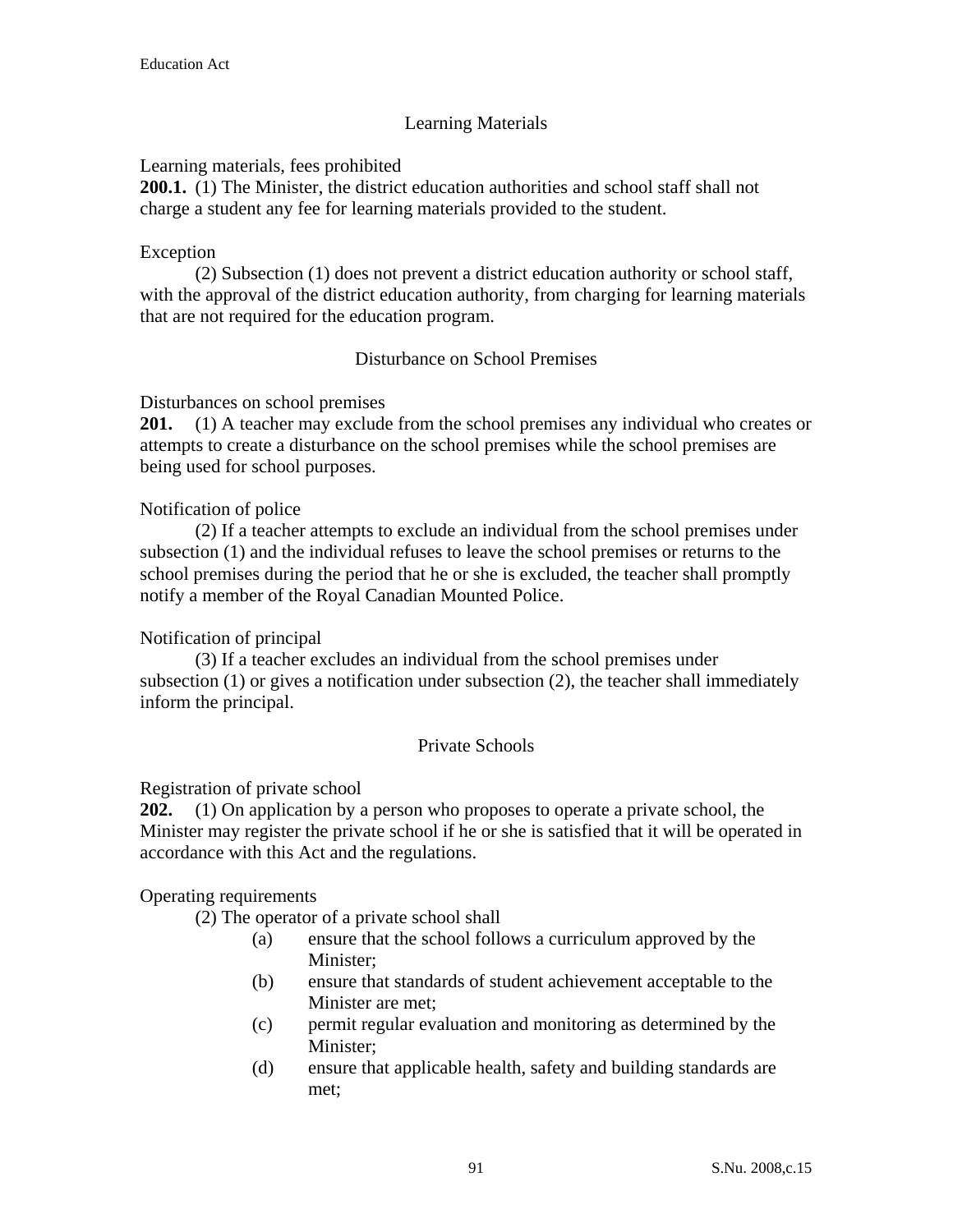- (e) ensure that the requirements set out in the regulations in respect of private schools are met; and
- (f) comply with the directions of the Minister.

Cancellation and suspension of registration

(3) The Minister may cancel or suspend the registration of a private school if the operator does not comply with this Act or the regulations.

### Regulations

 (4) The Commissioner in Executive Council may make regulations governing private schools and without limiting the generality of the foregoing, the Commissioner in Executive Council may make regulations

- (a) respecting the extent to which this Act will apply to private schools and to the operators and staff of private schools and modifying how this Act and the regulations apply with respect to private schools and their operators and staff; and
- (b) governing the registration of private schools and applications for registration, including fees to be charged.

## Minister's directions

 (5) The Minister may give the operator of a private school such directions in respect to the operation of the private school as he or she considers necessary or advisable and the operator shall follow the directions.

### Review of Act

### Review of Act

**202.1.** (1) Commencing in the third school year after this section comes into force or such earlier time after this section comes into force as the Legislative Assembly may direct and every five years thereafter, the Legislative Assembly or a committee of the Legislative Assembly shall review the provisions and operation of this Act.

### Scope of review

 (2) The review shall include an examination of the administration and implementation of this Act, the effectiveness of its provisions and the achievement of its objectives and may include recommendations for changes to this Act.

### Regulations

General regulation-making power

**203.** (1) The Commissioner in Executive Council may make regulations for carrying out the purposes and provisions of this Act.

# Illustrations of regulation-making power

 (2) Without restricting the generality of subsection (1), the Commissioner in Executive Council may make regulations,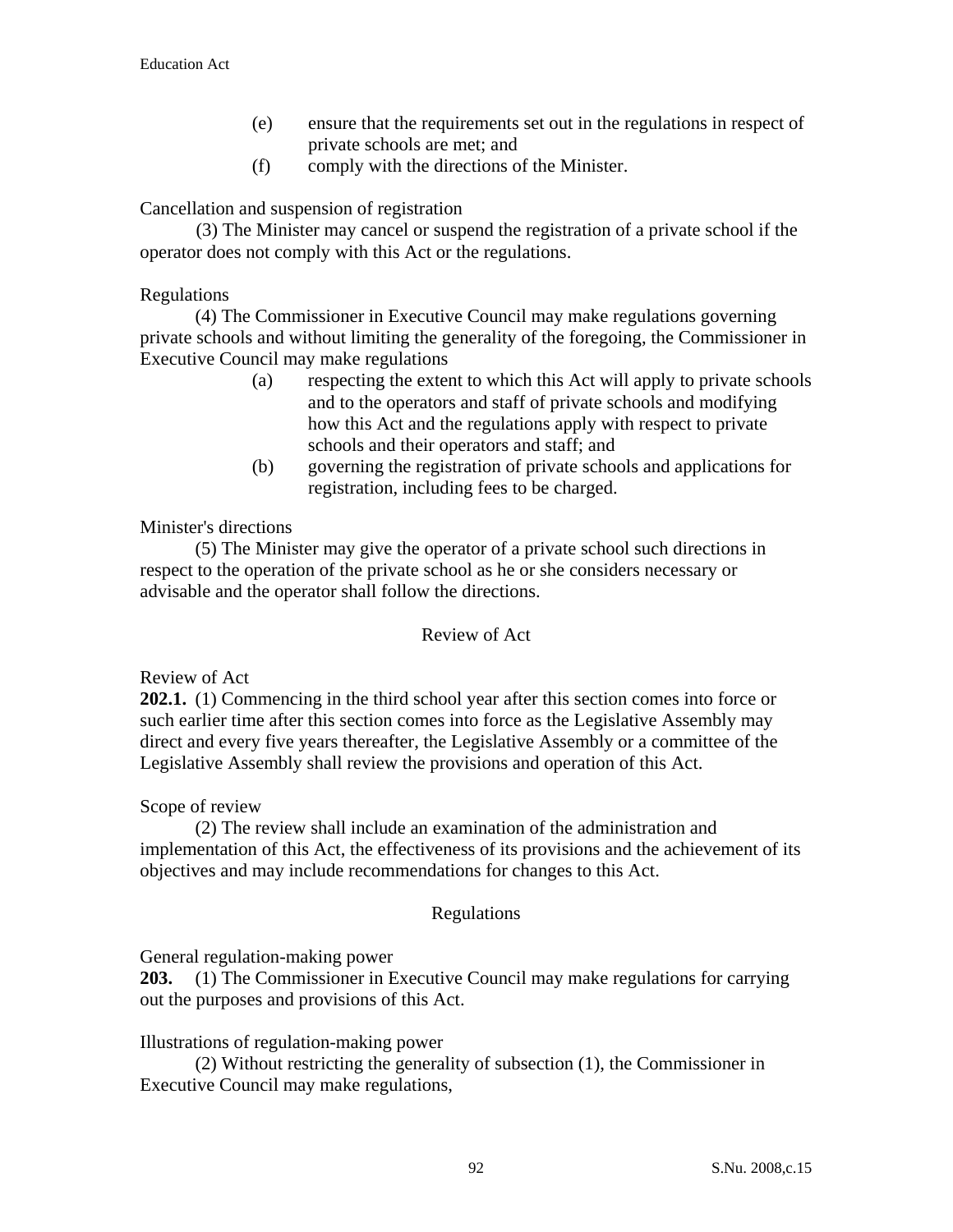- (a) respecting any matter that under this Act is to be done in accordance with or as provided by the regulations or that shall or may be done subject to the regulations;
- (b) providing for such transitional matters as are considered necessary or advisable in connection with the implementation of this Act;
- (c) requiring district education authorities and principals to develop long-term plans and governing such plans and the process for developing them;
- (d) governing education in sign language;
- (e) respecting the resolution of disagreements related to a decision made in respect of a student or the failure to make such a decision in cases where no other dispute resolution process is provided under this Act, including setting out the procedures to be followed;
- (f) providing for identifying numbers to be assigned to students and governing the use of such numbers.

# Transitional regulations

 (3) A regulation under paragraph (2)(b) may provide that it applies despite this or any other Act.

# Consultation regarding regulations

**203.1.** (1) Before a new regulation is made under this Act, the Minister shall consult with the persons and organizations listed in the register established under subsection (4), the DEA Coalition and the district education authorities regarding

- (a) the proposed contents of the regulation; and
- (b) a draft of the regulation.

Same

 (2) Before an amending regulation is made under this Act, the Minister shall consult with the persons and organizations listed in the register established under subsection (4), the DEA Coalition and the district education authorities regarding

- (a) the proposed amendments; and
- (b) a draft of the amending regulation.

# Same

 (3) The Minister may consult with such other persons as he or she considers appropriate.

# Consultation register

 (4) The Minister shall, in accordance with the regulations, establish and maintain a register of persons and organizations that wish to be consulted on proposed regulations.

# Adding name to register

 (5) On the request of a person or organization, the Minister shall place the name and contact information of the person or organization in the register established under subsection  $(4)$ .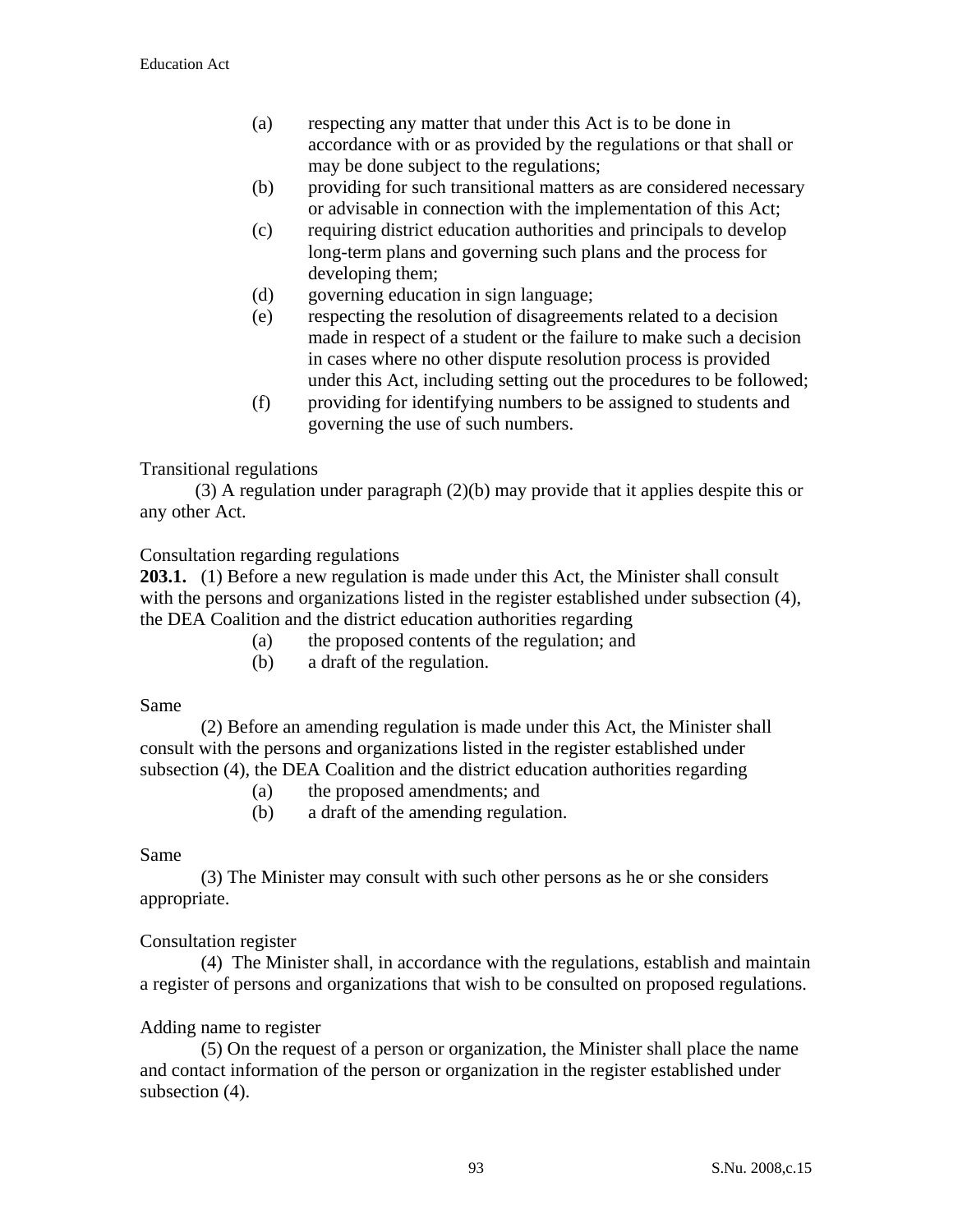## Subsequent Amendment to Act

# **204. (1) If Bill 7, entitled the** *Inuit Language Protection Act,* **which was introduced in the Fourth Session of the Second Legislative Assembly of Nunavut is enacted,**

**(a) the definition of "Inuit Language" in subsection 3(1) of this Act is repealed and the following substituted:** 

"Inuit Language" means the Inuit Language as defined in the *Inuit Language Protection Act*; (*langue inuit*)

- **(b) subsection 3(4) of this Act is repealed; and**
- **(c) subsection 25(1) of this Act is amended by striking out "**this Act**" and substituting "**this Act, the *Inuit Language Protection Act***".**

 **(2) This section comes into force on the later of the day this Act is assented to and the day the** *Inuit Language Protection Act* **is assented to.** 

*Universities and Degree-Granting Institutions Act*

**205. The** *Universities and Degree-Granting Institutions Act* **set out in the Schedule is enacted.**

# **PART 17**

# **REPEALS AND COMING INTO FORCE**

**206. The** *Education Act***, S.N.W.T. 1995, c. 28, as duplicated for Nunavut by section 29 of the** *Nunavut Act* **(Canada), is repealed.** 

**207. The** *Divisional Education Councils Dissolution Act***, S.Nu. 1999, c.4, is repealed.** 

**208. Subject to subsection 204(2), this Act or any portion of this Act comes into force on a day or days to be fixed by order of the Commissioner.**